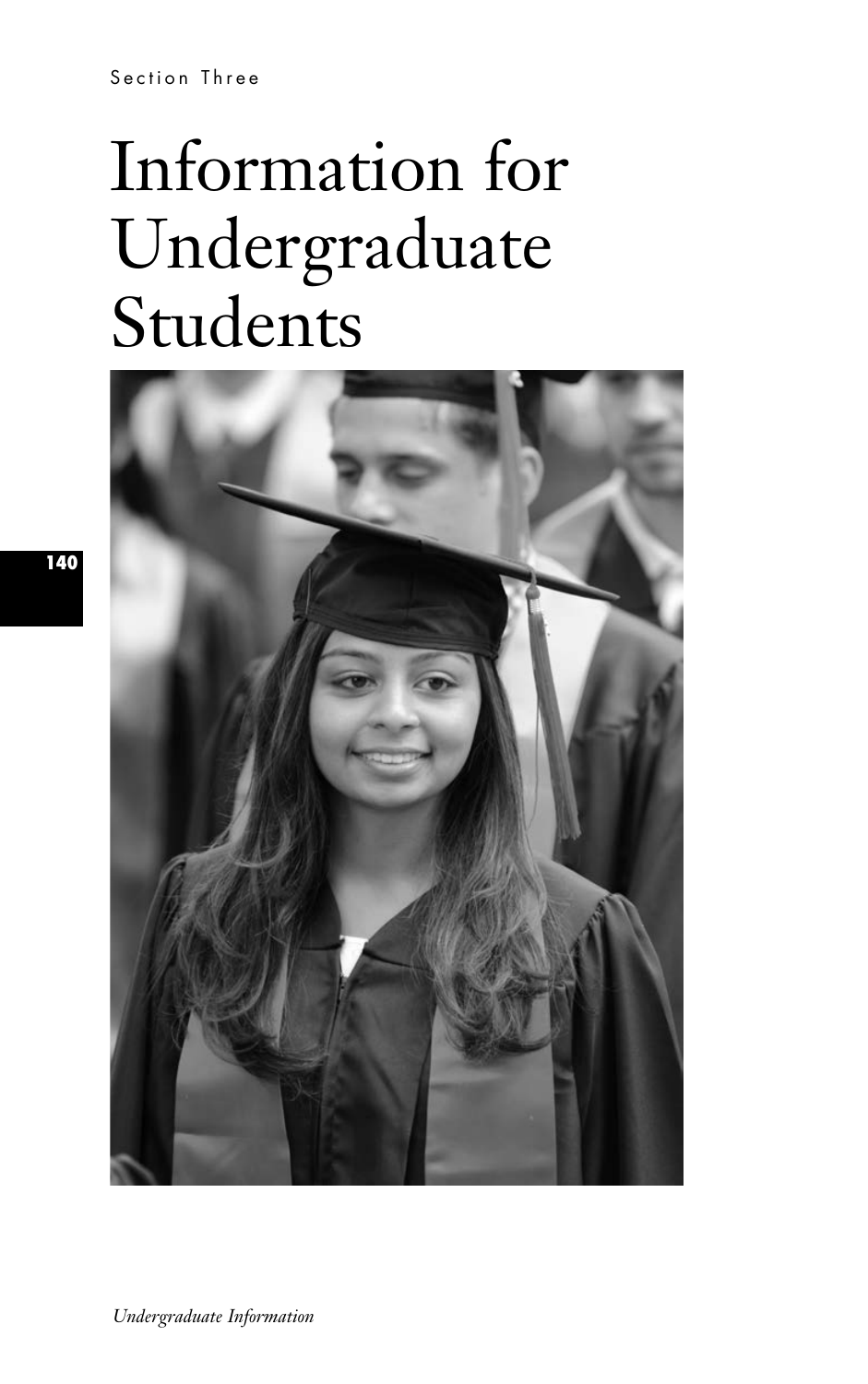The undergraduate program leads to a four-year Bachelor of Science degree. Admitted students matriculate in the fall term only. Caltech does not have a summer session or part-time program and cannot consider you if you already have a bachelor's degree from another college, university, or the equivalent. If you have matriculated at any college, university, or the equivalent in a program leading to any degree, you will probably be required to apply as a transfer student and should read the requirements in the section titled "Transfer Admissions.''

# **ADMISSION TO THE FRESHMAN CLASS**

#### 

Students are admitted to the freshman class on the basis of strong academic performance in a rigorous course of college preparatory study, especially in the areas of math and science; results of the SAT or ACT, and one SAT science subject test and the SAT mathematics level 2 test; teacher and counselor evaluations; personal characteristics; a demonstrated interest in math, science, or engineering; and information provided on the application.

#### *Applying*

Information on the application process can be found on the admissions office website at http://www.admissions.caltech.edu. Students are encouraged to apply online through the Common Application. For further information on admission, please call (626) 395-6341 or e-mail ugadmissions@caltech.edu. To be considered for admission, applications to the freshman class must be submitted online or postmarked by January 3.

#### *Early Action*

The Early Action application process requires that the completed application be postmarked or submitted online by November 1. Under this application plan, students will be notified in mid-December of the admission decision. Students admitted under Early Action have until May 1 to make their commitment to attend.

## *High School Requirements*

Students are expected to prepare for Caltech by successfully completing the following curriculum:

Four years of mathematics (including calculus) One year of physics One year of chemistry Three years of English (four years recommended) One year of U.S. history/government (waived for international students)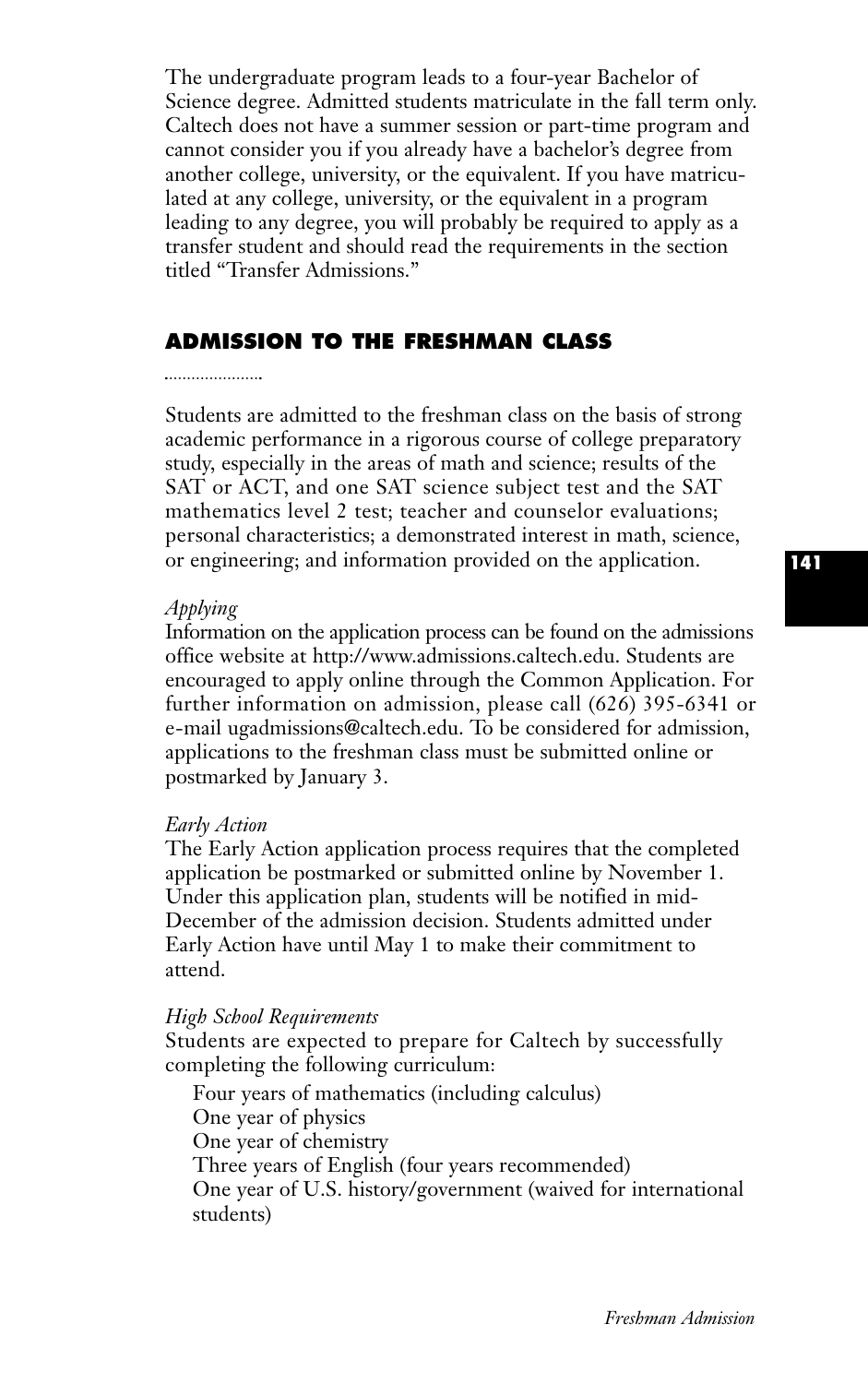## *Standardized Exams*

Applicants are required to take the following standardized tests by the October test series for Early Action consideration, and by the December test series for Regular Decision consideration:

SAT or ACT SAT mathematics level 2 *One* of the following SAT subject tests: Biology, Chemistry, or Physics TOEFL (for international applicants)

Information regarding the College Board examinations can be found in the Bulletin of Information, which may be obtained without charge at most high schools, or by contacting the College Board, 45 Columbus Avenue, New York, NY 10023-6992; (609) 771-7600; sat@info.collegeboard.org; or http://www.college board.com. For ACT, 500 ACT Drive, P.O. Box 168, Iowa City, IA 52243-0168; (319) 337-1270; http://www.act.org.

#### *Essays*

The essays, which are required as a part of the application, are intended to provide students the opportunity to communicate their interests, experiences, and background. Since Caltech is interested in learning about each applicant, the essays are viewed as an important part of the admission decision process.

## *Evaluations*

Two evaluations and a Secondary School Report are required. One must be from a math or science teacher, and one from a humanities or social science teacher (see the instructions in the application). A Secondary School Report must be filled out by the applicant's high-school counselor or other school official.

#### *Additional Material*

Descriptions of research projects and hands-on science and engineering experience are helpful, as is material that demonstrates experiences outside math and science. Additional material should be identified with name and date of birth.

## *Acceptance*

Caltech is a National Association for College Admissions Counseling member and therefore agrees to comply with the candidate's reply date of May 1. Places in the entering class will not be held after May 1. Early Action applicants will be informed of their status in mid-December, and Regular Decision applicants will be informed by April 1.

## *Deferral of Entrance*

For reasons of travel or work, Caltech will consider requests from admitted students for a one-year deferral of entrance. Students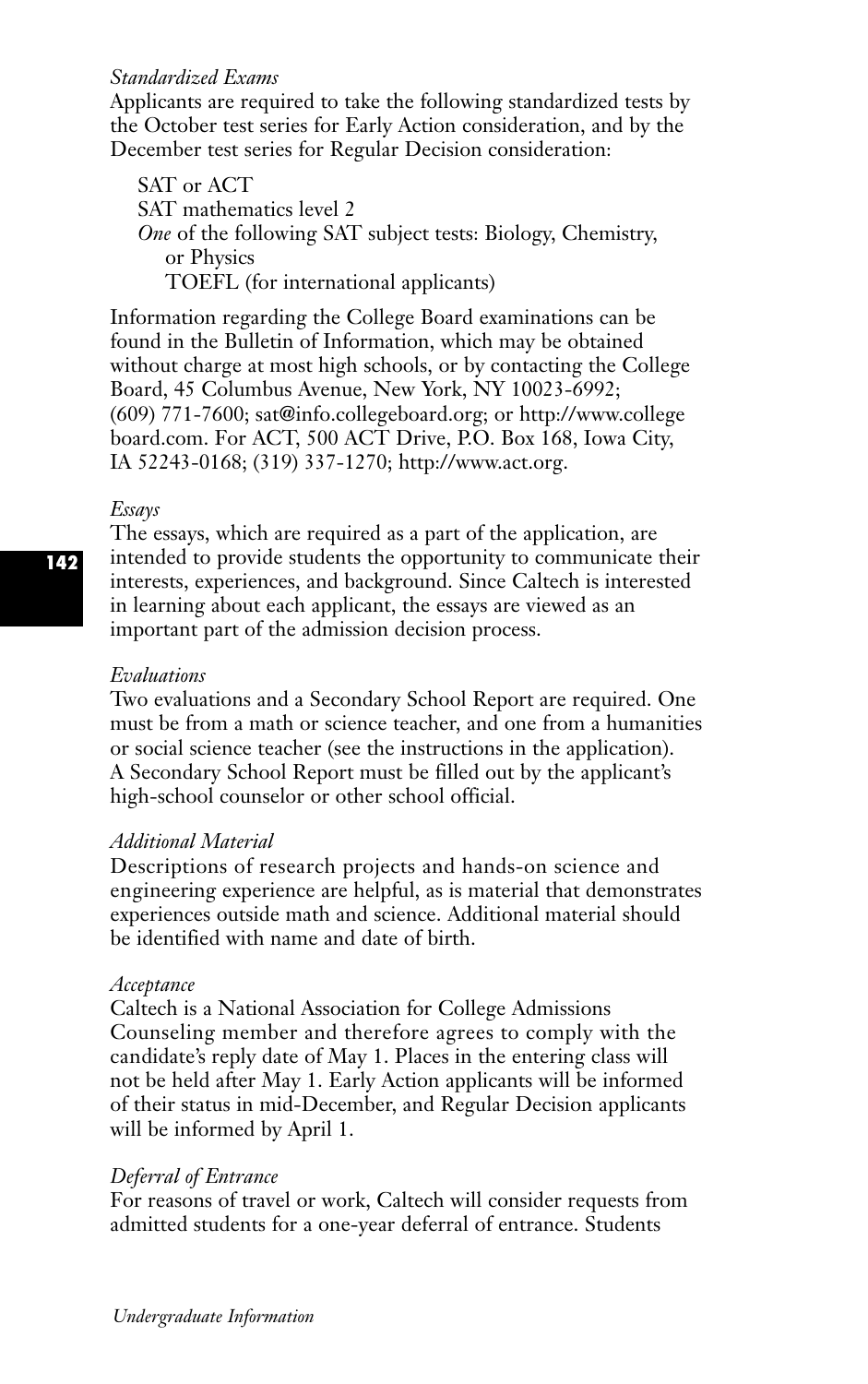who request a deferment must submit a written request stating the purpose of postponement.

*Advanced Placement, International Baccalaureate, and College Credit* Caltech encourages all prospective undergraduate applicants to prepare by challenging themselves with the most rigorous course of study available, including the Advanced Placement (AP) and International Baccalaureate (IB) programs. However, college credit for AP or IB classes is not automatic. Course credit and/or placement in an accelerated program is *sometimes* granted as deemed appropriate by the department faculty. The awarding of Caltech course credit takes place at the time of registration each fall.

#### Biology

Biology majors who have passed Bi 8 and Bi 9 are considered to have met the core requirement of Bi 1.

#### **Chemistry**

For those students who qualify for advanced placement in chemistry, the Institute requirement of 15 units of Ch 1 ab can be satisfied by completing with passing grades two terms of (i) Ch 21 abc (9 units each term), or (ii) Ch 41 abc (9 units each term). The student's qualifications for advanced placement in chemistry will only be determined by the performance on a placement examination to be administered in the summer prior to registration. Similarly, qualified students, with the instructor's consent, are allowed to substitute either Ch 8 or Ch/ChE 9 for the "core" chemistry laboratory requirement (Ch 3 a).

## English/Writing

All incoming students (freshmen and transfers) must submit a placement essay to determine whether they are adequately prepared for the substantial writing component that is part of all freshman humanities courses. Most new students participate in a web-based version of this assessment, which is usually conducted in early June. A makeup assessment is held just before fall classes begin. Based on results of this writing assessment, students may be required to take En 1 a or En 2 before enrolling in a freshman humanities class. (En 1 ab and En 2 count for general Institute credit only.) During the first week of classes, students will be required to produce an in-class writing sample to confirm the initial placement.

## Mathematics

During the summer before the freshman year, entering freshmen are asked to take a diagnostic exam in basic calculus that will determine which students will be placed in a special section of Ma 1 a for those with less complete preparation, and later take Ma 1 d; and if they are interested in advanced placement, they may also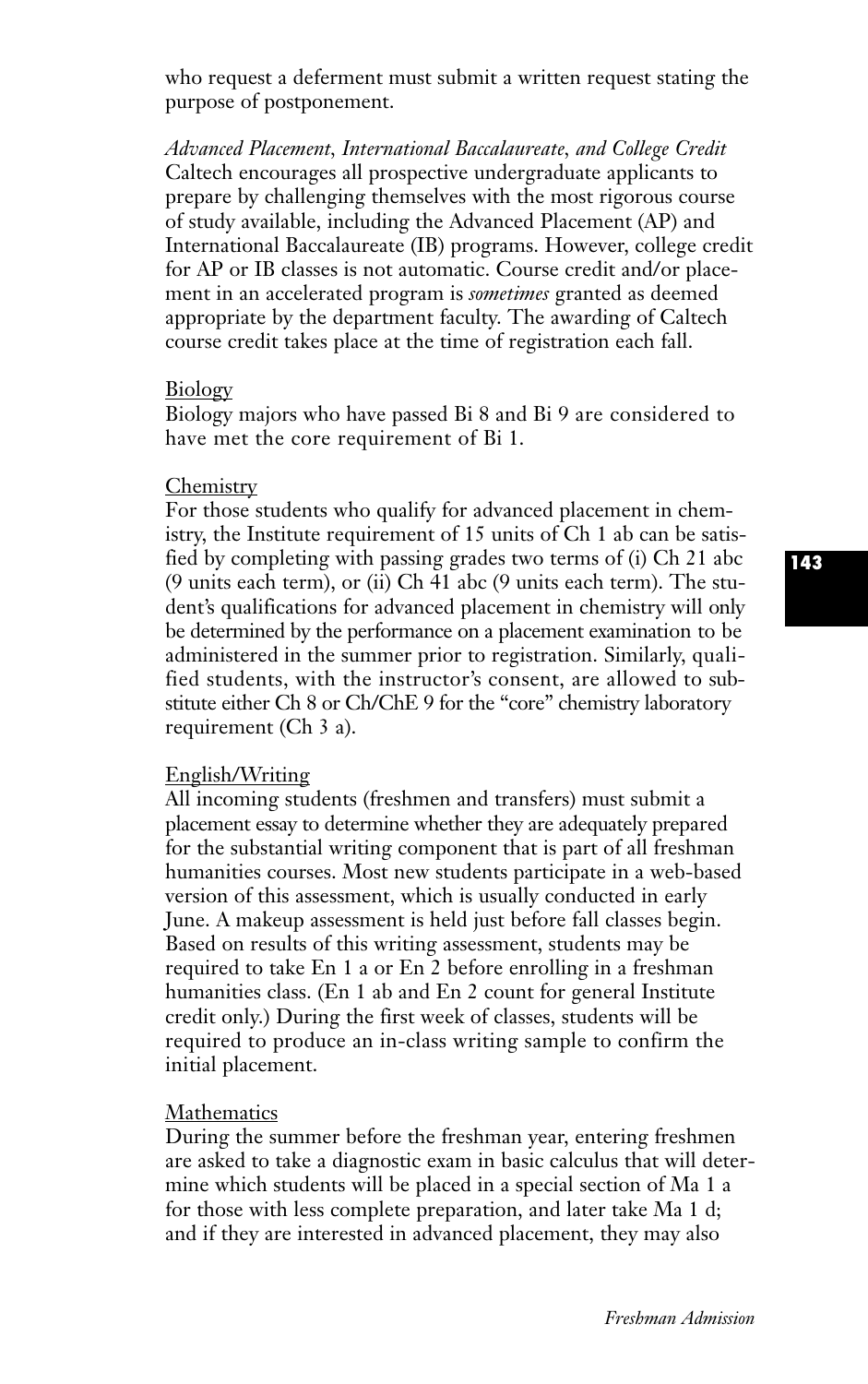take an examination to determine whether they will begin the mathematics core sequence at an advanced level.

Normally, an entering freshman takes Ma 1 abc, Calculus of One and Several Variables and Linear Algebra. This course covers the calculus of functions of one and several variables; infinite series; vector algebra; basic and advanced linear algebra; derivatives of vector functions, multiple integrals, line and path integrals; and theorems of Green and Stokes. The course is divided into a lecture part and a recitation part that focuses mainly on problem-solving.

Students in need of additional problem-solving practice may be advised to take Ma 8 (in addition to Ma 1 a) in the first quarter.

#### Physics

The required freshman physics course, Ph 1 abc, is considerably more rigorous than most advanced placement work, and entering freshmen are encouraged to take Ph 1. A test is administered during the summer to aid in the organization of Ph 1; students who have performed particularly well can discuss the possibilities for advanced placement with the physics representative during orientation. A second test may then be required.

#### *Changes to the Core Curriculum for 2013-14*

The Institute has approved changes to the Core Curriculum for the incoming class entering in 2013 and would like to announce those changes in advance to prospective students. The Core Curriculum will be 219 units with three terms each of mathematics and physics. During the academic year 2012-13, departments and divisions will decide which courses in 2nd year mathematics and physics are best suited to meet the specific needs of a particular option and will become option requirements. Please see Appendix A on page 588 for more details. These changes will be applicable to freshman and transfer applicants for the fall term of 2013. Students entering in the fall of 2012 will follow the current core requirements described on page 199.

## **New Student Orientation**

All freshmen and transfer students are expected to attend the New Student Orientation as a part of the regular registration procedure.

The orientation takes place the week prior to the beginning of classes. A large number of faculty members and upperclass student leaders participate, helping to introduce the new student to the Caltech community. The orientation period provides an opportunity for the new student to become acquainted with the campus, the Honor System governing personal conduct, and other aspects of life at Caltech. In addition, he or she can meet classmates, upperclass students, and faculty.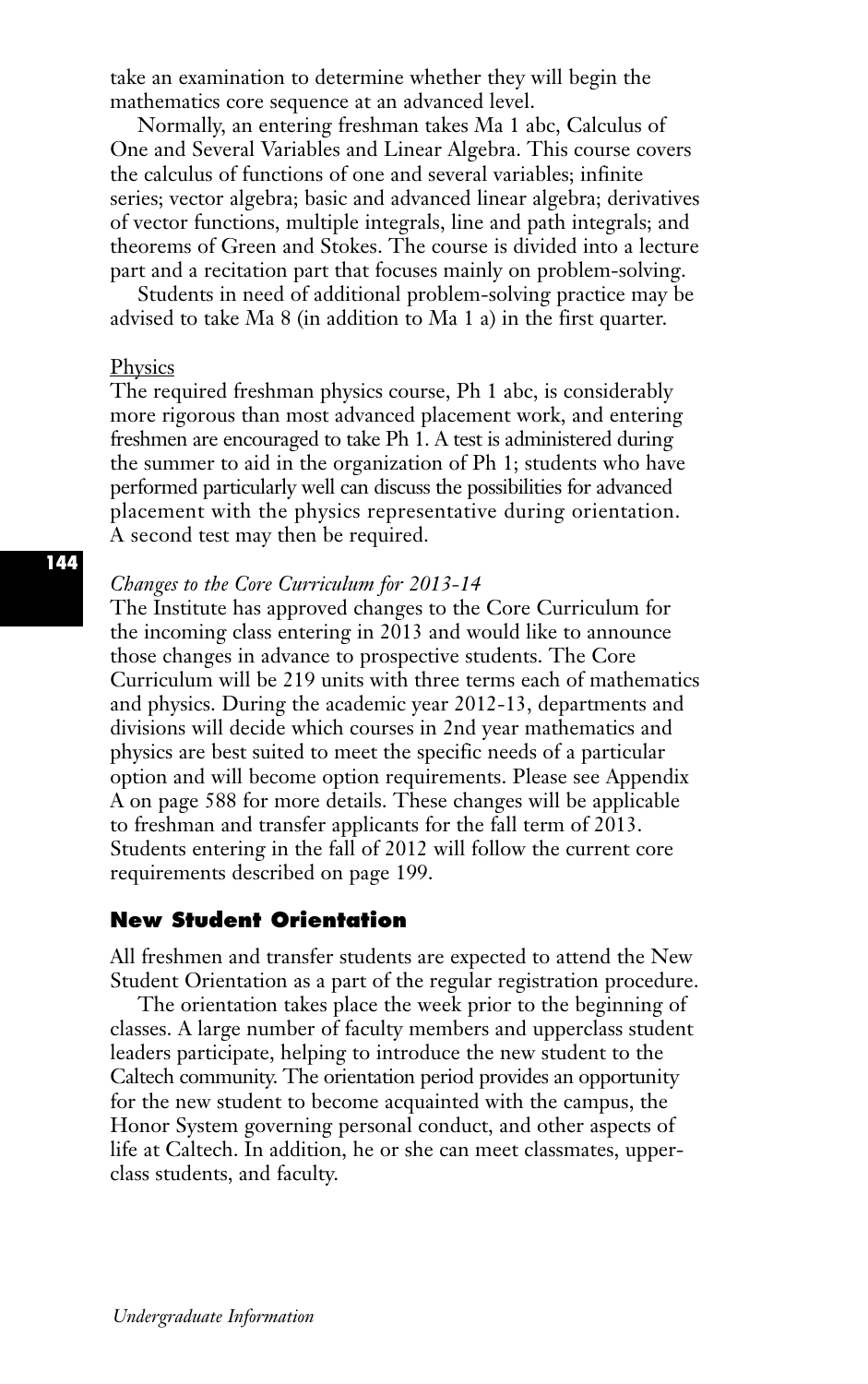# **ADMISSION TO UPPER CLASSES BY TRANSFER**

## **Transfer Admissions**

Caltech admits transfer students for the fall term only. We require a completed application, letters of recommendation, an official transcript from the last secondary school attended and all colleges or universities attended, descriptions of all college-level math and science courses, and completion of the Caltech Transfer Entrance Examinations. Please review the section titled "Eligibility Criteria for Admission'' to determine whether you meet the eligibility requirements for transfer admissions consideration.

#### *Academic Preparation*

The following is a list of the Caltech core curriculum, taken by all Caltech students during their first two years. It is expected that transfer students will have had exposure to mathematics and science courses on a comparable level prior to entry to Caltech. Any of the following core courses that have not been covered by incoming transfer students must be taken upon matriculation to Caltech. There are no specific topics expected to have been covered in humanities and social science classes.

An evaluation of each transfer student's written English is required prior to registration and may result in an additional course requirement.

#### *Freshman courses:*

Mathematics 1 abc Physics 1 abc Chemistry 1 ab Chemistry 3 a or 3 x Biology 1, 1 x, 8, or 9 Humanities and Social Science electives Menu science class (see page 200; can be taken freshman or sophomore year)

*Sophomore courses:*

Mathematics 2 ab Physics 2 ab or Physics 12 abc Additional laboratory science Humanities and Social Science electives

#### *Eligibility Criteria for Admission*

The Institute admits to its sophomore and junior classes a small number of students who have excellent records at other institutions of collegiate rank and who perform satisfactorily on the Caltech Transfer Admissions Entrance Examinations.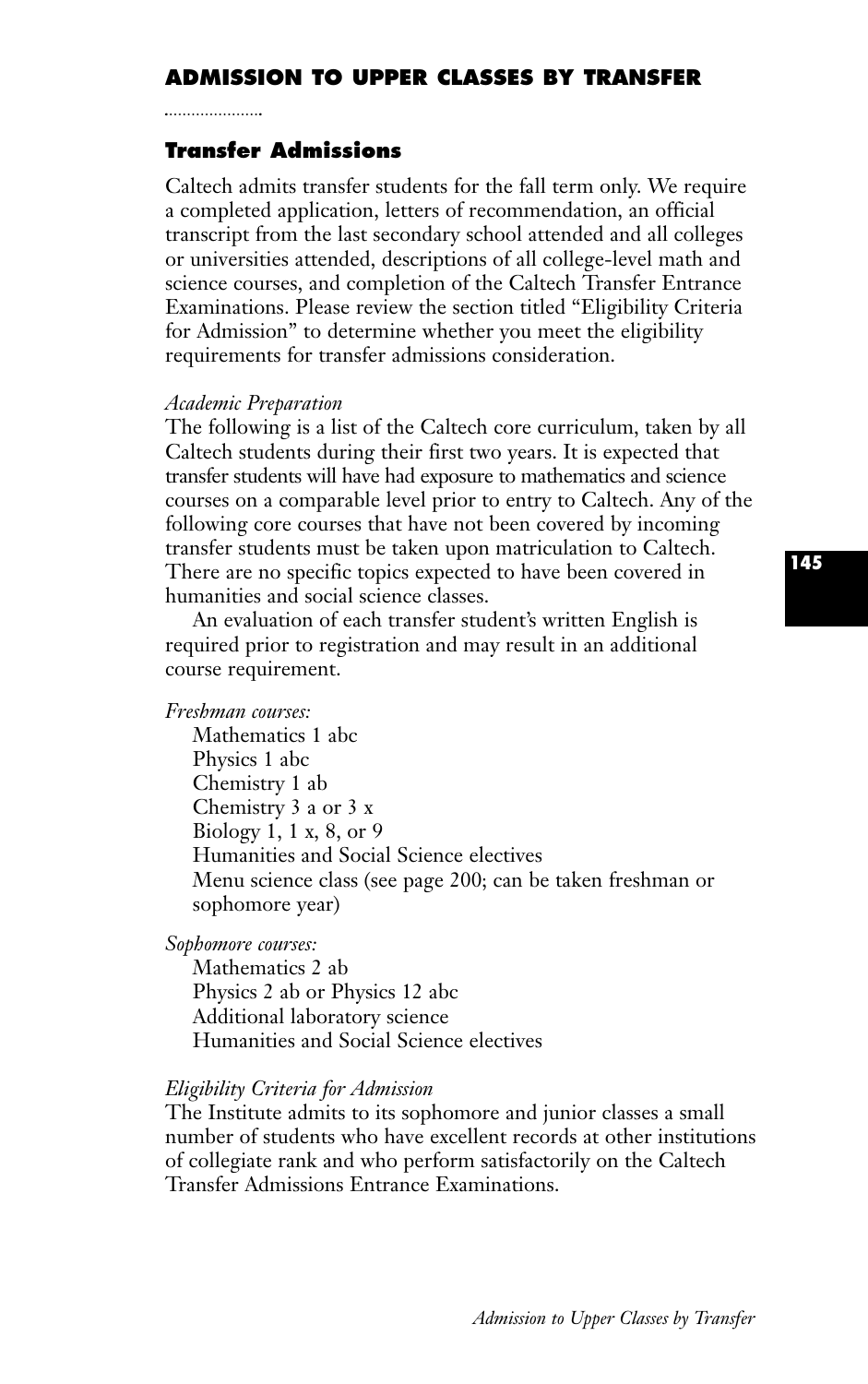- Students must have completed their secondary school education, and have subsequently enrolled at a college or university and earned credit, in order to be considered for transfer admission.
- Transfer students are not admitted to the senior year at Caltech.
- Students who have already completed a bachelor's degree in any subject are not eligible for transfer.

#### *Standardized Test Requirements*

Transfer applicants are not required to submit SAT scores. The Test of English as a Foreign Language (TOEFL) is required of transfer applicants whose native language is not English and who have not been studying in an English-speaking country for two years or more. The TOEFL should be taken by the February test date.

#### *Evaluation of Written English*

All entering transfer students will be required to undergo an evaluation of their written English prior to enrolling.

#### *Transfer Admissions Entrance Examinations*

All applicants are required to take Caltech Transfer Admissions Entrance Examinations in mathematics and physics. Further instructions are included with the Caltech Transfer Application.

#### *Transfer of Credit*

The courses for which transfer applicants will receive credit, and the corresponding class standing, will be determined at the time of enrollment. Faculty members review each course submitted for credit on an individual basis. It is not possible, therefore, to answer questions regarding the acceptability of course work taken elsewhere. If the standard of work taken elsewhere is uncertain, additional examinations may be required before the question of credit is finally determined.

#### *Graduation Requirements*

Admitted transfer students must meet the following requirements in order to receive a Caltech Bachelor of Science degree.

- Tuition for the baccalaureate degree is based on 12 terms of residence regardless of unit load each term or if a student completes graduation requirements a term(s) early. The 12-term tuition requirement is separate from and in addition to any other degree requirements. Students who are admitted as transfer students or 3/2 students may be granted advanced standing and tuition credit for academic work accepted in transfer to Caltech. However, transfer and 3/2 students must enroll for a minimum of six terms at Caltech. Any exceptions must be approved by the undergraduate dean and the provost.
- Regardless of the amount of credit awarded upon matriculation, transfer students must spend at least two years (six terms) in residence at Caltech. Students must also earn at least 216 units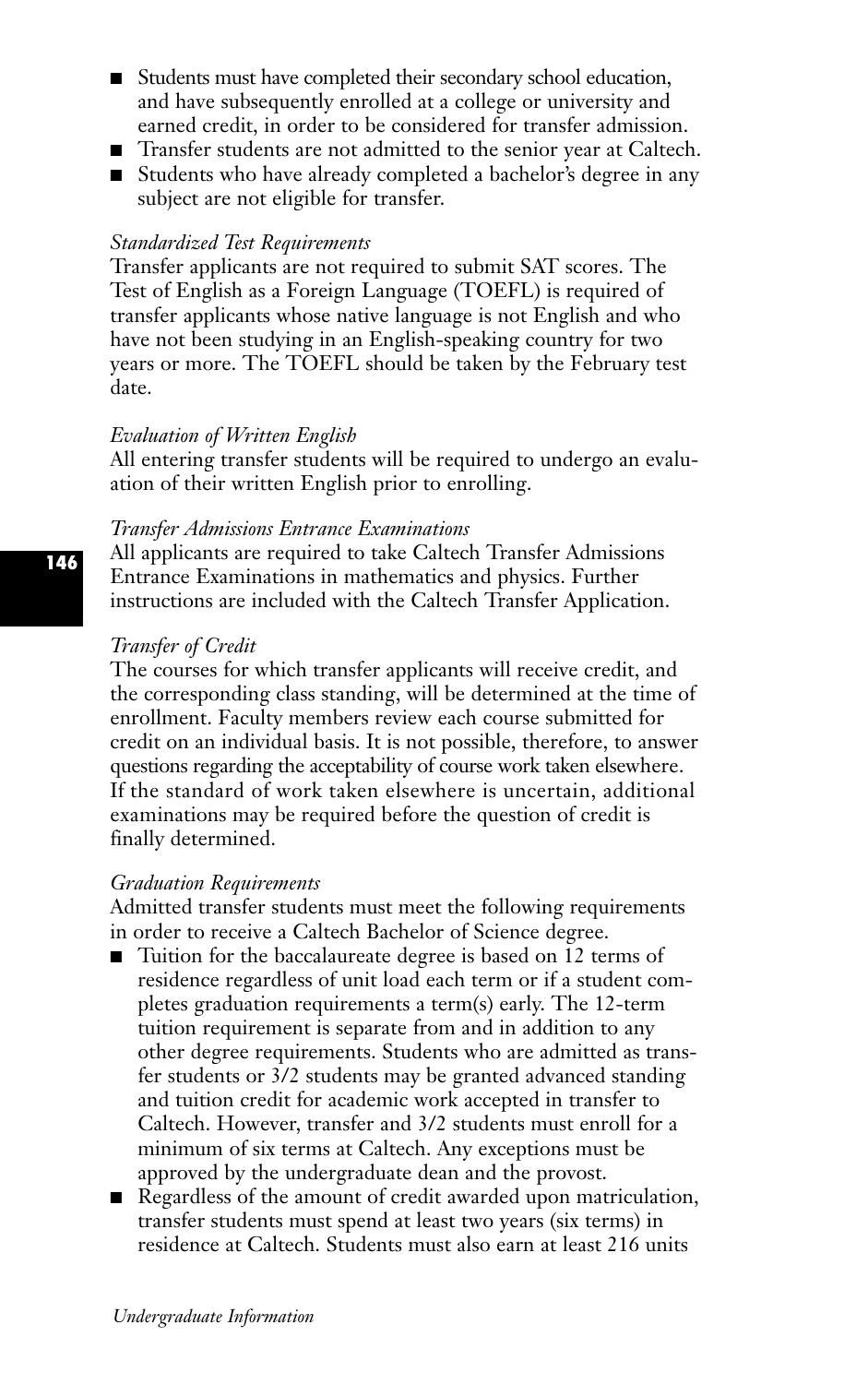at Caltech, not including courses taken to satisfy math and science core curriculum requirements.

- Students must take, or have taken the equivalent of, all core curriculum courses.
- Students must satisfy all of their chosen option's degree requirements. Transfer students may choose from among all Caltech undergraduate options.

#### *Changes to the Core Curriculum for 2013-14*

The Institute has approved changes to the Core Curriculum for the incoming class entering in 2013 and would like to announce those changes in advance to prospective students. The Core Curriculum will be 219 units with three terms each of mathematics and physics. During the academic year 2012-13, options and divisions will decide which courses in 2nd year mathematics and physics are best suited to meet the specific needs of a particular option and will become option requirements. Please see Appendix A on page 588 for more details. These changes will be applicable to freshman and transfer applicants for the fall term of 2013. Students entering in the fall of 2012 will follow the current core requirements described on page 199.

#### *Admissions Application*

Applications are available September 1. Completed applications should be received by the Office of Undergraduate Admissions by February 15. Applicants will be notified of the decisions of the Admissions Committee in early May. Information on the application process can be found on the admissions office website at http://www.admissions.caltech.edu. Students are encouraged to apply online through the Common Application. For further information on admission, please call (626) 395-6341 or e-mail ugadmissions@caltech.edu.

# **The 3/2 Dual Degree Plan**

Caltech invites students from a select group of liberal arts colleges to transfer to Caltech upon completion of their junior year. After two years in residence at Caltech, and the successful completion of our requirements, 3/2 students will be granted a Bachelor of Science degree from Caltech and a second bachelor's degree from their liberal arts college. Students may transfer into any of the Caltech options.

Students from the following institutions are eligible to apply to the 3/2 program:

| Bowdoin College (ME)     | Ohio Wesleyan University |
|--------------------------|--------------------------|
| Bryn Mawr (PA)           | (OH)                     |
| Grinnell College (IA)    | Pomona College (CA)      |
| Haverford College (PA)   | Reed College (OR)        |
| Mt. Holyoke College (MA) | Spelman College (GA)     |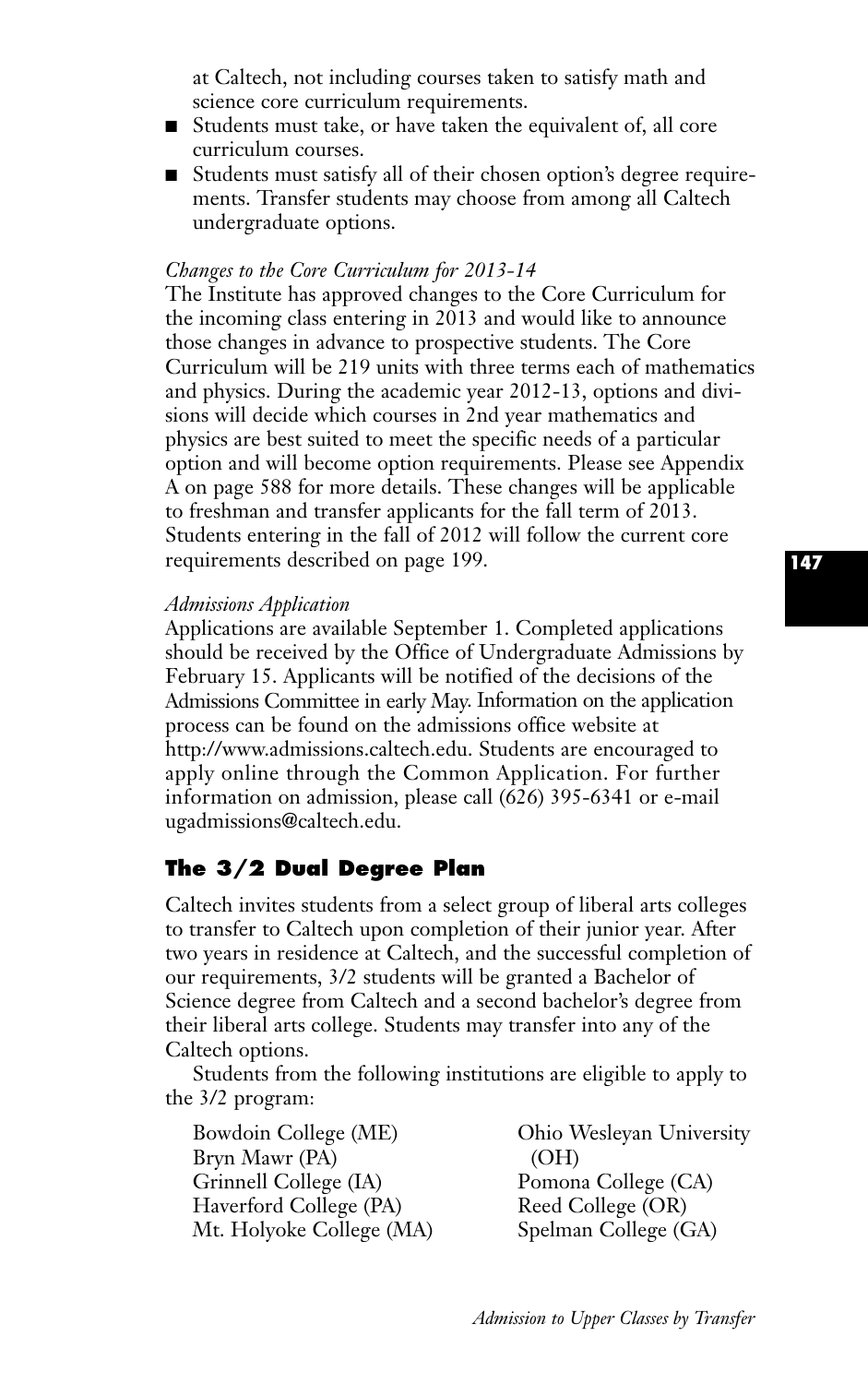Occidental College (CA) Whitman College (WA)

Oberlin College (OH) Wesleyan University (CT)

Applications and a program description are available from the 3/2 liaison at each of the liberal arts college partners and from the Caltech Office of Undergraduate Admissions. The deadline for submission of 3/2 applications and support materials is April 1.

Admission to the 3/2 program is not guaranteed and will be determined by the Caltech Faculty Upperclass Admissions Committee. Students applying should have a record of superior academic achievement at their home institutions, and strong letters of recommendation from their 3/2 liaison and an additional faculty member. They must have completed a minimum of one year of calculus-based physics and mathematics (two years are recommended), including multivariable calculus and differential equations, and one year of chemistry.

#### **Exchange Programs**

Exchange programs exist with Occidental College and Art Center College of Design, permitting Caltech students to receive credit for courses taken at these colleges. Students from these colleges also may receive credit for courses taken at the Institute. Tuition payments are not required, but the student may have to pay any special fees. The student must obtain approval from the instructor of the exchange course. Exchange courses taken by Caltech students must have prior approval by the student's option, by the division providing courses most similar to the proposed course, and by the registrar. Students wishing to take such courses should obtain the appropriate form at the Registrar's Office, get the required signatures as above, and return it to the registrar. Freshmen at Caltech ordinarily cannot participate in this exchange.

#### **STUDY ABROAD**

#### 

Study abroad allows students to gain a firsthand experience of life in countries abroad, while also gaining a broader exposure to the sciences, engineering, economics/management, the social sciences, and humanities. Students who study abroad develop an international viewpoint that transfers to their education at Caltech and to their graduate study and future career regardless of the field they pursue professionally.

Please see the Financial Aid section of this catalog for details on applying for and eligibility for financial aid related to study abroad. Note that supplemental charges and travel should be listed by the student in his or her financial aid budget so that these amounts can be considered when funding is calculated.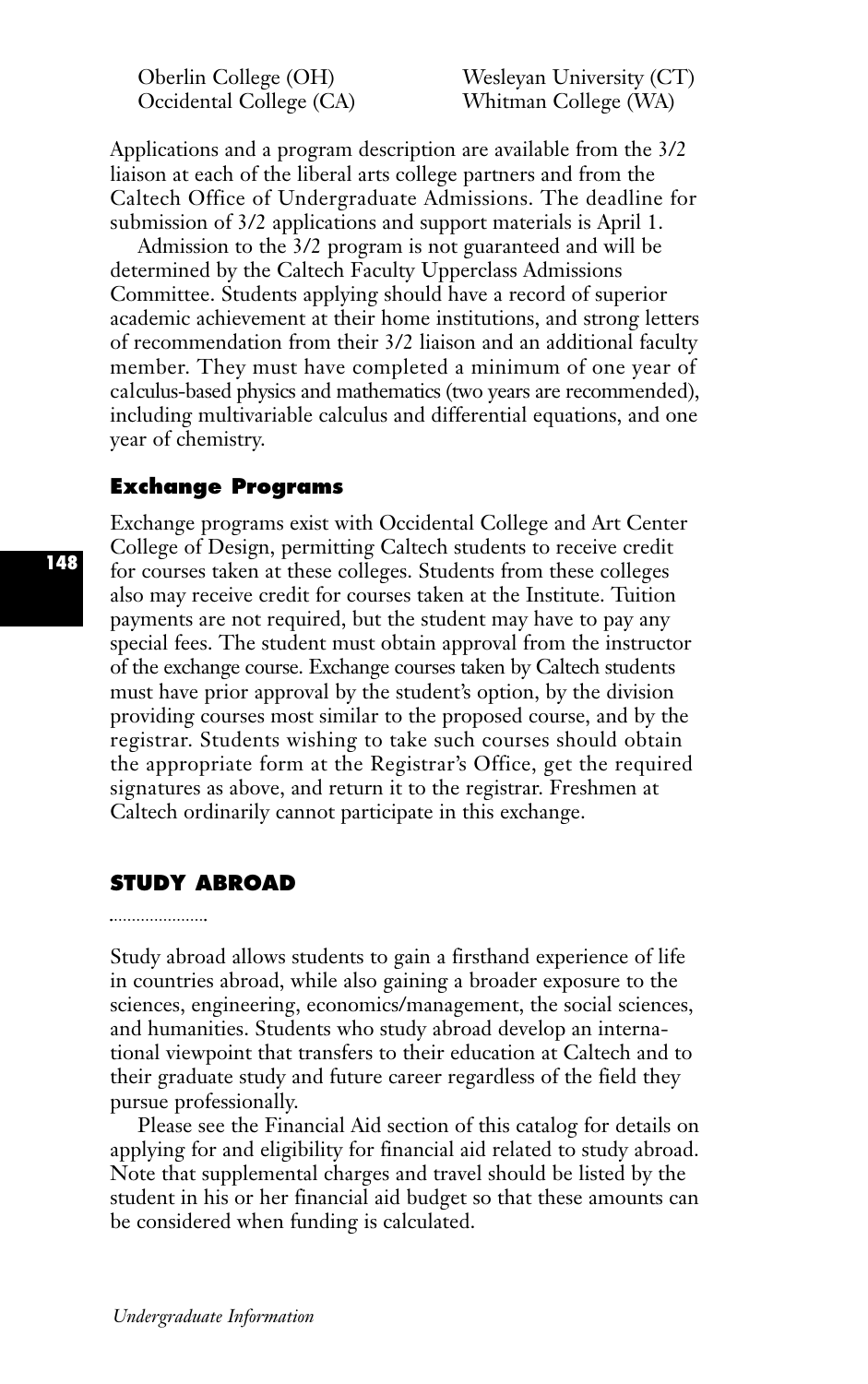Additional information, including application procedures and exact deadline dates, is available from the Fellowships Advising and Study Abroad Office at http://www.fasa.caltech.edu.

#### *Cambridge Scholars Program*

The Caltech Cambridge Scholars Program offers qualified juniors and seniors the opportunity to spend a fall or winter term at the University of Cambridge in England. Students are hosted by and live in one of the Cambridge Colleges participating in the program. The participating colleges are Corpus Christi, Pembroke, St. Catharine's, and St. John's. Students pay Caltech room, board, tuition, and other standard Caltech fees for the term. There may be a small supplemental charge for room and tuition. The supplement varies yearly depending on prices and the exchange rate.

Students are admitted into one Cambridge department in the biological sciences, physical sciences, computer sciences, mathematics, engineering, or economics to take classes within the tripos, i.e., subject, offered by that department. Students may only take courses in one tripos unless special permission is granted, and this is usually granted by Cambridge if a student needs a course to fulfill a Caltech option requirement. Students will find more information on the tripos structure and Cambridge University in the Fellowships Advising and Study Abroad Office or at http://www.cam.ac.uk.

During the term at Cambridge, students take the equivalent of at least 36 Caltech units, usually four Cambridge courses, but may take five in most cases. The exact number of courses depends on Cambridge departmental requirements. For their classes, students receive a minimum of 36 Caltech units that can be used for general or option credit or to fulfill other Institute course requirements. Note that the final number of units and whether the units can be used to fulfill departmental requirements will be determined after faculty review upon a student's return to Caltech.

Caltech students have the use of all Cambridge facilities and are matriculated into the university for the term. A minimum 3.2 GPA is required to apply. Eligible sophomores and juniors interested in either the fall or winter term should apply by the January deadline for the next academic year. Further information, including application procedures, more about Cambridge University, and exact deadline date, is available from the Fellowships Advising and Study Abroad Office at http://www.fasa.caltech.edu.

Please see the Financial Aid section for details on applying for and eligibility for financial aid related to study abroad. Note that supplemental charges and travel should be listed by the student in his or her financial aid budget so that these amounts can be considered when funding is calculated.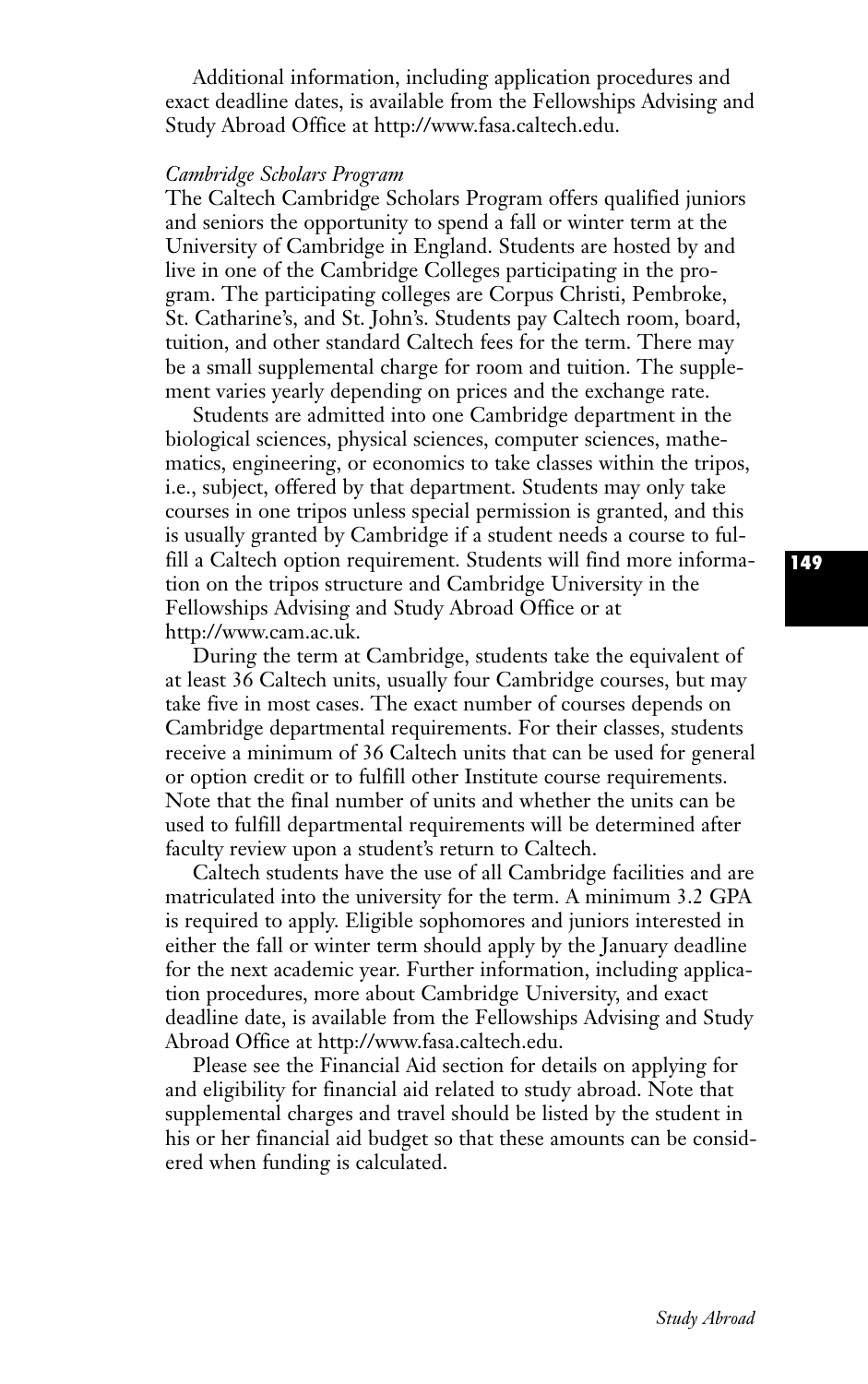#### *Copenhagen Scholars Program*

The Caltech Copenhagen Scholars Program offers qualified juniors and seniors the opportunity to spend the fall at the University of Copenhagen (KU) or the Danish Technical University (DTU). At KU students may concentrate in the physical sciences, mathematics, biological sciences, or economics. At DTU students can take courses in engineering or the applied sciences as well as the sciences, e.g., chemistry, physics, and math.

Students live in a modern kollegiet (dormitory) with Danish students. There is a supplemental charge for the room because the Copenhagen semester is 15 weeks long plus one week of fall vacation. The supplement varies yearly depending on prices and the exchange rate.

There is no board plan, but each kollegiet has a well-equipped kitchen, and students may cook for themselves or with the other students on the hall. Aside from the supplemental room charge, all students pay standard board and tuition, but should budget additional funds for food due to the length of the semester. Note that while students pay Caltech board fees, the board fee is used to spend on food while in Copenhagen. Students can cook in their kollegiet or eat out. Caltech fees are due by the normal fall due date.

Both KU and DTU are on a semester system, and Caltech students attend from around August 25 to mid-December. Students have a one-week vacation in mid-October, and many use this vacation week to travel in Denmark or Europe. DTU students attend a one-week orientation the last week of August, and students going to KU have an advising and orientation period the last week of August.

Students take two to four courses in their Caltech option or a closely related subject and a course in the Danish language. Students attending Copenhagen University are required to take the course in Danish culture but may substitute or take in addition a course taught in English on subjects such as the Danish monarchy, Danish architecture, Danish film, or the Vikings, depending on what is offered that fall. Students who will be studying primarily at DTU are required to take the Danish-language course and may audit or take for credit a course in Danish culture or take one of the courses noted above. The Danish-culture course, in addition to weekly lectures, offers field trips to interesting cultural and historical sites in the city and surrounding area. All upper-level undergraduate or beginning graduate-level courses at KU and DTU can be taught in English. More information can be found at http://www.dtu.dk or http://www.ku.dk.

For this work, students receive a minimum of 36 Caltech units that can be used for general or option credit or to fulfill other Institute course requirements. Note that the final number of units and whether the units can be used to fulfill departmental requirements will be determined after faculty review upon a student's return to Caltech.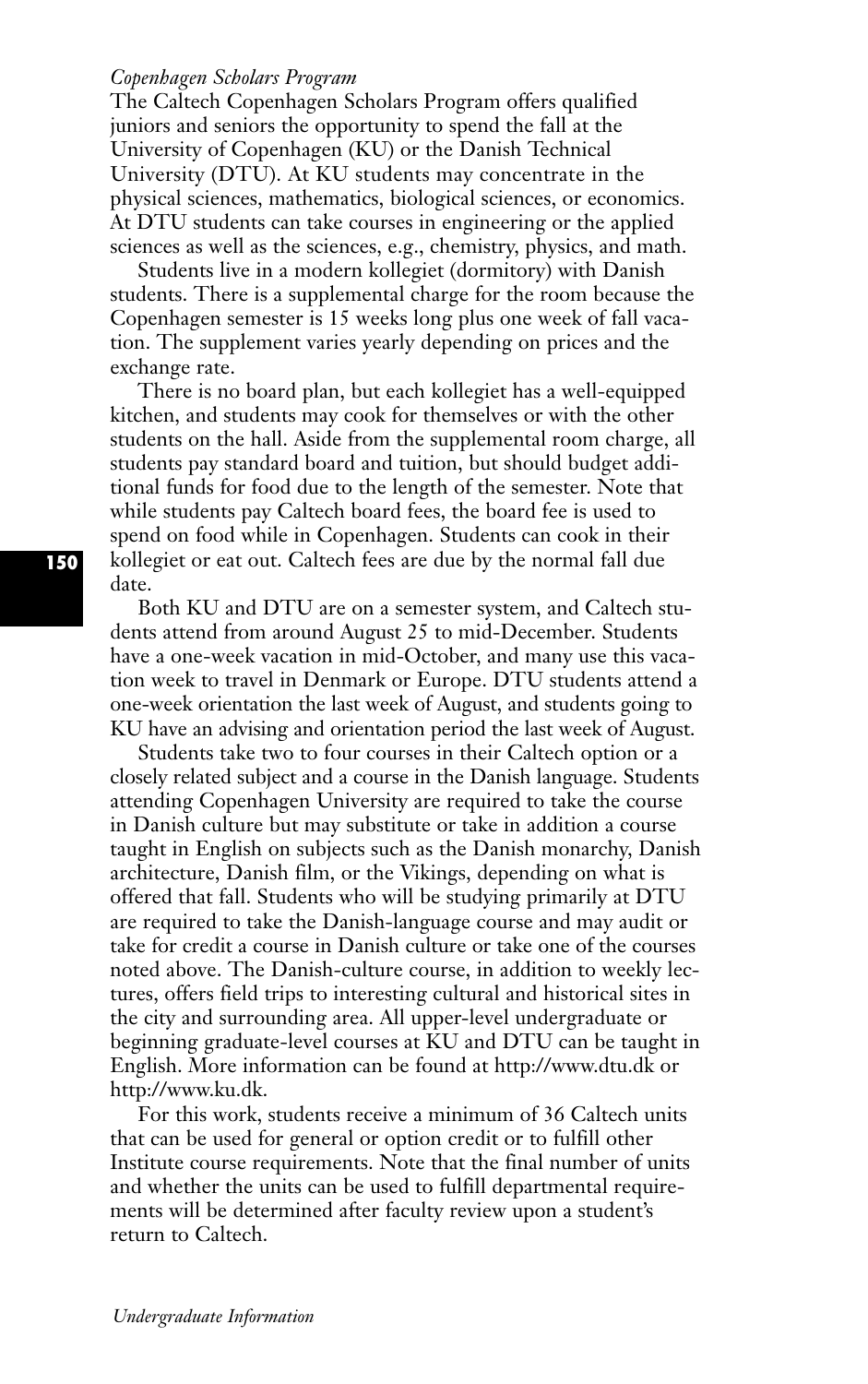Students can enroll in an optional three-week-long Danishlanguage course in August. There is no charge for this course. This course is not required, but all students are required to take Danish language during the fall semester for credit.

A minimum 3.0 GPA is required to apply. Eligible sophomores and juniors should apply by the January deadline for the fall semester at KU or DTU. Further information, including application procedures and exact deadline dates, is available from the Fellowships Advising and Study Abroad Office: http://www.fasa.caltech.edu.

Please see the Financial Aid section for details on applying for and elibility for financial aid related to study abroad. Note that supplemental charges and travel should be listed by the student in his or her financial aid budget so that these amounts can be considered when funding is calculated.

#### *École Polytechnique Scholars Program*

The École Polytechnique Scholars Program offers qualified juniors and seniors the opportunity to spend the fall, winter, or spring term at the École Polytechnique, which is located outside of Paris in the town of Palaiseau, about 40 minutes by train from Paris. Note that the winter and spring terms can only be attended in years that do not overlap with Caltech term dates and only with the permission of École Polytechnique and Caltech. In addition, seniors may not attend the spring term if they plan to graduate in June.

The École Polytechnique (the "Polytechnic School"), often referred to by the nickname "X," is the foremost French *grande école* of engineering (according to French and international rankings). Founded in 1794 and initially located in the Latin Quarter in central Paris, it was moved to Palaiseau in 1976. It is one of the oldest and most prestigious engineering schools in the world, with a very selective entrance exam. As one of the world's foremost establishments in science education, the École Polytechnique trains graduates who become outstanding scientists, engineers, researchers, managers, and politicians.

At École Polytechnique, students can take courses in engineering or the applied sciences as well as the sciences, e.g., chemistry, physics, and math, as these are also taught. Students can also take classes in the social sciences and humanities. Two classes must be in the student's Caltech option in science, engineering, or economics and two classes can be taken in other subjects or in the student's option.

All classes are taught in French, and all discussions, assignments, and exams are in French. *Students must have very good ability in speaking, reading, and writing French before applying for this program.* Students will continue to take French at their level while at École Polytechnique.

École Polytechnique has different academic schedules depending on the year of study. Caltech students who study at École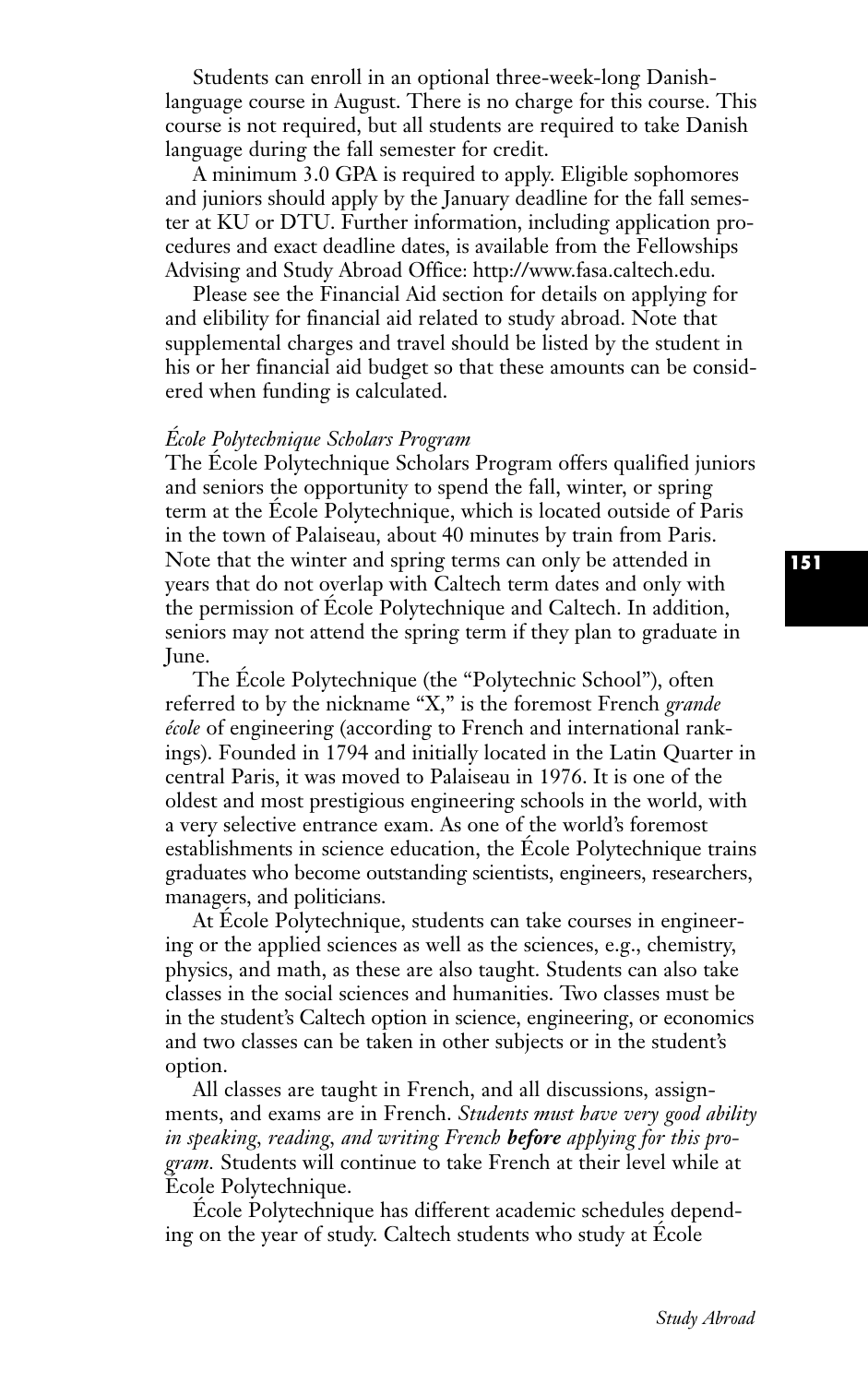Polytechnique for a term (usually the fall) during their junior or senior year can only select classes from the third year of the École Polytechnique curriculum, and all classes must be selected from this year's curriculum. Note that the second-year classes are not allowed, as this year goes from the fall through January and then has a second semester versus two terms. The third-year specialized curriculum has a schedule that corresponds closely to Caltech's three-term system, and students must take all classes from the third-year curriculum. These classes are equivalent to 100-level classes at Caltech. For further information, go to this URL and scroll down to the third-year specialized education section: http://www.polytechnique.edu/page.php?MID=216.

A minimum 3.3 GPA is required to apply. Eligible sophomores and juniors apply to study during their junior or senior year by the Caltech internal deadline, which is usually in January.

Note that students must be nominated by Caltech in order to apply and cannot apply without going through the internal Caltech nomination process, which is run by the Fellowships Advising and Study Abroad Office. Only this office can provide the required nomination. Each year application specifics will be provided to sophomores and juniors in the fall. Students will be required to complete both Caltech Study Abroad Proposal and Forms and complete the École Polytechnique application forms as well as undergoing a formal assessment of French skills by Caltech's French instructor.

Please see the Financial Aid section for details on applying for and elibility for financial aid related to study abroad. Note that supplemental charges and travel should be listed by the student in his or her financial aid budget so that these amounts can be considered when funding is calculated.

#### *Edinburgh Scholars Program*

The Caltech Edinburgh Scholars Program offers qualified juniors and seniors the opportunity to spend the fall at the University of Edinburgh. The University of Edinburgh is on a semester system, and Caltech students attend from mid-September to mid-December. All students are required to attend a weeklong orientation held the week before classes start. All students live in university dormitories or flats, which are within walking distance from the George Square (humanities and social sciences) and the King's Buildings (the science and engineering campus). The university operates a free shuttle bus from the George Square campus to the King's Buildings campus.

Students pay Caltech room, board, tuition, and other standard Caltech fees for the term. There is a supplemental charge for housing due to the longer length of the term. The supplement varies yearly depending on prices and the exchange rate.

Students are admitted into one of Edinburgh's academic departments in the College of Science and Engineering. Note that students cannot be admitted into the economics department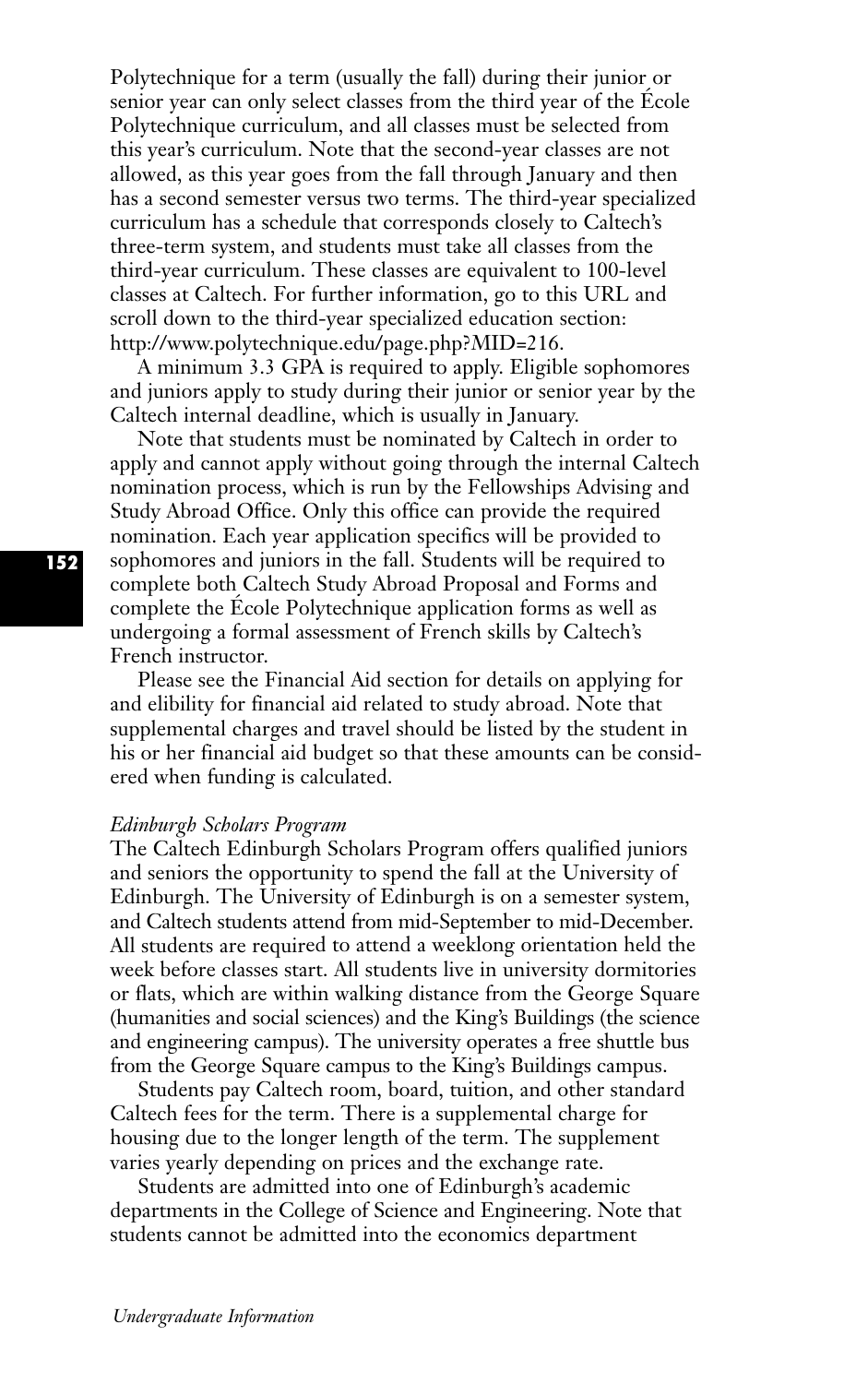because that is in the College of Humanities and Social Sciences, but they can take 20 credits in that department. Students whose option is BEM or economics may be allowed in an urgent situation to take 40 credits in economics in order to fulfill BEM or economics option requirements.

Students take a minimum of 60 Edinburgh credits per semester and a maximum of 80 credits, but no more than five courses. Students will take a minimum of 40 credits in their option or another science or engineering subject and can take 20 credits (one course) in the College of Humanities and Social Sciences. Note that 60 credits is the standard courseload, but most Caltech students take 70 to 80 credits. Note that at least 36 Caltech units must be taken.

A minimum 3.0 GPA is required to apply. Eligible sophomores and juniors should apply by the January deadline for the fall semester at Edinburgh. Further information, including application procedures and exact deadline dates, is available from the Fellowships Advising and Study Abroad Office: http://www.fasa.caltech.edu.

Please see the Financial Aid section for details on applying for and elibility for financial aid related to study abroad. Note that supplemental charges and travel should be listed by the student in his or her financial aid budget so that these amounts can be considered when funding is calculated.

#### *London Scholars Program*

The Caltech London Scholars Programs offers qualified juniors and seniors the opportunity to spend the fall at University College London, which is located in the lovely Bloomsbury area of London. University College London (UCL) is on a semester system, and Caltech students attend UCL's autumn semester from about the third week of September to mid-December. All students are required to attend an orientation (Wednesday evening through Friday/Saturday) the week before the semester begins. All students live in a UCL dormitory, which is located a short walk or short bus ride from the academic buildings of the UCL campus. Students pay Caltech room, board, tuition, and other standard Caltech fees for the term. There is a supplemental charge for housing/board due to the longer length of the term. The supplement varies yearly depending on prices and the exchange rate.

Students are admitted into one of UCL's academic departments in the physical, life, or engineering sciences and must take two UCL/30 ECTS (European Credit Transfer System) credits. Students are required by UCL to take at least 50 percent of their classes in their Admitting Department. Usually the Admitting Department is in a subject area that most closely corresponds to the student's Caltech option, but there is some leeway in this provided the student has the background to be admitted to the department in question. Note that students can be admitted to two departments in the life, physical, and engineering courses and take at least 25 percent of their classes in each. However, dual admis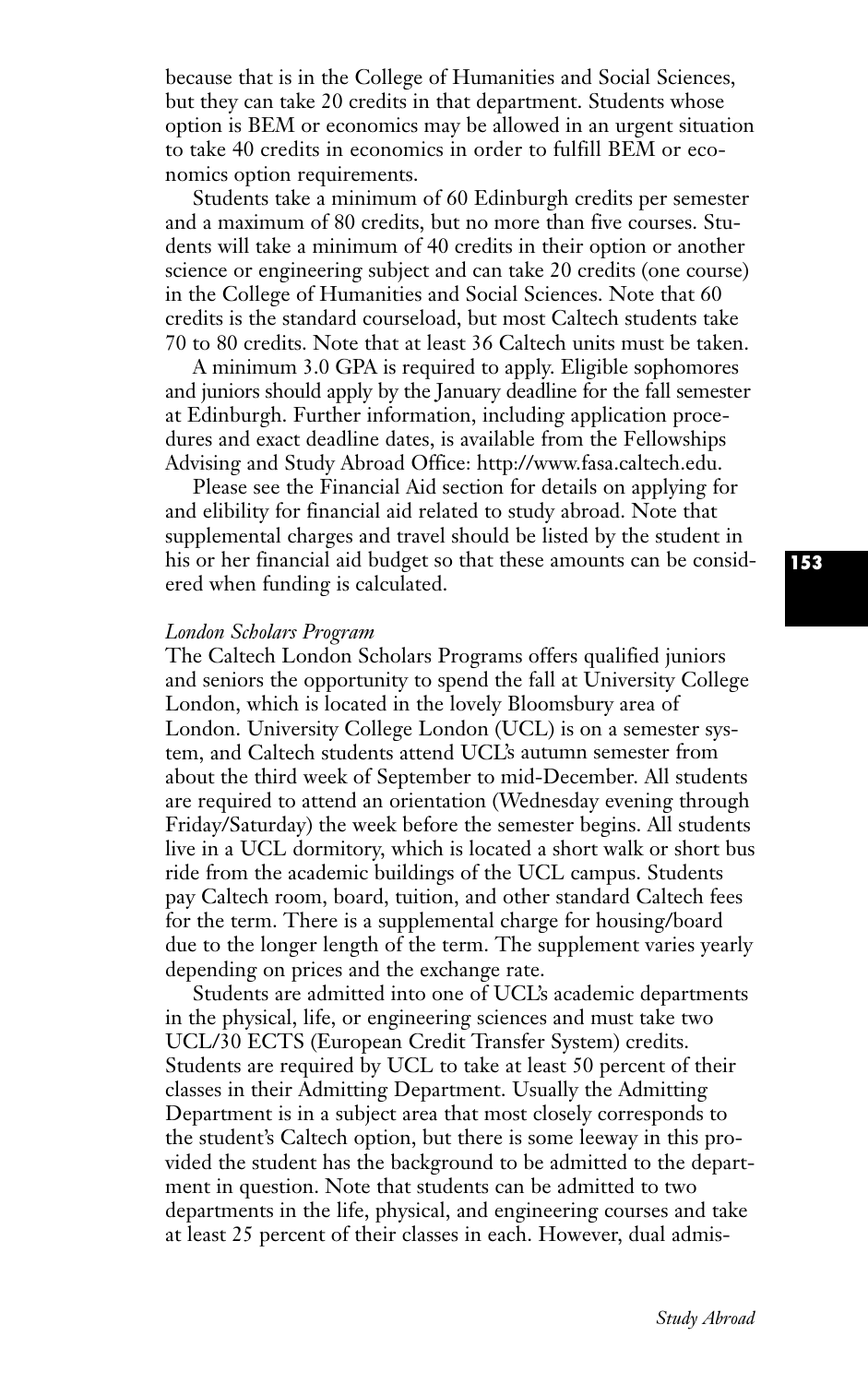sion is only available if there is a compelling reason, e.g., doubleoption students who need to fulfill a course requirement.

The remaining 50 percent of classes can either be taken in the Admitting Department, another department in the sciences or engineering, or the humanities and social sciences with the exception of the English literature department, which does not admit visiting students, even those with majors in English literature. Note that there are ample opportunities to take literature courses from a number of departments that offer literature classes, e.g., Slavonic and East European studies, Classics, Scandinavian studies, European cultural studies, Hebrew and Jewish studies, French, etc. Note that these departments offer classes taught in translation and in the foreign language.

A typical UCL semester class is 7.5 ECTS or 5 ECTS credits in the sciences or life sciences. In engineering subjects, a one-semester class is typically 2.5 UCL/3.75 ECTS credits. Caltech students must take 30 ECTS credits/2 UCL units during their semester at UCL. This would be equivalent to 36 to 45 Caltech units. UCL classes can be used for general or option credit or for humanities or social science credit. Note that the final number of units and whether the units can be used to fulfill departmental requirements will be determined after faculty review upon a student's return to Caltech.

Note that students can be admitted into the economics department as a secondary department. Such students must take at least 50 percent of their classes in their primary department in the physical, life, or engineering sciences and at least 25 percent of classes in economics. Only students with a secondary admission to economics may take upper-level economics classes. Note that students can take up to two first- or second-year courses in the economics department without a formal dual admission.

A minimum 3.0 GPA is required to apply. Eligible sophomores and juniors apply by the January deadline for the fall semester at UCL. Further information, including application procedures and exact deadline dates, is available from the Fellowships Advising and Study Abroad Office.

Please see the financial aid section for details on applying for and eligibility for financial aid related to study abroad. Note that supplemental charges and travel should be listed by the student in his or her financial aid budget so that they can be considered when funding is calculated.

#### *Melbourne Scholars Program*

The Caltech Melbourne Scholars Programs offers qualified juniors and seniors the opportunity to spend the summer/fall at the University of Melbourne, which is located in the exciting city of Melbourne, Australia. Melbourne is on a semester system, and Caltech students attend Melbourne's second semester from the second week of July to the end of November. Since Melbourne is in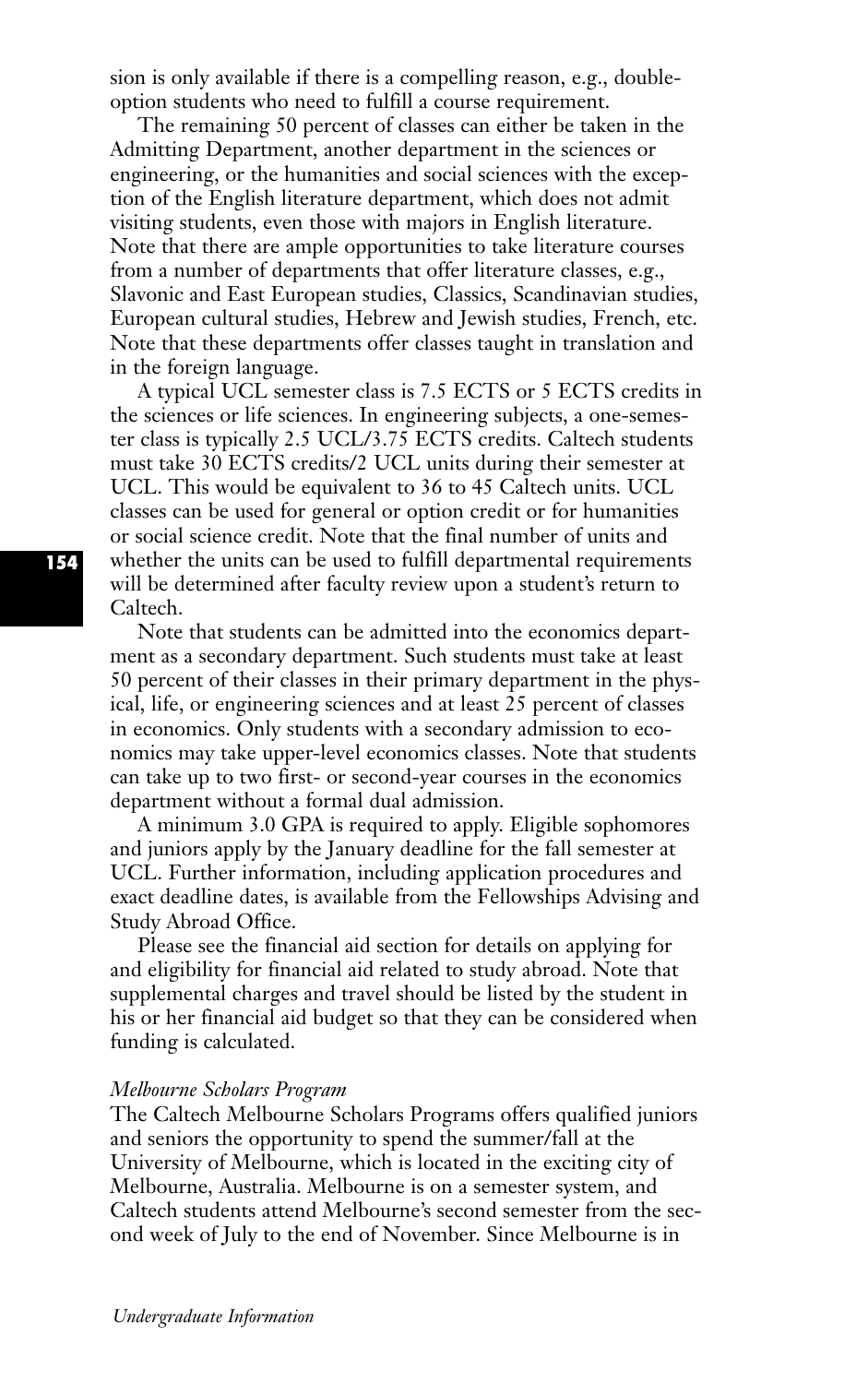the Southern Hemisphere, the university's first semester starts in July and crosses over both the Caltech winter and spring terms. Therefore, students attend Melbourne's second semester, which corresponds better to Caltech's fall semester. All students are required to attend an orientation that takes place at the University of Melbourne the week before the semester begins.

Students live in a residence hall, which is located a short walk from the academic buildings of the campus. The hall of residence, RMIT Village, has a suite setup and offers amenities such as a 15 meter outdoor swimming pool and lounge area, barbecue area, workout gym (with plasma TV, cross trainers, free weights, treadmills, exercise bikes, etc.), café, lounge, and laundry. There is also a new e-library that offers computers and printers as well as group and individual study rooms.

Students share a suite with another student (bedroom, bathroom/shower, kitchenette, living room). Students pay Caltech room, board, tuition, and other standard Caltech fees for the term. There is a supplemental charge for housing/board due to the longer length of the Melbourne semester. In some years there could be a supplemental tuition charge. The supplement varies yearly depending on prices and the exchange rate.

Students take four classes at Melbourne. Each class is worth 12.5 Melbourne credit points. Of the four classes, students must take two classes related to their option at Caltech and may take up to two outside of their subject, including the humanities and social sciences. Students are eligible to take one class as a research class in an area related to their option.

The Melbourne credit load would be equivalent to 36 to 45 Caltech units. Melbourne classes can be used for general or option credit or for humanities or social science credit. Note that the final number of units and whether the units can be used to fulfill departmental requirements will be determined after faculty review upon a student's return to Caltech.

A minimum 3.0 GPA is required to apply. Eligible sophomores and juniors apply by the fall deadline for the second semester starting in July. Further information, including application procedures and exact deadline dates, is available from the Fellowships Advising and Study Abroad Office.

Please see the financial aid section for details on applying for and eligibility for financial aid related to study abroad. Note that supplemental charges and travel should be listed by the student in his or her financial aid budget so that they can be considered when funding is calculated.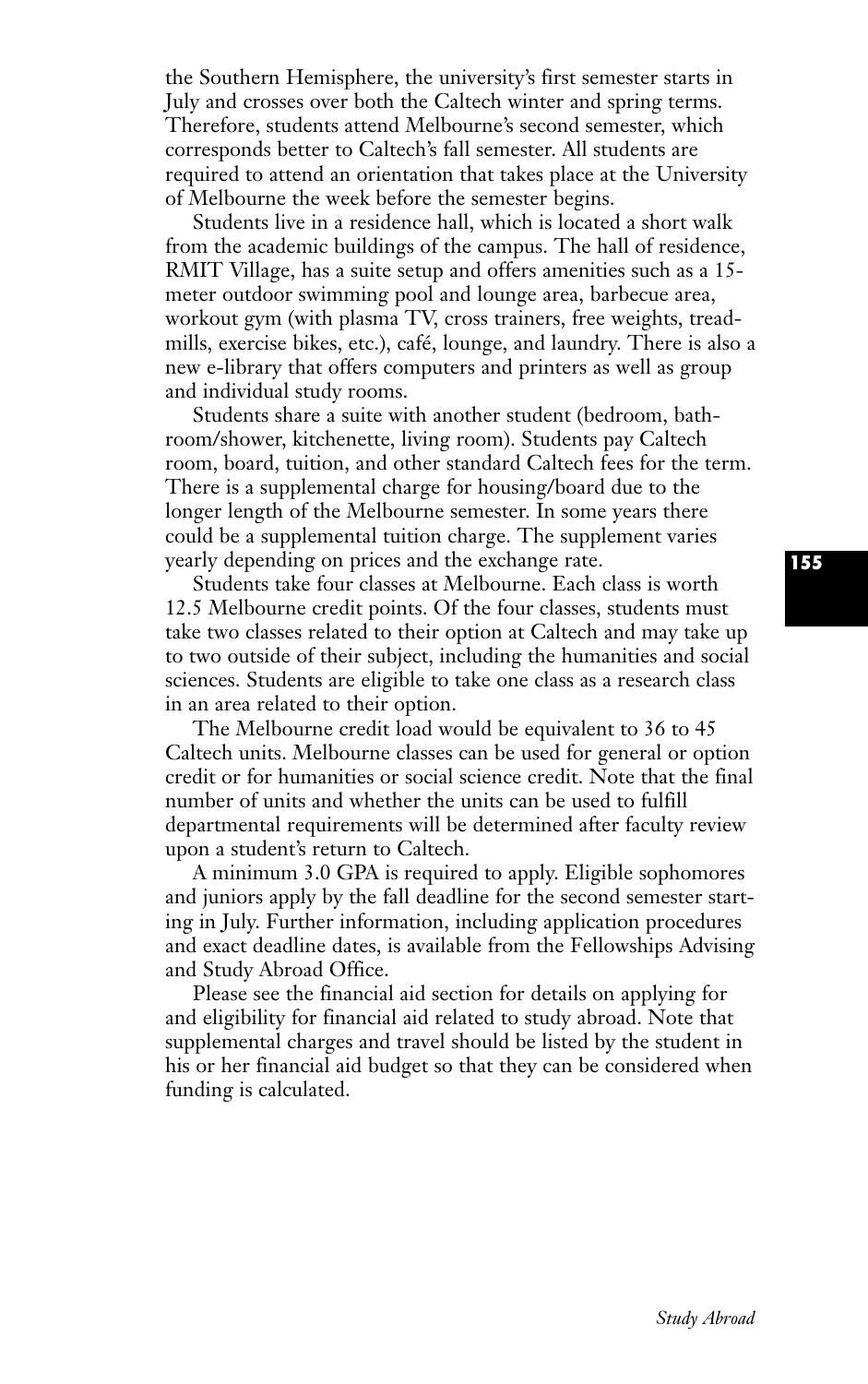Air Force Reserve Officer Training Corps (AFROTC) offers threeand four-year programs leading to a commission as a second lieutenant in the United States Air Force. The AFROTC program is open to almost all students pursuing baccalaureate degrees. Classes consist of one hour of academics and two hours of leadership laboratory per week for freshmen and sophomores, and three hours of academics and two hours of leadership laboratory per week for juniors and seniors. AFROTC offers a variety of scholarships valued at up to 100 percent of annual tuition, along with a nontaxable monthly stipend. By agreement through the Air Force, Caltech students enroll in Air Force ROTC classes at the University of Southern California, California State University San Bernardino, Loyola Marymount University, or the University of California, Los Angeles. You do not need to be a student at any of these colleges to attend AFROTC on their campuses. For more information, contact the Department of Aerospace Studies at afrotcdet060@rotc.usc.edu or call (213) 740-2670 or visit http://www.usc.edu/afrotc. No military commitment is incurred until entering the junior year of the program or receipt of a scholarship after the freshman year.

The Army ROTC program at USC offers four-, three-, and two-year full-tuition scholarships up to \$43,000 a year. In addition, the program pays all contracted cadets a stipend of \$3,500 to \$5,000 a year and an annual book allowance of another \$1200. High-school students need to apply for the four-year scholarship during the fall of their senior year, and no later than November 15. All Caltech students interested in an Army ROTC three- or twoyear on-campus scholarship need to apply early in their spring semester, and no later than March 15, for the next academic year. Completion of the program leads to a commission as a Second Lieutenant in one of 14 occupational branches in the Regular Army, Army Reserve, or the National Guard. These scholarship provisions are subject to change, and interested students are encouraged to contact the Department of Military Science at the University of Southern California for further information: PED 110, Los Angeles, CA 90089, (213) 740-1850.

## **REGISTRATION REGULATIONS**

## **Procedures**

Students must register on the dates specified in the academic calendar. Students are not registered until they have both

■ enrolled in an approved list of courses, *and*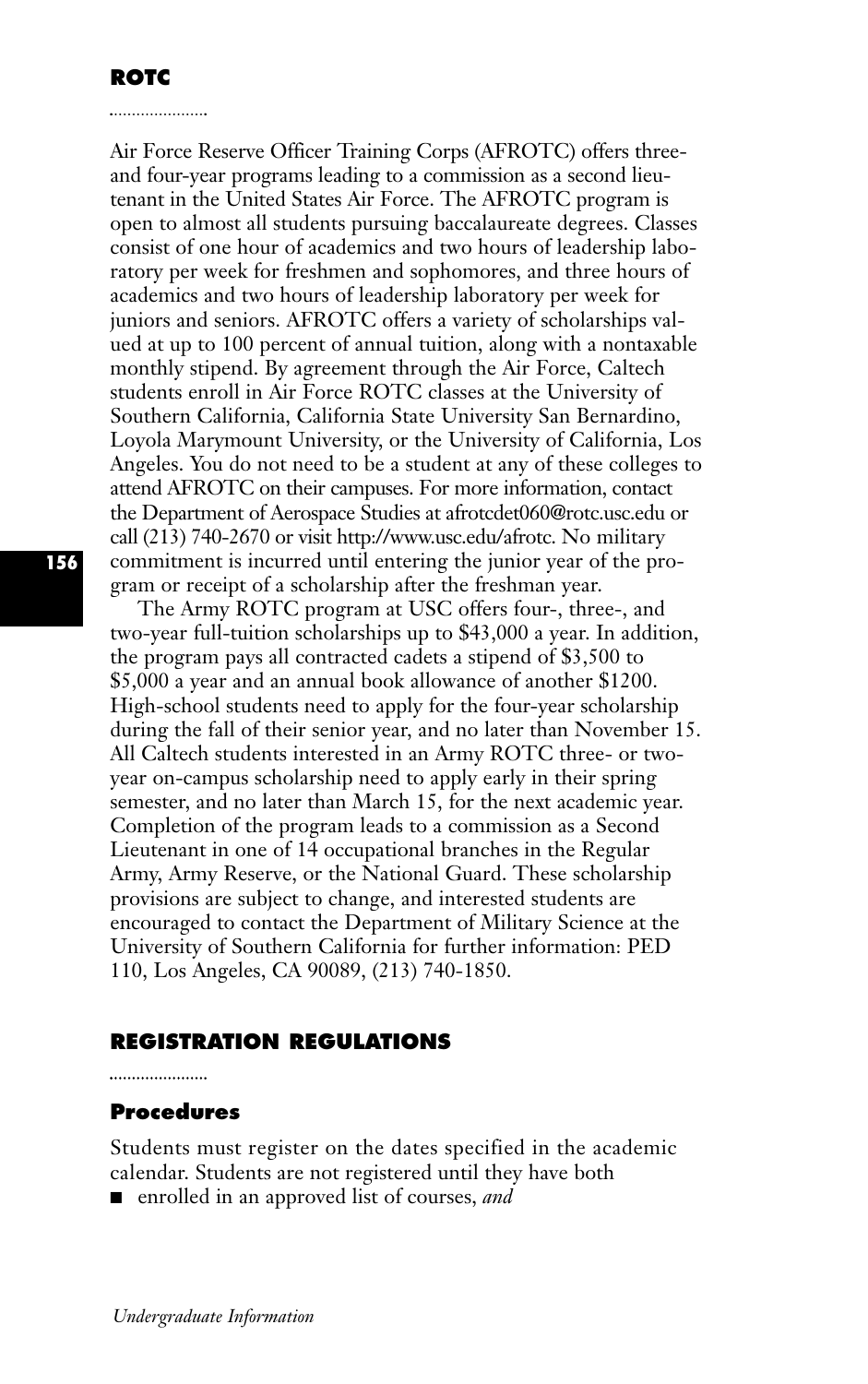■ are current with the Bursar's Office. All undergraduate students with an outstanding Bursar's bill balance of \$300 or more and graduate students with a Bursar's bill balance of \$1,500 or more will have a hold placed on their registration for the subsequent quarter the day before online registration opens. The hold will be released once students have paid their bill or worked out a satisfactory payment plan with the Bursar's Office.

Any student who has not completed both phases of registration within one week after the first day of classes will be removed from the Institute rolls.

Students are required to maintain continuity of registration until the requirements for the Bachelor of Science degree are fulfilled, except in the case of an approved undergraduate student sabbatical. If continuity is broken by withdrawal, reinstatement is required before academic work may be resumed.

## **Changes in Registration**

All changes in registration must be reported to the Registrar's Office by the student prior to the published deadlines. A grade of F will be given in any course for which a student registers and which he or she does not either complete satisfactorily or drop. A course is considered dropped when a drop card is completed and returned to the Registrar's Office. A student may not at any time withdraw from a course that is required for graduation in his or her option, without permission of the registrar.

A student may not add a course after the last day for adding courses, or withdraw from a course after the last date for dropping courses, without the approval of the Undergraduate Academic Standards and Honors (UASH) Committee. Registration for added courses is complete when an add card, signed by the instructor and the student's adviser, has been filed in the Registrar's Office. No credit will be given for a course for which a student has not properly registered. The responsibility for submitting drop cards and add cards to the Registrar's Office before the deadlines for dropping or adding courses each term rests entirely with the student. Failure to fulfill the responsibility because of oversight or ignorance is not sufficient grounds to petition for permission to drop or add courses after the deadline. It is the policy of the UASH Committee that no petitions for the retroactive dropping or adding of courses will be considered except under very extenuating circumstances.

#### *Humanities Drop Policy*

Students who do not attend the first class of the term will be automatically dropped from the class. Students who notify the instructor in advance of their inability to attend the first class may remain enrolled in the class at the instructor's discretion.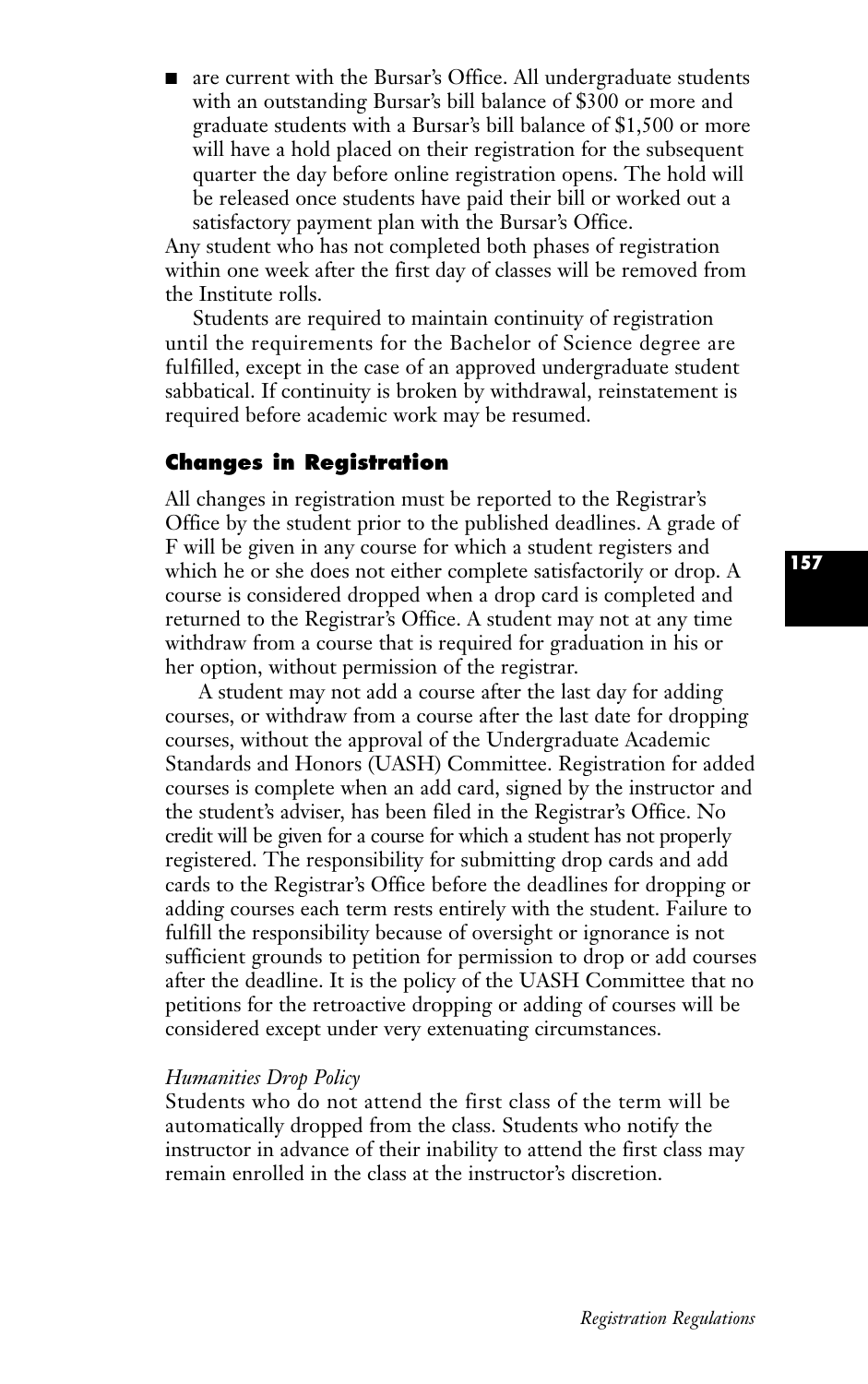#### *Academic Advisement*

Students will be assigned freshmen advisers, and later option advisers, who will guide students to resources about the curriculum, graduation requirements, and Institute policies and procedures. Through the academic advising experiences at Caltech, students will develop an educational plan for successfully achieving their goals and select courses each quarter to progress toward fulfilling that educational plan. Undergraduate students are required to meet with their adviser at least once a year. Failure to meet at least once prior to the start of Spring term will result in a hold placed on the student's record which will prevent them from registering online.

#### **Summer Research or Summer Reading**

Qualified undergraduate students who are regular students at the Institute are permitted to engage in research or reading during the summer, but in order to receive academic credit the student must have the approval of his or her division and must complete the registration process for such summer work before June 1. An undergraduate may not receive payment for research carried out for academic credit. Students who are registered for summer research or reading will not be required to pay tuition for the units. A student may apply up to 18 units of summer research per summer and 36 units in total toward Institute graduation requirements.

The Institute recognizes that students may want to take advantage of paid internships that provide unique off-campus educational opportunities that integrate and enhance the classroom experience. Students are encouraged to explore and discuss such opportunities with their academic adviser and the dean or associate dean of students. If appropriate, the adviser and dean or associate dean can approve such internships as integral to a Caltech educational experience. There is no academic credit for such work. The internships should commence after the end of the third term and end prior to the resumption of classes in the fall.

#### **Undergraduate Student Sabbatical**

An undergraduate student sabbatical must be sought by written petition, which must be accompanied by a completed withdrawal card. The dean or associate dean of students may grant a sabbatical provided (a) the student is in good standing, in other words does not have to meet special academic requirements as a result of reinstatement, (b) the sabbatical is for one year or less, although special circumstances can be considered, and (c) the sabbatical extends over a period that includes at least one full term.

The dean or associate dean may also grant a leave for medical reasons provided the petition is recommended by the senior director of health and counseling services. Return from a leave for medical reasons also requires the recommendation of the senior director of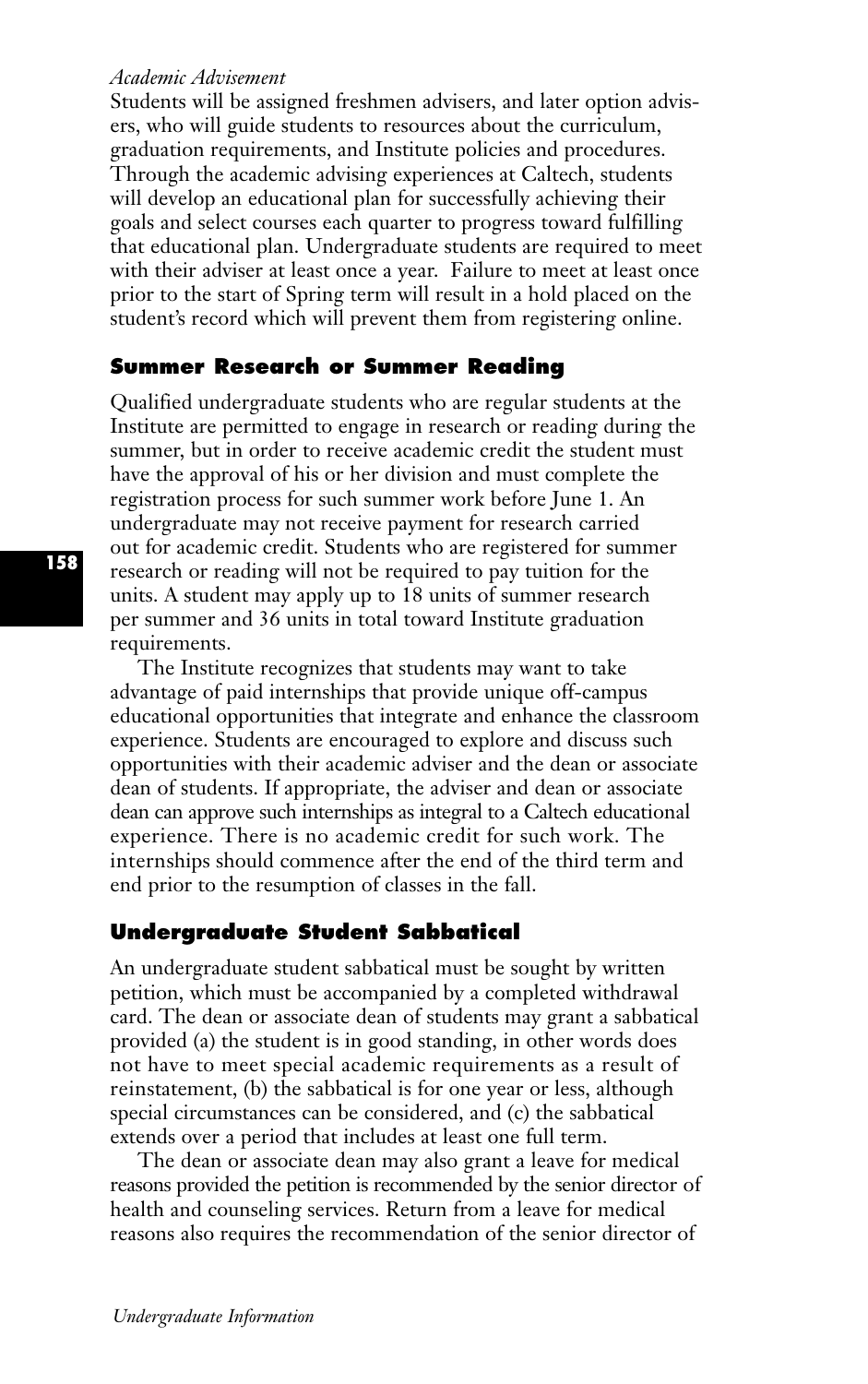health and counseling services, and the final approval of the dean or the associate dean. A student returning from a leave for medical reasons will maintain the same academic standing that he or she had previously.

#### *Involuntary Leave*

The dean of students may place a student on an involuntary leave if persuaded by the evidence that such action is necessary for the protection of the Institute community or for the personal safety or welfare of the student involved. The withdrawal card may state a specific date after which the student may return or it may be indefinite as to term. The dean of students may stipulate conditions that must be met before the student may return. These conditions might include a letter of recommendation from the senior director of health and counseling services. A decision by the dean to place a student on involuntary leave is subject to automatic review within seven days by the vice president for student affairs (or his or her designee).

# **Withdrawal from the Institute**

Formal separation from the Institute is effected by filing a completed withdrawal card in the dean of students office to be forwarded to the registrar and other appropriate offices. The effective date of a withdrawal is entered by the dean or associate dean of students. A student leaving the Institute at any time during the term without filing a formal withdrawal card will not be considered withdrawn. In such a case, any grades reported by the instructors will be recorded on the official transcript, and the grade of F will be recorded for all other courses. A student who withdraws, or is absent for a term (or longer), without an approved undergraduate student sabbatical must petition for reinstatement to return to the Institute. Return from involuntary leave requires approval through the dean of students office. Reinstatement rules are listed under scholastic requirements. If the withdrawal occurs after Add Day of any term, a W (standing for "withdrawn") will be recorded on the student's transcript for all courses in which the student is enrolled. A grade of W is not included in the computation of the student's grade-point average. The record will also indicate whether an undergraduate student sabbatical was granted.

# **SCHOLASTIC REQUIREMENTS**

All undergraduates are required to meet certain scholastic standards as outlined subsequently.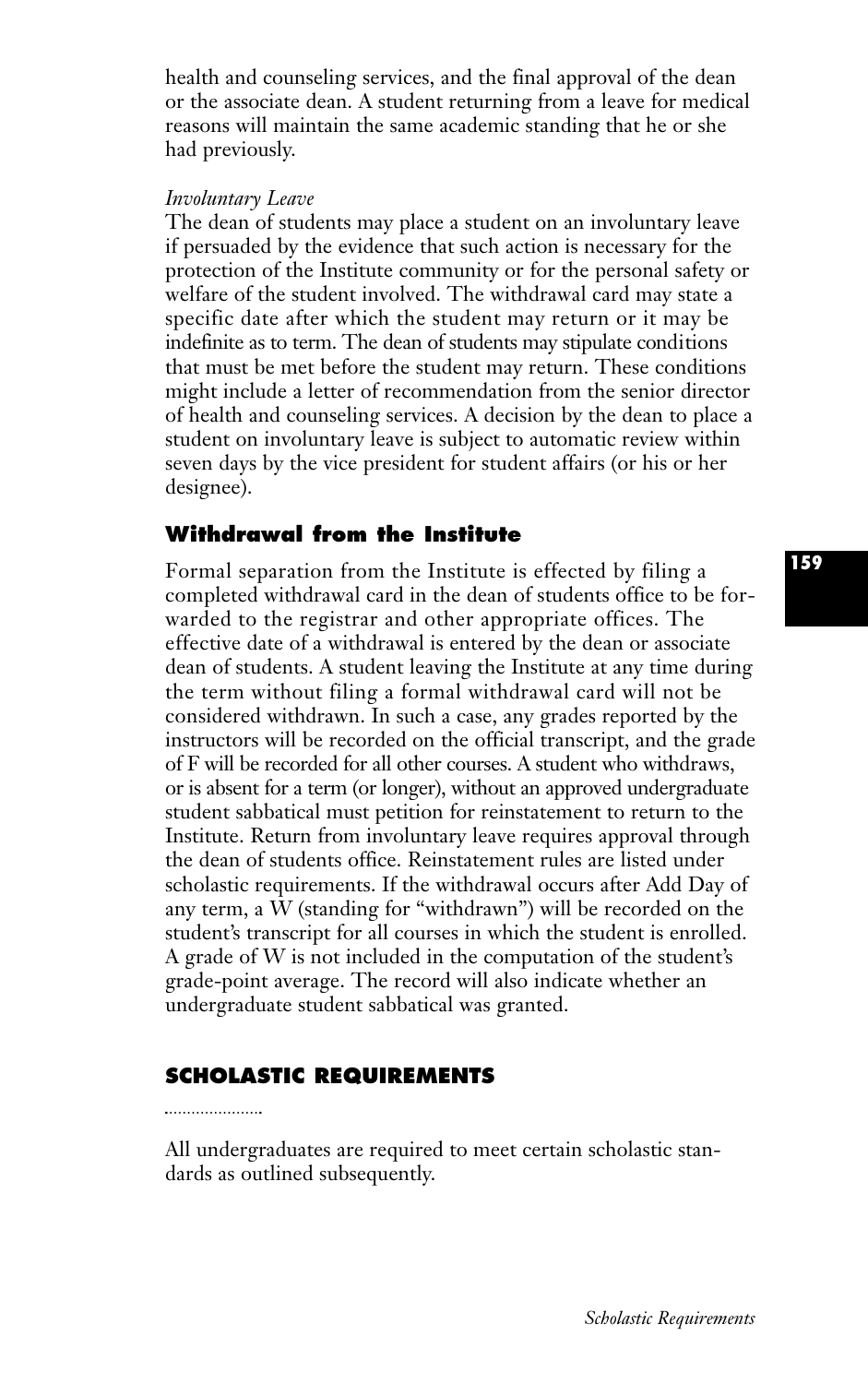## *Eligibility for Registration*

Eligibility to register is determined by the student's record as of the first day of classes of the term in which registration is sought. Undergraduates who register for programs that make it appear that they are no longer candidates for a B.S. degree or who are not making satisfactory academic progress may be refused further registration by the Undergraduate Academic Standards and Honors (UASH) Committee.

Freshmen are ineligible to register for subsequent terms

- if they have accumulated 24 or more units of E or F, exclusive of PE;
- if they have accumulated three or more course grades of E or F, exclusive of PE;
- if, in any term of their freshman year following a reinstatement, they obtain six or more units of E or F, exclusive of PE.

Ineligible freshmen must petition the UASH Committee for reinstatement if they wish to continue as students. The dean of students or associate dean may act on a petition if (i) it is the student's first ineligibility and (ii) the student has received fewer than 42 units of E or F, exclusive of PE. For other petitions, action must be taken by the UASH Committee.

Undergraduate students, except first- and second-term freshmen, are ineligible to register for another term

- if they fail during any one term to obtain a grade-point average of at least 1.4, or if they receive 27 or more units of E or F, exclusive of PE, during any one term;
- if they fail to obtain a grade-point average of at least 1.9 for the academic year, or if they accumulate 45 or more units of E or F, exclusive of PE, over the academic year (students who have completed at least three full terms of residence at the Institute and have been registered for their senior year shall no longer be subject to the requirement that they make a grade-point average of at least 1.9 for the academic year—seniors must, however, receive a grade-point average of at least 1.4 and receive fewer than 27 units of E or F each term);
- if they have completed fewer than 36 units in the previous term and fewer than 99 units in the previous three terms in residence;
- if, once reinstated, they fail to complete a full load of at least 36 units in the following term with a grade-point average of at least 1.9.

If a late grade makes a student ineligible after the start of the next term, the official transcript shall show the ineligibility and a reinstatement. If the late grade is reported to the registrar before midterm deficiency notices are due for the subsequent term, the student shall be held to the requirement as above to complete a full load of at least 36 units with a grade-point average of at least 1.9.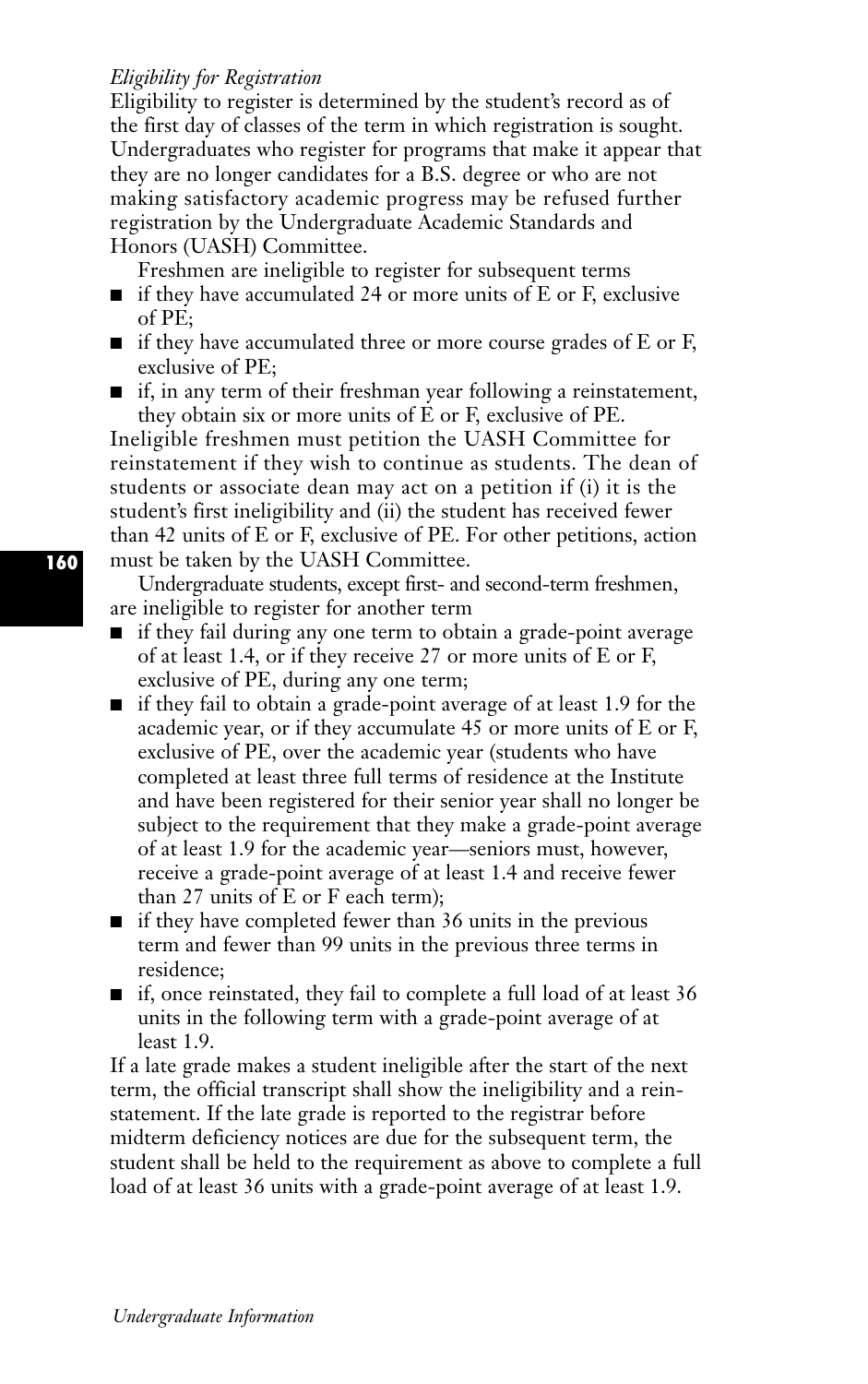If a late grade received on or before the last day for adding classes makes a reinstated student eligible, the ineligibility and the reinstatement will be removed from the student's record.

No student ineligible to register on the first day of classes will be permitted to register unless a petition for reinstatement has been submitted and acted upon.

Students ineligible for registration because of failure to meet the requirements stated in the preceding paragraphs may submit a petition to the UASH Committee for reinstatement, giving any reasons that may exist for their previous unsatisfactory work and stating any new conditions that may lead to better results. Each such petition will be considered on its merits. *For the first such ineligibility,* the petition may be acted on by the dean of undergraduate students, after consultation with the student and examination of the record. At the dean's discretion, such cases may be referred to the UASH Committee for action. *All subsequent reinstatements must be acted upon by the Committee.* A second reinstatement by UASH will be granted only under exceptional conditions.

# **Departmental and Option Regulations**

#### *Selection of Option*

By the middle of the third term, freshmen must notify the Registrar's Office of their selection of an option in engineering, humanities, social sciences, or science to be pursued in subsequent years. Upon the selection of an option, a freshman will be assigned an adviser in that option, whose approval must then be obtained for registration for the following year.

Undergraduate students may request to add an approved minor to their program of study. The request for a minor must be approved by the option representatives of the student's option and proposed minor. A plan must be presented which meets the minimum requirements for both the option and the minor, but the option representatives may impose additional requirements as well. The approved request must be submitted to the registrar before the start of the senior year.

Undergraduate students may be allowed to major in two options for the Bachelor of Science degree. In order to do so the student must present a rationale for the double option and a plan of study leading to completion of the degree in four years. The plan, and any substantive modifications, must be approved by a committee composed of the option representatives of the two options. The plan must meet the minimum requirements for both options as set forth in this catalog, but the committee may impose additional requirements as well. The approved plan should be submitted to the registrar during the sophomore year, but in any case no later than the start of the senior year. The student will then be assigned an adviser by each option. Consult the registrar for appropriate procedures.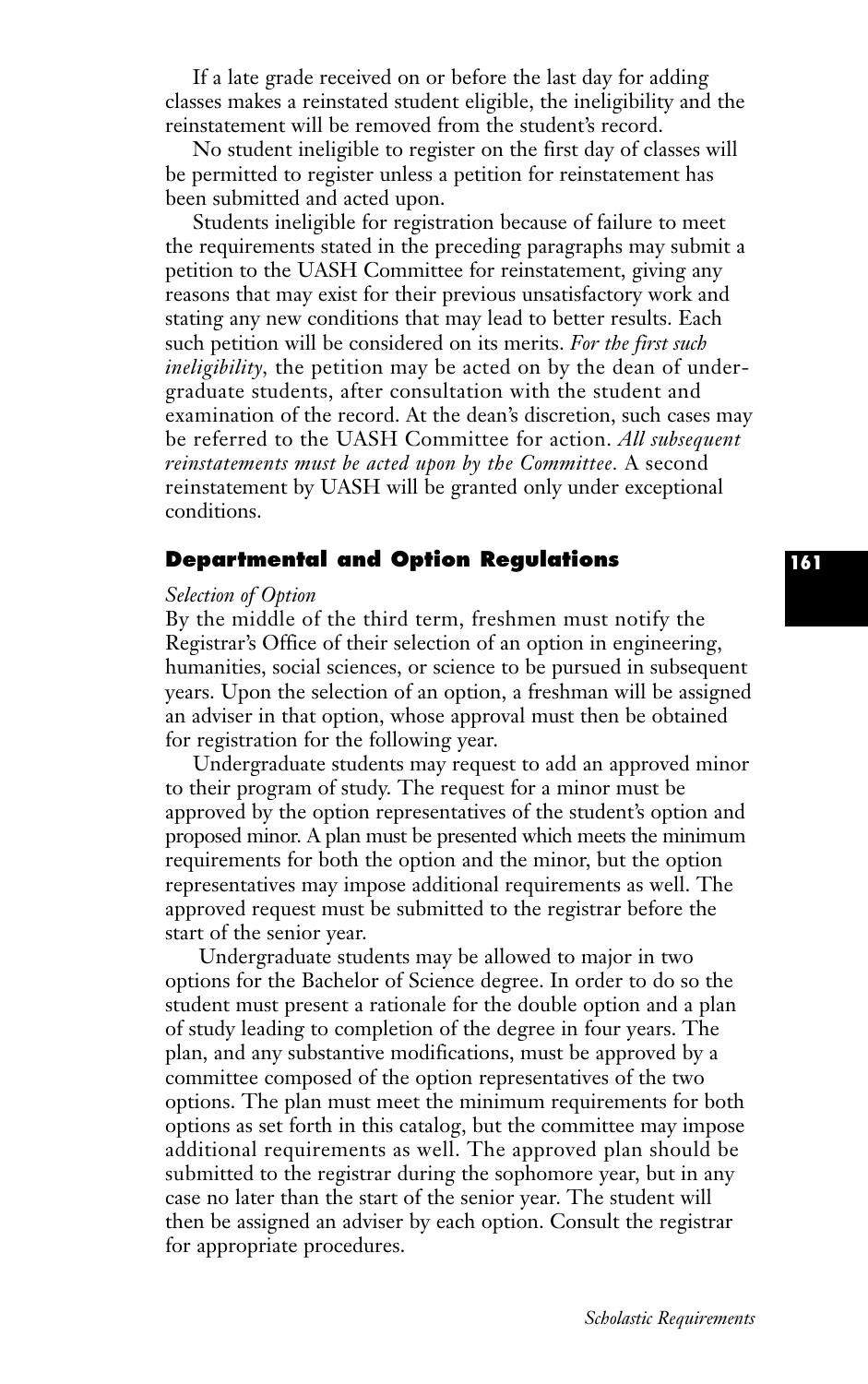#### *Continuing in an Option*

Students whose grade-point averages are less than 1.9 at the end of an academic year in a specific group of subjects designated by their department or option may, at the discretion of their department, be refused permission to continue the work of that option. Such disbarment does not prevent the students from continuing in some other option or from taking additional courses to raise their average in their original option. Students without an option will fall under the direct jurisdiction of the dean of students. Students may remain without an option for no more than one year.

## *Change of Option*

An undergraduate in good standing at the Institute shall be permitted to transfer into any option of his or her choice provided he or she has (a) a 1.9 GPA in subjects required for graduation in that option or in a specific group of subjects designated by that option or (b) permission of the option representative or committee. A change of option is effected by obtaining a Change of Option petition from the Registrar's Office. The completed petition must then be signed by the option representative for the new option (who will assign a new adviser), and filed with the Registrar's Office. Institute regulations require that a student who has made normal progress at the Institute be able to change options at any time up to the end of the sophomore year without penalty either as to time until graduation or as to excessive unit requirements in any term.

#### *Term Examinations*

Term examinations will be held in all subjects unless the instructor in charge of any subject shall arrange otherwise. No student will be exempt from these examinations. When conflicts exist in a student's schedule, it is the student's responsibility to report the conflict to the instructor in charge of one of the conflicting examinations and make arrangements for another time.

#### *Satisfactory Academic Progress*

A student will be declared ineligible to register if he or she has completed fewer than 36 units in the previous term and has completed fewer than 99 units in his or her three most recent terms in residence.

#### *Graduation Requirement*

To qualify for graduation a student must complete the prescribed work in one of the options with a passing grade in each required subject and with a grade-point average of 1.9. A grade of F in an elective course need not be made up, provided the student has received passing grades in enough other accepted units to satisfy the minimum total requirements of the option.

Tuition for the baccalaureate degree is based on 12 terms of residence regardless of unit load each term or if a student com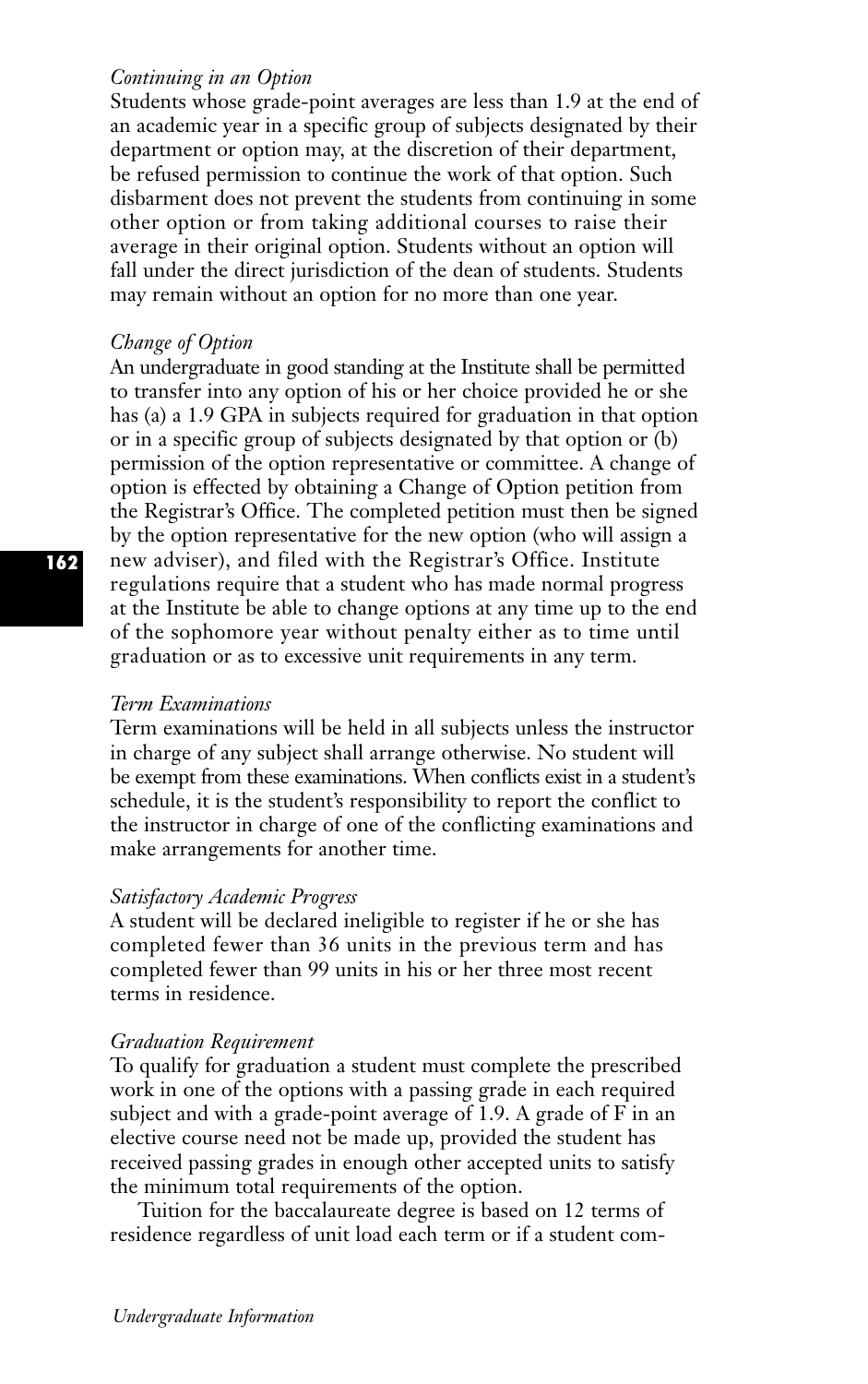pletes graduation requirements a term(s) early. The 12-term tuition requirement is separate from and in addition to any other degree requirements. Students who graduate early will continue to be billed for the 12 terms. Any exceptions must be approved by the dean and the provost.

Students who are admitted as transfer students or 3/2 students may be granted advanced standing and tuition credit for academic work accepted in transfer to Caltech. However, transfer and 3/2 students must enroll for a minimum of six terms at Caltech.

## *Candidacy for the Bachelor's Degree*

A student must file with the registrar a declaration of candidacy for the degree of Bachelor of Science on or before the first Monday of November preceding the date on which he or she expects to receive the degree. All subjects required for graduation, with the exception of those for which the candidate is registered during the last term of his or her study, must be completed and the grade recorded by the second Monday of May preceding commencement.

#### *Graduation in the Normally Prescribed Time*

Any undergraduate student who fails to complete the requirements for graduation at the end of 12 terms must petition the Undergraduate Academic Standards and Honors Committee for approval to register for further work each term.

#### *Requirement for a Second Bachelor of Science Degree*

Under exceptional circumstances, a student may be permitted to return to study for a second Bachelor of Science degree. To receive this permission, the student must petition the Curriculum Committee. If the petition is approved, the student must then register for three consecutive terms of additional study, completing in each term at least 36 units, and must meet all the requirements for graduation in the second option. If additional time is needed to complete the degree, the student must also petition the Undergraduate Academic Standards and Honors Committee for an extension. A student admitted for a second Bachelor of Science degree in a particular option may not change to another option without first submitting a new petition to the Curriculum Committee and receiving the explicit approval of that committee.

#### *Graduation with Honor*

Students who have achieved a high scholastic standing or who have carried out creative research of high quality may be recommended to the faculty for graduation with honor by the Undergraduate Academic Standards and Honors Committee. The Committee shall consider for graduation with honor those students who have achieved an overall grade-point average of 3.5 and others who, on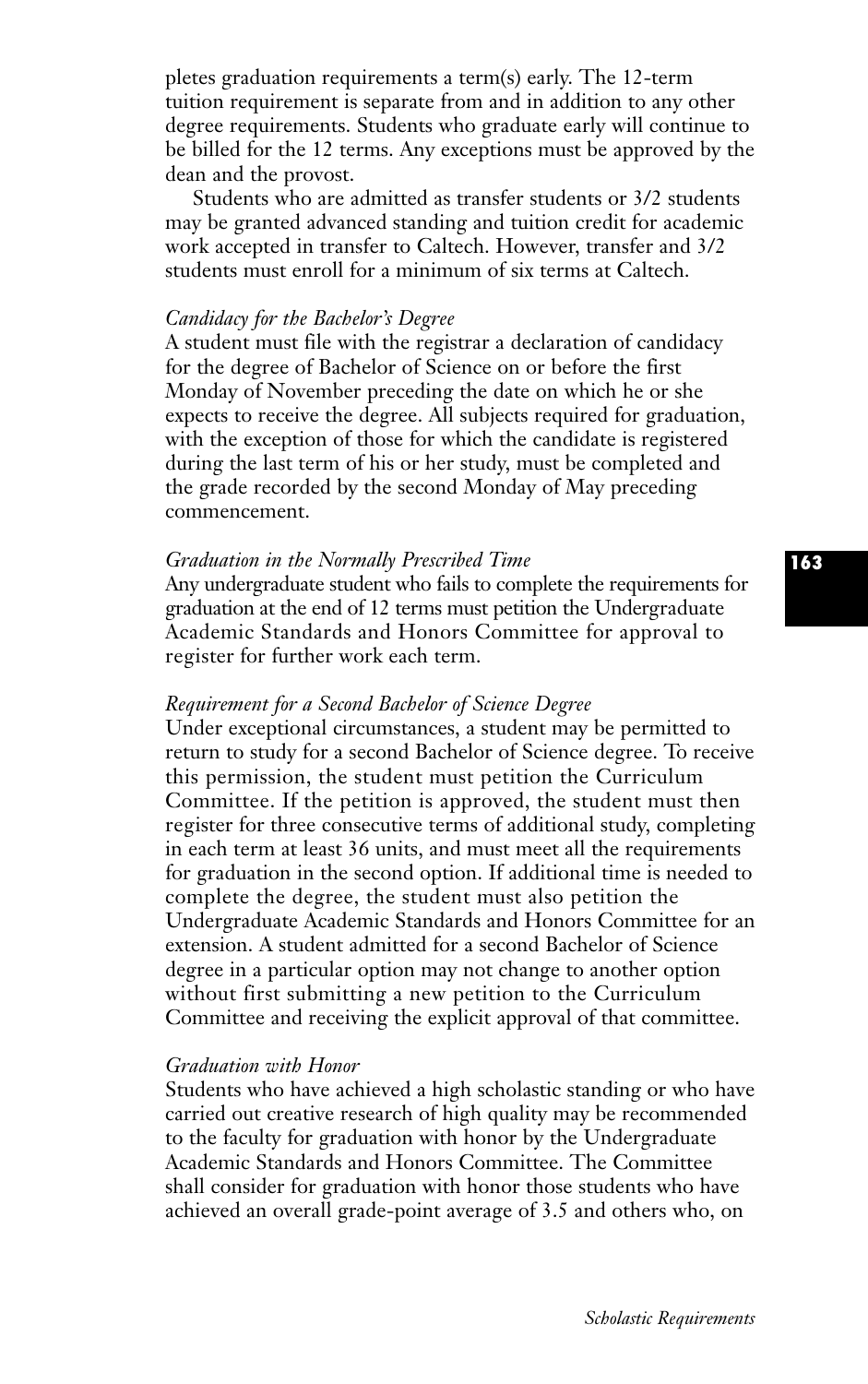the basis of exceptional creativity, have been recommended to the Committee by a faculty member or by a division or option of the Institute.

*Excess of or Fewer Than Normal Units (Overloads and Underloads)* An overload is defined as registration for more than 54 units by an upperclassman or more than 51 units by a freshman. Classroom and laboratory courses are to be limited to 45 units for freshmen for the first two terms and the remaining six units should be used for frontier ("pizza") courses, PE, PA, or research. An underload is registration for fewer than 36 units. A student who wishes to carry an overload in any term must obtain the approval of his or her adviser and of the dean or associate dean of students. Petitions for overloads will not be accepted later than the last day for adding classes in any term.

Underloads for freshmen, sophomores, and juniors must be approved by the dean or associate dean. Seniors may take an underload by presenting for the registrar's approval a senior underload petition and a course plan for graduation the following June, provided that the plan does not require an overload in any term. Incoming students who begin school in the Fall 2012 and underload will not receive a tuition reduction, only a financial aid reduction.

## **Allowance and Transfer of Credit**

## *Transfer of Credit from Other Institutions*

Regularly enrolled students who want to obtain credit for college courses taken elsewhere should have a copy of the transcript of their work sent to the Registrar's Office. The student should then obtain an Allowance of Credit form from the Registrar's Office and take this, with the transcript, to the representative of the option in which credit is desired. Credit will be granted when this form, with the appropriate signatures, is returned to the office.

#### *Allowance of Credit in the Humanities and Social Sciences*

In general, Caltech students should fulfill Caltech course requirements by taking courses at Caltech. Students are expected to have a well-reasoned educational goal for taking classes elsewhere. The only exceptions are transfer students admitted to advanced standing. Credit for comparable work done at other institutions with similar academic standards is not granted automatically.

Students who wish to take courses elsewhere (whether on leave, in the summer, or during the academic year) should consult, *in advance,* with the executive officer for the humanities or the executive officer for the social sciences, or their designees, to minimize any misunderstanding regarding the nature of credit they may receive. Upon completion of the course, the student must obtain an Allowance of Credit form from the registrar, obtain the signed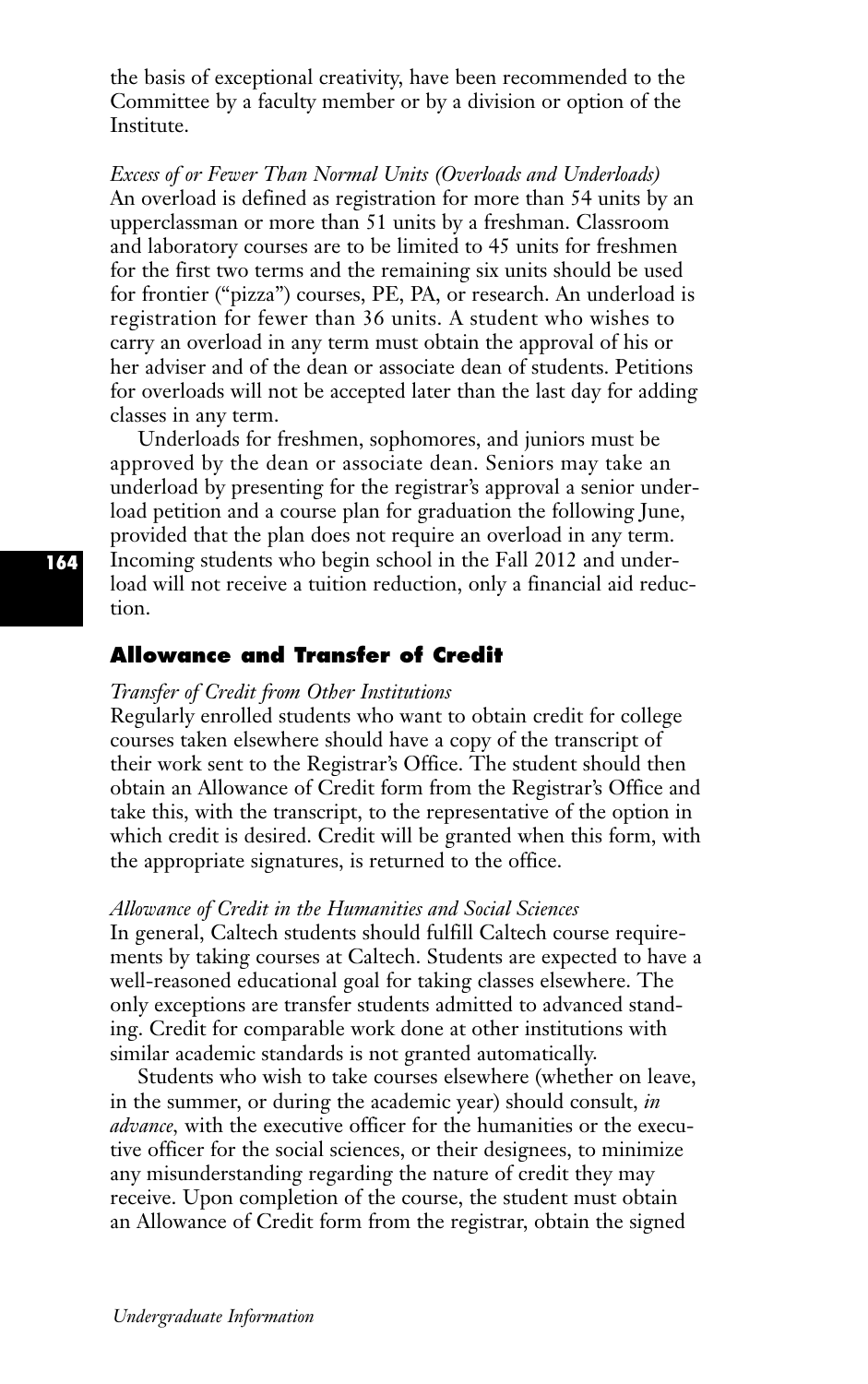approval of the executive officer, or his or her designee, for transfer credit, and return the completed form to the Registrar's Office. The executive officers are the final authority in the allowance of credit.

Guidelines and specific information about allowance of credit are available from the Division of the Humanities and Social Sciences.

#### *Other Allowances of Credit*

Except for transfer credit and credit based on Caltech placement exams upon admission, credit will not be granted for Caltech courses in which the student is not officially enrolled, except in special circumstances by arrangement with the instructor. Such arrangements must be approved by the Curriculum Committee, and the student must petition the Committee before the work is undertaken.

## **UNDERGRADUATE EXPENSES**

For freshmen and transfer students applying for admission, there is a \$65 application fee. This fee is nonrefundable.

Housing contracts must be submitted to the assistant director of housing-occupancy by the date specified in the instructions accompanying the contract.

# **Expense Summary 2012–13**

#### *General:*

| \$38,685,00 |
|-------------|

<sup>1</sup> *This charge is made only once during residence at the Institute.*

#### *Other:*

<sup>2</sup> *The housing/room rate is calculated based on the weighted average of all available undergraduate on-campus housing options.*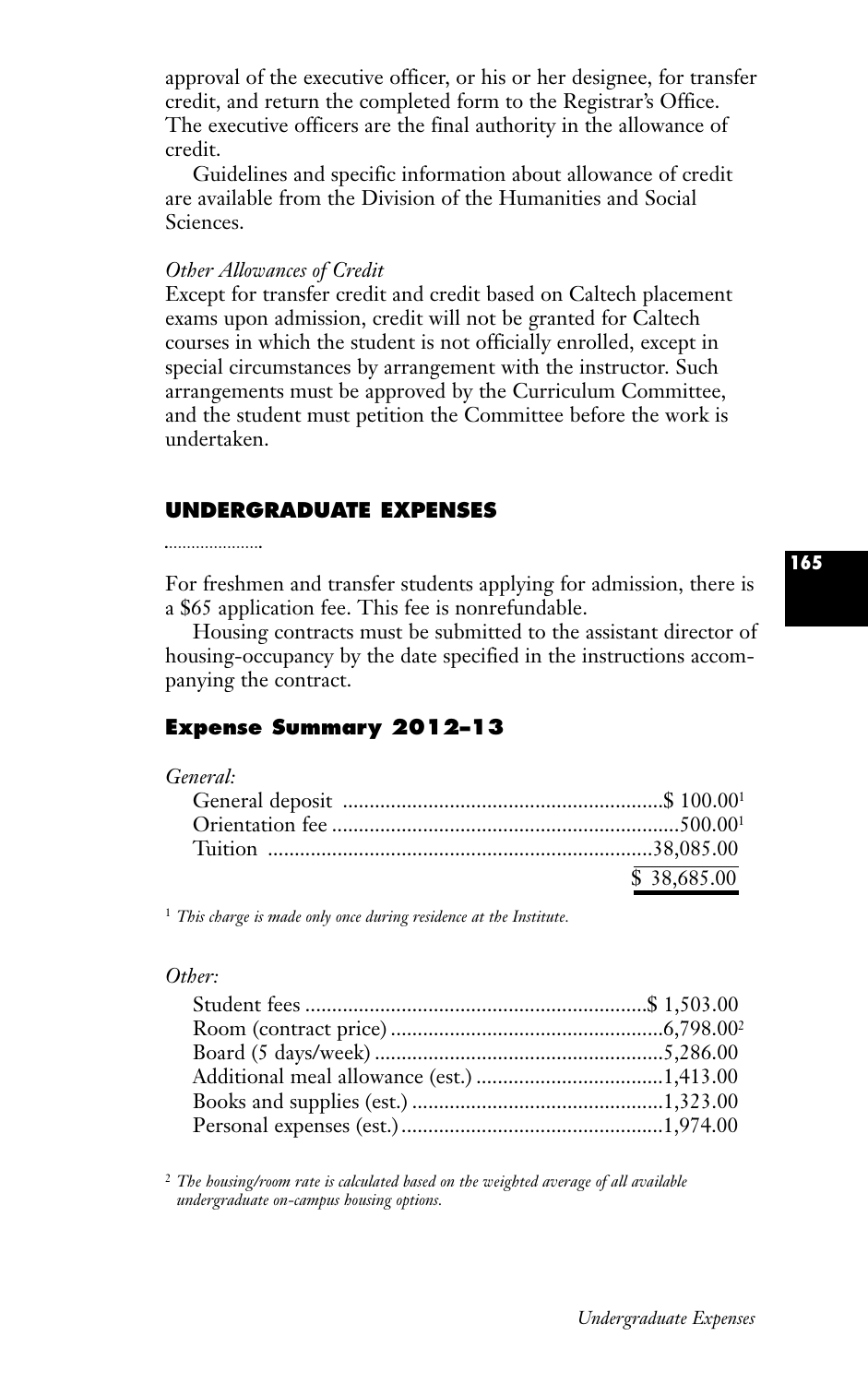The tuition and fees charge for all students is payable in full before the first day of classes unless the student enrolls in the Direct Cost Three Payment Plan through the Bursar's Office. The fee to enroll in the plan is \$25.00 per term. Enrollment in the Direct Cost Three Payment Plan must be completed by August 10, 2013. Fees are subject to change at the discretion of the Institute.

Tuition for the baccalaureate degree is based on 12 terms of residence regardless of unit load each term or if a student completes graduation requirements a term(s) early. The 12 term tuition requirement is separate from and in addition to any other degree requirements.

Students who graduate early, prior to 12 terms, will continue to be billed tuition for the full 12 terms. In addition, aid may not be disbursed to a student to cover tuition if they are no longer attending classes.

## **Refunds and Fees**

#### *Refunds and Repayments*

For all students, the institutional charges, e.g., tuition and room and board, will be prorated according to the amount of time the student spent in academic attendance before withdrawing from the Institute before the end of the sixth week of the term. These prorated charges will be compared to the payments received on behalf of the student, and the Institute will determine whether the student is entitled to a refund or owes additional funds to Caltech.

For students receiving funds from federal Title IV, from Caltech, and/or from state programs, the Institute will follow federal and other applicable regulations to determine the amount of all program funds the student has earned at the time of withdrawal. In general, the amount of financial aid earned is based on the amount of time the student has spent in academic attendance. If the amount of aid disbursed to the student is greater than the amount the student has earned, unearned funds must be returned. If the amount the student was disbursed is less than the amount the student earned, the student will be eligible to receive a postwithdrawal disbursement.

*Determining the Student's Last Date of Attendance or Withdrawal Date:* The Office of the Registrar is responsible for obtaining requests for withdrawal from the undergraduate or graduate dean and for processing official withdrawals. In order to calculate the refund or repayment, Caltech will establish the student's withdrawal date. This date is one of the following:

- the date that the student began the withdrawal process prescribed by Caltech;
- the date the student otherwise provided official notification to the registrar (written or oral) of his or her intent to withdraw;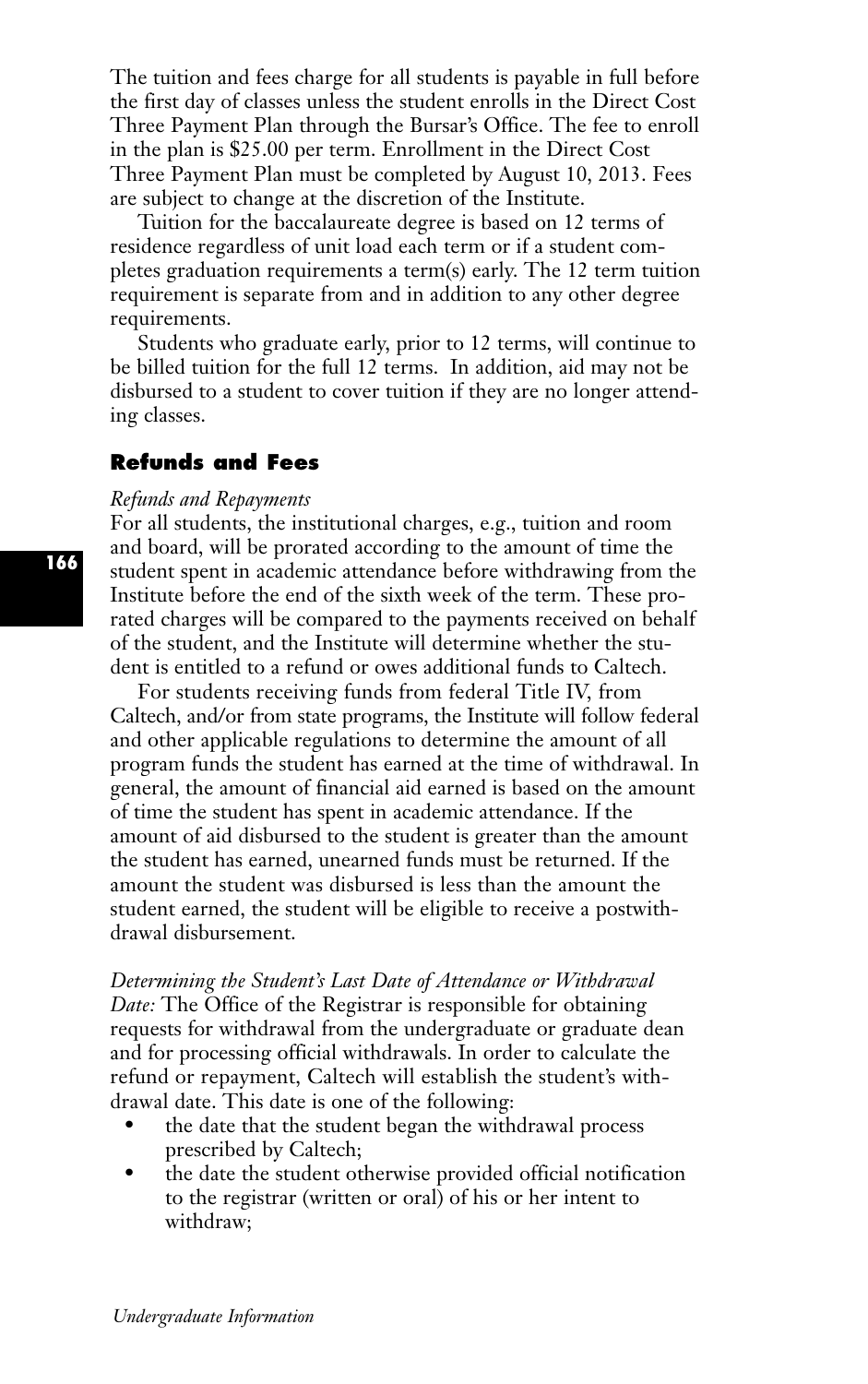- the midpoint of the academic term if no official notification is provided;
- the date determined by the registrar if there are special circumstances (illness, accident, grievous personal loss); or
- the date the registrar determines the student has not returned from an approved student sabbatical or if the student does not qualify for a sabbatical.

*Academically Related Activities that Determine Academic Attendance:* The Institute may use the last date of attendance at an academically related activity as the student's withdrawal date. This may occur if a student begins the withdrawal process and then attends an academically related activity after that date. Caltech considers an academically related activity to include the following:

- attendance at a lab
- attendance at a lecture<br>• completing a quiz and/
- completing a quiz and/or test<br>• participation in a study session
- participation in a study session
- academic counseling session<br>• academic advisement session
- academic advisement session
- turning in a class assignment

*Determining the Return of Federal Funds:* The Financial Aid Office and/or the Graduate Office will calculate the federal funds that must be returned to the appropriate federal accounts.

If a student withdraws from the Institute prior to the first day of classes for the period of enrollment, Caltech will return 100 percent of the student's federal financial aid in accordance with federal procedures, as well as Caltech and/or state grants or aid.

If a student withdraws any time after the first day of classes for the period of enrollment, the Institute will perform the following:

- Determine the percentage of the payment period that the student completed. If the student completed more than 60 percent of the period, he or she earned 100 percent of the aid for the period. If the student completed 60 percent or less, the percentage of the period completed is the percentage of aid earned. This percentage is determined by dividing the number of days attended in the period of enrollment by the total days in the period.
- Apply the earned percentage to the amount of aid actually disbursed and the amount that could have been disbursed ("earned aid").
- Subtract earned aid from aid that was actually disbursed. This results in the amount of unearned aid to be returned.

The Financial Aid Office and/or the Graduate Office (as appropriate) will allocate the return of funds back to the student aid programs in the following order:

- 1. Federal Direct Unsubsidized Stafford Loan Program
- 2. Federal Direct Subsidized Stafford Loan Program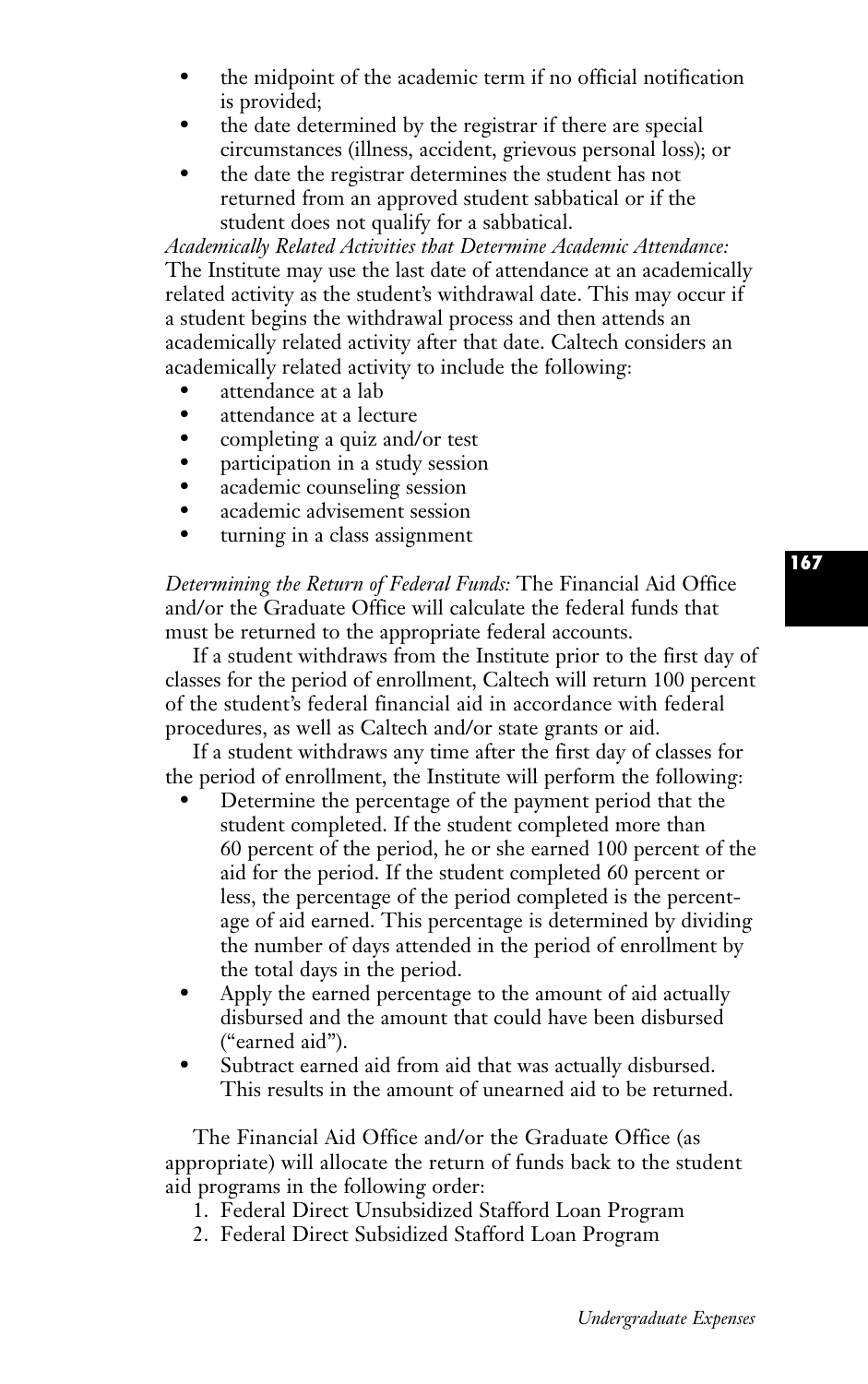- 3. Federal Perkins Loan Program
- 4. Federal Direct PLUS Loan Program
- 5. Federal Pell Grant Program
- 6. Federal SEOG Program
- 7. Other Title IV programs

Any remaining refund will be returned to the other state, institutional, or private student assistance utilized. Federal Work Study is not included in any of these calculations.

*Appeals on Refunds:* Any questions or problems related to refunds should be directed to the Bursar's Office. For further information on refunds and repayments, contact the Financial Aid Office, the Graduate Office, or the Bursar's Office.

Incoming students who begin in the Fall 2012 academic term or thereafter and register for less than 36 units ("Underload") will not receive a reduction of tuition. Full tuition will be charged to underloading students' accounts, and applicable financial aid will be reduced, in underload situations.

*Dropping a Course:* Students who are not enrolled full-time as of the last day to add courses will have their aid revised. Generally, students enrolling less than three-fourths time will have an increased work award. Additional information is available in the Financial Aid Office.

*Refund upon Withdrawal:* When a student, for whatever reason, withdraws from Caltech during an academic term, a refund of tuition as well as room and board, if applicable, is calculated. The amount of refund is determined by how much of the term has elapsed. If the student is a recipient of student financial assistance, that assistance, if applicable, will be reduced as a result of his or her withdrawal. Recent federal legislation determines the amount of refund for recipients of federal Title IV student assistance. It is the purpose of this section to inform students of the financial implications of withdrawal.

If the student is not a recipient of federal financial aid, the Institute's refund policy returns any refund of tuition or room and board first to the programs from which assistance has been received (i.e., scholarships, Caltech gift assistance). Any amount remaining will then be returned to the student. The non–Title IV portion will be distributed as appropriate, first to outside agencies, as required, then to the Caltech grant, scholarship, or loan, depending on the composition of the aid package. These distributions will occur as credits to the appropriate aid funds and charge(s) to the student's Caltech account.

If the student is the recipient of federal Title IV student assistance, any refund must then be applied first to the federal aid program(s) in the prescribed order listed on page 167.

In the event that a student's disbursed financial aid exceeds the direct costs on the student's personal account, a credit balance will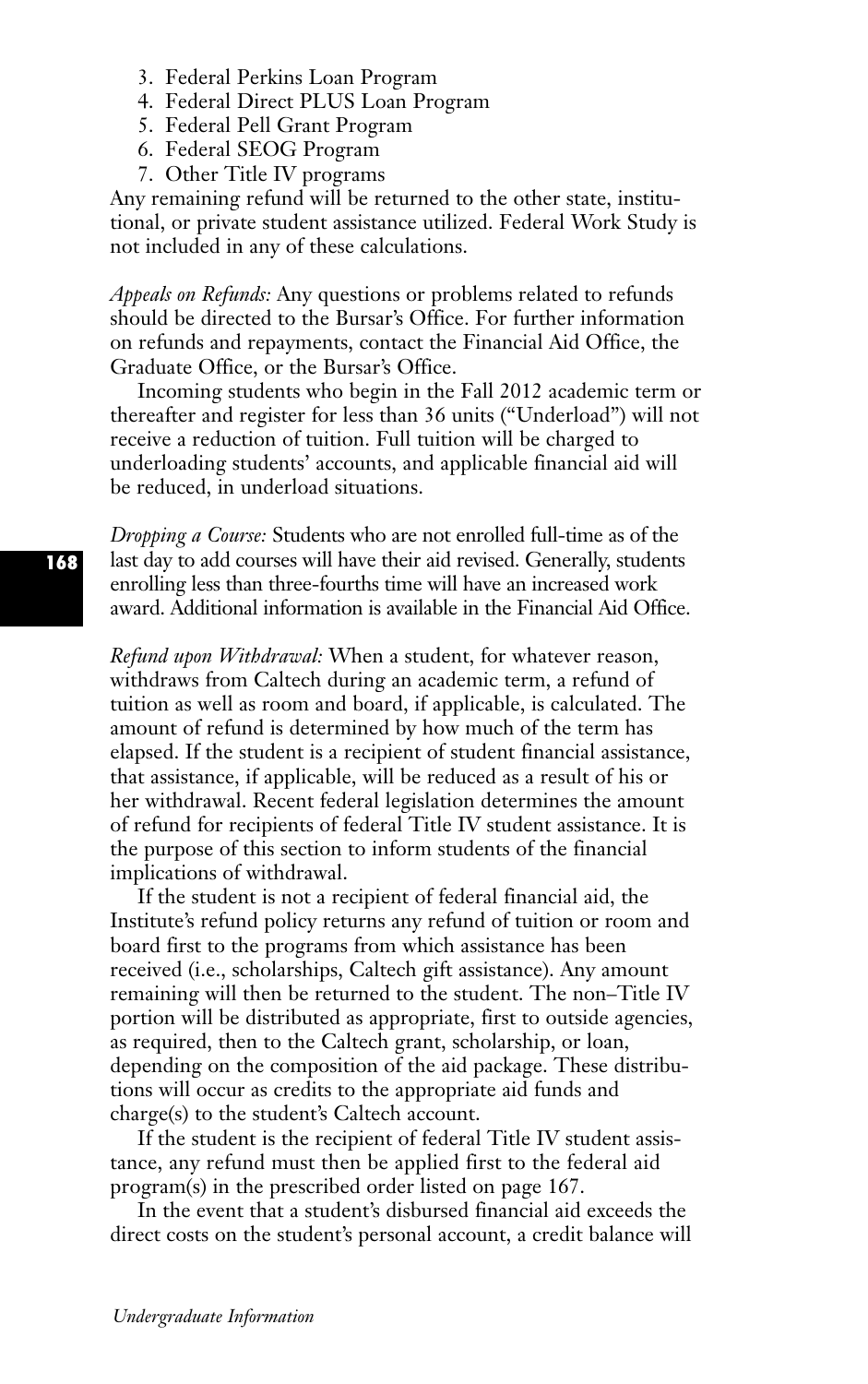result. Withdrawal will result in the reversal or repayment of the resulting credit balance.

#### *General Deposit*

Each new student is required at his or her first registration to make a general deposit of \$100, to cover possible loss and/or damage of Institute property. Upon graduation or withdrawal from the Institute, any remaining balance of the deposit will be applied to the student's outstanding balance or refunded if there is no unpaid balance.

#### *Fees for Late Registration*

Registration is not complete until the student has enrolled in a program approved by his or her adviser and has paid tuition and other fees. A penalty fee of \$50 is assessed for failure to register within five days of the scheduled dates.

#### *Fees for Late Payment*

A \$50 late penalty may be charged by the Bursar's Office for failure to clear a past-due account within fourteen days of the beginning of instruction.

#### *Honor System Matters*

Monies owed to the Institute resulting from a Board of Control decision may be collected through the Bursar's Office, at the request of the dean of students.

#### *Special Fees*

Students taking the Summer Field Geology course (Ge 120 ab) should consult with the division about travel and subsistence arrangements and costs.

#### *Unpaid Bills*

All bills owed the Institute must be paid when due. Any student whose bills are past due may be refused registration for the following term. All undergraduate students with an outstanding bursar's bill balance of \$300 or more will have a hold placed on their registration for the subsequent term the day before online registration opens. The hold will be released once students have paid their bill at the Bursar's Office. Official transcripts and diplomas will not be released until the bursar account is paid in full.

#### *Caltech ID Card Charges*

If an undergraduate student owes more than \$300 at the end of the term, the student's ID card will be deactivated on the seventh day of the following term and he or she will be unable to charge any new purchases. Cards will be reactivated once students have paid their bill at the Bursar's Office.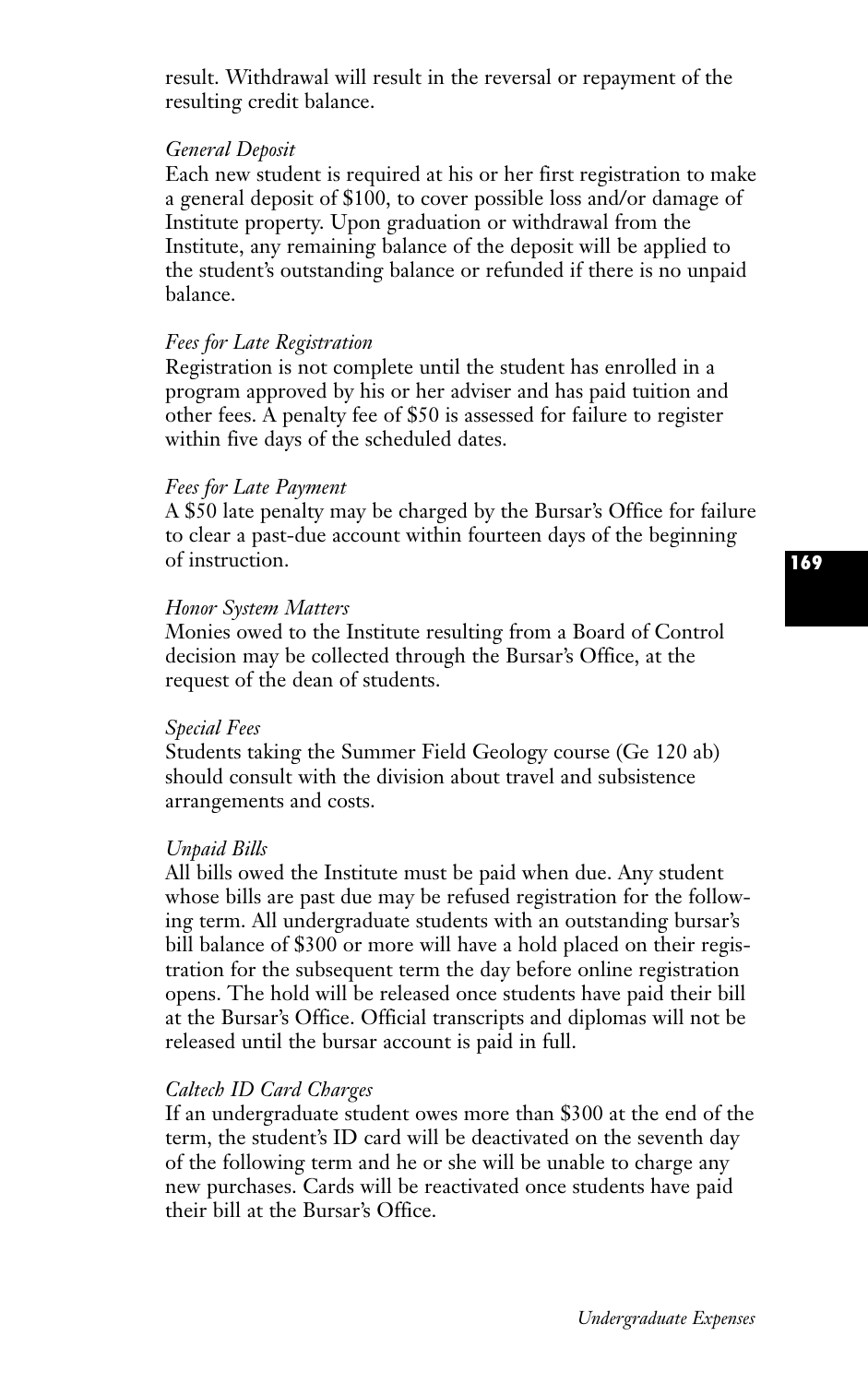#### **FINANCIAL AID**

Caltech believes that qualified students who wish to attend the Institute should not be prevented from doing so for financial reasons. Although the Institute expects students and families to finance the cost of education to the fullest extent possible, the Institute will make every effort to assist those who need help, including those whose financial circumstances change during the year.

Demonstrated financial need is the difference between the annual cost of attending Caltech and the amount the student and parents can reasonably be expected to contribute toward those costs. Costs include actual tuition, student fees, room and board, an allowance for meals not covered in the board contract, books and supplies, and personal expenses. For U.S. citizens or eligible noncitizens who reside in the United States, Canada, Mexico, or Guam, costs include a travel allowance designed to (partially) offset the cost of two round-trips from a student's home during the academic year, and a travel allowance based on airfare for two round-trips. Caltech's estimate of a family's ability to contribute is determined annually in accordance with nationally established guidelines.

Eligibility for each type of assistance varies, depending upon the source of funds. Assistance offered by Caltech includes federal, state, and institutional grants, subsidized part-time jobs, and lowinterest loans. U.S. citizens or eligible noncitizens (as defined in the Free Application for Federal Student Aid [FAFSA]) may apply for state and federally funded programs. International students may apply for institutionally funded programs.

Students should not wait to be accepted for admission to Caltech before applying for financial aid. With the exception of international students, applications for admission are evaluated separately from requests for financial aid. Students with complete financial aid applications on file will be considered for all applicable types of need-based assistance. A renewal application must be submitted each year. In addition to direct financial assistance, information is available, upon request, about education payment plans and financial-planning resources. (For information on nonneed-based scholarships and prizes, see pages 189–198.)

All students who believe they will need assistance to attend Caltech are encouraged to submit financial aid applications.

The Financial Aid Office staff is happy to talk with students and their families at any time to explain the application process, Caltech's computations, and available programs. For further information on the determination of financial need and on application procedures, as well as on financial aid awards and programs, contact the Financial Aid Office, California Institute of Technology, Mail Code 20-90, Pasadena, CA 91125; call (626) 395-6280; or visit the Caltech Financial Aid Office website at http://www.finaid. caltech.edu.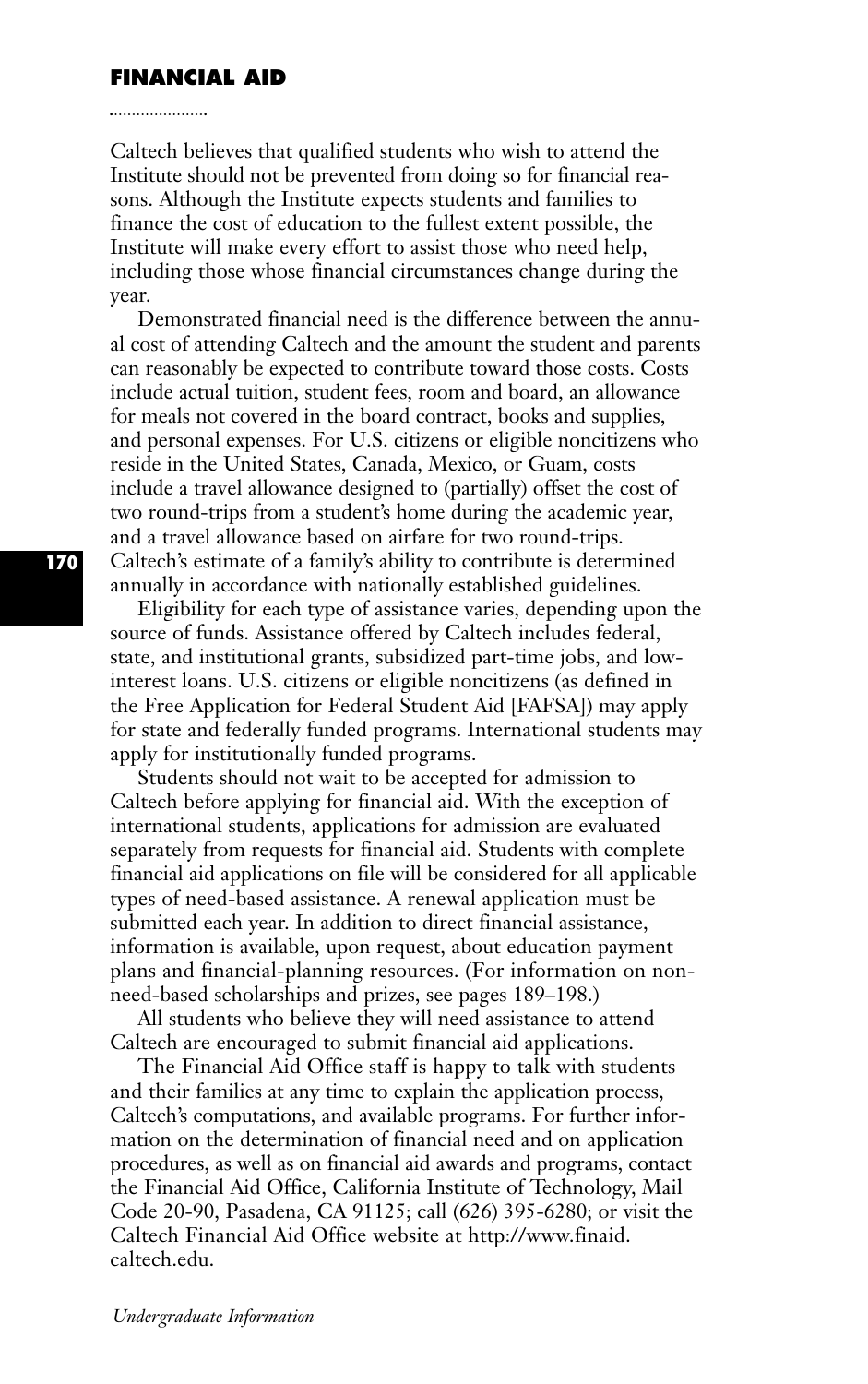# **How to Apply for Financial Aid**

Slightly different procedures and deadlines exist for each category of students applying for financial aid. Detailed descriptions of these procedures and priority due dates for prospective and continuing students may be found on the Caltech Financial Aid Office website at http://www.finaid.caltech.edu.

*Application Process for Caltech and Federal Financial Aid for Entering Students (U.S. Citizens and Eligible Noncitizens)*

The following materials are needed to apply for all financial aid funds administered by the Caltech Financial Aid Office. We realize that you may not have access to your completed 2012 federal income tax information by the priority due dates and ask that you complete the application based on the best estimates available.

## **CSS/Financial Aid PROFILE Application:**

Register for the 2013–14 CSS/Financial Aid PROFILE after October 1, 2012. Designate "California Institute of Technology" as one of the recipients by using Caltech's CSS Code, 4034. Due dates: Applicants must register for the CSS/Financial Aid PROFILE by December 15, 2012. Regular Decision applicants must submit the completed PROFILE application by January 15, 2013.

Note: Early Action applicants must register for the CSS/Financial Aid PROFILE by October 15, 2012, and must submit the completed PROFILE application by November 15, 2012.

#### **Free Application for Federal Student Aid (FAFSA):**

The 2013–14 FAFSA will be available on January 1, 2013, at www.fafsa.ed.gov. File the FAFSA and designate "California Institute of Technology" as the recipient by using Caltech's Undergraduate Federal Code Number, 001131. Due date: March2, 2013.

## **IRS Data Retrieval:**

When completing the FAFSA you will be asked for parent and student tax information, select the option to view and transfer your 2012 Tax Information from the IRS. Please visit the Caltech Financial Aid website for more details. Due date:

Early Action Due Date: March 2, 2013 Regular Action Due Date: March 16, 2013 Continuing Students Due Date: April 20, 2013

# **Parents' and Students' Federal Income Tax Return:**

Parents and students must submit 2012 Federal Income Tax Returns (including all schedules and W-2s) before eligibility for financial aid can be determined. Applicants will be sent an e-mail from the College Board with instructions on how to submit their tax returns using the Institutional Documentation Service (IDOC).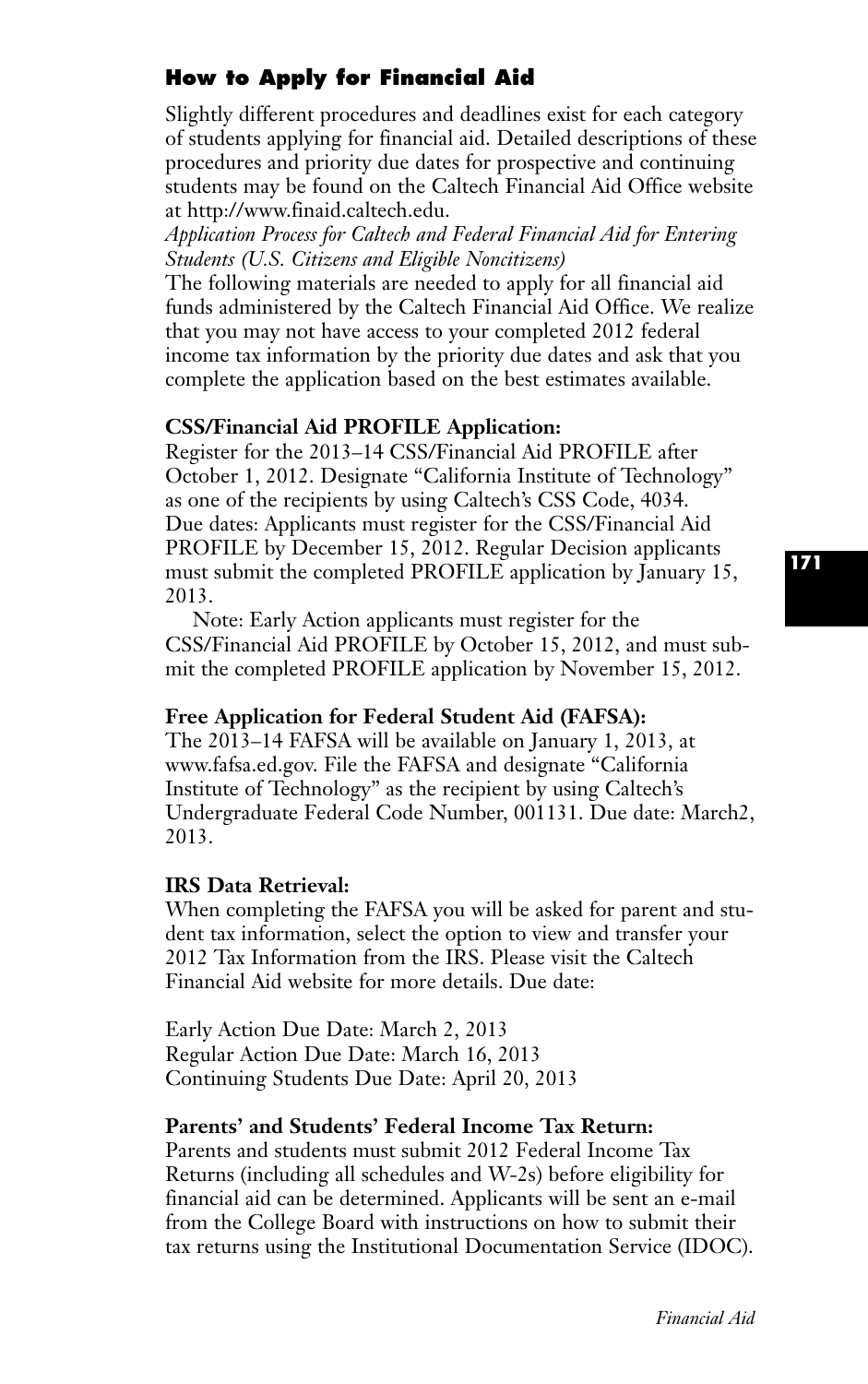Log in to the IDOC site at https://idoc.collegeboard.com/idoc/ index.jsp, download and complete the IDOC cover sheet, and submit your 2012 federal income tax return, all schedules, all W-2 forms, and all other required documents directly to the College Board. If you or your parents own corporations, partnerships, or trusts, please include copies of those tax returns (Forms 1041, 1065, 1120, 1120S, K-1). If you or your parent(s) did not and will not file a federal income tax return, please complete the Parent or Student Certification of Nonfiling. Please attach copies of W-2 or 1099 forms (if applicable) to the Parent or Student Certification of Nonfiling. Use the IDOC Cover Sheet to submit this form and all other required documents directly to the College Board along with your IDOC cover sheet. Due date:

Early Action Due Date: March 2, 2013 Regular Action Due Date: March 16, 2013 Continuing Students Due Date: April 20, 2013

## **Verification Worksheet:**

All students and parents must complete and sign the 2013–14 Verification Worksheet, available at http://www.finaid.caltech.edu. Use the IDOC cover sheet to submit the appropriate worksheet directly to the College Board. Due date:

Early Action Due Date: March 2, 2013 Regular Action Due Date: March 16, 2013 Continuing Students Due Date: April 20, 2013

#### **Caltech Supplemental Application:**

All students must complete the 2013–14 Caltech Supplemental Application, available at http://www.finaid.caltech.edu. Use the IDOC cover sheet to submit this form directly to the College Board. Due date:

Early Action Due Date: March 2, 2013 Regular Action Due Date: March 16, 2013 Continuing Students Due Date: April 20, 2013

## **CSS Noncustodial PROFILE Application:**

If your parents are divorced, separated, or never married, your noncustodial parent will need to complete the 2013–14 CSS Noncustodial PROFILE Application. After your CSS/Financial Aid PROFILE application is processed, you will receive an e-mail from the College Board with instructions on how to submit this information. Once you have your login information, your noncustodial parent can access the application at http://www.finaid.caltech.edu. Due date: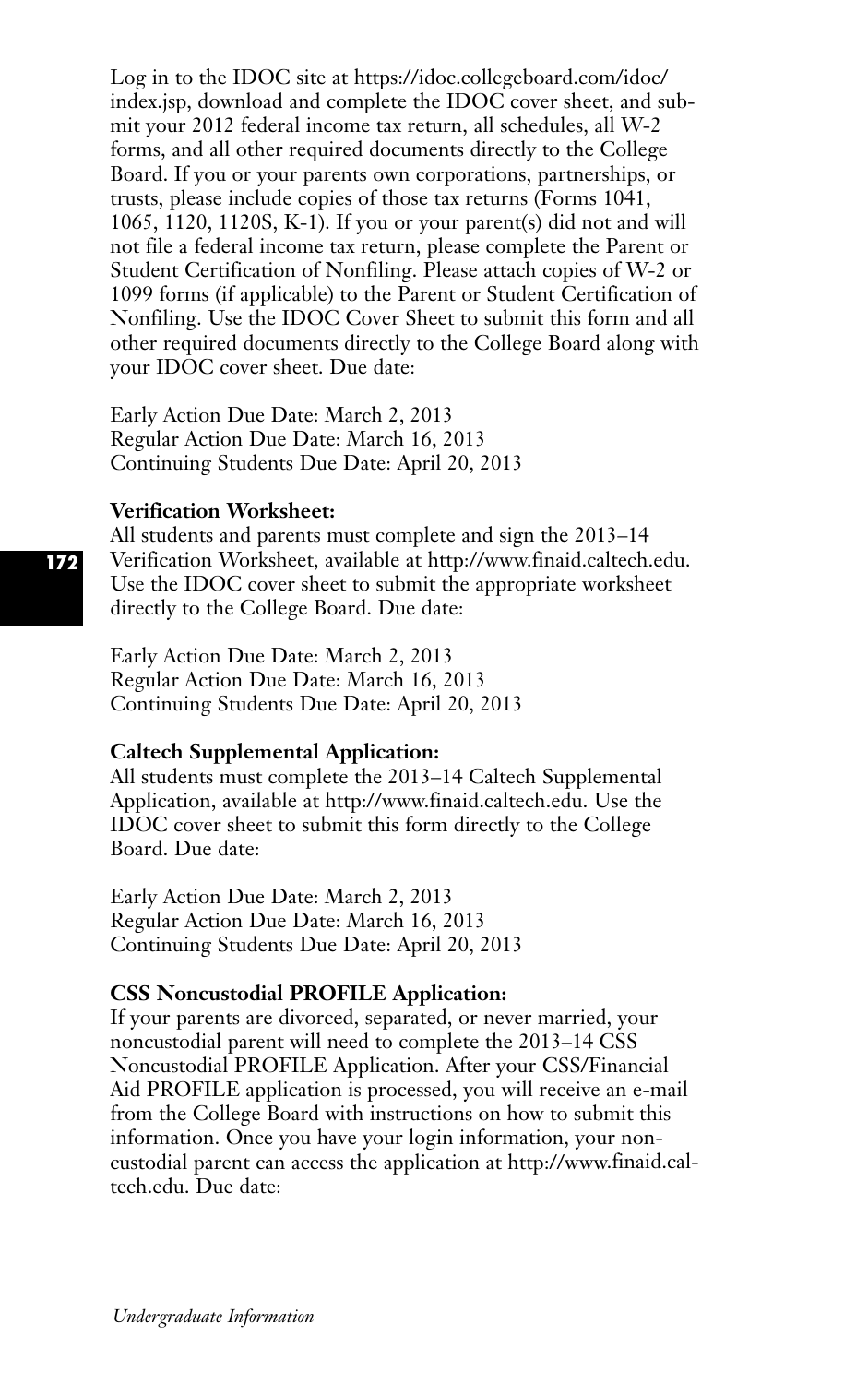Early Action Due Date: March 2, 2013 Regular Action Due Date: March 16, 2013 Continuing Students Due Date: April 20, 2013

## **Child Support Paid Verification Statement:**

Complete this form if either of your parents reported paying child support in 2012 on the 2013–14 FAFSA. Use the IDOC Cover Sheet to submit this form directly to the College Board. Due date:

Early Action Due Date: March 2, 2013 Regular Action Due Date: March 16, 2013 Continuing Students Due Date: April 20, 2013

#### **CSS Business/Farm Supplement:**

If you or either of your parents is self-employed or owns a business or farm, you will need to submit the 2013–14 CSS Business/Farm Supplement, available at the Caltech Financial Aid Office website. You will receive an e-mail from the College Board with instructions on how to submit this form and other required tax documents using the Institutional Documentation Service (IDOC). Log in to the IDOC site to get your IDOC cover sheet. Use the IDOC cover sheet to submit this form and all other required documents directly to the College Board. Due date:

Early Action Due Date: March 2, 2013 Regular Action Due Date: March 16, 2013 Continuing Students Due Date: April 20, 2013

#### **Caltech Scholarship Data Form:**

Complete the 2013–14 Caltech Scholarship Data Form to be considered for named and endowed scholarships. Entering students will not be issued a Caltech ID number—required for the form until sometime in June 2013. Due date:

Continuing Students Due Date: April 20, 2013 Freshman Due Date: July 15, 2013

#### *International Applicants*

If you are applying for admission as a freshman for the fall of 2013 and are not a citizen or permanent resident of the United States at the time of your application for admission, you will need to refer to the Caltech Financial Aid Office website at http://www.finaid. caltech.edu for instructions for applying for financial aid. International applicants who do not apply for financial aid by published deadlines, or who are denied aid for their first year at Caltech, are not eligible for need-based financial aid for any other academic period while they are undergraduates at the Institute (with the exception of citizens of Canada and Mexico). Those with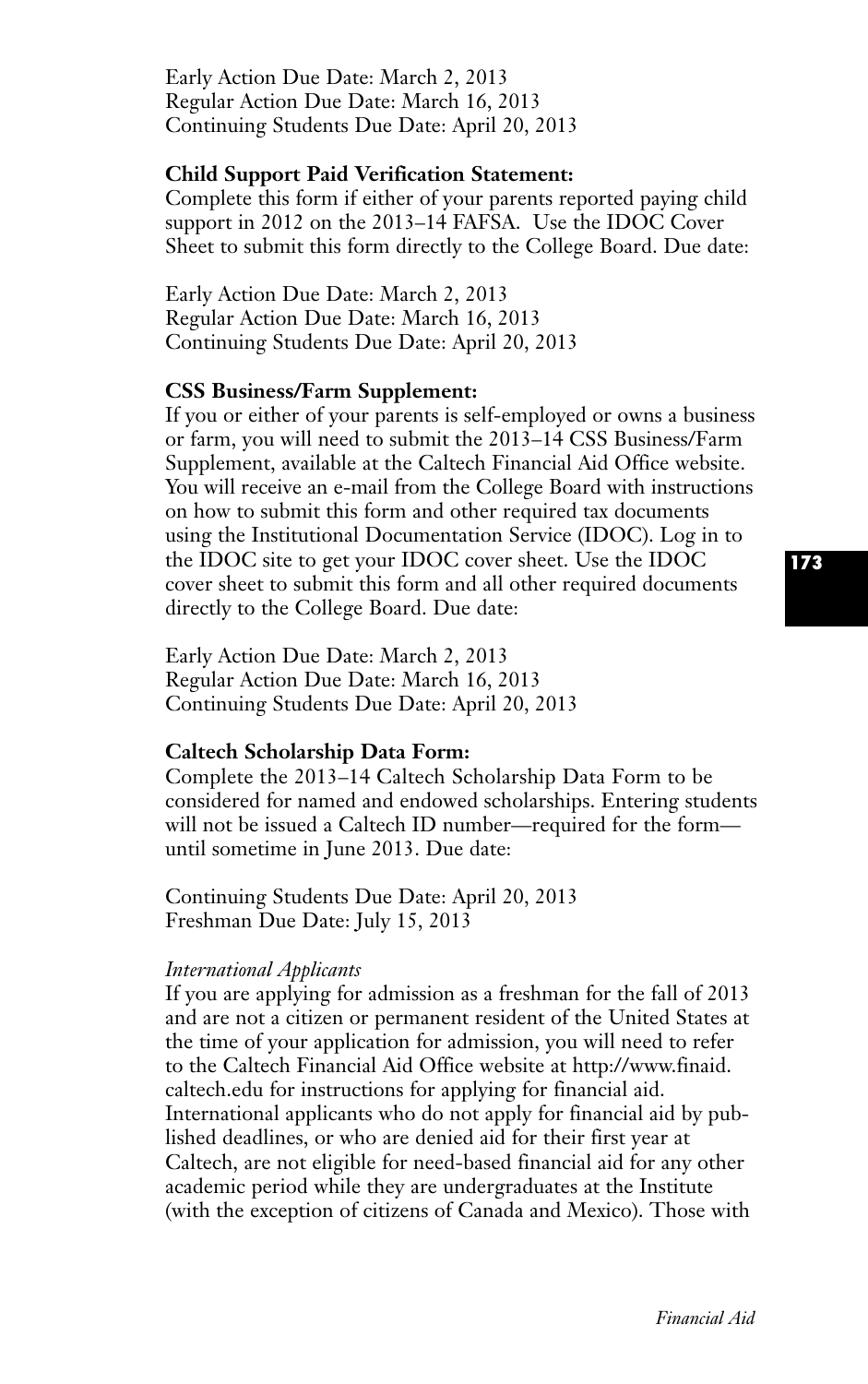financial aid offers will be eligible to apply for assistance in subsequent years. All eligible students must reapply for aid each year.

International students are required to complete the CSS/Financial Aid profile. This online application has been modified to collect family income and asset information from international students. Students will need to register for the PROFILE service online at www.collegeboard.com by December 15, 2012, and indicate the college(s) to which they will be applying. (Students can also visit EducationUSA Advising Centers, which are located around the world, to register online.) Students will then receive a personalized PROFILE application at www.collegeboard.com that should be completed and submitted by February 1, 2013. Please refer to the complete application instructions provided on the Caltech Financial Aid Office website at http://www.finaid.caltech.edu.

# **Types of Aid Available**

There are three basic categories of financial aid that may be awarded.

- 1. Grants and scholarships represent "gift aid," which does not need to be repaid. In general, a Caltech scholarship is awarded based on financial need. Caltech named and/or endowed scholarships are considered to be based on need and merit. If you qualify for a state or federal grant, this grant would be included in your financial aid package.
	- 2. Federal Work-Study or Caltech Work-Study represents student employment funds that have been allocated for you to earn during the academic year. Summer Caltech Work-Study represents funds that have been allocated for you to earn during the summer. While a work-study award is not a guarantee of employment, Caltech generally has more opportunities for student employment than it has students interested in working.
	- 3. Low-interest educational loans: Students are generally offered Federal Perkins Loans or Caltech/Institute loans. Students may be awarded Federal Direct Stafford Loans if they request them.

# **Caltech Scholarships**

Awarded to students with demonstrated financial need. Recipients are expected to be enrolled full-time. The named and/or endowed scholarships are also need-based, but many have a merit component. Recipients of named and/or endowed scholarships are often selected after their initial financial aid offer based on scholarshipspecific eligibility. These scholarships are almost always used to replace some or all of the recipient's Caltech scholarship. The Financial Aid Office makes every attempt to renew these scholarships, contingent upon the recipients continuing to meet the specific eligibility criteria.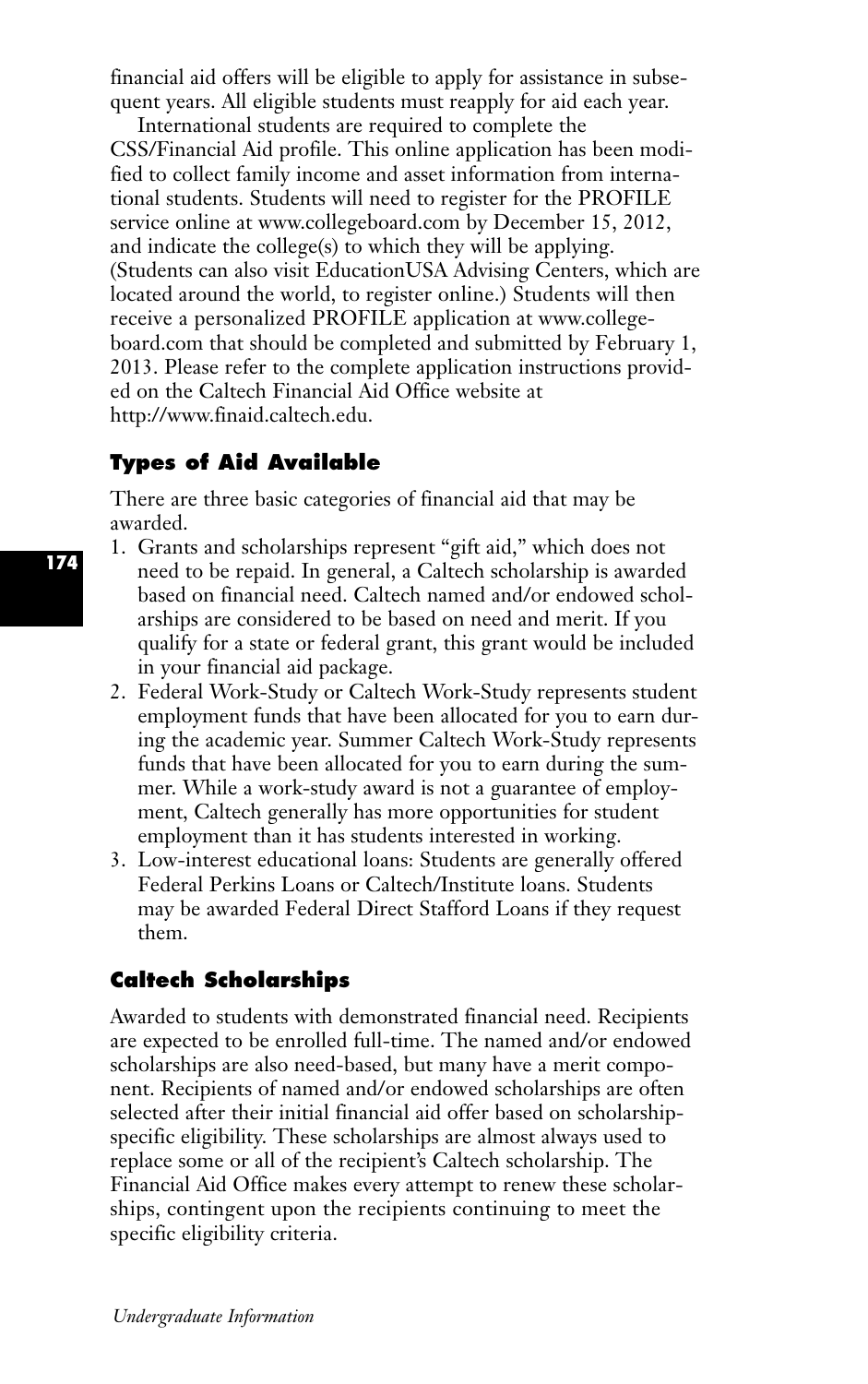# **Federal Grants**

# *Federal Pell Grant*

Awarded to exceptionally needy undergraduate students who are seeking their first bachelor's degree. Amounts are set by the federal government based on need and enrollment status. In 2012–13, awards ranged from \$555 to \$5,550 for full-time students; awards for part-time students are set in proportion to their enrollment, i.e., three-quarter time, half-time, less than half-time. Recipients must be in good academic standing.

## *Federal Supplemental Educational Opportunity Grant*

Awarded to undergraduates with demonstrated need who are seeking their first bachelor's degree. Priority goes to full-time Pell Grant recipients. Recipients must be in good academic standing. Awards cannot exceed \$4,000 per year.

# **State Grants**

# *Cal Grant A*

Provides tuition and fee assistance to undergraduate California residents seeking their first bachelor's degree. Awarded on the basis of cumulative grade-point average and financial need. Qualifying students can receive up to \$9,708, renewable for up to four years. Continuing Cal Grant recipients must maintain good academic standing in addition to financial need. They are not required to resubmit verification of their grade-point average for renewal.

## *Cal Grant B*

Provides a living-allowance stipend and tuition/fee assistance to undergraduate California residents seeking their first bachelor's degree. Awards are based on cumulative grade-point average and high financial need. Recipients are generally from disadvantaged economic or educational backgrounds. Awards for first-year students provide up to \$1,551 for books and living expenses. When renewed or applied beyond the first year, awards also include tuition and fee assistance of up to \$9,708. Continuing Cal Grant recipients must maintain good academic standing in addition to financial need. They are not required to resubmit verification of their grade-point averages for renewal.

# *Other State Grants*

Other states, such as Pennsylvania, Vermont, and Rhode Island, may offer grant assistance to their residents who plan to attend Caltech. Students are encouraged to contact their respective state post-secondary agencies for specific eligibility and renewal criteria.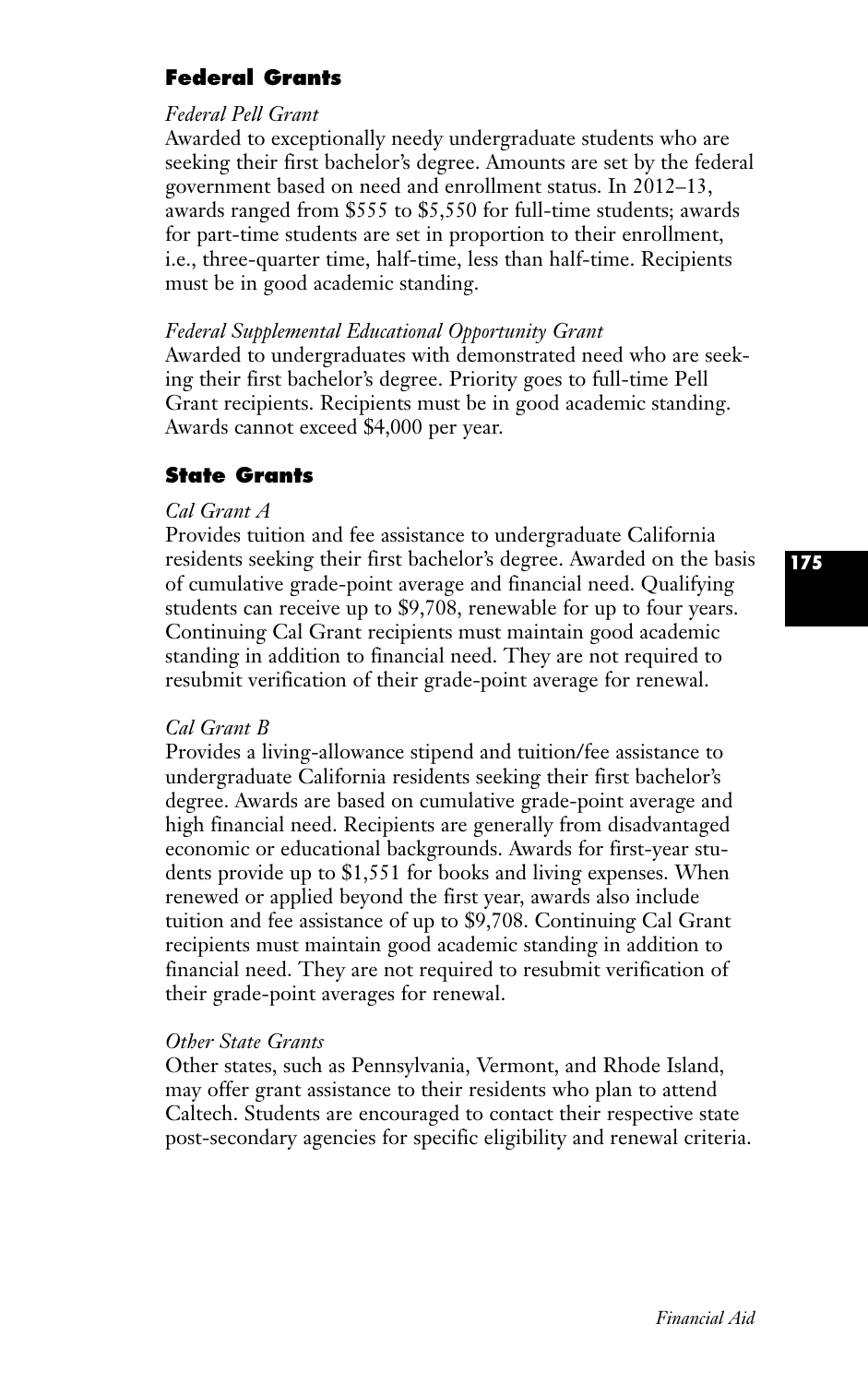# **Educational Loans**

An educational loan is a serious financial obligation and must be repaid. You should carefully consider the repayment obligation before you accept educational loans. Loans can be an invaluable resource for many students and their families in financing a college education. Students can postpone paying a portion of their educational costs until they complete their education or leave school. The repayment period on most loans can extend up to 10 years after graduation or leaving school.

Graduating with educational debt is a fairly common experience for students. At Caltech, however, the average educational indebtedness at graduation is significantly lower than the national average for students attending four-year private and public colleges. Over the last several years, the average for Caltech graduates has been among the lowest in the nation for four-year colleges.

#### *Federal Perkins Loans*

Awarded to students based on financial need. The maximum amount an eligible student may borrow is \$5,500 per award year if he or she has not successfully completed a program of undergraduate education (\$8,000 per year for graduate students). The maximum aggregate amount that may be borrowed is \$11,000 for any student who has not yet completed two years of undergraduate work; \$27,500 for an undergraduate student who has completed two years of undergraduate work and is pursuing an undergraduate degree; and \$60,000 for a graduate student, including loans borrowed as an undergraduate. The aggregate loan limits include only the unpaid principal. Perkins Loans carry an annual interest rate of 5 percent. Interest does not accrue while the borrower is enrolled in school at least half-time, during the grace period (the time before which the borrower must begin or resume repaying a loan), or during authorized deferments. The borrower is responsible for paying the interest that accrues on the loan during repayment or forbearance (a temporary postponement of payments). Loans are repayable over a period of up to 10 years and have a nine-month initial grace period.

Your monthly payment amount will depend on the size of your debt and the length of your repayment period. The minimum monthly payment is \$40.

#### *The William D. Ford Federal Direct Loan Program*

This program offers eligible students and parents the opportunity to borrow money directly from the federal government to help pay the cost of attendance at Caltech. The U.S. Department of Education makes loans, through Caltech, directly to students and/or parents. The Institute will use the loan(s) to pay your tuition/fees and other direct charges such as room and board, and give the student any remaining money for indirect costs.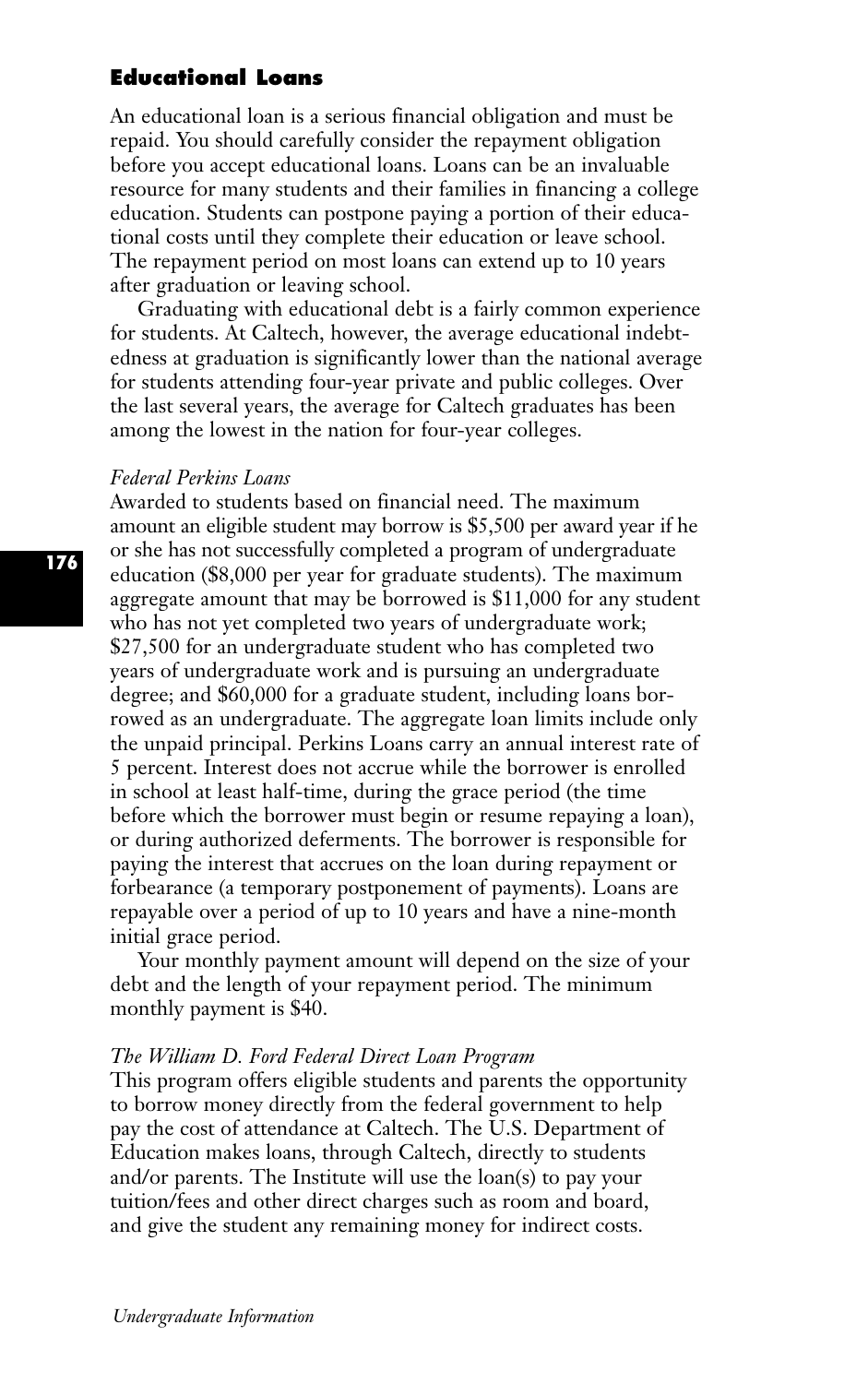Students and/or parents make their repayments directly to the federal government.

Direct loans include

- 1. The Federal Direct Stafford Loan Program;
- 2. The Federal Direct Parent PLUS Loan Program;
- 3. The Federal Direct Graduate PLUS Loan Program; and
- 4. The Federal Direct Consolidation Loan Program.

# *Federal Direct Stafford Loan*

There are two types of Federal Direct Stafford Loans: subsidized and unsubsidized. The federal government pays the interest on subsidized loans while the borrower is enrolled at least half-time and during authorized periods of deferment. The interest on unsubsidized loans begins to accrue immediately upon disbursement and is generally capitalized (added to the amount borrowed) when the borrower is no longer enrolled at least half-time.

Eligibility for subsidized Stafford Loans is based on financial need as demonstrated by the FAFSA. Students who do not demonstrate sufficient need or whose need is met may borrow unsubsidized Stafford Loans provided their total financial aid, including the Stafford Loan, does not exceed the total estimated cost of attendance.

Dependent undergraduate students (excluding students whose parents cannot borrow Parent PLUS loans) may borrow Stafford Loan amounts not to exceed an annual total of

- \$5,500 for first-year students, with no more than \$3,500 in subsidized Stafford;
- \$6,500 for second-year students, with no more than \$4,500 in subsidized Stafford; and
- \$7,500 for third- and fourth-year students, with no more than \$5,500 in subsidized Stafford.

Independent undergraduate students and dependent undergraduate students whose parents are unable to borrow Parent PLUS loans may borrow additional unsubsidized Stafford Loan amounts not to exceed an annual total of

- \$9,500 for first-year students, with no more than \$3,500 in subsidized Stafford;
- \$10,500 for second-year students, with no more than \$4,500 in subsidized Stafford; and
- \$12,500 for third- and fourth-year students, with no more than \$5,500 in subsidized Stafford.

Graduate students may borrow Stafford Loan amounts not to exceed an annual total of \$20,500, with no more than \$8,500 in subsidized Stafford.

The maximum outstanding total subsidized and unsubsidized Stafford Loan debt is

\$31,000 for dependent undergraduate students, with no more than \$23,000 in subsidized Stafford;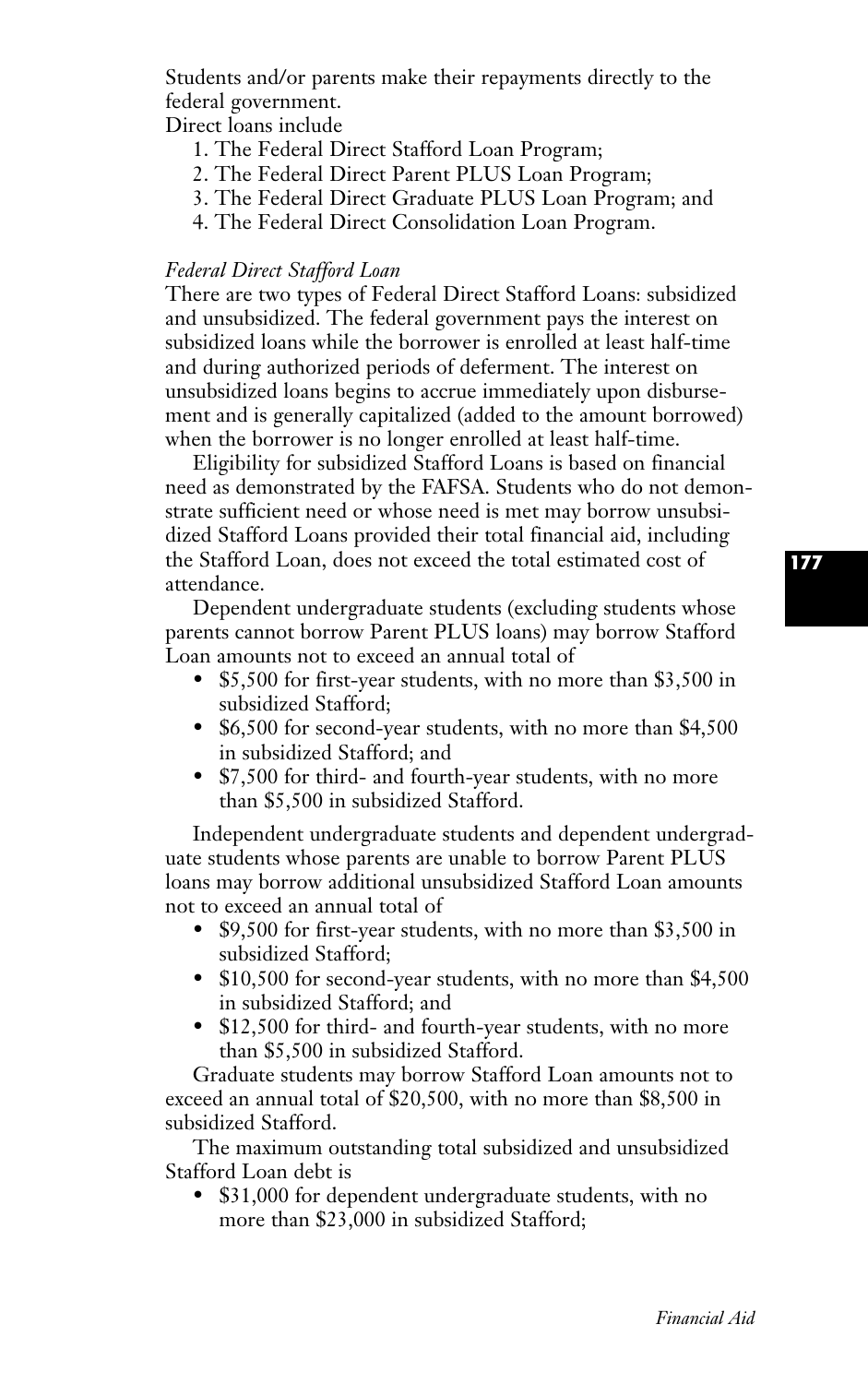- \$57,500 for independent undergraduate students (or for dependent undergraduate students whose parents do not qualify for PLUS loans), with no more than \$23,000 of this aggregate amount in the form of subsidized loans; and
- \$138,500 for graduate students (including loans for undergraduate study), with no more than \$65,500 of this aggregate in the form of subsidized loans.

Stafford Loan interest rates:

- The interest rate on a subsidized and unsubsidized Stafford Loans disbursed for enrollment periods that begin after July 1, 2012 and before June 30, 2013 is currently scheduled to be fixed at 6.8% for undergraduate students.
- The interest rate on subsidized Stafford Loans disbursed for enrollment periods that began after July 1, 2011, and before June 30, 2012, is fixed at 3.4% for undergraduate students.
- The interest rate on subsidized Stafford Loans disbursed for enrollment periods that began after July 1, 2010, and before June 30, 2011, is fixed at 4.5% for undergraduate students.
- The interest rate on subsidized Stafford Loans disbursed for enrollment periods that began after July 1, 2009, and before June 30, 2010, is fixed at 5.6% for undergraduate students.
- The interest rate on subsidized Stafford Loans disbursed for enrollment periods that began after July 1, 2008, is fixed at 6.0% for undergraduate students.
- The interest rate on unsubsidized Stafford Loans disbursed for enrollment periods that began after July 1, 2006, is fixed at 6.8% for both undergraduate and graduate students.
- The interest rate for subsidized and unsubsidized Stafford Loans disbursed for enrollment periods that began before July 1, 2006, is variable and will be adjusted each year on July 1, though it will never exceed 8.25% for both undergraduate and graduate students.1

To offset the federal government's cost of the program, the borrower must pay an up-front origination fee of the principal amount of the loan. For all loans originated July 1, 2010 and later, there is a 1% origination fee assessed per loan. The maximum repayment period under this program is 10 years, not including authorized periods of deferment. Direct Stafford Loans have a sixmonth grace period that starts the day after the borrower graduates, leaves school, or drops below half-time enrollment. Repayment begins when the grace period ends. Deferments are available for new borrowers during at least half-time enrollment at an eligible institution; during periods of academic study in approved graduate fellowship or rehabilitation programs; and for periods of unemployment and economic hardship.

<sup>1</sup> *Interest rates for enrollment periods that begin on or after July 1, 2011, can be found at http://studentaid.ed.gov/PORTALSWebApp/students/english/FFEL\_DL\_InterestRates.jsp.*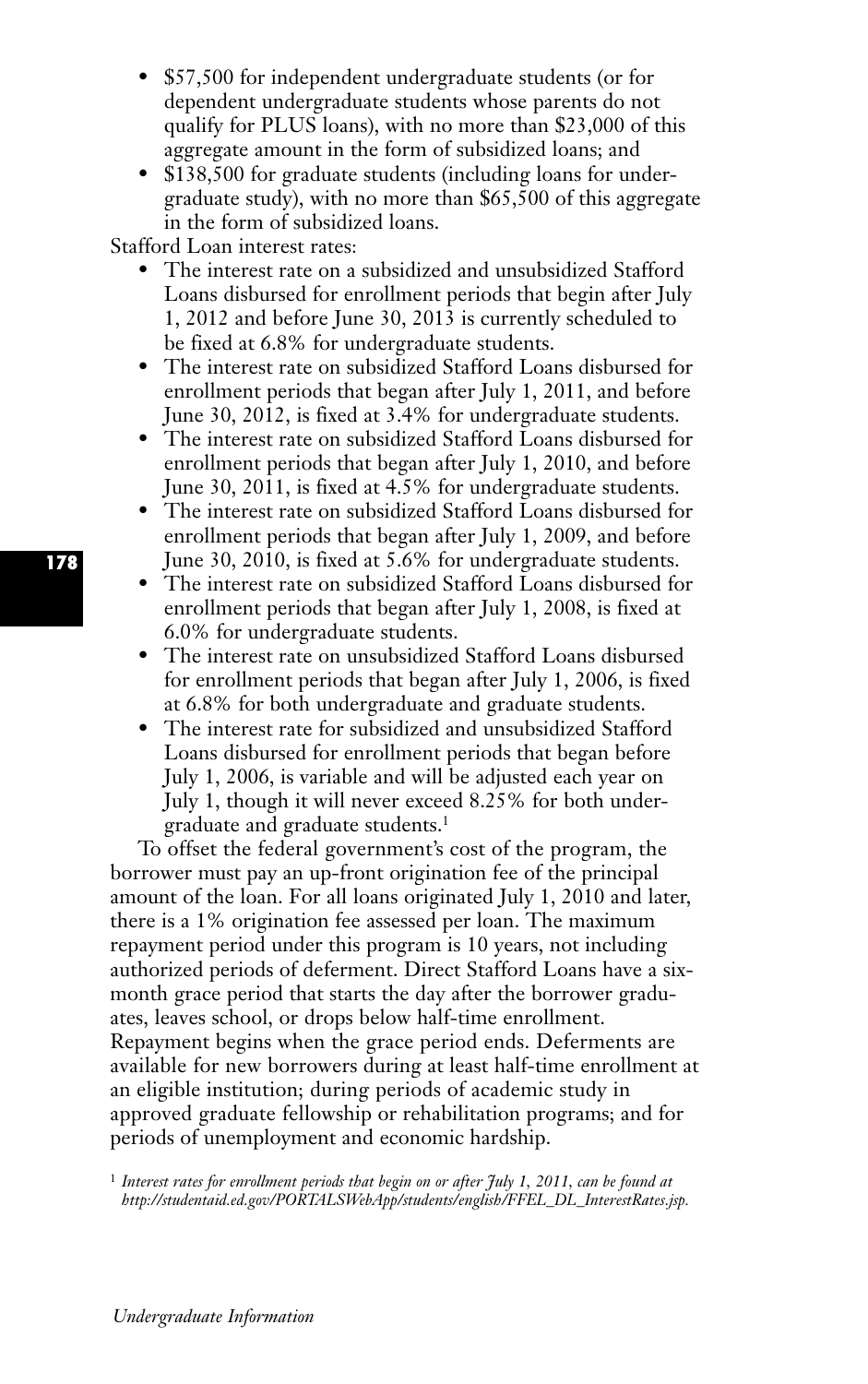Applications for Federal Direct Stafford Loans are available on the Caltech Financial Aid Office website. Complete information on Stafford Loan deferments and repayment options is also available from the Financial Aid Office.

# *Federal Parent PLUS Loan*

Parent PLUS loans are available to the parents or stepparents of dependent undergraduate students. These credit-based loans are not based on federal need or subsidized by the government, but students must file a FAFSA in order for their parents to qualify for a Parent PLUS loan. The interest rate on Parent PLUS loans disbursed for enrollment periods that began after July 1, 2006, is fixed at 7.9 percent. Interest is charged on Direct Parent PLUS loans during all periods, beginning on the date of the loan's first disbursement. There is no annual limit to the amount that can be borrowed through the Parent PLUS loan program. In general, parents may borrow the difference between the cost of the student's education and any other financial aid received. PLUS loans may also be used to pay for all or part of the expected family contribution. In addition to the interest, parents pay a loan fee of 4 percent of the principal amount of each Direct Parent PLUS loan received. For Parent PLUS loans that are first disbursed on or after July 1, 2008, parent borrowers have the option of deferring repayment based on the enrollment status of the dependent student on whose behalf a Direct PLUS loan was obtained.

Specifically, Parent PLUS loan borrowers may defer repayment

- while the dependent student on whose behalf the loan was obtained is enrolled on at least a half-time basis, and
- during the six-month period after the dependent student on whose behalf the loan was obtained ceases to be enrolled on at least a half-time basis.

If a Parent PLUS loan borrower does not request a deferment, the first payment on the loan will be due within 60 days after the loan is fully disbursed.

Applications for Federal Direct Parent PLUS loans are available on the Caltech Financial Aid Office website. Applications must be submitted to the Financial Aid Office for eligibility certification. Complete information on Parent PLUS loan deferments and repayment options is also available from the Financial Aid Office.

# *Federal Student Aid Ombudsman*

The Federal Student Aid Ombudsman works with student loan borrowers to informally resolve loan disputes and problems. The office of the ombudsman helps borrowers having problems with the following federal loans: direct loans (subsidized and unsubsidized Direct Stafford Loans, Direct PLUS loans, and Direct Consolidation Loans); Federal Family Education Loans (subsidized and unsubsidized Stafford Loans, FFEL PLUS loans, and FFEL Consolidation Loans); guaranteed student loans, SLS loans, and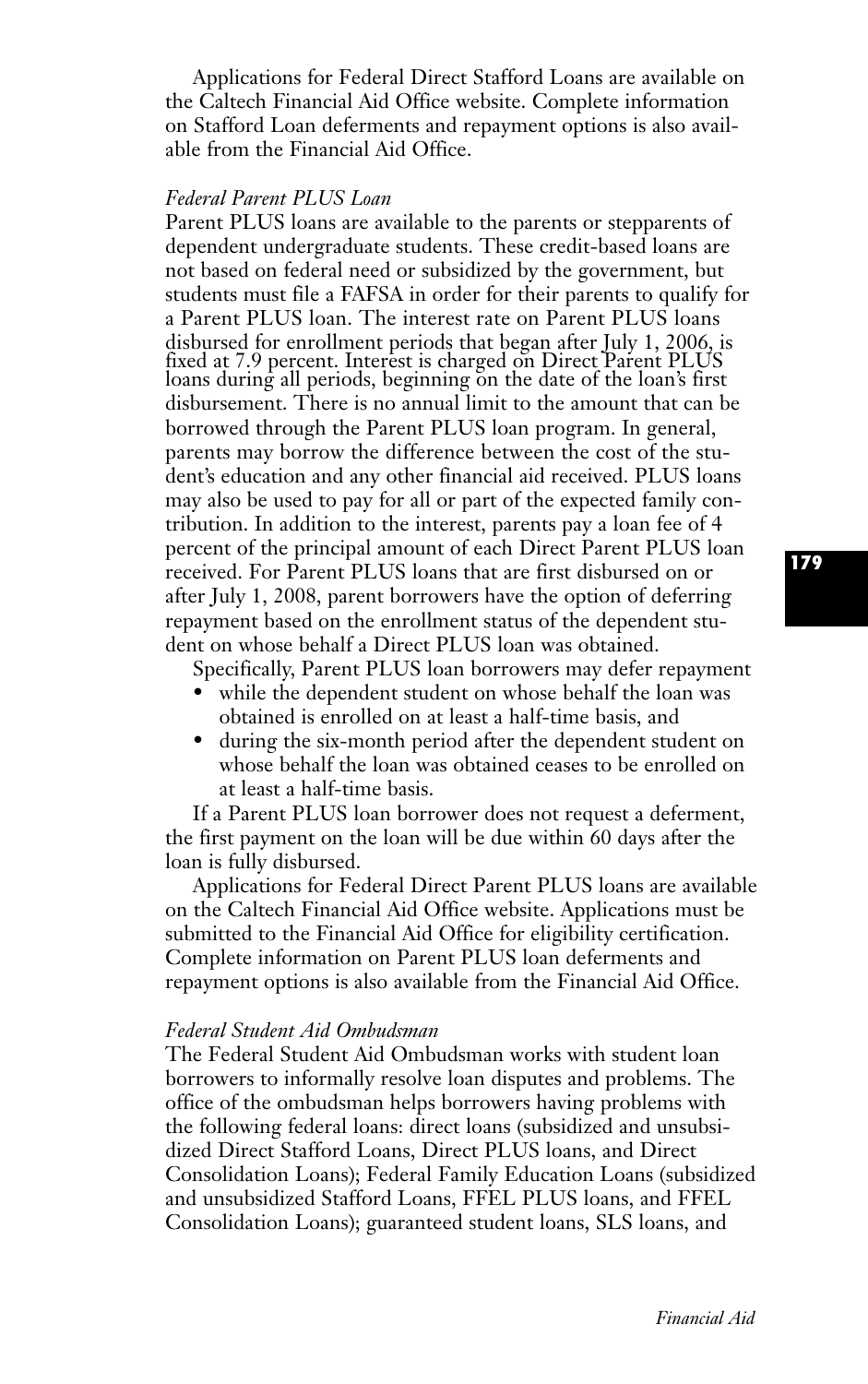Federal Perkins Loans. If a student needs the assistance of the ombudsman in order to resolve disputes or problems, he or she may contact the office at U.S. Department of Education, FSA Ombudsman, 830 First St., NE, Washington D.C. 20202-5144; (202) 377-3800 or (877) 557-2575; fsaombudsmanoffice@ed.gov; or visit the website at http://www.ombudsman.ed.gov.

#### *Caltech Loans*

Awarded to students who are not eligible for or who may have used their eligibility for Federal Perkins Loans. Generally, no interest is charged and no repayment of principal is required while a student maintains a continuous course of study at Caltech. Like the Federal Perkins Loan program, repayment on Caltech loans begins nine months after graduation, leaving school, or less than half-time enrollment. Caltech loans carry an annual interest rate of 5 percent. More specific information is provided on the promissory note and the disclosure statement provided to students prior to disbursement of the loan.

*Other loans/emergency loans* may be available to students regardless of their eligibility for financial aid. *The Hoover Loan Fund* enables students to borrow small sums of money to cover unforeseen emergencies. These loans are usually payable within the same academic year and are administered by the dean of students on a case-by-case basis. Additional information and applications may be obtained from the dean of students office.

The Caltech Y also has a no-interest, 30-day emergency-loan program. Maximum loans are \$50. Additional information and applications may be obtained from the Caltech Y.

### **Student Employment**

Work programs provide students with a double incentive—to earn money to help with college expenses while gaining valuable job experience.

Student employment opportunities are generally available to all Caltech students, even those who have not applied for financial aid or qualified for need-based aid. Students should go to Career Development Center website to see relevant job listings. Note that students are discouraged from working more than 16 hours per week and must seek the approval of the dean of students to do so. First-year students may not work during fall term.

Students can expect to earn at least the California state minimum wage of \$8 per hour. Compensation rates will vary based on the position, a student's skills, and previous work experience. Please note that undergraduate students who serve as teaching assistants may only have one assignment per term of up to 12 hours per week.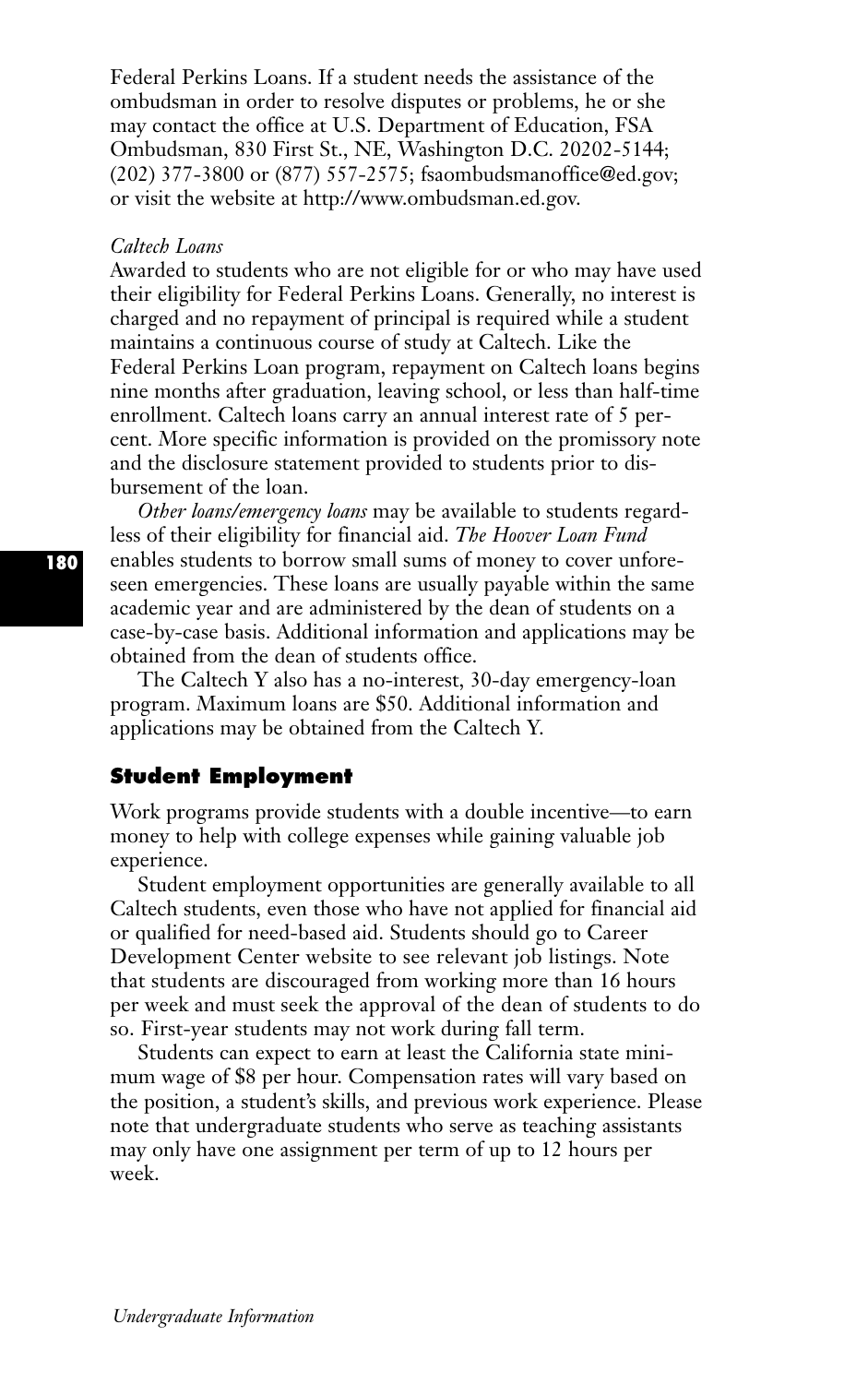# *Federal Work-Study*

Awarded to domestic students who have demonstrated financial need through their submission of the FAFSA, this federally funded program provides part-time employment to eligible students.

Most Caltech students are awarded \$2,000 in Federal Work-Study (FWS). Some students may be awarded less. Since entering students are not permitted to work on-campus in the fall term and can only work in the winter and spring terms, student employment awards for entering students are limited to \$1,350 in their first year. Employment awards will increase to the standard student employment amount offered to continuing students after the first year. The maximum amount of FWS wages that a student may earn is determined by his or her financial need. Students have the option to move all or a portion of their loan or student employment from one program to the other at any time during the academic year until April 26, 2013.

Please go to the work-study page on the Caltech Financial Aid Office website (http://www.finaid.caltech.edu/workstudy) for additional information about student employment at Caltech.

#### *Caltech Work-Study*

The Caltech Work-Study Program is funded by the Institute and is designed to provide part-time employment for international students who have demonstrated financial need, and other students who do not qualify for the Federal Work-Study Program. The Caltech Work-Study Program is limited to on-campus employment or student employment positions at the Jet Propulsion Laboratory. The program's regulations parallel the Federal Work-Study Program's regulations.

# **Financial Aid When Studying Abroad**

Caltech provides student financial aid (in the form of grants, scholarships, and loans) to those undergraduates with demonstrated financial need who desire to participate in the Institute-sponsored Caltech Cambridge Scholars Program, Caltech Copenhagen Scholars Program, Caltech Edinburgh Scholars Program, École Polytechnique Scholars Program, Caltech London Scholars Program, or Melbourne Scholars Program.

Enrollment in a study-abroad program approved for credit by Caltech will be considered enrollment at the Institute, for the purpose of applying for and receiving federal student financial assistance. To be eligible for consideration in Caltech's studyabroad programs, students must be in good academic standing, as defined in the *Caltech Catalog* and as certified by the Institute's registrar. They must also meet the minimum GPA requirement as outlined in the information provided by the Fellowships Advising and Study Abroad Office. In addition, students selected to be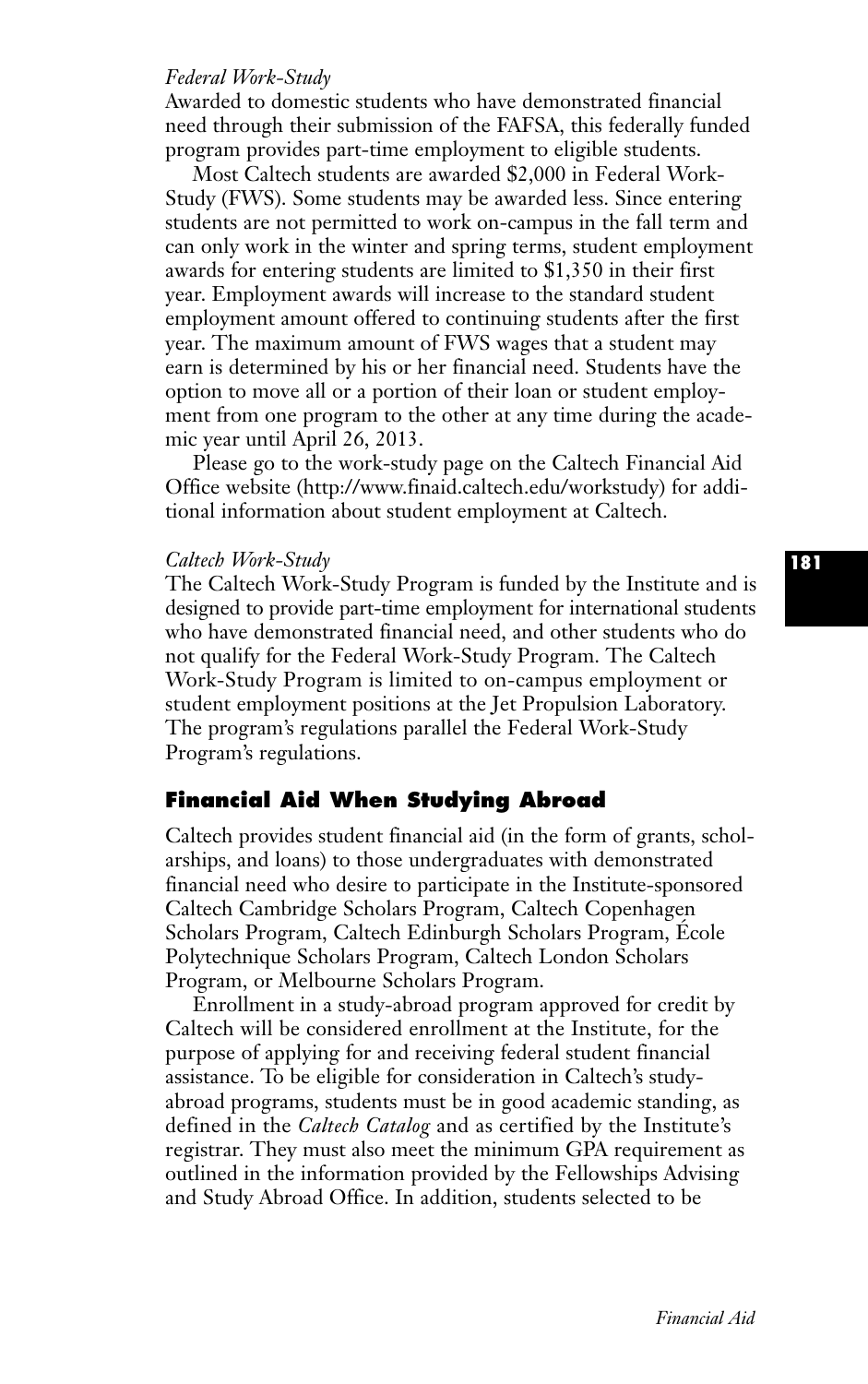Cambridge, Copenhagen, École Polytechnique, Melbourne, or University College London scholars will be provided a memo of understanding outlining the terms of their study-abroad participation. (For more information on study abroad, see page 148.)

Costs include but are not limited to tuition, fees, room, board, additional meals not covered by a board contract, books, supplies, personal expenses, and a standard transportation allowance from the student's home to Caltech. Transportation expenses related to the student's travel between Caltech and the study-abroad institution are the responsibility of the student; financial aid recipients may be offered interest-free Institute loans to cover study-abroad travel expenses. Students will have their expected family contribution and financial package calculated in the same manner as other students. Students studying abroad are subject to the standard Caltech policy of a maximum of 12 terms of eligibility for financial aid. Cambridge, Copenhagen, University College London, École Polytechnique, University of Edinburgh, and Melbourne University candidates must meet all financial aid priority deadlines and eligibility requirements to receive aid. It is the student's responsibility to ensure that all necessary documents are filed and complete with regard to their application for financial aid. Cambridge, Copenhagen, University College London, École Polytechnique, University of Edinburgh, and University of Melbourne scholars will continue to be considered for available federal, state, Caltech grant, scholarship, and loan funds. The Fellowships Advising and Study Abroad Office will make the necessary arrangements with the Bursar's Office to ensure that scholars who may be eligible for funds in excess of the direct charges to the Institute receive those funds prior to their departure.

#### **Other Resources**

A number of both local and national organizations offer outside scholarships to continuing students throughout the year, some of these regardless of need. The student newspaper, the *California Tech*, announces eligibility criteria for several such scholarships. Those relevant to undergraduate students will also be posted in the Scholarship News section of the Caltech Financial Aid Office website. Such scholarships can also often be found with the help of a search service. We recommend FastWeb (www.fastweb.com); NextStudent (www.nextstudent.com); College Board Fund Finder (https://bigfuture.collegeboard.com); and College Answer (www.collegeanswer.com). (For more information on scholarship services, go to http://www.finaid.org.)

Outside scholarships acquired by students are considered, by federal regulation, to be a resource available during the academic year. Caltech's policy is to use outside scholarships to replace the student employment and/or loan components of the financial aid package. For entering students, we generally replace student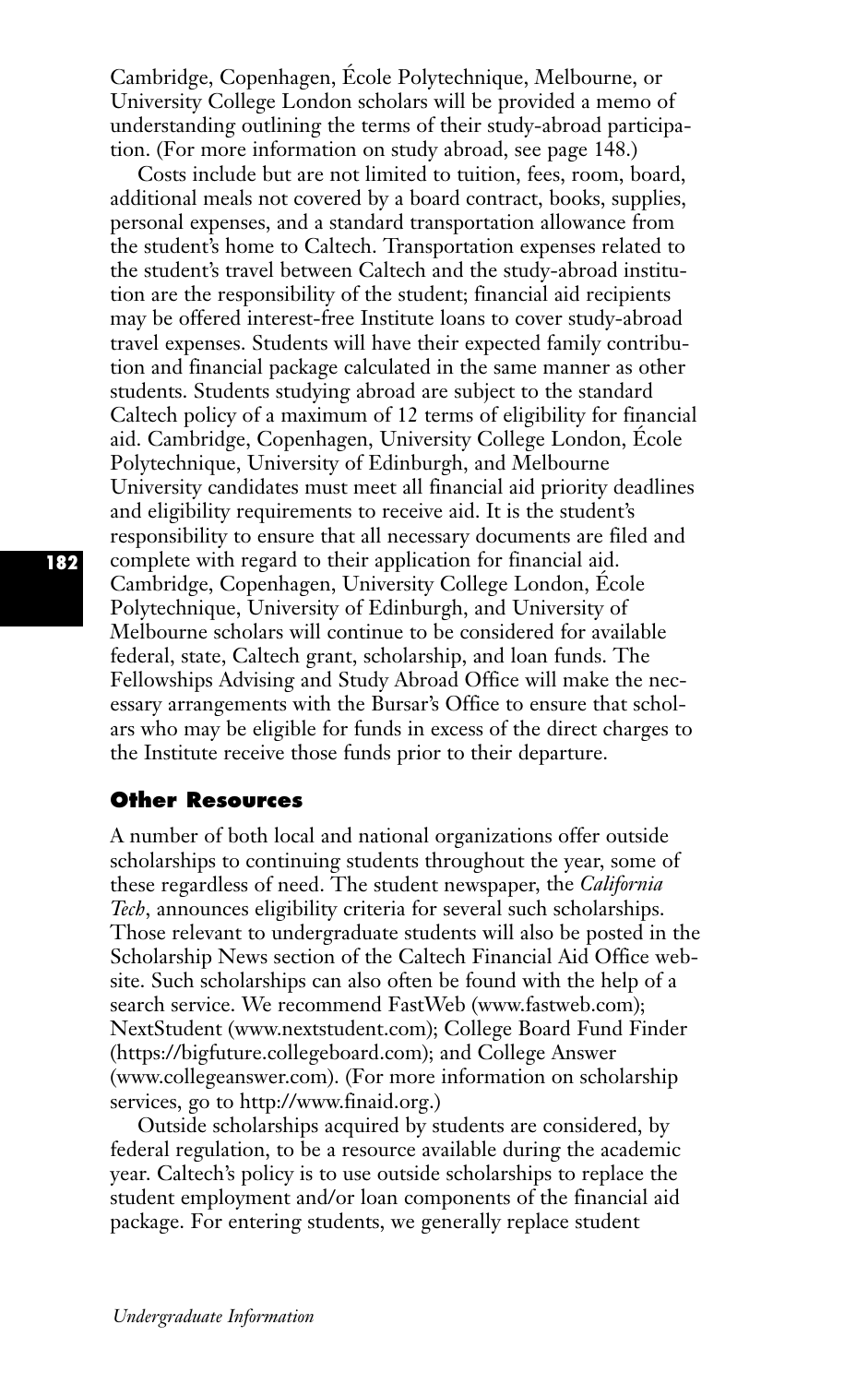employment first. For continuing students, loans are generally replaced first. Only if the total outside scholarships exceeds the student employment and/or loan that would have been included in your financial aid package will it be necessary to reduce Caltech scholarship. In general, a student's total financial aid, including outside assistance, cannot exceed his or her demonstrated financial need. Under no circumstances can a student's total financial aid, including Caltech merit scholarships, exceed their estimated cost of attendance.

# **Financial Aid Disbursement**

Most financial aid funds are credited directly to your student account and are applied first to institutional charges for the current term. Funds are credited no earlier than 10 days prior to the first day of the term. Aid that can be credited directly to your account will be credited when you have

- completed and returned your award letter;
- provided all required documents for the aid programs you have been awarded;
- made satisfactory academic progress;
- enrolled in at least the minimum number of credits for the financial aid programs you have been awarded;
- completed all necessary loan documents and, for first-time Direct Stafford Loan borrowers, completed the online Entrance Interview.

If the disbursement of your aid results in a credit balance, any aid awarded in excess of institutional charges will be paid to the student as a refund. Refunds must be requested by the account holder. Requests may be made by e-mail, telephone, or in person at the Bursar's Office. Prior to receiving funds, it may be necessary to fill out and sign a refund form. Refunds can be obtained in cash or by check. A maximum refund of \$500 cash per day can be received from the Bursar's Office cashier. Refund checks are requested by the Bursar's Office and issued by Accounts Payable. This usually takes five working days from the day of request.

Outside scholarships are usually disbursed in the form of a check and must be handled according to the sponsor's specifications. If the funds are sent to the Financial Aid Office or the Bursar's Office, they will be credited to your account. Again, if the crediting of any outside scholarship results in a credit balance on your account, you may request that the credit balance be refunded to you. Federal regulations allow Caltech to credit financial aid funds to your account for payment of tuition, fees, and room and board charges. You must give the Bursar's Office written authorization to keep a credit balance on your account from one term to the next term during the academic year. Federal guidelines prohibit keeping a credit balance from one academic year to the next. If you complete your financial aid file late in the term, resulting in the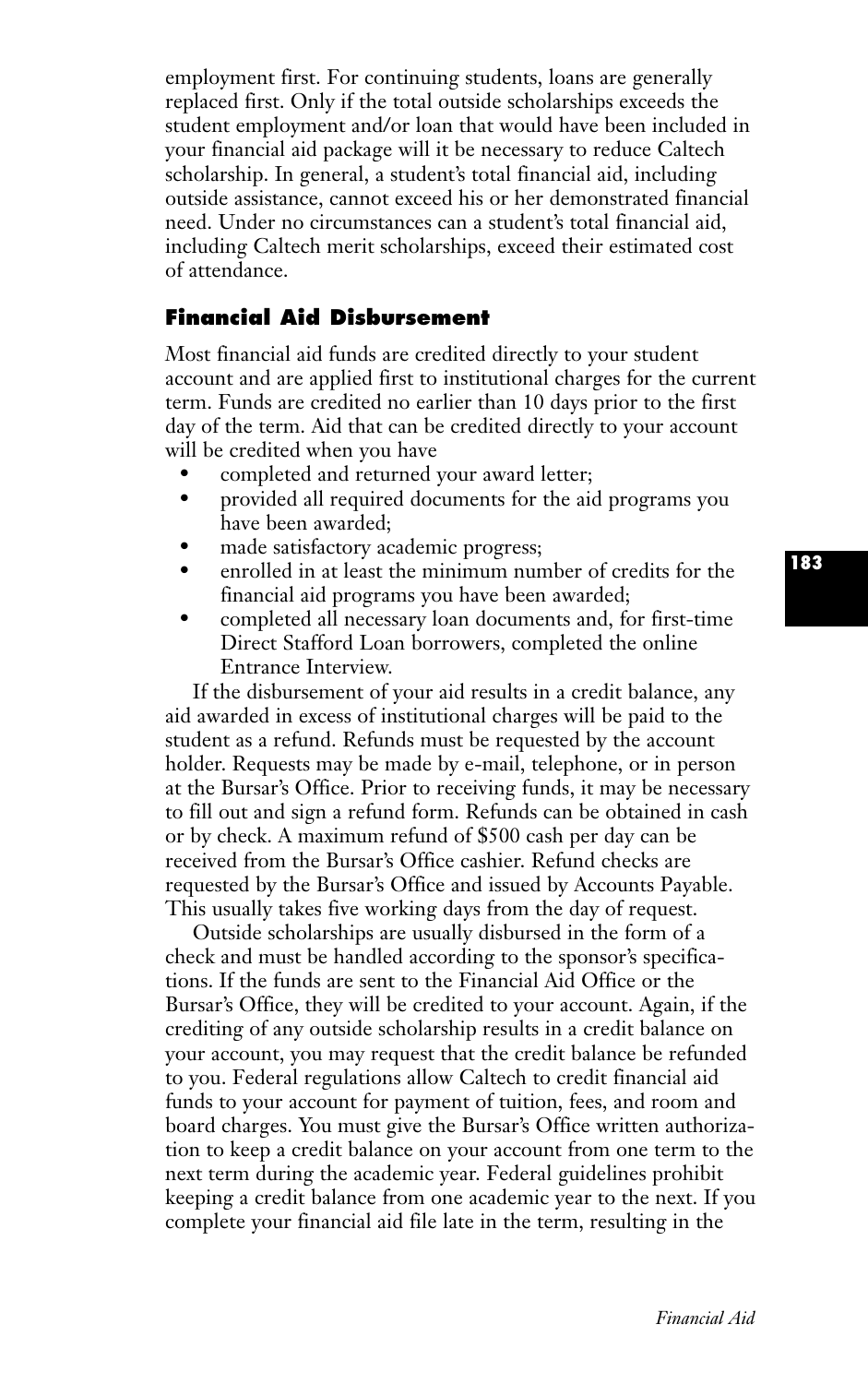late disbursement of your financial aid funds, you may be subject to late fees assessed by the Bursar's Office.

Cal Grant B stipend payments will be credited to your tuition account unless you contact the Financial Aid Office in person within the first three weeks of the term to make alternate arrangements. Again, if the crediting of any financial aid results in a credit balance on your account, you may request that the credit balance be refunded to you.

In general, loans are disbursed in three installments, one at the beginning each term. For most Caltech students who are enrolled for the full academic year, this means that one-third of their loan(s) will be disbursed at the beginning of the fall term, another at the beginning of the winter term, and the final third at the beginning of the spring term. Students whose loan periods are for one term receive their entire disbursement at the beginning of that term. If you work through either the Federal Work-Study or the Caltech Work-Study program, you will be paid by check through the biweekly Caltech payroll system. Checks are normally distributed at your actual work site.

Since financial aid is generally awarded on the assumption of full-time enrollment, it is possible that some or all of your aid will need to be adjusted if your enrollment status results in a reduction in your tuition for a term. If you withdraw or drop below half-time enrollment after the last day for adding classes for a term, you may be required to repay all or a portion of the aid that has already been credited to your account. You must inform the Financial Aid Office if you take a leave of absence or change your enrollment subsequent to receiving your financial aid. Cal Grant recipients who take a leave of absence are advised to contact the California Student Aid Commission (www.csac.ca.gov) and submit a form to remain eligible for the program.

You have the right to cancel your loan(s) anytime before disbursement and up to 14 days after disbursement.

# **Satisfactory Academic Progress**

Federal and state regulations governing student financial aid programs require the institute to ensure that each student who is receiving financial aid maintains Satisfactory Academic Progress (SAP) toward his or her degree.

The SAP check occurs after grades are posted at the end of each term. Failure to meet the standards of satisfactory academic progress may disqualify a student from additional federal, state, and institutional financial aid. A student can appeal the non-satisfactory academic progress status and be placed on warning, probation or continued on probation for financial aid purposes.

#### *Satisfactory Academic Progress Requirements*

Freshmen are considered not to be making satisfactory academic progress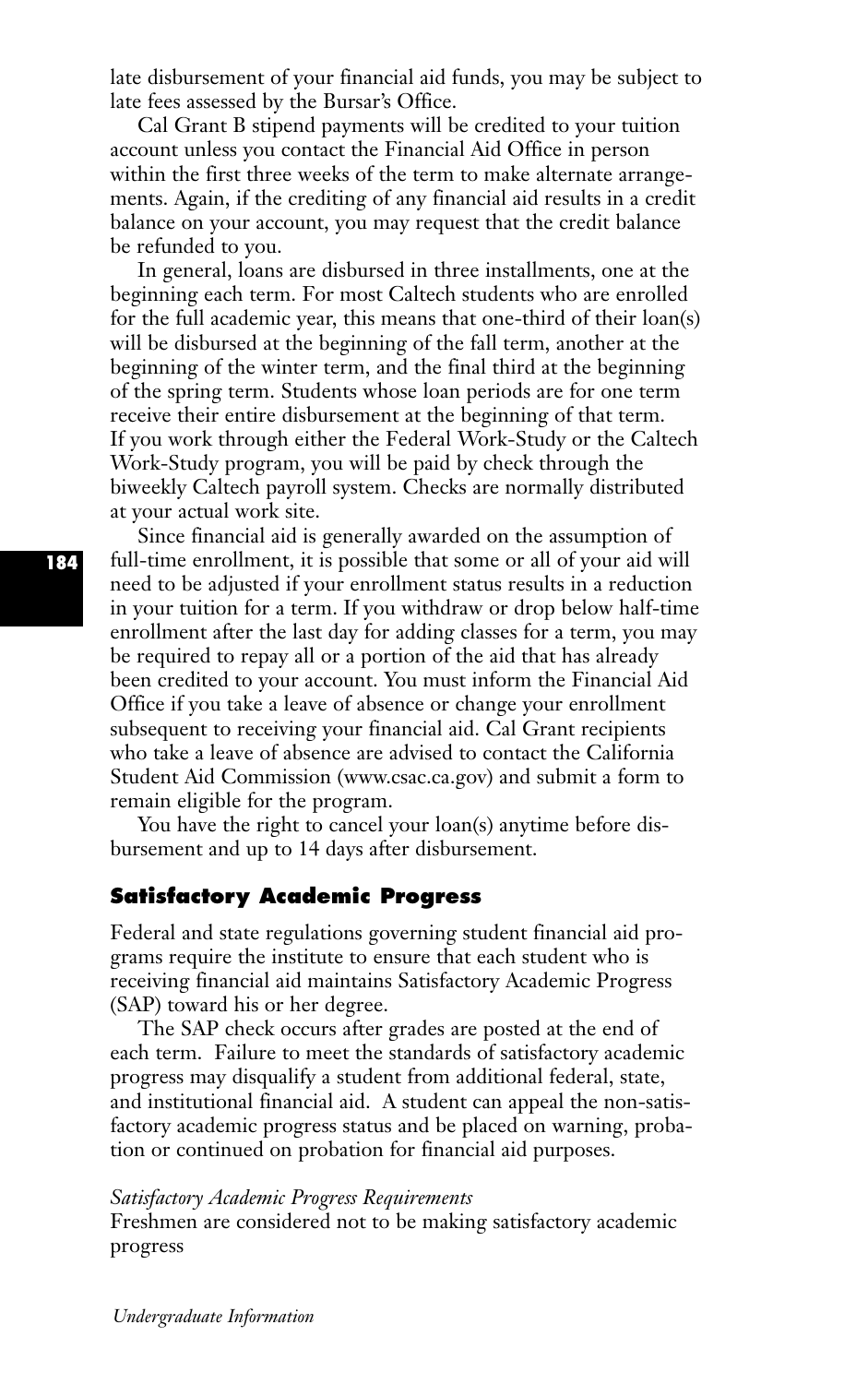- if they have accumulated 24 or more units of  $E$  or  $F$ , exclusive of PE;
- if they have accumulated three or more course grades of E or F, exclusive of PE;
- if, in any term of their freshman year following a reinstatement, they obtain six or more units of E or F, exclusive of PE.

Undergraduate students, except first- and second-term freshmen, are considered not to be making satisfactory academic progress

- if they fail during any one term to obtain a grade-point average of at least 1.4, or if they receive 27 or more units of E or F, exclusive of PE, during any one term;
- if they fail to obtain a grade-point average of at least 1.9 for the academic year, or if they accumulate 45 or more units of E or F, exclusive of PE, over the academic year (students who have completed at least three full terms of residence at the Institute and have been registered for their senior year shall no longer be subject to the requirement that they make a grade-point average of at least 1.9 for the academic year seniors must, however, receive a grade-point average of at least 1.4 and receive fewer than 27 units of E or F each term);
- if they have completed fewer than 36 units in the previous term and fewer than 99 units in the previous three terms in residence;
- if, once reinstated, they fail to complete a full load of at least 36 units in the following term with a grade-point average of at least 1.9.

# *Financial Aid Warning*

With the implementation of this new SAP policy starting Fall 2011, students who are found not to be making satisfactory academic progress at the end of an academic term will be placed on financial aid warning. A student may continue to receive financial aid for one term while on financial aid warning status. Students should use this opportunity to re-establish SAP.

# *Financial Aid Probation*

Students who fail to make satisfactory academic progress after their term of financial aid warning will be ineligible to register and ineligible for financial aid. Students may appeal this status as outlined in the Catalog.

Ineligible freshmen must petition the UASH Committee for reinstatement if they wish to continue as students and continue to receive financial aid. The dean of students or associate dean may act on a petition if (i) it is the student's first ineligibility and (ii) the student has received fewer than 42 units of E or F, exclusive of PE. For other petitions, action must be taken by the UASH Committee.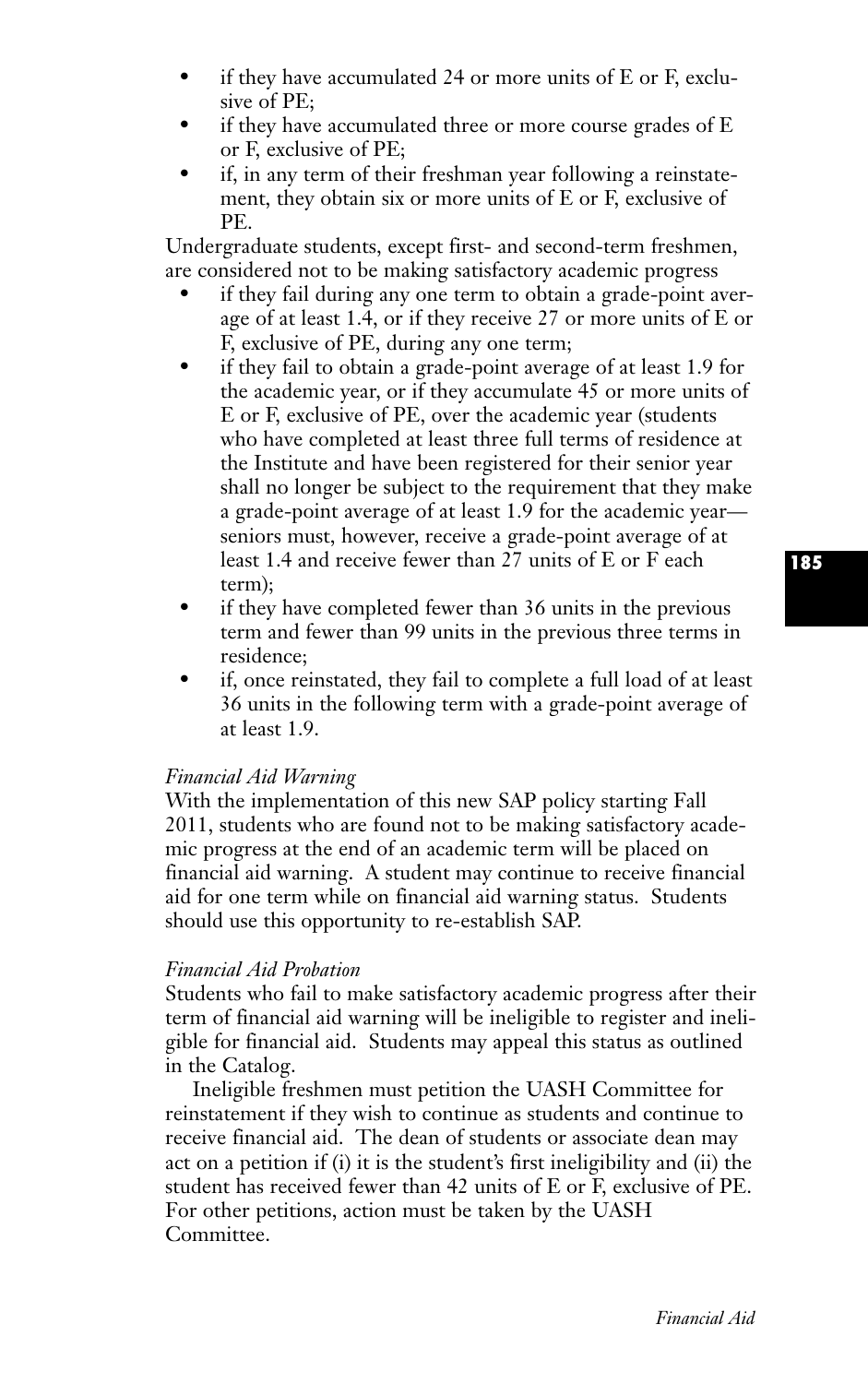Undergraduate students, except first- and second-term freshmen, may submit a petition to the UASH Committee for reinstatement, giving any reasons that may exist for their previous unsatisfactory work and stating any new conditions that may lead to better results. Each such petition will be considered on its merits. For the first such ineligibility, the petition may be acted on by the dean of undergraduate students, after consultation with the student and examination of the record. At the dean's discretion, such cases may be referred to the UASH Committee for action. All subsequent reinstatements must be acted upon by the Committee.

Students who are reinstated as a result of their appeal/petition for reinstatement will be placed on financial aid probation and may receive financial aid for an additional academic term.

# *Continued on Financial Aid Probation*

Students who fail to make satisfactory academic progress after a term on financial aid probation will be ineligible to register and ineligible for federal and state financial aid. These students may appeal this status as outlined above and in the Catalog.

Students who are reinstated as a result of their appeal/petition for reinstatement will be continued on financial aid probation. These students will be ineligible for federal and state aid. They will continue to be eligible for up to three additional terms of institutional aid but their scholarship eligibility will be reduced in each term the student is continued on financial aid probation.

#### *Financial Aid Suspension*

Student who fail to make satisfactory academic progress after being continued on financial aid probation for three additional terms will be ineligible for federal, state, and institutional financial aid, even if they are subsequently reinstated by the UASH Committee, until such time as they make satisfactory academic progress.

### *Maximum Time Frame for Receiving Aid*

A student has a limited time frame to complete all degree requirements and remain eligible for financial aid. As defined by federal regulations, the maximum time frame is 150 percent of the published program length for degree completion.

To qualify for a Bachelor of Science degree, students must complete a minimum of 486 units (515 units for chemical engineering) ? 486 x 150% = 729 maximum attempted units (515 x 150% = 772 maximum attempted units for chemical engineering)

An "attempted" unit is defined as any unit that a student remains enrolled in AFTER the Add Period, including units the student withdraws from each term. Units that a student is retroactively enrolled in after the Add Period are considered attempted units.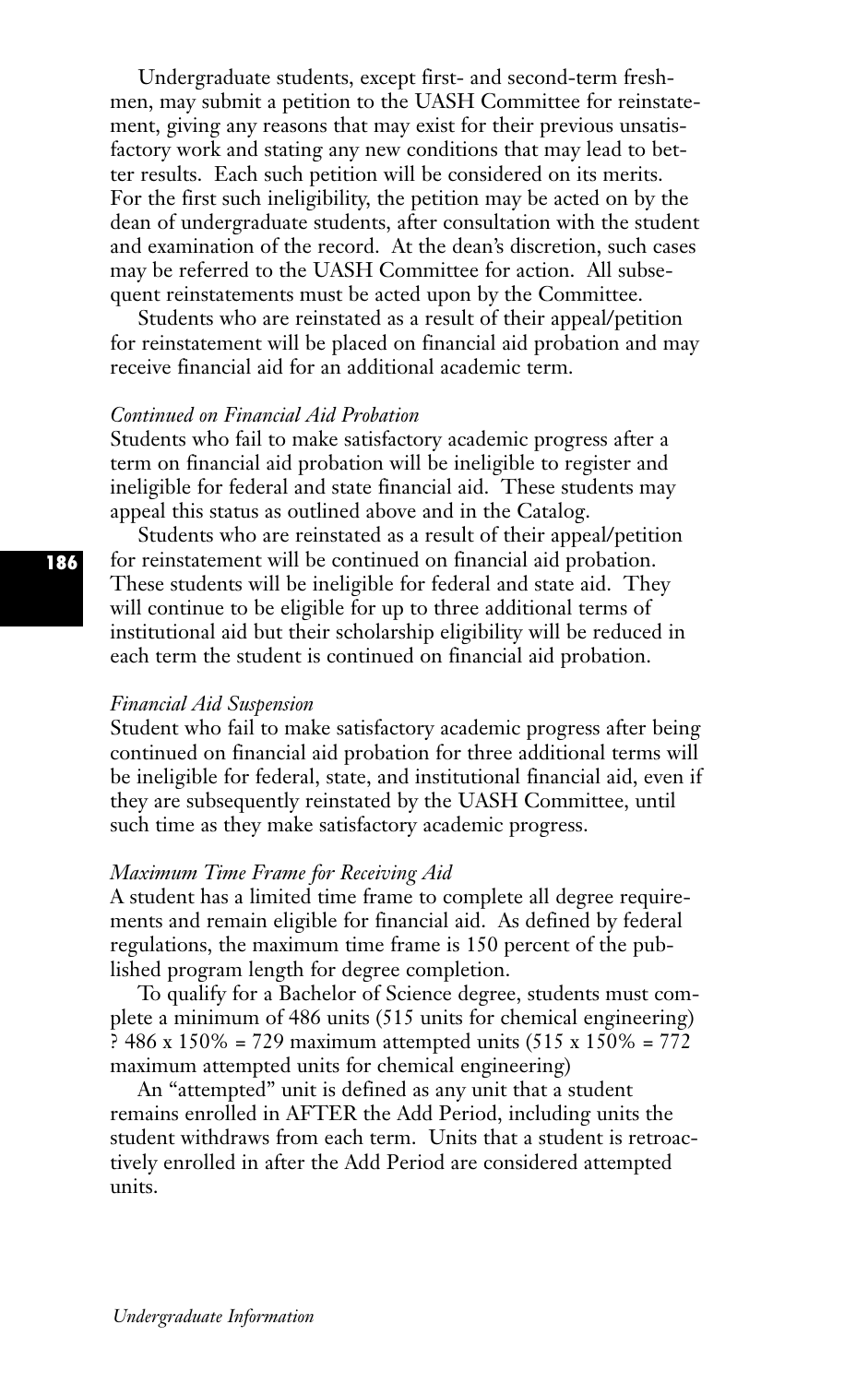### *Class Level*

For financial aid purposes, undergraduate students are classified according to the number of units earned and the number of terms in residence at Caltech. Both these criteria must be satisfied for class-level eligibility. Students are regarded as freshmen until eligible for sophomore status, and as sophomores, juniors, or seniors if they meet the corresponding criteria set below. Units earned are defined as units completed with a passing grade.

| Classification | Minimum Units Earned | Minimum Terms<br><i>in Residence</i> |
|----------------|----------------------|--------------------------------------|
| Sophomore      | 108                  |                                      |
| Junior         | 216                  |                                      |
| Senior         | 324                  |                                      |

# *Part-Time Enrollment (Underloads)*

Starting with the undergraduate cohort entering Fall 2012, undergraduate students who underload in a term will be charged fulltime tuition but their financial aid, including outside scholarships, will be adjusted as indicated on the Financial Aid Website based on the actual number of units students are enrolled in as of Add Day. The Institute will charge students for a minimum of 12 terms of full-time tuition, or the prorated equivalent based on their classification at the time they begin their enrollment, even if they complete their degree requirements early. Students may NOT receive scholarship assistance for any term in which they are not enrolled at least half-time. Students may petition the Dean of Students Office for exceptions to the tuition policy, NOT the financial aid policy.

# *Underloads*

Underloads and Financial Aid: The Impact of Less than Full-time Enrollment

Any student who wishes to carry fewer than 36 units in any given term must petition for an underload. Underloads must be approved by the Dean of Students Office. Underloads for graduating seniors must be approved by the Registrar. Petitions are available online and in the Deans' Office Students enrolled half-time (taking 18 to 26 units) will be expected to work additional hours during the academic year, as well as to accept a reduction in the tuition, books and supplies allowance of their college expense budget. The following information summarizes the impact of less than full-time enrollment.

# *3/4 Time*

Full-time enrollment is defined in the Caltech Catalog as 36 units. Students enrolling less than full-time, taking between 27 to 35 units, are considered enrolled 3/4 time. The impact to their finan**187**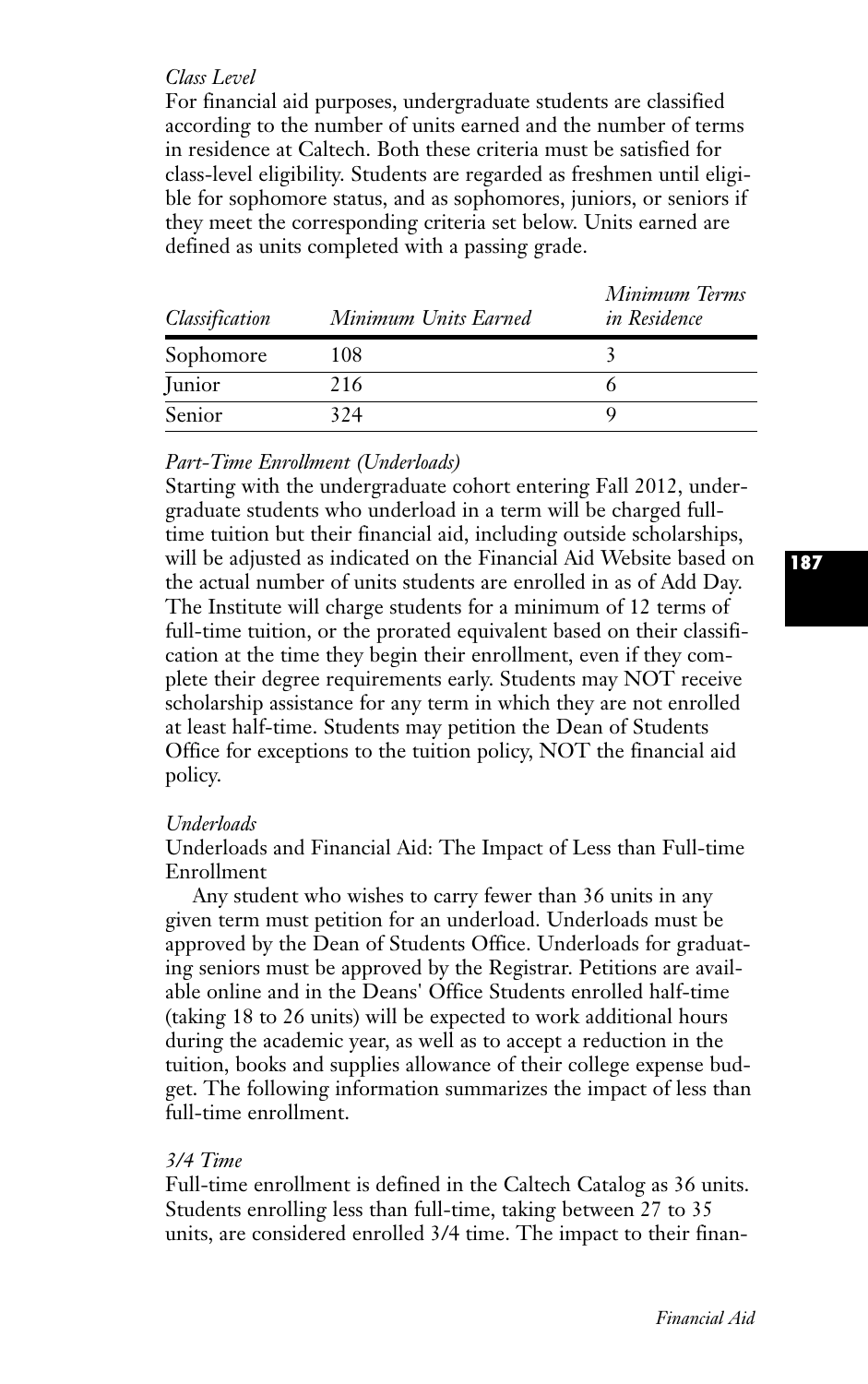cial aid is usually a reduction to their grant, in the same amount as the reduction in their tuition. Federal Pell Grant recipients will have their Federal Pell award reduced according to federal regulations. The Financial Aid Office will revise the student's budget for financial aid purposes to reflect the reduction in tuition charged and then revise the student's aid (grant eligibility) to reflect the reduction in need.

### *1/2 Time*

Half-time enrollment is defined as enrolling in 18 to 26 units. In this situation, the Financial Aid Office will revise the tuition amount on the budget for financial aid purposes and also reduce the student's books and supplies allowance to one half of the standard amount for that term. The student's aid is adjusted to reflect the reduced financial aid eligibility. Federal Pell Grant recipients will have their Pell award reduced according to federal regulations. The Financial Aid Office will revise the student's budget for financial aid purposes and then revise the student's aid (grant eligibility) to reflect the reduction in need.

#### *Less than 1/2 Time* **188**

Less than 1/2 time enrollment is defined as taking fewer than 18 units. Tuition is revised for financial aid purposes. As indicated in the Caltech Catalog, the minimum tuition charge is 10 units per term. The books and supplies allowance is reduced to 1/4 for that term. The student's aid is reduced based on the reduced costs. Federal Pell Grant recipients will have their Pell award reduced according to federal regulations. More importantly, the student becomes ineligible for Caltech grant aid for that term; the student will only be eligible for Caltech work study and loan assistance. If the student is enrolled less than half time, the grace period on any student loan (Federal Perkins loan, CIT loan, Institute loan and Federal Stafford loan) will begin. In addition, a student/family is no longer eligible for Federal PLUS or Stafford loans during periods of less than 1/2 time enrollment.

#### *Effect on Outside Scholarships*

In all of the above categories, the Financial Aid Office also checks to see if a student has an outside scholarship that requires continuous full-time enrollment. If a scholarship donor requires full time enrollment, the Financial Aid Office is required to return the scholarship money for that term to the donor. If this occurs, the student is encouraged to contact the donor directly to review and, possibly, appeal the agency's policy.

#### *Special Note to Seniors*

Often, Caltech Seniors only need to complete a few units in order to fulfill graduation requirements, and, as a result, underload in their final term. Seniors should be aware that their cost of atten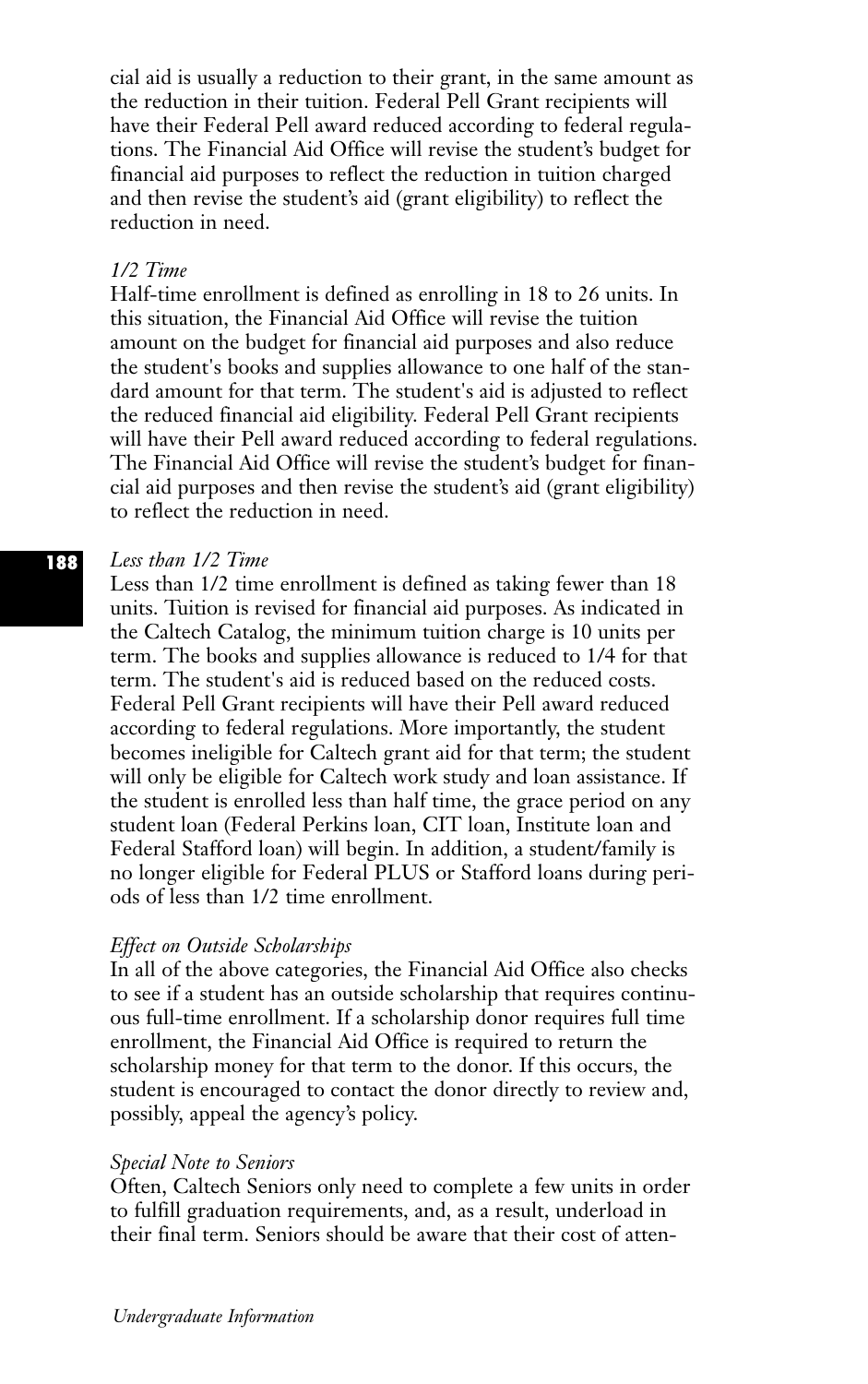dance and aid during terms when they underload will be adjusted based on their less than full-time enrollment status. For more details on the impact of underloading, seniors are encouraged to check with the Financial Aid Office.

### *Questions*

Students with questions regarding underloads should discuss their individual circumstances with a Financial Aid Counselor.

# **PRIZES**

#### 

*Tom Apostol Award for Excellence in Teaching in Mathematics* In 2010, the mathematics option set up the Apostol Teaching Award named in honor of Tom Apostol, who was a great teacher at Caltech for over 50 years. The three to five awards are given each year to recognize excellence in teaching by mathematics graduate and undergraduate teaching assistants.

## *Robert P. Balles Caltech Mathematics Scholars Award*

An annual prize is awarded to the mathematics major entering his or her senior year who has demonstrated the most outstanding performance in mathematics courses completed in the student's first three years at Caltech. The executive officer for mathematics, in consultation with the faculty, determines the recipient. The prize is made possible by a gift from Mr. Robert P. Balles.

## *Mabel Beckman Prize*

The Mabel Beckman Prize is given in memory of Mrs. Beckman's many years of commitment to Caltech's educational and research programs. The prize is awarded to an undergraduate woman who, upon completion of her junior or senior year at Caltech, has achieved academic excellence and demonstrated outstanding leadership skills, a commitment to personal excellence, good character, and a strong interest in the Caltech community. This prize is given at commencement.

## *Eric Temple Bell Undergraduate Mathematics Research Prize*

In 1963 the department of mathematics established an undergraduate mathematics research prize honoring the memory of Professor Eric Temple Bell, and his long and illustrious career as a research mathematician, teacher, author, and scholar. His writings on the lives and achievements of the great mathematicians continue to inspire many hundreds of students at Caltech and elsewhere. A prize is awarded annually to one or more juniors or seniors for outstanding original research in mathematics, the winners being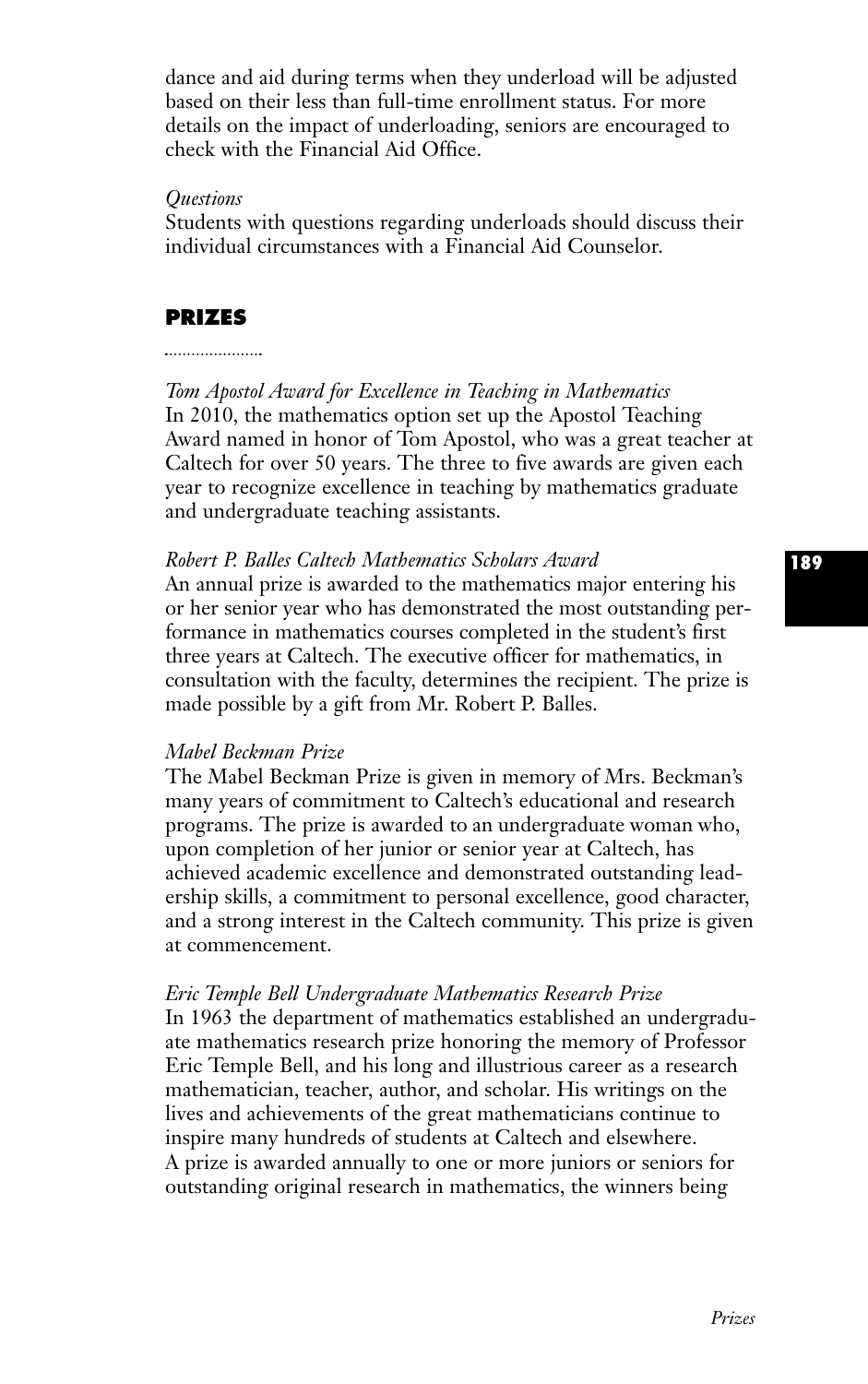selected by members of the mathematics faculty. The funds for this prize come from winnings accumulated over the years by Caltech undergraduate teams competing in the William Lowell Putnam Mathematics Contest, an annual nationwide competition.

### *Bhansali Prize in Computer Science*

The Bhansali Prize was established in 2001 by Vineer Bhansali (B.S. '87, M.S. '87) in memory of his grandfather, Mag Raj Bhansali. The prize and honorarium are awarded to an undergraduate student for outstanding research in computer science in the current academic year. Awardees are selected by a committee of computer science faculty.

#### *Amasa Bishop Summer Study Abroad Prize*

This prize is awarded to one or more freshmen, sophomores, or juniors to fund summer study abroad in an organized program with the aim of gaining exposure to foreign language and international issues or cultures, including global issues in the sciences and engineering.

### *Marcella and Joel Bonsall Prize for Technical Writing*

The Marcella and Joel Bonsall Prize for Technical Writing was established by the late Marcella Bonsall to encourage SURF students to develop excellent technical writing skills. Mentors may nominate their students' papers for consideration. A faculty committee recommends the winning papers. Up to five prizes may be awarded annually.

# *Richard G. Brewer Prize in Physics*

The Richard G. Brewer Prize is awarded to the freshman with the most interesting solutions to the Physics 11 "hurdles," in recognition of demonstrated outstanding intellectual promise and creativity at the very beginning of his or her Caltech education.

The award is a stipend that will support the student for the summer while he or she works on an independent Physics 11 project. This award is made possible by a gift from Dr. Richard G. Brewer, a Caltech alumnus who received his B.S. degree in chemistry in 1951.

### *Fritz B. Burns Prize in Geology*

This prize is awarded to an undergraduate who has demonstrated both academic excellence and great promise of future contributions in the fields represented by the Division of Geological and Planetary Sciences.

#### *Bonnie Cashin Prize for Imaginative Thinking*

This prize, established in 1997 by Bonnie Cashin, is awarded each year to the entering freshman who has written the most imaginative essays in the Application for Freshman Admission. The Freshman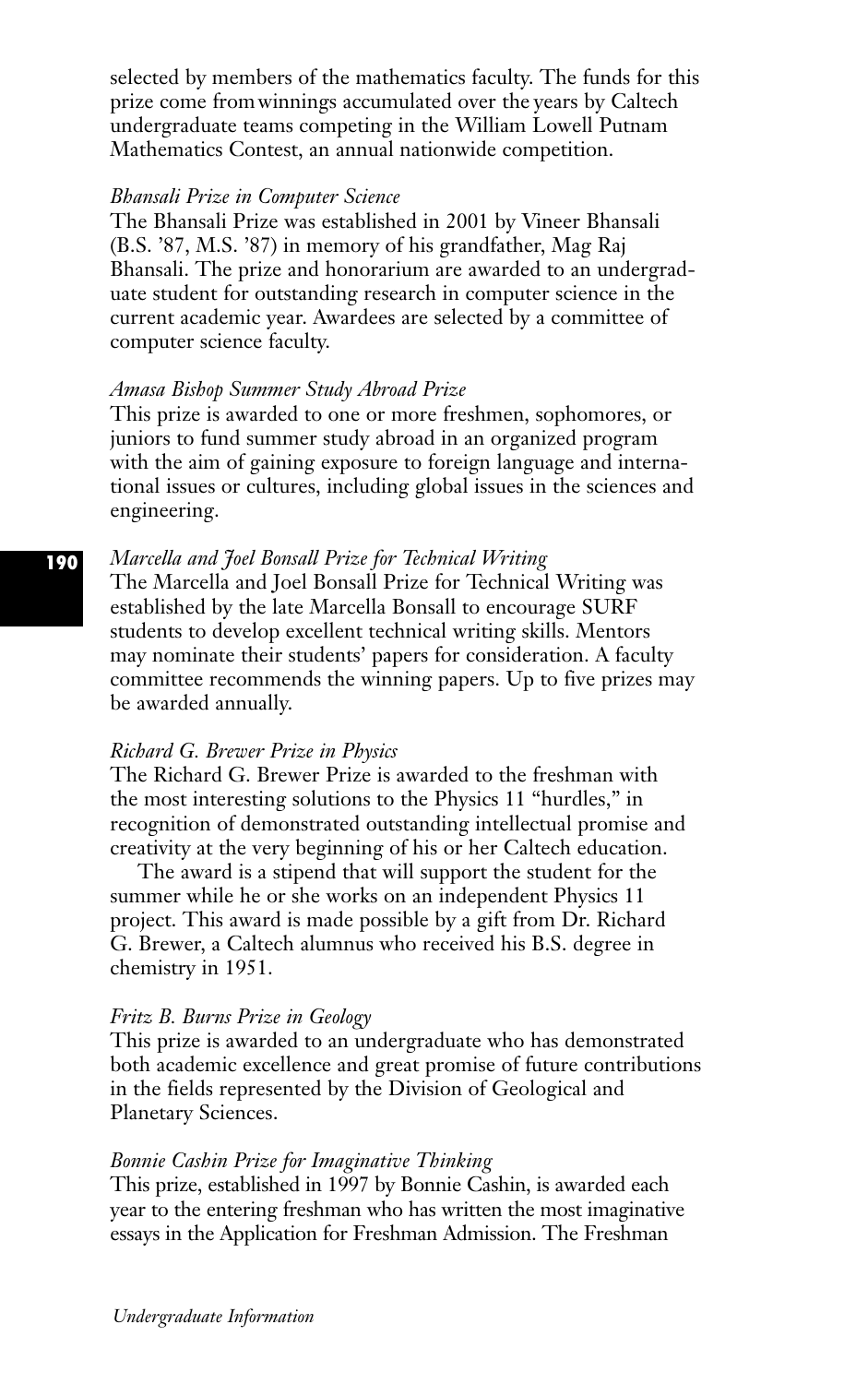Admissions Committee will nominate awardees to the vice provost, who will approve the selection. The award may be shared if there is more than one deserving student in a particular year.

### *Donald S. Clark Memorial Awards*

From a fund contributed by the Caltech Alumni Association, annual awards are made to two juniors in engineering options. The award recognizes service to the campus community and a grade-point average equal to or greater than that required for graduation with honor. The awards honor the work of Professor Clark, class of 1929, both in the field of engineering and in his service to the Alumni Association.

#### *Deans' Cup and Student Life and Master's Award*

Two or more awards, selected by the deans, the assistant vice president for student life, and the master of student houses, respectively, are presented to undergraduates whose concern for their fellow students has been demonstrated by persistent efforts to improve the quality of undergraduate life and by effective communication with members of the faculty and administration.

#### *Doris Everhart Service Award*

The Doris Everhart Service Award is given annually to an undergraduate who has actively supported and willingly worked for organizations that enrich not only student life, but also the campus and/or community as a whole, and who has, in addition, exhibited care and concern for the welfare of students on a personal basis. The award was made possible by Sally V. Ridge and was established to honor Doris Everhart.

### *Richard P. Feynman Prize in Theoretical Physics*

This prize was established through gifts in memory of Richard P. Feynman and the senior class gift of the class of 1989. It is awarded annually to a senior student on the basis of excellence in theoretical physics. The prize consists of a cash award and a copy of the three-volume set *The Feynman Lectures on Physics*.

#### *Haren Lee Fisher Memorial Award in Junior Physics*

Mr. and Mrs. Colman Fisher established the Haren Lee Fisher Memorial Award in Junior Physics in memory of their son. The General Electric Foundation also contributed to the fund under the matching plan of their Corporate Alumnus Program. A prize will be awarded annually to a junior physics major, who is selected by a physics faculty committee as demonstrating the greatest promise of future contributions to physics.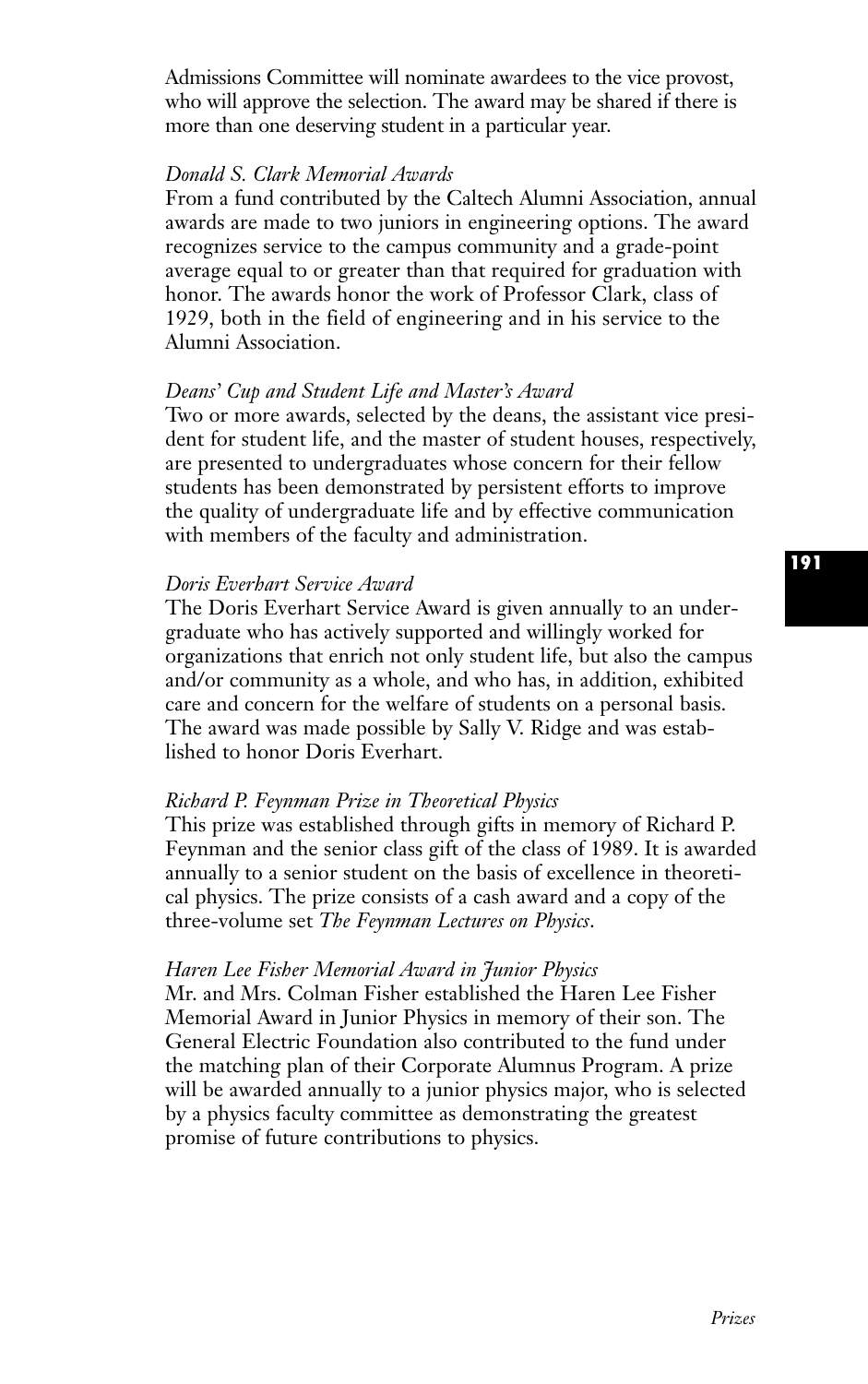# *Henry Ford II Scholar Awards*

Henry Ford II Scholar Awards are funded under an endowment provided by the Ford Motor Company Fund, a nonprofit organization supported primarily by contributions from the Ford Motor Company. Each award will be made annually either to the engineering student with the best academic record at the end of the third year of undergraduate study, or to the engineering student with the best first-year record in the graduate program. The chair of the Division of Engineering and Applied Science names the recipient.

# *Jack E. Froehlich Memorial Award*

The family and friends of the late Jack E. Froehlich, who did his undergraduate and graduate work at Caltech and was later the project manager for Explorer I for the Jet Propulsion Laboratory, established a prize fund that provides an award to a junior in the upper five percent of his or her class who shows outstanding promise for a creative professional career. The student is selected by the deans and the Undergraduate Academic Standards and Honors Committee.

# *George W. and Bernice E. Green Memorial Prize*

The George W. and Bernice E. Green Memorial Prize was established in 1963 with contributions given in memory of George W. Green, who for 15 years served on the staff of the Caltech business office and was vice president for business affairs from 1956 to 1962. The prize is awarded annually to an undergraduate student in any class for original research, an original paper or essay, or other evidence of creative scholarship beyond the normal requirements of specific courses. The student is selected by the deans and the Undergraduate Academic Standards and Honors Committee.

## *David M. Grether Prize in Social Science*

The prize rewards outstanding performance and creativity by a Caltech undergraduate who completes one of the social science options. The prize is funded by Susan G. Davis in recognition of David M. Grether's contributions to econometrics and experimental economics and his service to the Division of the Humanities and Social Sciences. The prize is awarded annually by a committee of social science faculty.

# *Lucy Guernsey Service Award*

Awarded to one or two students who have provided exceptional service to the Caltech Y and/or the community, are involved with service projects, have demonstrated leadership in community and volunteer service efforts, and who exemplify a spirit of service. Established by the Caltech Y ExComm in honor of Lucy Guernsey, the Y's executive director from 1989 to 1991.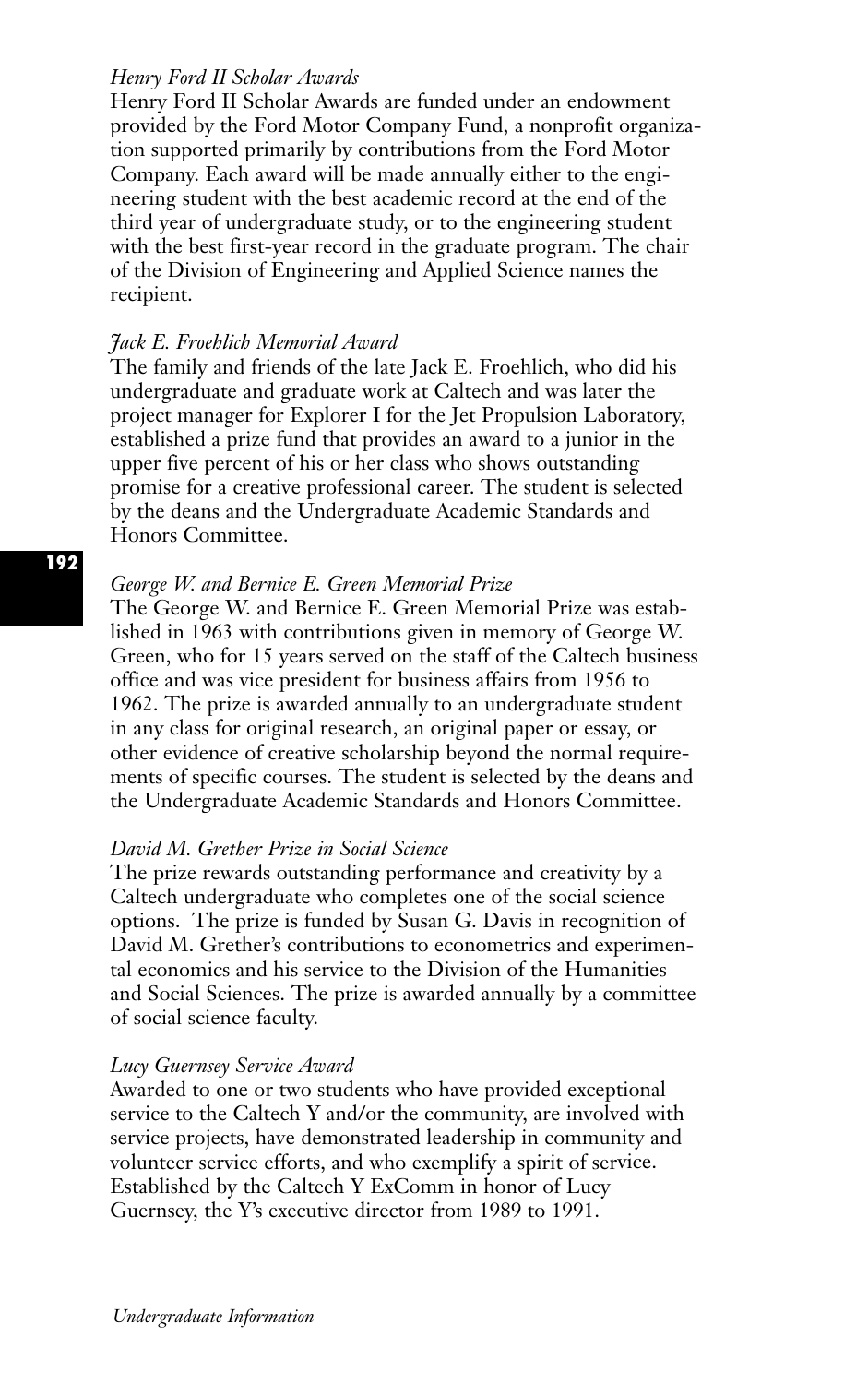# *Arie J. Haagen-Smit Memorial Fund*

The Arie J. Haagen-Smit Memorial Award was established in 1977 to honor the memory of the pioneering bioorganic chemist who discovered the chemical constituents of smog. Dr. Haagen-Smit was a member of the Caltech faculty for 40 years, and his family and friends have arranged for a prize to be given at the end of the sophomore or junior year to a student in biology or chemistry who has shown academic promise and who has made recognized contributions to Caltech. The selection is made by a committee of representatives from the biology and chemistry divisions, and the deans.

## *Frederic W. Hinrichs, Jr., Memorial Award*

The Board of Trustees of the California Institute of Technology established the Frederic W. Hinrichs, Jr., Memorial Award in memory of the man who served for more than 20 years as dean and professor at the Institute. In remembrance of his honor, courage, and kindness, the award bearing his name is made annually to the senior who throughout his or her undergraduate years at the Institute has made the greatest contribution to the student body and whose qualities of character, leadership, and responsibility have been outstanding. At the discretion of the deans, more than one award, or none, may be made in any year. This award is given at commencement.

## *Alexander P. and Adelaide F. Hixon Prize for Writing*

The Hixon Prize for Writing was established in 2000 by Alexander P. and Adelaide F. Hixon. The prize will be awarded annually to an undergraduate student for the best composition in a freshman humanities course. The prize is administered by the writing center, and the winner will be chosen by a committee from the humanities division.

*The George W. Housner Prize for Academic Excellence and Original Research* The George W. Housner prize is given annually to a senior in the upper 20 percent of his or her class who has demonstrated excellence in scholarship and in the preparation of an outstanding piece of original scientific research. The student is selected by the deans and the Undergraduate Academic Standards and Honors Committee. At the discretion of the dean, more than one award may be made in any year. The prize, presented at commencement, consists of a cash award and a certificate. This prize is made possible by a gift from George W. Housner, Carl F Braun Professor of Engineering, Emeritus.

#### *Bibi Jentoft-Nilsen Memorial Award*

Family and friends of Bibi Jentoft-Nilsen, class of 1989, have provided this award in her memory. The cash award of \$500 is for an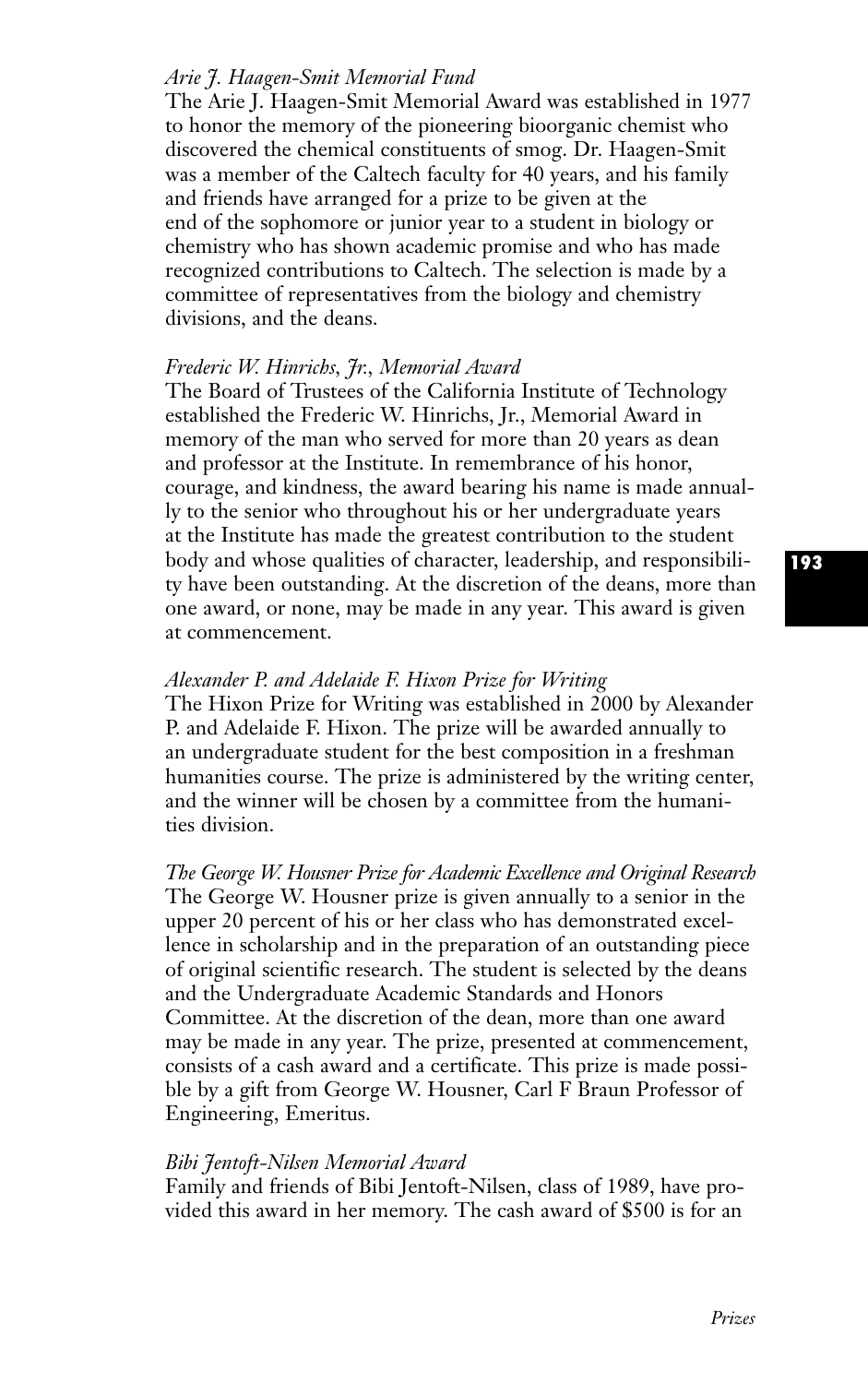upperclass student who exhibits outstanding qualities of leadership and who actively contributes to the quality of student life at Caltech.

# *Scott Russell Johnson Undergraduate Mathematics Prize*

This prize is awarded to the best graduating mathematics major. The prize may be split between two students. In deciding on the winner, special consideration will be given to independent research done as a senior thesis or SURF project. The executive officer for mathematics, in consultation with the faculty, determines the recipient. The prize is made possible by a gift from Steve and Rosemary Johnson in memory of Scott Johnson, B.S. '83.

#### *D. S. Kothari Prize in Physics*

This prize was established in 1998 in memory of Dr. D. S. Kothari, who received his Ph.D. under Lord Rutherford in 1933, and subsequently made significant contributions in theoretical astrophysics and science education. The award is given each year to a graduating senior in physics who has produced an outstanding research project during the past year.

# *Margie Lauritsen Leighton Prize*

From a fund established by Dr. Fay Ajzenberg-Selove and Dr. Walter Selove, the departments of physics and astrophysics will annually award the Margie Lauritsen Leighton Prize to one or two undergraduate women who are majoring in physics or astrophysics, and who have demonstrated academic excellence. The prize consists of a cash award and will be made at the end of the sophomore year.

#### *Mechanical Engineering Award*

Awarded to a candidate for the degree of Bachelor of Science in mechanical engineering whose academic performance has demonstrated outstanding original thinking and creativity as judged by a faculty committee appointed each year by the Executive Officer for Mechanical Engineering. The prize consists of a citation and a cash award.

#### *Harry Leiter Memorial Mechanical Engineering Prize*

Awarded to a candidate for the degree of Bachelor of Science in mechanical engineering who has demonstrated extraordinary creativity as judged by a faculty committee appointed each year by the executive officer for mechanical engineering. The prize consists of a citation and a cash award. This prize is made possible by a gift from Dr. Symme Leiter.

#### *Library Friends' Senior Thesis Prize*

This prize was established in 2010 to recognize senior theses that exemplify research and the effective use of library resources. An hon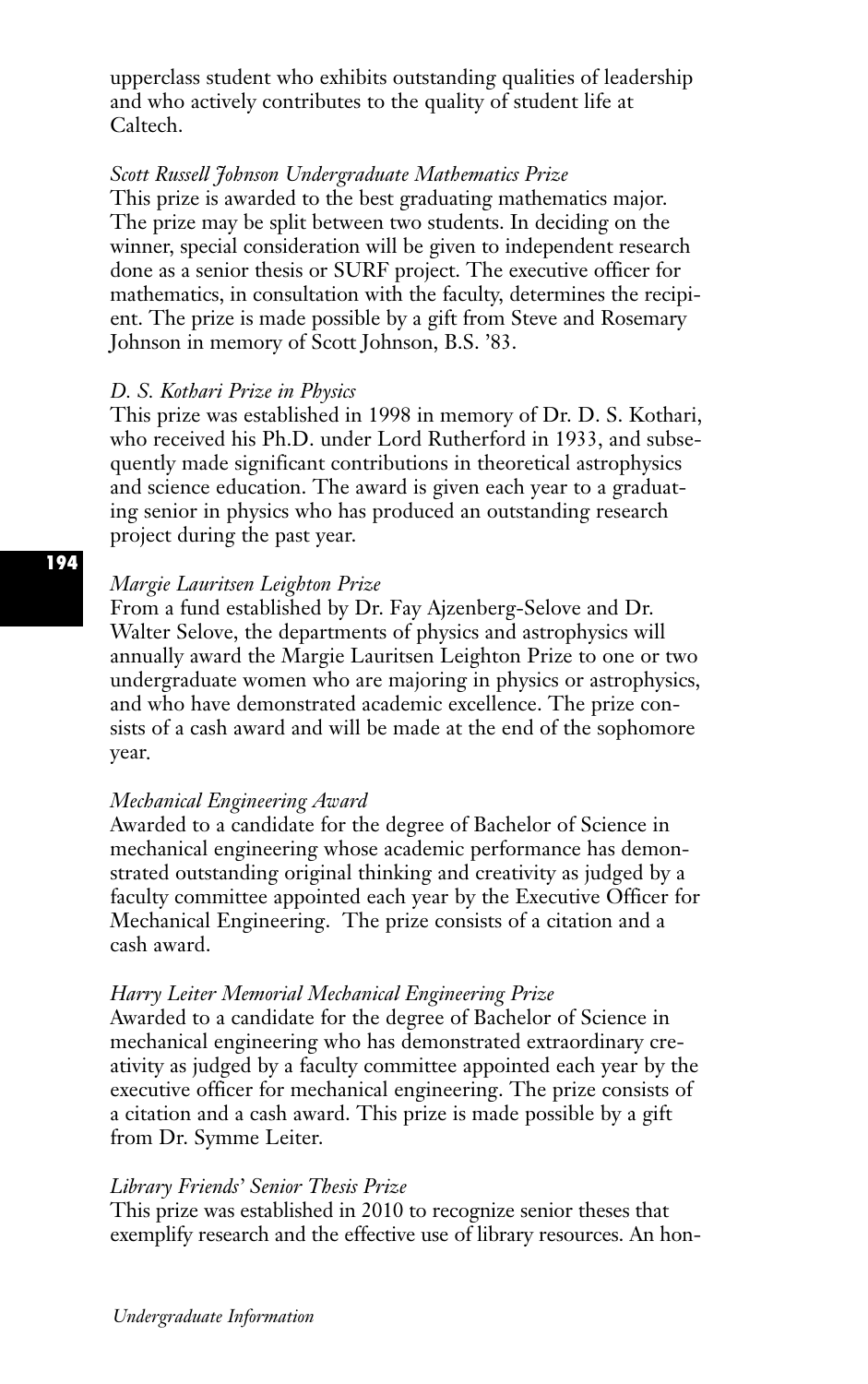orarium accompanies the citation. The thesis is an extensive, independent written work produced during the senior year, usually within a senior thesis course series. The university librarian and Friends of the Caltech Libraries oversee evaluation and make recommendations to the Undergraduate Academic Standards and Honors Committee for final selection. An oral presentation may be requested. At the discretion of the Friends of the Caltech Libraries, more than one award, or none, may be made in any year. This award is given at commencement.

# *Mari Peterson Ligocki (B.S.'81) Memorial Fund*

This award is made to one student who, through his or her personal character, has improved the quality of student life at Caltech. It recognizes the student who provides quiet support and kind encouragement to peers. This fund was established by Mr. José F. Helú Jr. (B.S. '79) to honor the memory of Mari Peterson Ligocki, who possessed these qualities. The award consists of dinner for two at the recipient's choice of a fine restaurant, and a grant toward any project or cause of the recipient's choosing. It may be seed money for a project in any field, whether science-related or not.

# *Gordon McClure Memorial Communications Prize*

This prize is awarded to undergraduate students for excellence in written and oral communication skills. Awards will be given in the following fields: English, history, and philosophy.

### *Mary A. Earl McKinney Prize in Literature*

The Mary A. Earl McKinney Prize in Literature was established in 1946 by Samuel P. McKinney, M.D., of Los Angeles. Its purpose is to promote proficiency in writing. The terms under which it is given are decided each year by the literature faculty. It may be awarded for essays submitted in connection with regular literature classes, or awarded on the basis of a special essay contest.

# *Galina D. Moller Memorial Fund for Women*

The Galina D. Moller Memorial Fund was established to honor Dr. Galina Moller (M.S. '74, Ph.D. '80), an alumna who was keenly aware of the special challenges encountered by professional women. The fund provides support for activities related to study, research, or professional development of undergraduate women. For example, the funds could help defray the cost of attending a conference or seminar. The deans will allocate the funds as appropriate.

### *Robert L. Noland Leadership Award*

The Robert L. Noland Leadership Award is a cash award for upperclass students who exhibit qualities of outstanding leadership. The kind of leadership to be recognized is most often expressed in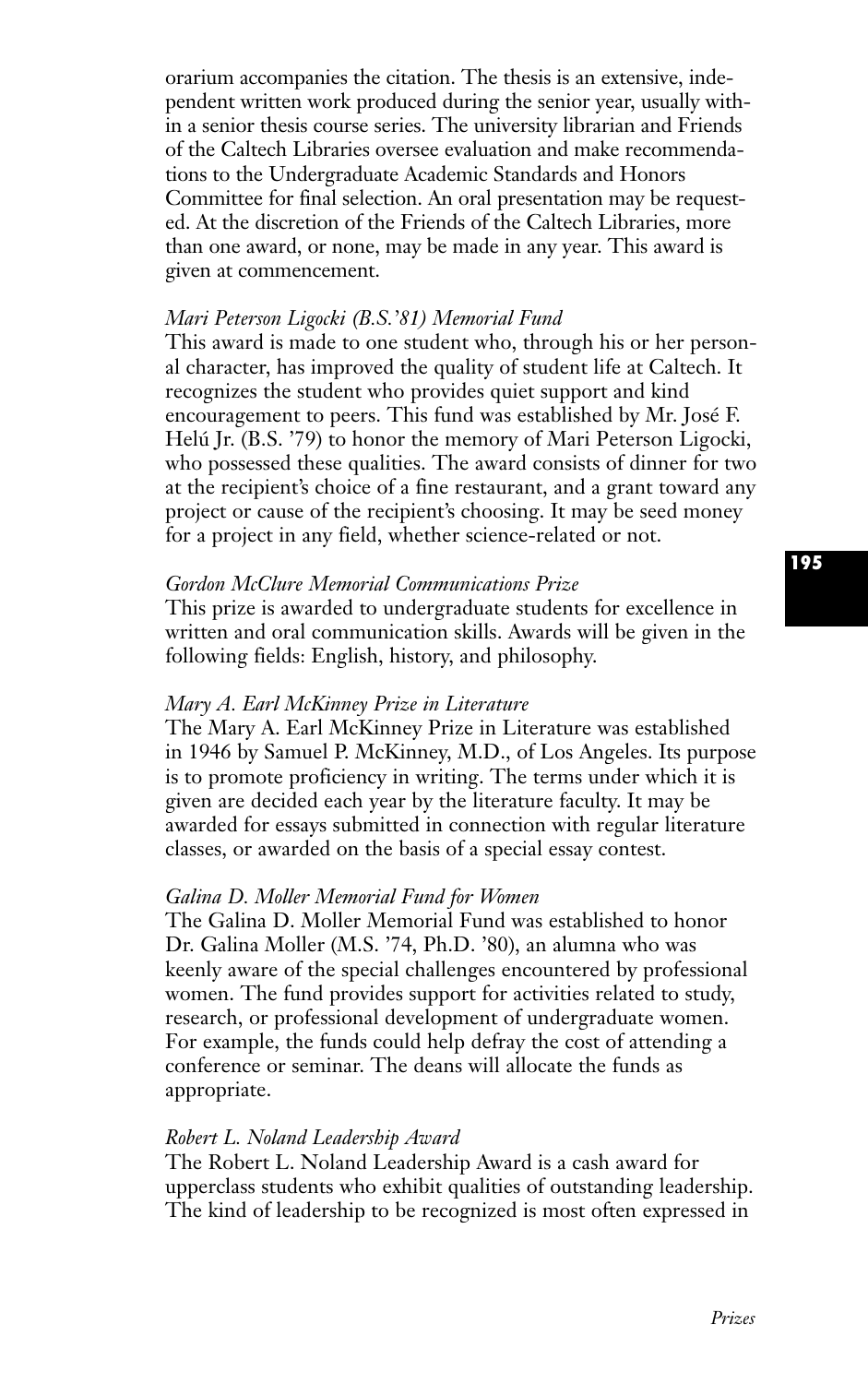personal actions that have helped other people and that have inspired others to fulfill their leadership capabilities. The scholarship was set up by Ametek in 1978 in honor of its president, Robert L. Noland, a Caltech alumnus. Two or more awards are generally made each year.

#### *Rodman W. Paul History Prize*

The Rodman W. Paul History Prize was established in 1986 by some of his many colleagues and friends to honor Professor Paul's 35 years of teaching and research at the Institute. The prize is awarded annually to a junior or senior who has shown unusual interest in and talent for history.

# *Doris S. Perpall SURF Speaking Prize*

Robert C. Perpall (B.S. '52, M.S. '56) endowed this prize in memory of his late wife, Doris S. Perpall, to encourage students to prepare excellent SURF presentations. SURF Seminar Day is the first round of the Perpall Speaking Competition. The best presentations in each session are nominated for advancement to a second round, held in November. The final round is held in January. Three prizes are awarded annually.

# *Howard Reynolds Memorial Prize in Geology*

The Howard Reynolds Memorial Prize in Geology is awarded to a sophomore or junior who demonstrates the potential to excel in the field of geology, and who actively contributes to the quality of student life at Caltech.

#### *Herbert J. Ryser Scholarships*

The Herbert J. Ryser Scholarships were established in 1986 in memory of H. J. Ryser, who was professor of mathematics at Caltech from 1967 to 1985. Professor Ryser contributed greatly to combinatorial mathematics and inspired many students with his carefully planned courses. The scholarships are given on the basis of merit, preferably in pure mathematics. Recipients are selected by the executive officer for mathematics after consulting the faculty.

#### *San Pietro Travel Prize*

This prize is awarded to one or more sophomores, juniors, or seniors to fund an adventurous and challenging summer experience that expands the recipient's cultural horizons and knowledge of the world.

# *Richard P. Schuster Memorial Prize*

This award is made from a fund established by family, friends, and colleagues of Richard P. Schuster, Jr., a graduate of Caltech and the Institute's director of development at the time of his death.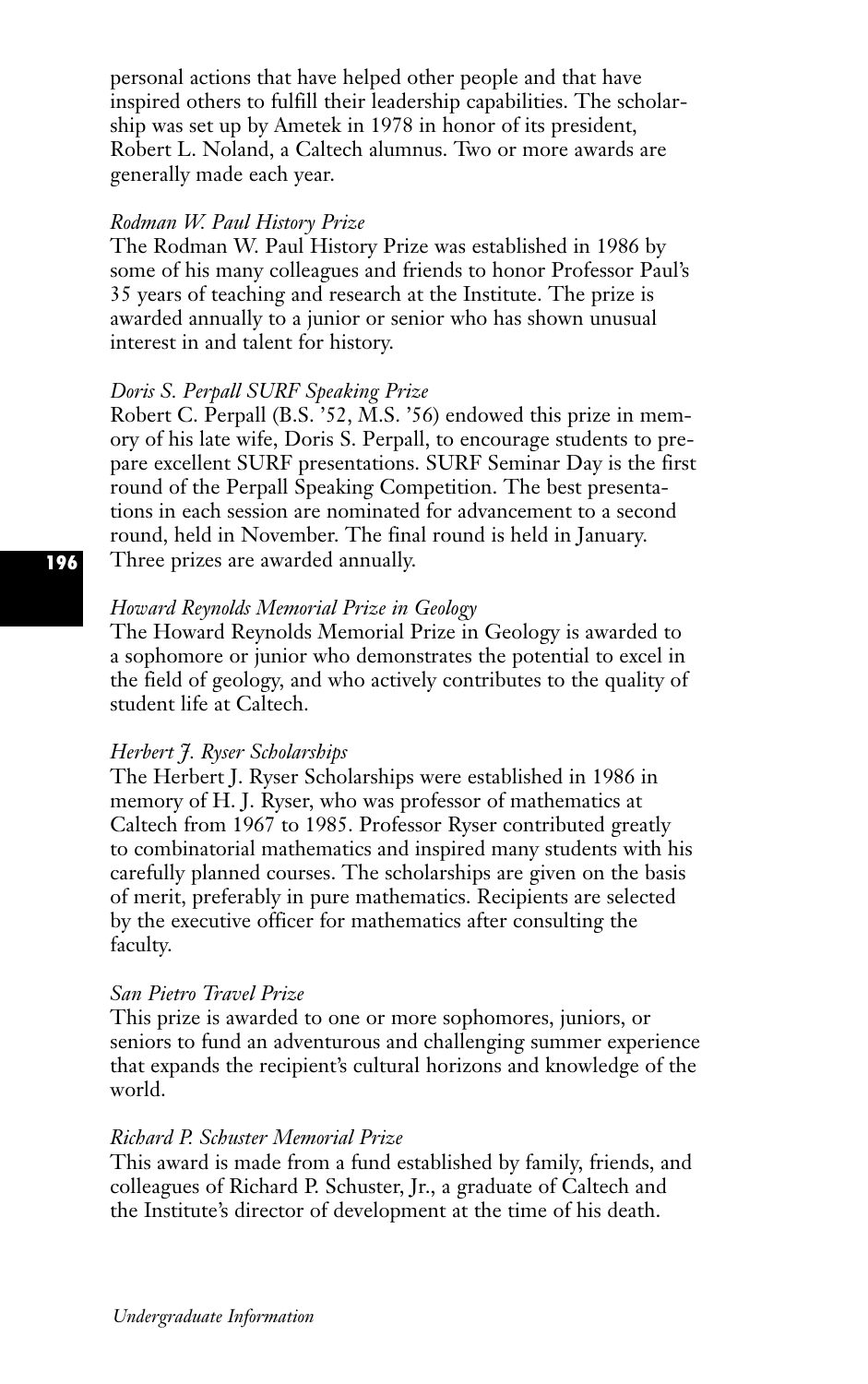The recipient is a junior or senior in chemistry or chemical engineering; selection is based on financial need and a demonstration of academic promise.

## *Eleanor Searle Prize in Law, Politics, and Institutions*

The Eleanor Searle Prize was established in 1999 by friends and colleagues to honor Eleanor Searle, who was the Edie and Lew Wasserman Professor of History at Caltech. The prize will be awarded annually to an undergraduate or graduate student whose work in history or the social sciences exemplifies Eleanor Searle's interests in the use of power, government, and law.

#### *Renuka D. Sharma Prize and Award in Chemistry*

This prize was established in 2009 by Prof. Brahama D. Sharma, in memory of his daughter Renuka D. Sharma, to be given to the sophomore who has demonstrated outstanding performance in chemistry during his or her freshman year. The prize was donated to encourage scholastic achievement early in a student's career and is administered by the Division of Chemistry and Chemical Engineering.

## *Don Shepard Award*

Relatives and friends of Don Shepard, class of 1950, have provided this award in his memory. The award is presented to a student, the basic costs of whose education have already been met but who would find it difficult, without additional help, to engage in extracurricular activities and in the cultural opportunities afforded by the community. The recipients—freshmen, sophomores, and juniors—are selected on the basis of their capacity to take advantage of and to profit from these opportunities, rather than on the basis of their scholastic standing.

#### *Hallett Smith Prize*

The Hallett Smith Prize was established in 1997 to commemorate Professor Smith's long career as one of this century's most distinguished Renaissance scholars. The cash prize is given annually by the literature faculty to the student who writes the finest essay on Shakespeare.

# *Paul Studenski Memorial Fund Prize*

This travel grant is awarded to a Caltech undergraduate who would benefit from a period away from the academic community in order to obtain a better understanding of self and his or her plans for the future. The recipient is selected by the Caltech Y Studenski Committee.

#### *Frank Teruggi Memorial Award*

The Frank Teruggi Memorial Award was established in 1998 by friends and classmates of the late Frank Teruggi, a Caltech under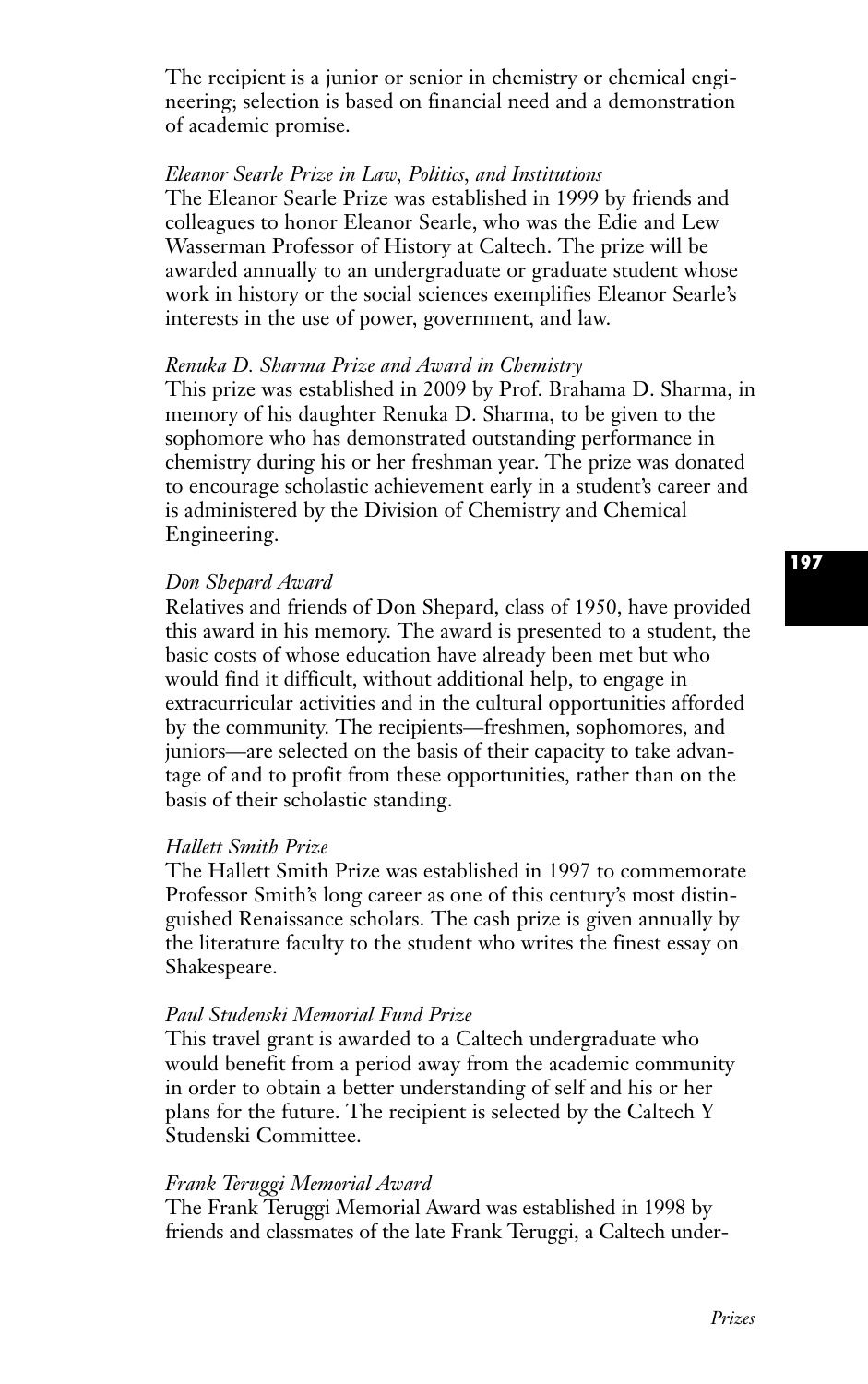graduate who was murdered in Chile in 1973 during the military coup led by Augusto Pinochet. The annual award honors the spirit of Frank's life, especially "in the areas of Latin American studies, radical politics, creative radio programming, and other activities aimed at improving the living conditions of the less fortunate."

#### *Morgan Ward Prize*

The Morgan Ward Prize was established by the department of mathematics in 1963 to honor the memory of Professor Morgan Ward in recognition of his long service to mathematics and to the Institute. The competition is open only to freshmen and sophomores. An entry consists of a mathematical problem together with a solution or a significant contribution toward a solution. One or more winners are selected by a faculty committee acting on the advice of student judges. Each prize is funded by the same source used to sponsor the Eric Temple Bell Prize.

### *Fredrick J. Zeigler Memorial Award*

The Fredrick J. Zeigler Memorial Award was established in 1989 to honor Fredrick J. Zeigler, a member of the class of 1976 and an applied mathematics major. The award is given to a pure or applied mathematics student in his or her sophomore or junior year selected by the faculty in pure and applied mathematics. The award recognizes excellence in scholarship as demonstrated in class activities or in the preparation of an original paper or essay in any subject area.

Note: Prizes and awards may be subject to federal and state income tax.

# **GRADUATION REQUIREMENTS, ALL OPTIONS**

To qualify for a Bachelor of Science degree at the Institute, students must obtain passing grades in each of the required courses listed below; must satisfy the additional requirements listed under the undergraduate options; must complete a minimum of 486 units (515 units for chemical engineering); and must achieve a grade-point average of not less than 1.9. Students must also register for the appropriate number of units that results in normal progress toward a B.S. degree.

Tuition for the baccalaureate degree is based on 12 terms of residence regardless of unit load each term or if a student completes graduation requirements a term(s) early. The 12-term tuition requirement is separate from and in addition to any other degree requirements. Students who are admitted as transfer students or 3/2 students may be granted advanced standing and tuition credit for academic work accepted in transfer to Caltech. However, transfer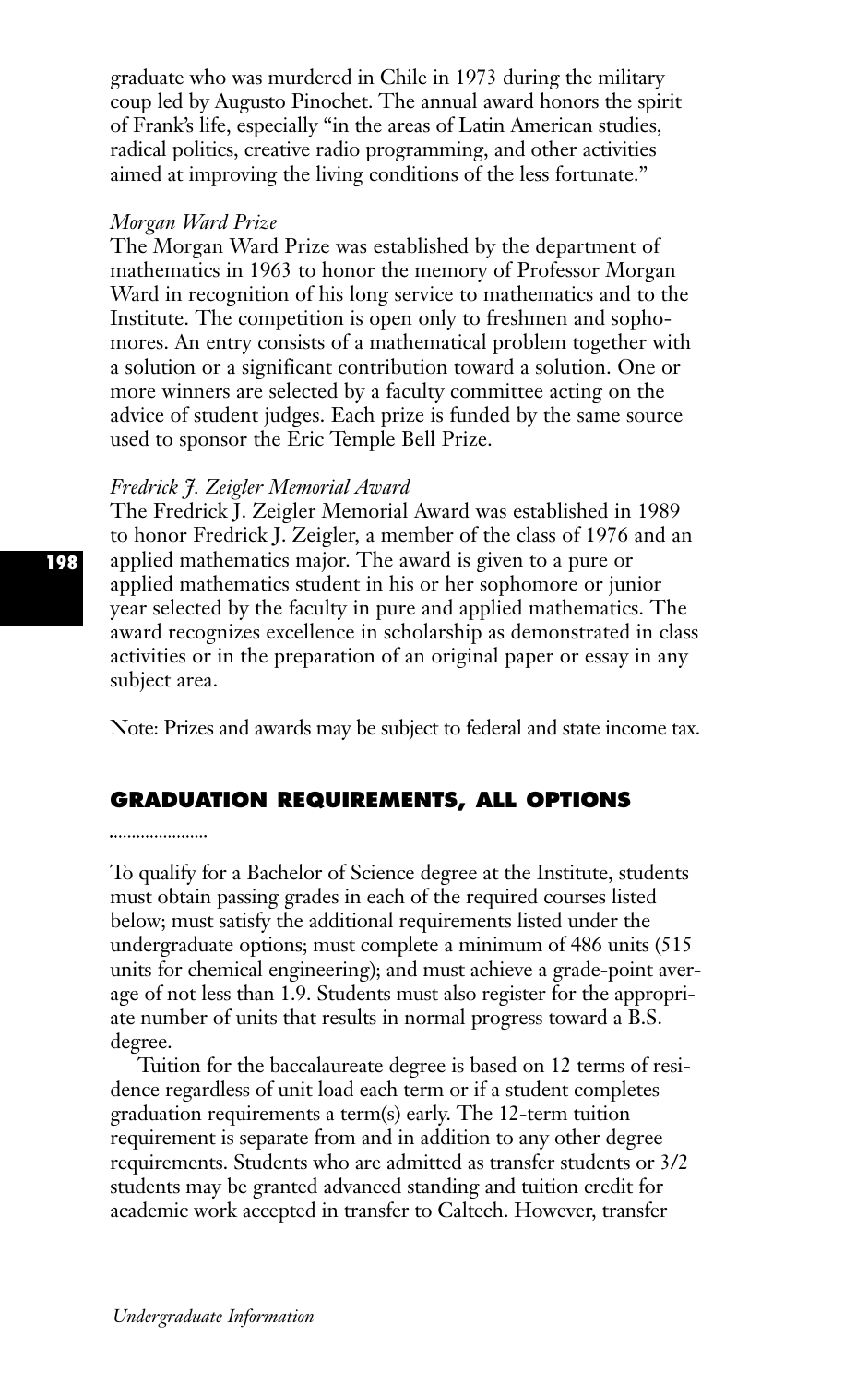and 3/2 students must enroll for a minimum of six terms at Caltech. Any exceptions must be approved by the undergraduate dean and the provost.

Under normal circumstances the core and option requirements for the B.S. degree are those stated in the catalog published in the first year of a student's enrollment at Caltech. Faculty actions or decisions taken through the Faculty Board and the relevant faculty committees may occasionally result in changes to these requirements. In the event of exceptional circumstances, changes in an individual student's graduation requirements may be sought by petition to the relevant Faculty Representative(s) through procedures administered by the registrar. Questions should be addressed to the registrar.

Students must register for the Institute requirements in the year specified, unless they have previous credit. If for some reason they are not able to complete the requirements during the proper year, they must register at the earliest possible opportunity. (The Curriculum Committee may in unusual cases excuse undergraduate students from any of the following Institute or option requirements upon presentation of petitions.)

The Institute unit system is described in the opening paragraphs of section five of this catalog.

# **Core Institute Requirements, All Options**

A Caltech education requires not just the depth of an option, but also considerable breadth in basic science, humanities, and social science. Caltech's core curriculum prepares students for the interdisciplinary nature of contemporary research in science and technology. This encourages a culture of problem solving, collaboration, and communication while providing valuable experience in all fields of science. Significant study in the humanities and social sciences is an important component of Caltech's core curriculum, giving alumni the ability to navigate the societal, political, and economic factors that influence, and are influenced by, their work.

The following requirements are applicable to incoming freshmen for 2012-13. Some information for continuing students has been provided as footnotes, but guidance on special cases must be sought. Courses used to satisfy core requirements may not be used to satisfy option electives. The Institute has approved changes to the Core Curriculum for the incoming class entering in 2013. If you are interested, the details may be found in Appendix A on page 588.

| Course | Units |
|--------|-------|
|        |       |
|        |       |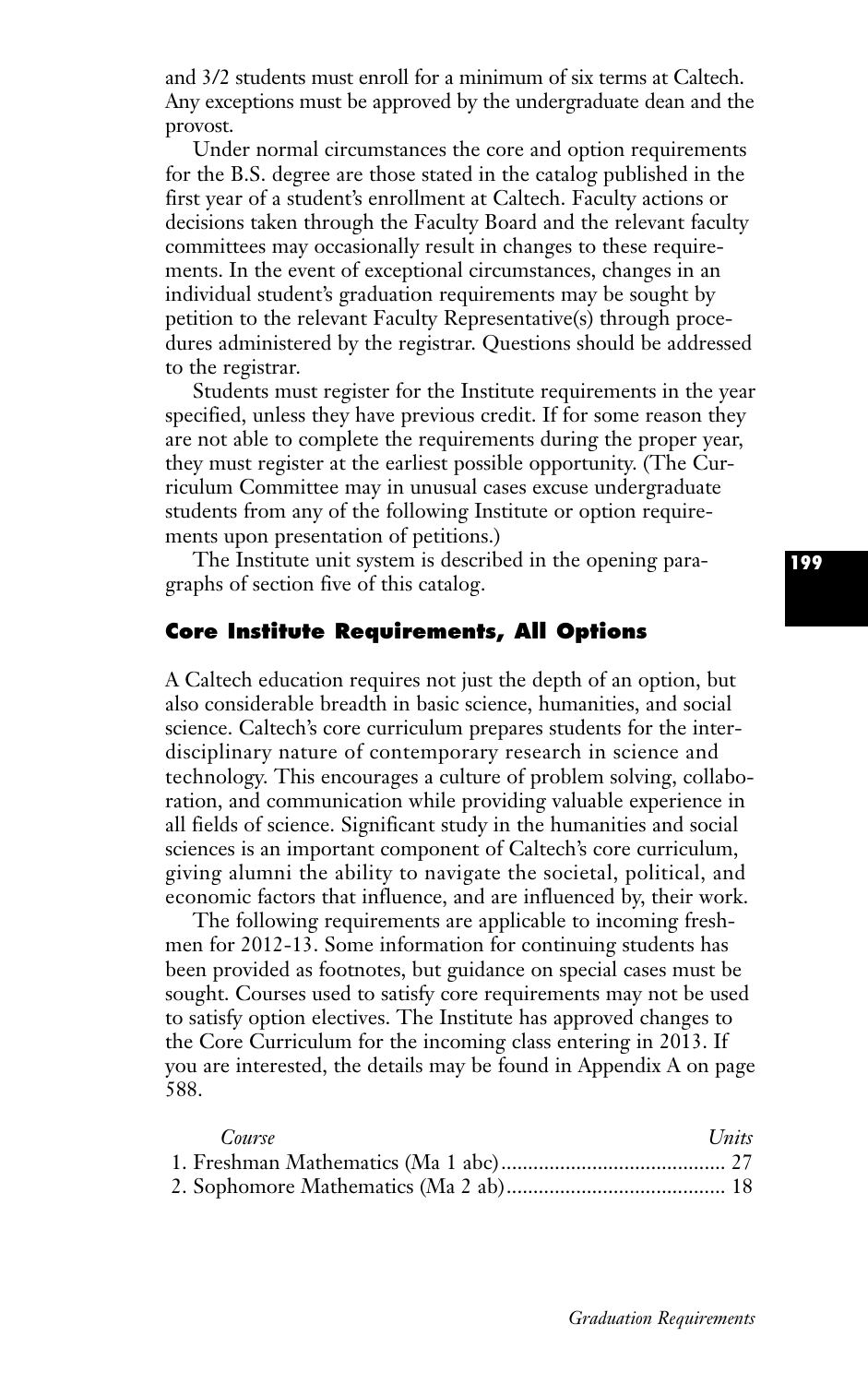| 4. Sophomore Physics (Ph 2 ab or Ph 12 abc <sup>1</sup> ) 18 |  |
|--------------------------------------------------------------|--|
|                                                              |  |
|                                                              |  |
| 7. Menu Class (currently Ay 1, Ch/APh 2, ESE 1, EST 2, Ge 1, |  |
|                                                              |  |
|                                                              |  |
|                                                              |  |
|                                                              |  |
|                                                              |  |
|                                                              |  |
| 13. Additional Humanities and Social Sciences Courses 36     |  |
|                                                              |  |
|                                                              |  |

*<sup>1</sup> Students taking Ph 12 a but not Ph 12 c must take one term in statistical physics or thermodynamics from the list: Ph 2 b, APh 17 a, Ch 21 c, Ch 24 b, or ME 18 a.*

*<sup>2</sup> Bi 8 or Bi 9 are acceptable alternatives to Bi 1 or Bi 1 x for students with a strong background in biology. Students who earned a 5 on the AP Biology exam may also petition the biology option representative to take a higher-level biology course of nine or more units to fulfill the biology core requirement.*

*<sup>3</sup> This requirement can also be met by completing Ch 3 x, Ch 4 a, Ch 8, or Ch/ChE 9.*

*<sup>4</sup> This requirement may be met either by taking a course approved by the student's option to satisfy this requirement, or by taking En 84.*

### *Menu Classes*

Menu classes are specifically designed for breadth. The intent of the menu class requirement is to introduce students to a subject that they did not plan to study. In many cases, it is the only class in that subject that they ever take; in other cases, they may decide to take more classes in that subject as a result. Students cannot take a menu class in a subject that they have already taken classes in or in their current option. This requirement must be completed by the end of sophomore year.

### *Introductory Laboratory Requirement*

All students are required to take at least 12 units of laboratory work in experimental science during their freshman and sophomore years. Ch 3 a (6 units) or Ch 3 x (6 units) shall be taken during the freshman year. The additional 6 units must be chosen from one of the following: APh/EE 9 ab (6 units), APh 24 (6 units), Bi 10 (6 units), Ch 4 ab (9 units), Ch 8 (9 units), Ch/ChE 9 (9 units), EE/ME 7 (6 units), Ge 116 (6 units), Ph 3 (6 units), Ph 5 (9 units), Ph 8 bc (6 units), or a more advanced laboratory. Computational laboratory courses may not be used to satisfy this requirement.

# *Humanities and Social Sciences Requirements*

All students must complete satisfactorily 108 units in the Division of the Humanities and Social Sciences. Of these, 36 must be in the humanities (art, English, film, history, history and philosophy of science, humanities, music, and philosophy) and 36 in the social sciences (anthropology, business economics and management, eco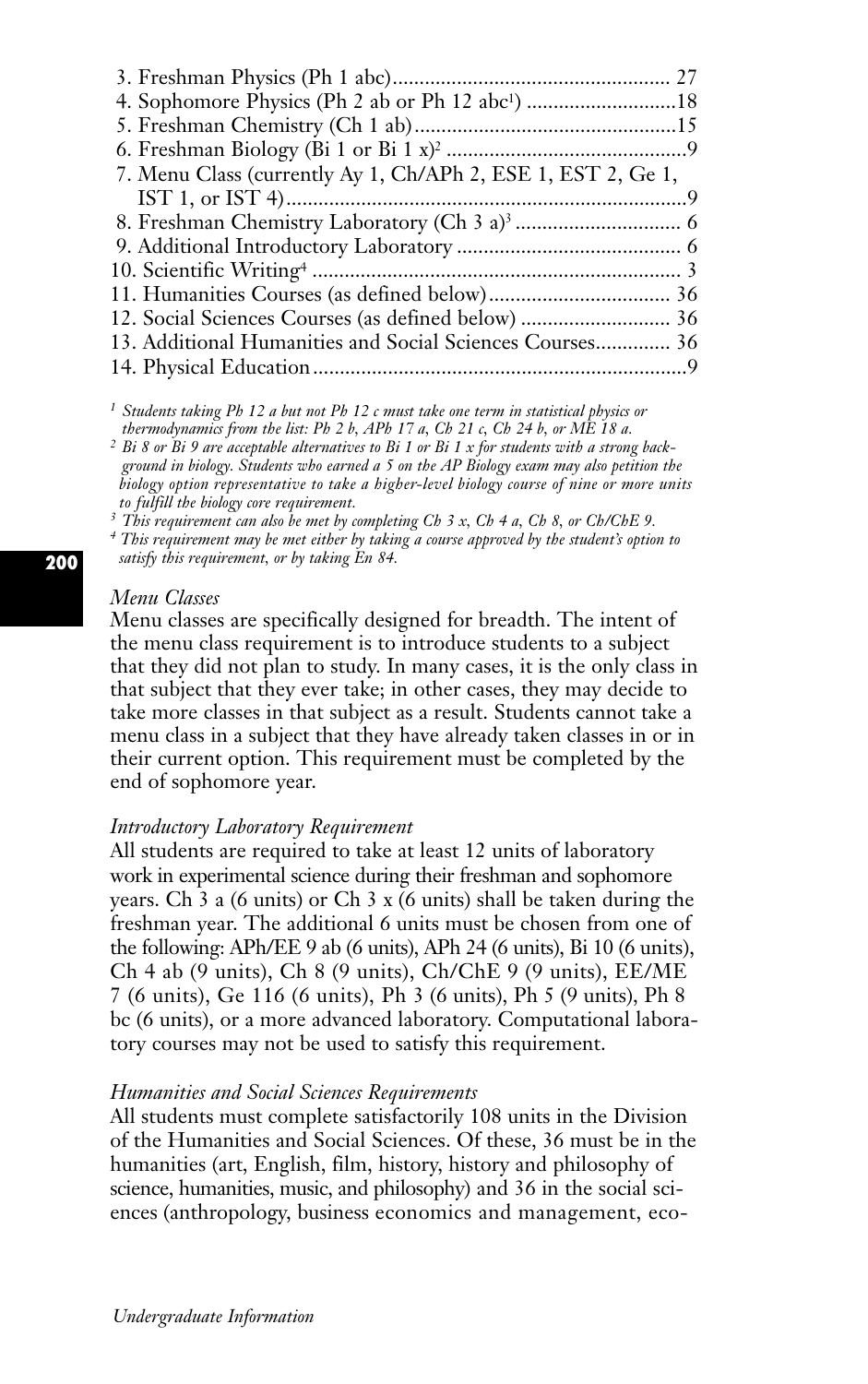nomics, law, political science, psychology, social science), in each case divided equally between introductory and advanced courses. The remaining 36 may be drawn from humanities and social sciences, including HSS tutorial courses. They may not include BEM 102. They may not include reading courses unless credit has been granted by petition to the humanities or social science faculty. In general, no more than 18 units of freshman humanities may be counted toward the 108-unit requirement.

Entering freshmen are required to take two terms of freshman humanities; that is, humanities courses numbered 20 or below in the *Catalog*. These classes introduce students to the basic issues in the three core disciplines of English, history, and philosophy. Successful completion of two terms of freshman humanities is a prerequisite for all humanities courses, except for foreign languages. It is *not* a prerequisite, however, for introductory social sciences. The freshman humanities classes may be taken in any two terms of the freshman year. Other humanities courses numbered 30 or greater are open only to students who have fulfilled the freshman humanities requirement.

To encourage breadth, students will have to take their two freshman humanities classes in different disciplines, the disciplines being English, history, and philosophy.

A student must take 18 units of advanced humanities courses as well. The classes that count as advanced humanities courses are those numbered 90 or above in art history, English, film, history, history and philosophy of science, humanities, music, and philosophy. Courses used to fulfill the advanced humanities requirement must be taken for grades. Courses taken on a pass/fail basis will not fulfill the requirement. While beginning, intermediate, and advanced language courses do not count toward the 36-unit humanities requirement, every term receives credit toward the final 36 units of the 108-unit requirement in HSS, except for courses in a student's native language.

Since writing is a crucial skill, all humanities courses, with the exception of some foreign languages and courses numbered between 29 and 90, require at least 4,000 words of composition. Instructors give extensive feedback on written work and help students improve their prose. As entering students may not be fully prepared for the writing in freshman humanities, all freshmen and transfer students take a writing assessment before the beginning of the fall term. On the basis of this assessment, some students may be required to pass En 1 ab or En 2 before entering either freshman or advanced humanities classes.

Students are required to take two introductory social science courses and 18 units of related advanced undergraduate social science courses. Courses used to fulfill the advanced social science requirement must be taken for grades. Courses taken on a pass/fail basis will not fulfill the requirement. The introductory social science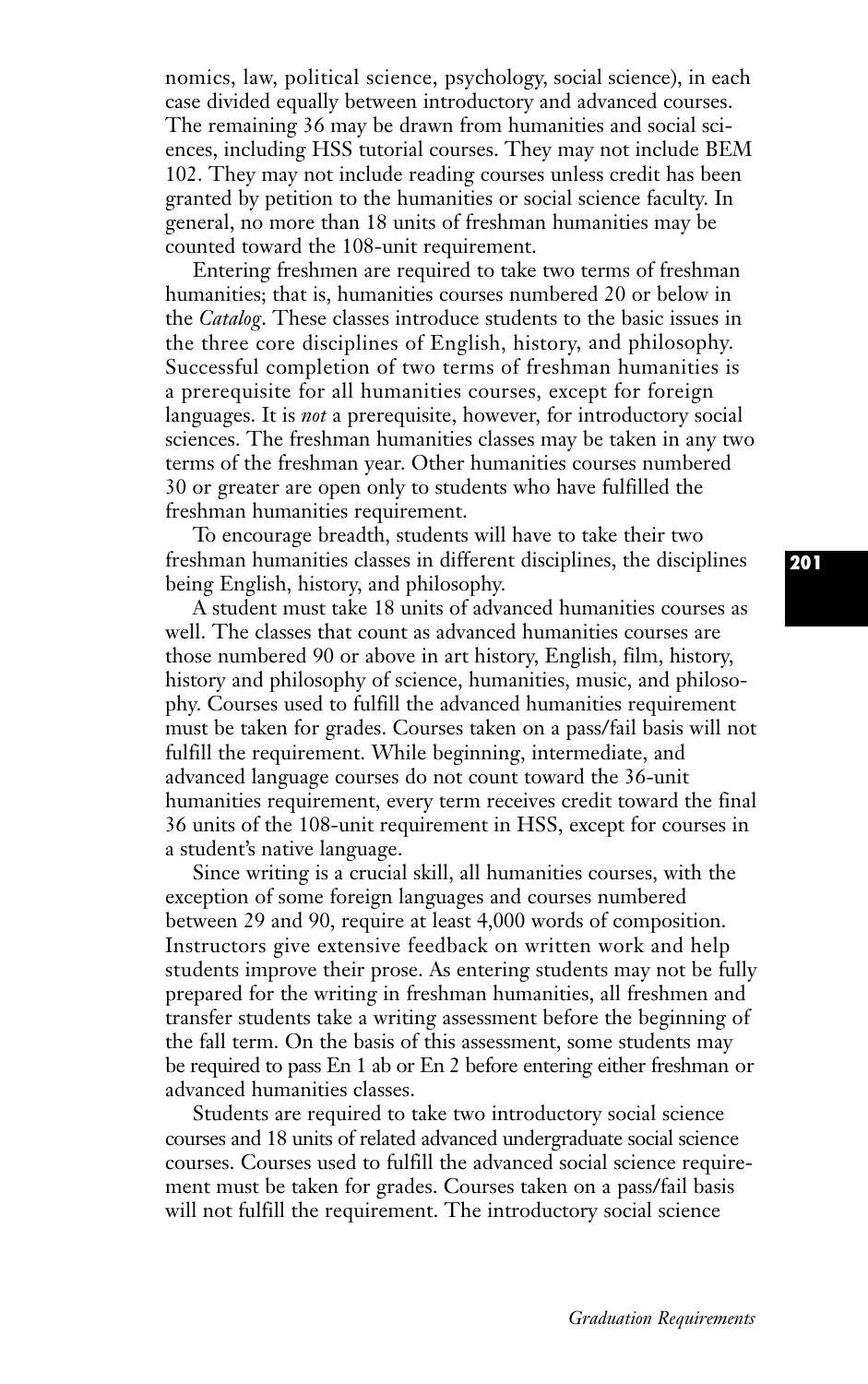courses must be drawn from the following list: either An 22 or An 23, Ec 11, Law 33, PS 12, either Psy 15, Psy 16, or Psy 20, SS 13. The 18 units of advanced undergraduate social science courses (numbered 100 and above), in fields following at least one of their introductory courses, must be taken as indicated below:

| <b>Introductory Course</b> | <b>Following Course</b>          |
|----------------------------|----------------------------------|
| An 22 or 23                | advanced anthropology            |
| Ec 11                      | advanced economics or BEM        |
|                            | $(except$ BEM 102)               |
| Law $33$                   | advanced law                     |
| <b>PS 12</b>               | advanced political science       |
| Psy 15, 16, or 20          | advanced psychology              |
| SS 13                      | advanced economics or political  |
|                            | science, or BEM (except BEM 102) |

For instance, a student who has taken An 22 and Ec 11 may use 18 units of advanced anthropology courses, or 18 units of advanced economics, or 9 units of advanced anthropology and 9 units of advanced economics to fulfill the advanced social science requirement.

# *Physical Education Requirement*

Before graduation, each undergraduate is required to successfully complete 9 units of physical education. This requirement may be satisfied entirely or in part by participation in intercollegiate athletics, or successful completion of physical-education class course work. All grades are issued pass/fail. A maximum of 6 units per term may be applied toward graduation requirements, with the total not to exceed 36 units. Participation as a bona fide member of an intercollegiate team for the period covered by the sport in a given term satisfies the requirement for that term.

A broad program of instruction is provided each term. Late registration is permitted during the first week of each term, provided there is space available and with permission of the instructor. Standards for evaluation of student performance will be clearly defined at the beginning of each class.

### *Scientific Writing Requirement*

The scientific writing requirement can be satisfied by taking an appropriate course offered by any division, or by taking En 84. All options also require a three-unit course in oral communication. Some options combine these two requirements into one course. At the discretion of the option, the scientific writing requirement can be satisfied by three units of additional work associated with a senior thesis, focused on effective written scientific communication.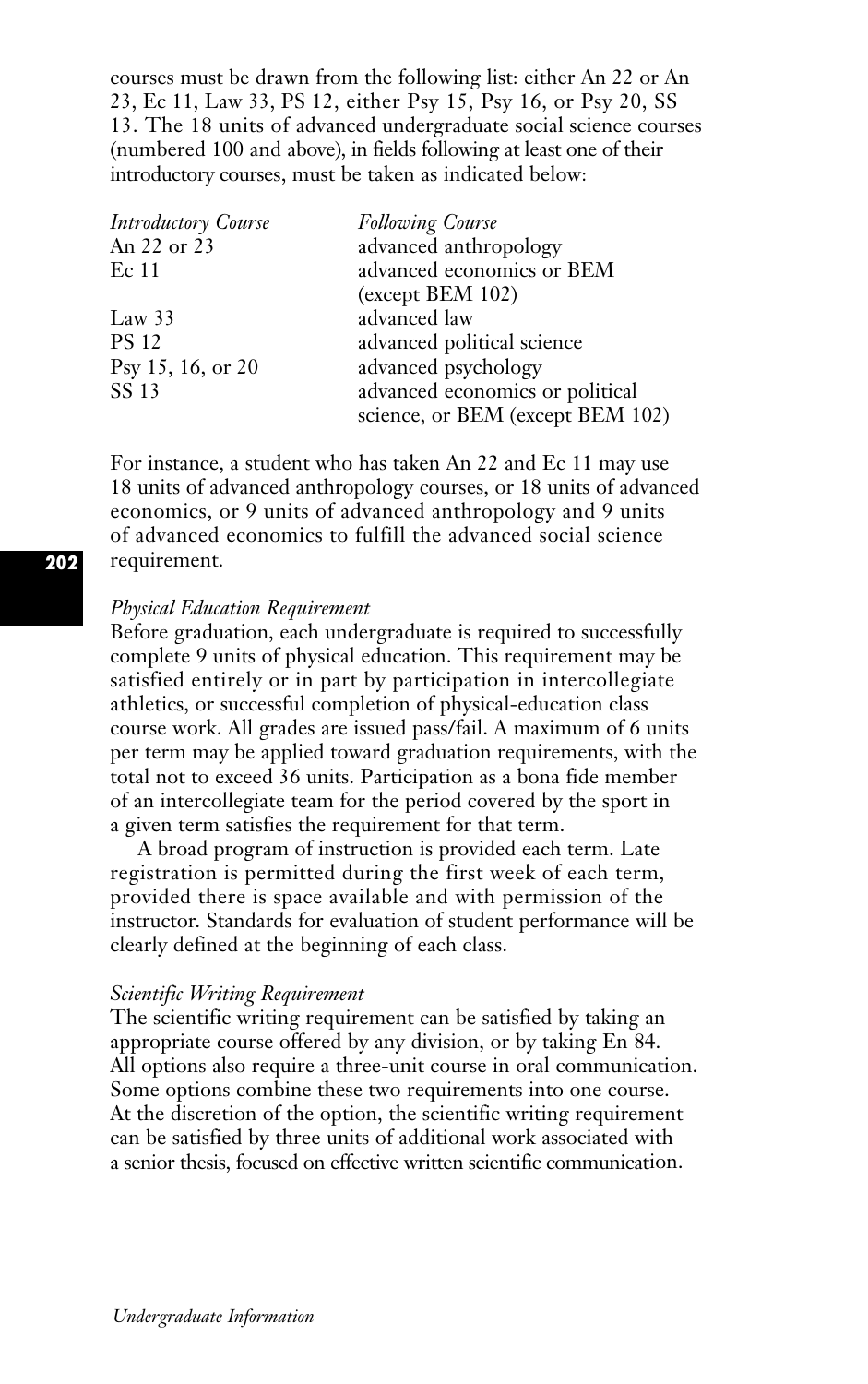| <i>Options</i>                   | Requirements |                       |
|----------------------------------|--------------|-----------------------|
|                                  | Oral         | Written               |
| ACM, APh, BE, CS,<br>EE, EAS, ME | $E_{10}$     | E 11                  |
| Ay                               | $Ay\,30$     | Ay 31                 |
| Bi                               | <b>Bi</b> 24 | same or CNS/Bi/Ph     |
|                                  |              | 107                   |
| BEM, Ec, PS                      | BEM/Ec/SS 20 | same                  |
| ChE                              | ChE 126      | $Ch/ChE$ 91           |
| $\mathop{\mathrm{Ch}}\nolimits$  | Ch90         | $Ch/ChE$ 91           |
| <b>CNS</b>                       | E 10         | $E$ 11 or $CNS/Bi/Ph$ |
|                                  |              | 107                   |
| En, H, HPS, Pl                   | En 84        | same                  |
| <b>GPS</b>                       | Ge 109       | Ge 13<br>.            |
| Ma                               | Ma 10        | Ma 11                 |
| Ph                               | Ph 70        | same or CNS/Bi/Ph     |
|                                  |              | 107<br>               |

# **Typical First-Year Course Schedule, All Options**

Differentiation into the various options begins in the second year.

|                    |                                                                                                                                                               | Units per term |         |               |
|--------------------|---------------------------------------------------------------------------------------------------------------------------------------------------------------|----------------|---------|---------------|
|                    |                                                                                                                                                               | 1st            | 2nd     | 3rd           |
| Ma 1 abc           | Freshman Mathematics                                                                                                                                          | 9              | 9       | 9             |
| Ph 1 abc           | <b>Freshman Physics</b>                                                                                                                                       | 9              | 9       | 9             |
| Ch <sub>1</sub> ab | General Chemistry                                                                                                                                             | 6              | 9       | $\Omega$      |
| Bi 1               | Principles of Biology                                                                                                                                         | $\Omega$       | 0       | 9             |
| Ch <sub>3</sub> a  | <b>Fundamental Techniques of Experimenal</b><br>Chemistry <sup>1</sup>                                                                                        | 6              | 6<br>or | 6<br>$\alpha$ |
|                    | Introductory courses in the humanities<br>and social sciences. A wide choice of<br>alternatives will be available to<br>students; the registrar will announce |                |         |               |
|                    | the offerings for each term.                                                                                                                                  | 9              | 9       | 9             |
|                    | Introductory laboratory courses <sup>2</sup>                                                                                                                  | X              | X       | $\mathbf X$   |
|                    | Menu course <sup>3</sup> or additional electives                                                                                                              | X              | X       | $\mathbf X$   |
| PE.                | Physical education <sup>4</sup>                                                                                                                               | 3              | 3       | 3             |

x—Except for the minimum laboratory unit requirement, the number of units chosen here is optional. If a student chooses no electives except physical education and takes the minimum permissible laboratory courses, the total unit requirement will usually be in the range of 39 to 45. First- and second-term freshmen will be limited to 45 units of classroom and laboratory courses. A total load—including electives—of more than 48 units per term is considered a heavy load. Loads of more than 51 units for freshmen or 54 units for upperclass students require approval by the dean of students.

**203**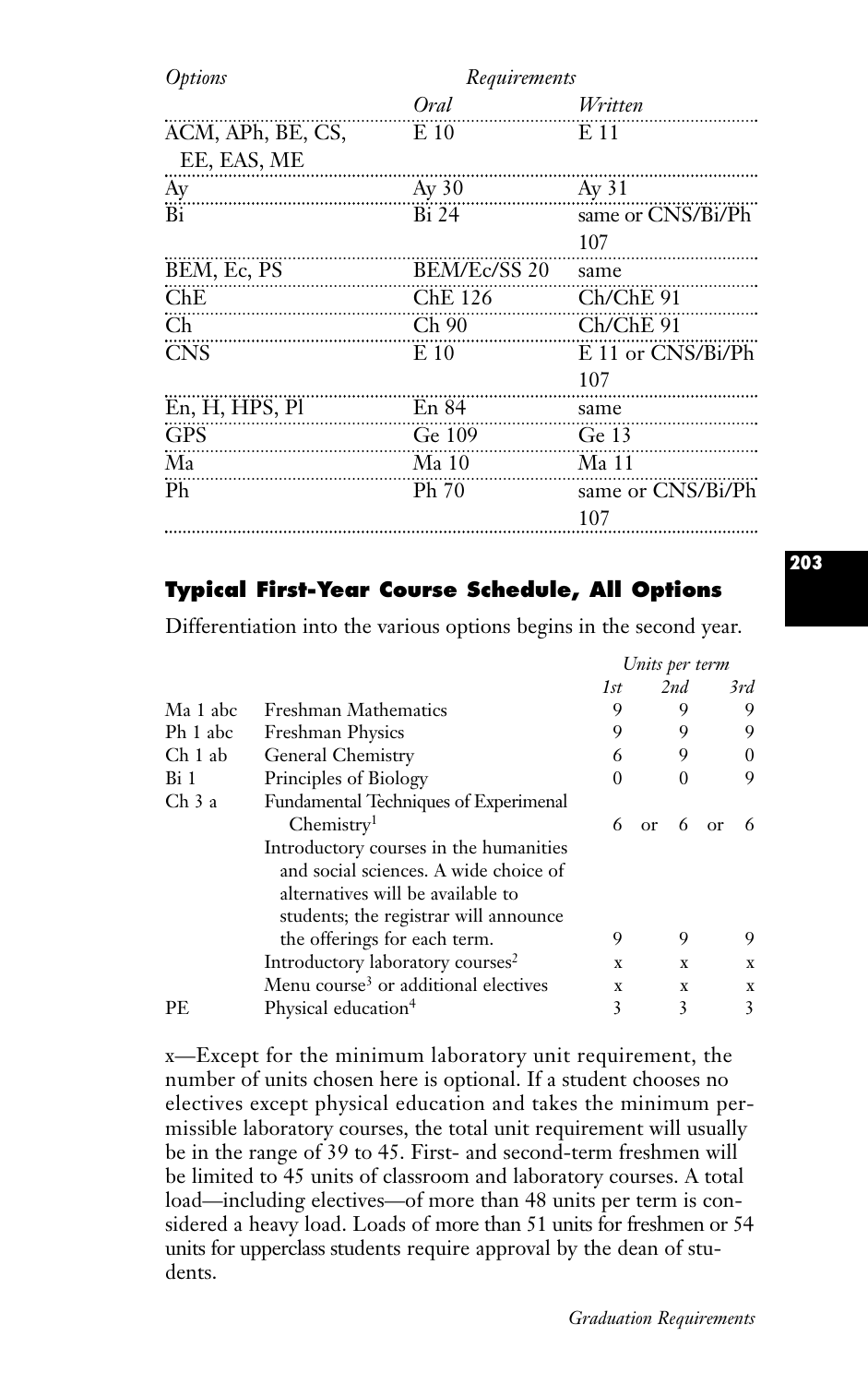*<sup>1</sup> This course is offered in each of the three terms. Students may also take Ch 3 x.*

- *<sup>2</sup> The additional 6 units must be chosen from one of the following: APh/EE 9 ab (6 units), APh 24 (6 units), Bi 10 (6 units), Ch 4 ab (9 units), Ch 8 (9 units), Ch/ChE 9 (9 units), EE/ME 7 (6 units), Ge 116 (6 units), Ph 3 (6 units), Ph 5 (9 units), Ph 8 bc (6 units) or a more advanced laboratory course.*
- *<sup>3</sup> Students must take a menu course in their freshman or sophomore year. These courses are offered third quarter only. It is also possible to take one of these courses as an elective.*
- *Menu courses currently include Ay 1, Ch/APh 2, ESE 1, EST 2, Ge 1, IST 1 or IST 4. 4 Three terms (9 units) of PE are required for the B.S. degree. Students need not elect to take the required PE in the freshman year. It may be taken in any three terms before graduation.*

# **Other First-Year Courses**

In addition to the required core classes described on the previous pages, freshmen are encouraged to participate in freshman seminar classes, frontier classes, research tutorials and other research opportunities.

Starting in the 2011–12 academic year, Caltech began offering a series of freshman seminars in which 10 to 15 freshmen and a faculty member explore in depth an exciting topic in the lab, around a table, or in the field. There will be eight offerings on a wide range of topics, including earthquakes, the Large Hadron Collider, and the physics of music. These courses can be found on page 492.

Caltech also offers a series of "frontier courses" that involve a weekly presentation by a faculty member on a topic of current research. These courses often meet at lunch time and serve pizza; hence, students often refer to the courses as "pizza courses." The frontier courses are an opportunity for students to meet the Caltech faculty and to hear about state-of-the-art research projects for the summer or academic year. There are a total of 10 frontier courses offered for freshmen in biology, chemistry, physics, geology and planetary sciences, engineering, computer science, applied and computational mathematics, chemical engineering, bioengineering, and electrical engineering.

Currently there are three "research tutorials" for freshmen: one in physics, one in biology, and one in chemistry. These tutorials have many of the same features as the freshman seminars. In physics, the research tutorial includes approximately seven freshmen and extends over three academic terms plus the summer. The purpose is to demonstrate how research opportunities arise, are evaluated, and are tested, and how the ideas that survive develop in larger projects. In biology and chemistry, the tutorials are offered in the winter and spring quarters and involve small group discussions on special areas or problems in biology, biotechnology, and chemistry.

More than 80 percent of Caltech students participate in research at some point in their academic career. Students may embark on research activities by registering for research credits with a faculty member, by working in a laboratory for pay during the summer or academic year, by completing a senior thesis, or by participating in Caltech's Summer Undergraduate Research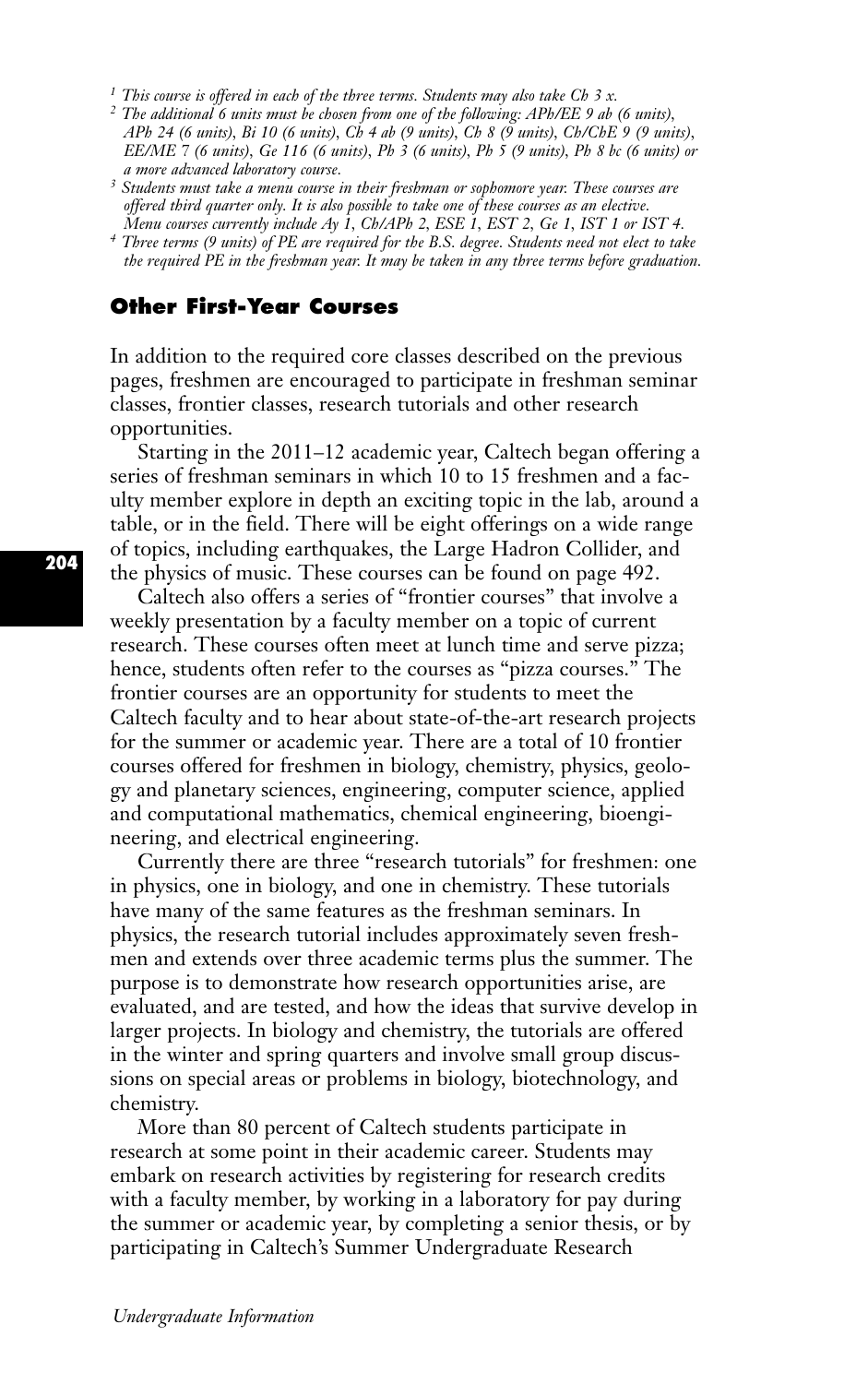Fellowship (SURF) program. The SURF program is described on page 28.

# **Aerospace Minor**

The aerospace minor is intended to supplement one of Caltech's undergraduate degrees and is designed for students who wish to broaden their knowledge beyond their normal major or who may wish to pursue a graduate program involving aerospace or aeronautical engineering. Students completing the aerospace minor requirements will have the phrase "minor in aerospace engineering" added to their transcripts.

# **Ae Minor Requirements**

1. Complete Ae 105 abc.

2. Complete a second three-term 100-level Ae class, chosen from Ae 101 abc, 102 abc, 103 abc, 104 abc, 121 abc, Ae/Ge/ME 160 ab, or 27 units of selected Ae courses approved by the minor adviser. All Ae courses to be applied to fulfill the aerospace minor requirements must be taken for grades, and students must maintain an average grade of B or higher for all courses with no individual grade lower than a C. Courses that are used to satisfy the aerospace minor cannot be used to satisfy course requirements in the major options. Courses taken as part of the aerospace minor are counted toward the total 486-unit Institute graduation requirements. A typical course sequence would be to take Ae 105 abc and the second Ae course in the senior year.

# **Applied and Computational Mathematics Option**

The undergraduate option in applied and computational mathematics within the Computing & Mathematical Sciences department is for those students who want to combine their basic studies in mathematics with considerable involvement in applications. This program is designed to give students a thorough training in fundamental computational and applied mathematics and to develop their research ability in a specific application field. The fields of application include a wide range of areas such as fluid mechanics, materials science, and mathematical biology, engineering applications, image processing, and mathematical finance. The training essential for future careers in applied mathematics in academia, national laboratories, or in industry is provided, especially when combined with graduate work, by successful completion of the requirements for an undergraduate degree in applied and computational mathematics. The program is similar in general outline to the mathematics option, with additional requirements to ensure a balance between courses that develop mathematical concepts and courses that show the interplay of these concepts with a variety of applications. Complete programs will be worked out with faculty advisers.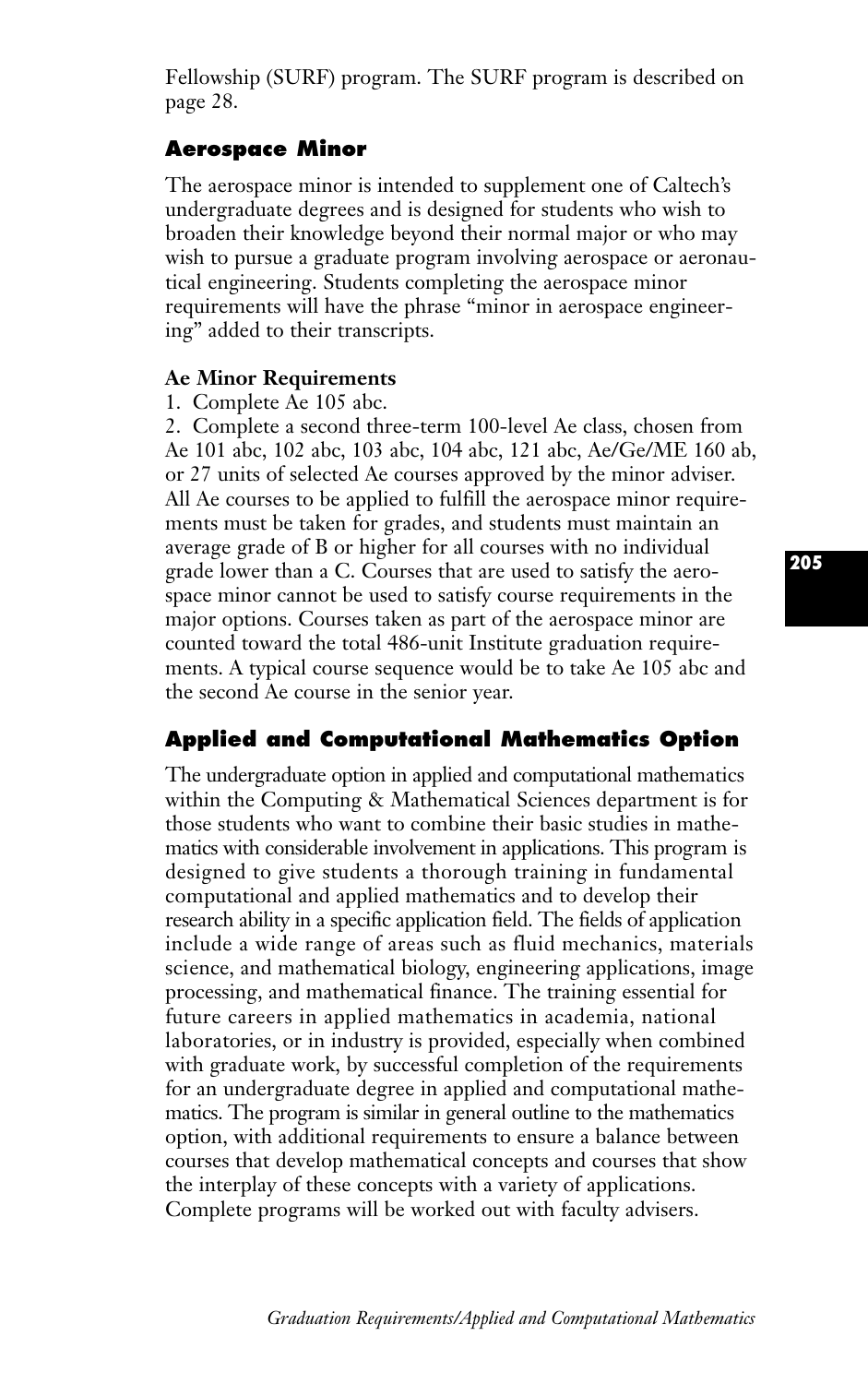# *Double Majors*

Students interested in simultaneously pursuing a degree in a second option must fulfill all the requirements of the ACM option. Courses may be used to simultaneously fulfill requirements in both options. However, it is required that students have at least 63 units of ACM courses numbered 101 and above that are not simultaneously used for fulfilling a requirement of the second option, e. g., requirement 2 in ACM must be fulfilled using courses that are not simultaneously used for fulfilling a requirement of the second option. To enroll in the program, the student should meet and discuss his/her plans with the option representative. In general, approval is contingent on good academic performance by the student and demonstrated ability for handling the heavier course load.

# **Option Requirements**

- 1. Ma 108 ab, ACM 104, ACM 95 abc, ACM 106 abc, and E 10.
- 2. An approved sequence of three one-quarter courses to be selected from the following: ACM 101, ACM 105 or Ma110a, ACM 113, ACM 114, ACM 116, ACM/ESE 118, ACM 126 ab, ACM 201 ab, ACM 210 ab, ACM 216, ACM 217, Ae/ACM/ME 232 abc, ACM 270.
- 3. A three-term sequence from the following (or an option representative-approved three-term combination totaling at least 27 units): Ma 5 abc, Ma/CS 6 abc, Ma 109 abc, Ma 110 abc, Ma 120 abc, Ma 121 abc, EE/Ma 126 ab, EE/Ma/CS 127, CS/EE/Ma 129 abc.
- 4. One 27-unit 100-or-higher-level course in science or engineering not in ACM or Ma and approved by the student's adviser.
- 5. Passing grades must be obtained in a total of 486 units, including the courses listed above. Courses satisfying option requirements must be taken for grades (except when courses are only available P/F) and passed with a grade of C– or higher.

# **Typical Course Schedule**

|             |                                  | Units per term |     |     |
|-------------|----------------------------------|----------------|-----|-----|
| Second Year |                                  | 1st            | 2nd | 3rd |
| Ma 2 ab     | Sophomore Mathematics            | 9              | 9   |     |
| Ph 2 ab     | Sophomore Physics                | 9              | 9   |     |
| ACM 95 abc  | Intro. Methods of Applied Math.  | 12             | 12  | 12. |
| ACM 11      | Intro. to Matlab and Mathematica | 6              |     |     |
|             | <b>HSS</b> electives             | 9              | 9   | 9   |
|             | Electives                        |                | 9   | 27  |
|             |                                  |                | 48  | 48  |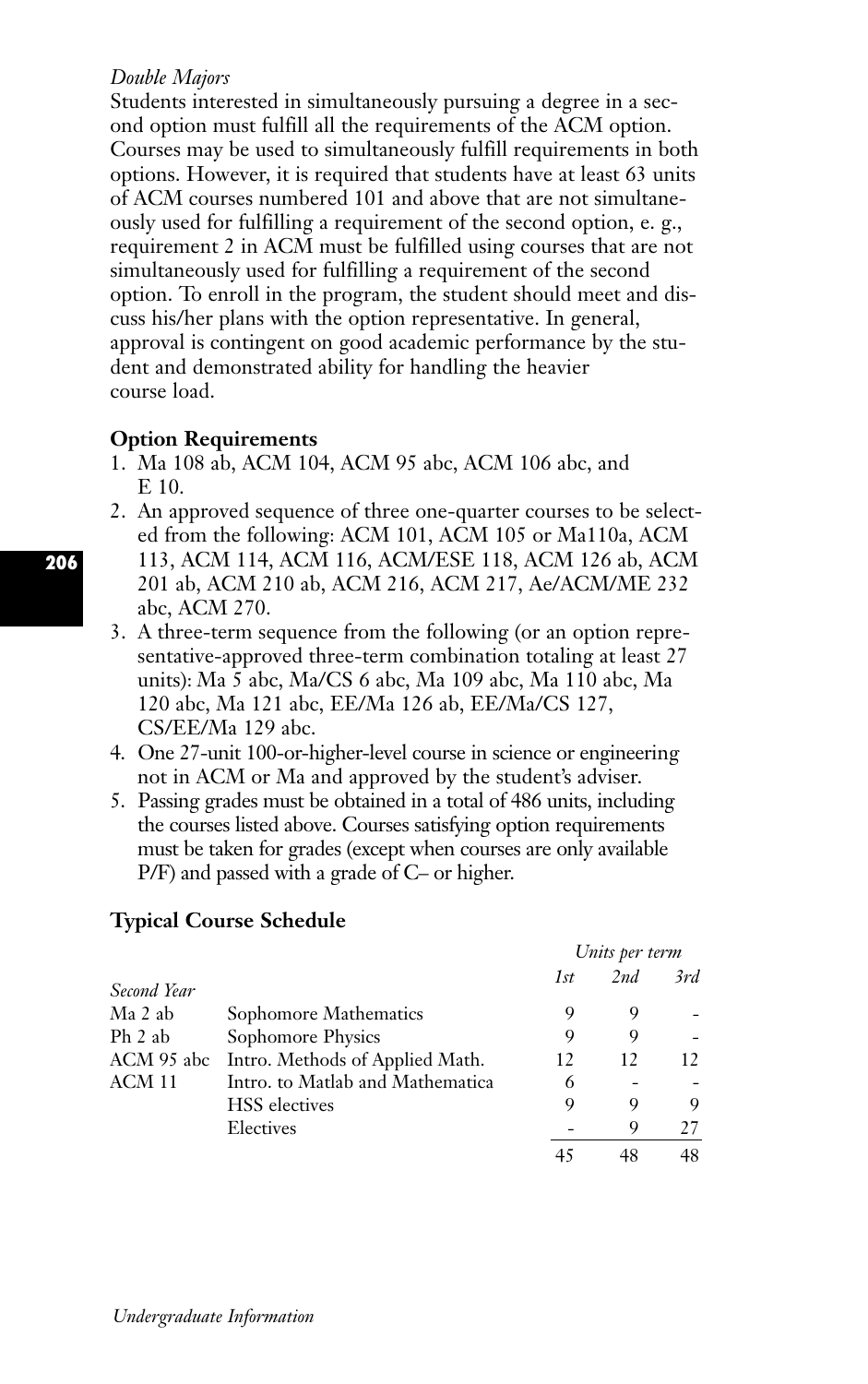| Third Year     |                                              | 1st | 2nd | 3rd |
|----------------|----------------------------------------------|-----|-----|-----|
| Ma 108 ab      | <b>Classical Analysis</b>                    | 9   | 9   |     |
| <b>ACM 104</b> | Linear Algebra and Applied Operator Theory 9 |     |     |     |
|                | ACM 106 abc Intro. Methods of Comput. Math.  | 9   | 9   | 9   |
|                | <b>HSS</b> electives                         | 9   | 9   | 9   |
|                | Electives <sup>1</sup>                       | 9   | 18  | 27  |
|                |                                              | 45  | 45  | 45  |
| Fourth Year    |                                              | 1st | 2nd | 3rd |
|                | <b>HSS</b> electives                         | 9   | 9   | 9   |
|                | Electives <sup>1</sup>                       | 36  | 27  | 27  |
|                |                                              | 45  | 36  | 36  |

*<sup>1</sup> See items 2, 3, and 4 under option requirements.*

#### *Double Major Policy*

Students interested in simultaneously pursuing a degree in a second option must fulfill all the requirements of the ACM option. Courses may be used to simultaneously fulfill requirements in both options. However, it is required that students have at least 63 units of ACM courses numbered 101 and above that are not simultaneously used for fulfilling a requirement of the second option, e. g., requirement 2 in ACM must be fulfilled using courses that are not simultaneously used for fulfilling a requirement of the second option. To enroll in the program, the student should meet and discuss his/her plans with the option representative. In general, approval is contingent on good academic performance by the student and demonstrated ability for handling the heavier course load.

# **Applied Physics Option**

The applied physics option is designed to extend knowledge of the principles of pure physics to applications pertinent to applied physics or engineering. Research in applied physics typically centers on problems of technological concern. The applied physics option draws its faculty from the Divisions of Physics, Mathematics and Astronomy; Engineering and Applied Science; Chemistry and Chemical Engineering; and Geological and Planetary Sciences. The interdisciplinary nature of this option allows a flexibility and range in curriculum, appropriate to the student's particular research interests, that may result in a mixture of courses and research in different divisions.

Specific subject areas of interest in the program cover a broad spectrum of physics related to important fields of technology. Photonics areas include multiwavelength fiber telecommunications, integrated microphotonic and nanophotonic devices, holographic data processing and storage, and optical approaches to quantum computation. Solid-state materials and device work is focused on nanostructured materials and devices, wide bandgap semiconduc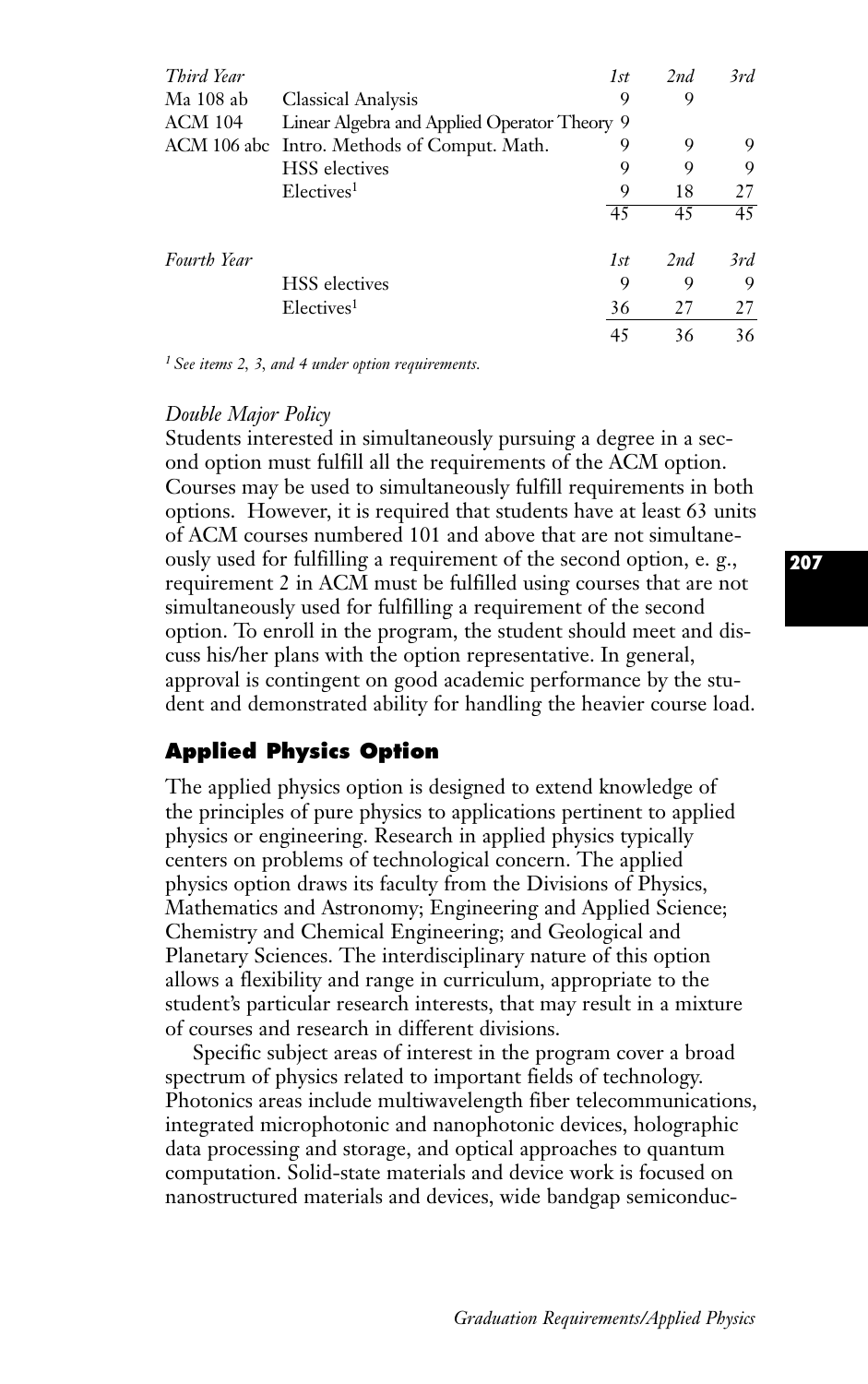tors and heterostructures for optoelectronics, photovoltaics, novel memory devices, and spin-dependent transport. Biophysics topics include single-molecule-scale studies of the mechanics of DNA, proteins, and their assemblies. Plasma-physics research is concentrated on spheromak plasmas for fusion application, plasma processes occurring in the sun, and the dynamics of pure electron plasmas. Transport in fluids spans processes at low and high Reynolds numbers, including micro/nanofluidic, optofluidic, or biofluidic devices, optical trapping in fluids, dissipation behavior in cantilever arrays, pattern formation and phase separation in thinfilms or bulk layers, cellular, pulmonary, ocular, or cardiovascular flows, thin-film patterned growth by chemical vapor deposition and etching, convection-diffusive problems, aeronautical flows, combustion, etc.

The undergraduate curriculum attempts to reflect and maintain a close relationship with the various disciplines. This facilitates a transition to or from any of these, if at any time in the student's course of study and research this would be considered beneficial.

Any student whose grade-point average is less than 1.9 at the end of the academic year in the subjects listed below under option requirements may be refused permission to continue work in this option.

# **Option Requirements**

- 1. E 10 and E 11. E 11 can be satisfied by three units of additional work associated with the senior thesis (APh 78 or 79), or by taking En 84 or Ph 70.
- 2. Any three of the following: APh/EE 9 b, APh 24, Ph 3, Ph 5, Ph 6, or Ph 7.
- 3. Ph 12 ab and APh 17 c or Ph 12 c, Ph 106 abc, and Ph 125 ab or Ch 125 ab.
- 4. ACM 95 abc.
- 5. Either APh 78 abc, or one term of APh 77 and one term of any of the following: APh 77, Ph 77, EE 91, Ch 6, Ae/APh 104 bc, and MS 90. Any substitutions or additions require prior approval of the option representative.
- 6. One additional three-term sequence of APh courses numbered over 100, which must include one of the following complete sequences: APh 101 abc, APh/MS 105 abc, 114 abc, APh/Ph 115 and APh/Ph/Ae 116, APh/EE 130, 131, and 132, APh 156 abc, 161, 162 plus additional one-term course, APh/EE 183, or APh 190 abc. Note that APh 100 and APh 200 do not satisfy this requirement. Any substitutions or additions require prior approval of the option representative.
- 7. Passing grades must be earned in a total of 486 units, including the courses listed above. No course in fulfillment of option requirements may be taken on a pass/fail basis.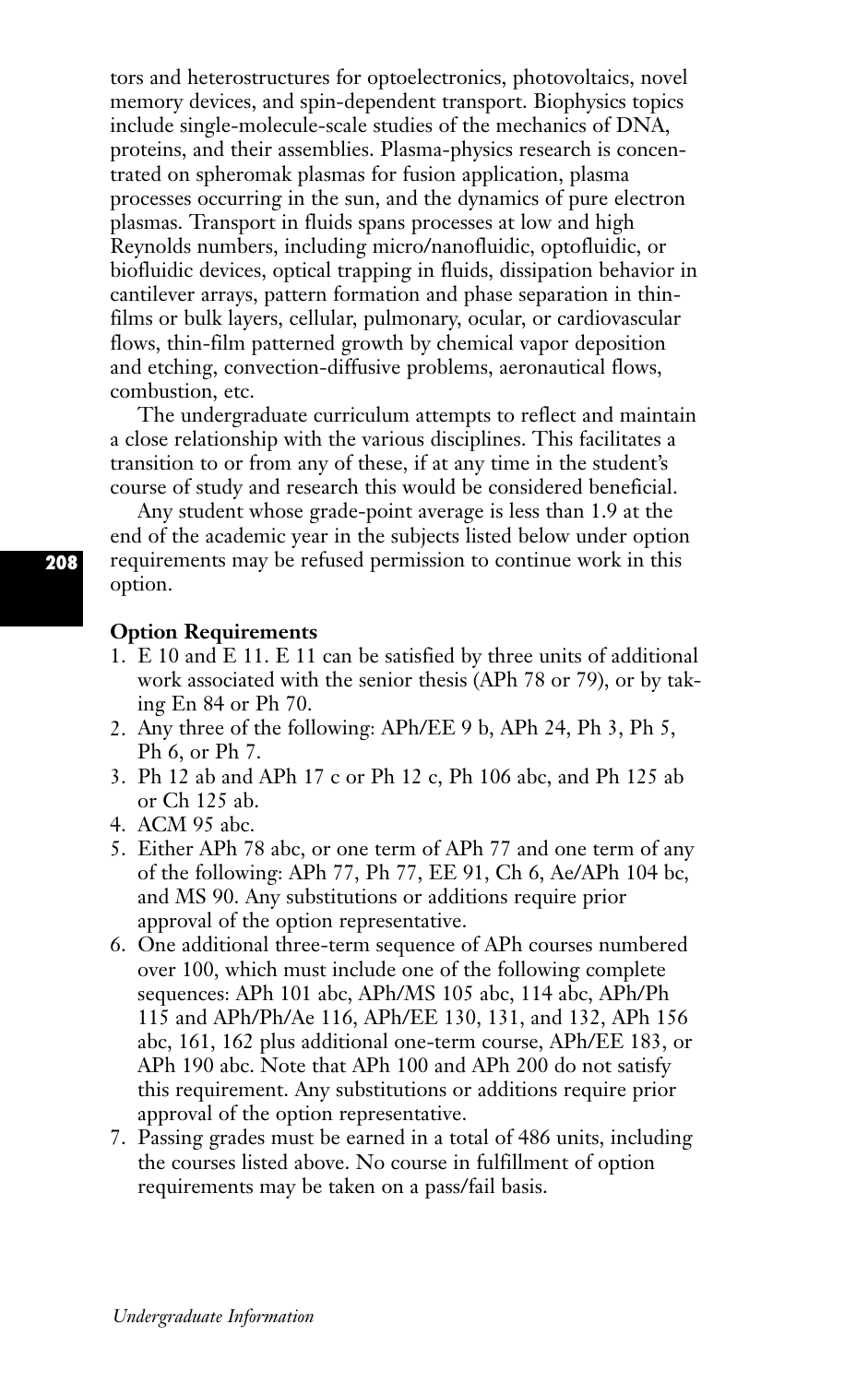|                  |                                            | Units per term |     |     |
|------------------|--------------------------------------------|----------------|-----|-----|
|                  |                                            | 1st            | 2nd | 3rd |
| Second Year      |                                            |                |     |     |
| $Ph$ 2 ab        | Sophomore Physics                          | 9              | 9   | 0   |
| Ma 2 ab          | Sophomore Mathematics                      | 9              | 9   | 0   |
|                  | <b>HSS</b> electives                       | 9              | 9   | 9   |
|                  | Laboratory electives <sup>1</sup>          | 6              | 6   | 6   |
| APh 17 abc       | Thermodynamics                             | 9              | 9   | 9   |
|                  | Other electives                            | 9              | 9   | 27  |
|                  |                                            | 51             | 51  | 51  |
| Third Year       |                                            |                |     |     |
| Ph 125 ab        | <b>Ouantum Mechanics</b>                   | 9              | 9   |     |
| APh 110 abc      | Topics in Applied Physics                  | $\overline{2}$ | 2   | 2   |
| ACM 95 abc       | Intro. Methods of Applied Math.            | 12             | 12  | 12  |
|                  | <b>HSS</b> electives                       | 9              | 9   | 9   |
|                  | Other electives <sup>2</sup>               | 18             | 18  | 27  |
|                  |                                            | 50             | 50  | 50  |
| Fourth Year      |                                            |                |     |     |
| APh 78 abc<br>or | Senior Thesis, Experimental <sup>3</sup>   | 9              | 9   | 9   |
| APh 77           | Laboratory in Applied Physics <sup>3</sup> |                | 9   | 9   |
| Ph 106 abc       | Topics in Classical Physics                | 9              | 9   | 9   |
|                  | Electives <sup>2</sup>                     | 9              | 9   | 9   |
|                  | <b>HSS</b> electives                       | 9              | 9   | 9   |
|                  | Other electives                            | 18             | 9   | 9   |
|                  |                                            | 54             | 54  | 54  |

# **Typical Course Schedule**

*<sup>1</sup> See item 2, option requirements.*

*<sup>2</sup> See item 6, option requirements.*

*<sup>3</sup> See item 5, option requirements.*

# **Suggested Electives**

Students are encouraged to obtain a well-rounded course of study pursuant to the B.S. degree in applied physics. The option representative and/or undergraduate adviser will gladly assist students in choosing appropriate elective courses. Students ultimately interested in pursuing an advanced degree in applied physics or related fields are encouraged to complete a senior thesis project through APh 78 or 79.

# **Astrophysics Option**

With the goal of understanding the physical processes that govern the universe, its constituents, and their origins and evolution, astronomy uses the apparatus and methodology of physics to gather and interpret data. Theoretical work and technology development round out astrophysics. In what follows, we use the terms "astronomy" and "astrophysics" interchangeably.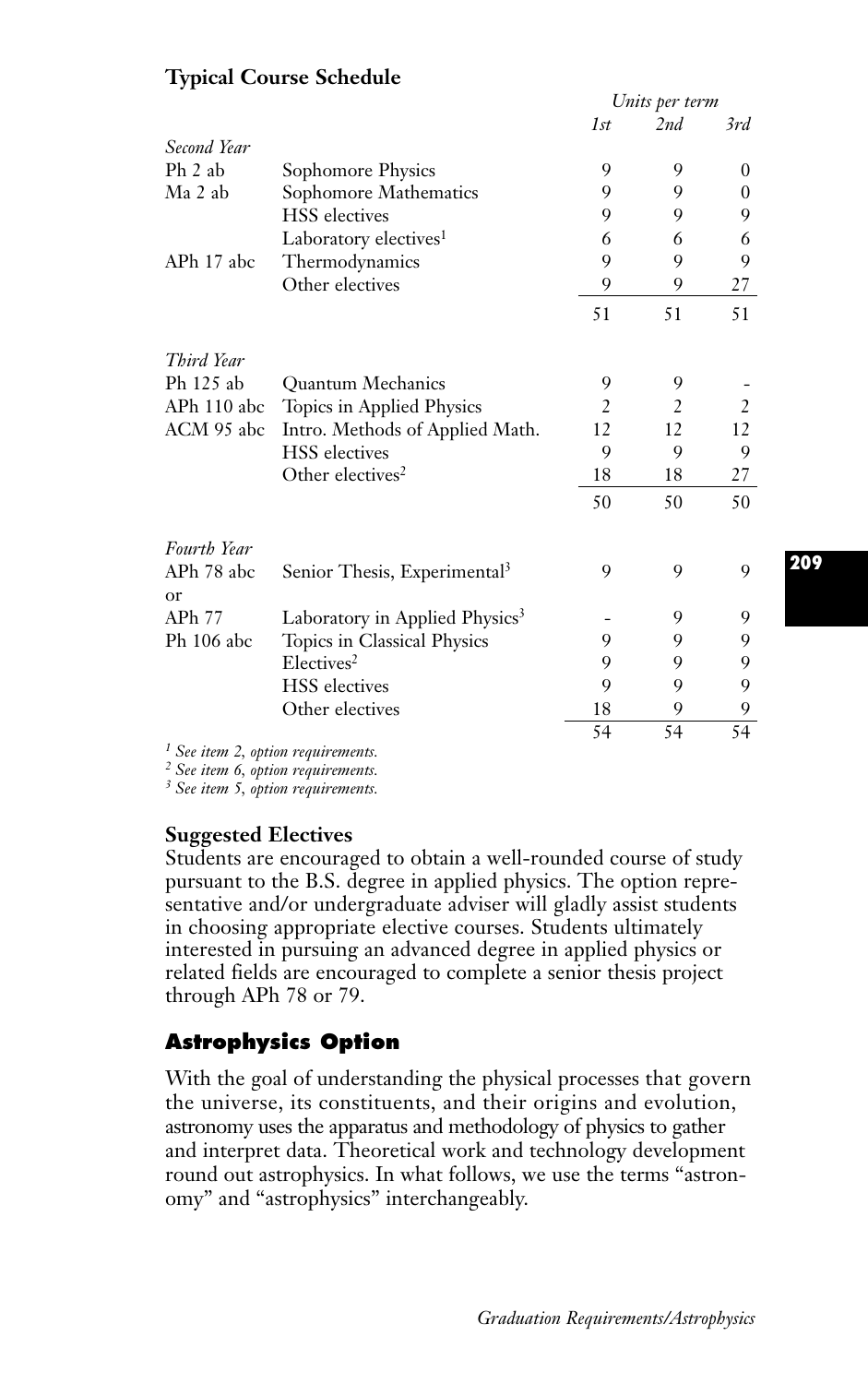The astrophysics option is designed to give the student an understanding of the basic facts and concepts of astronomy today, to stimulate his or her interest in research, and to provide a basis for graduate work in astronomy/astrophysics. The sequence Ay 20, 21 constitutes a solid introduction to modern astrophysics and may be taken either sophomore or junior year, with more advanced courses (Ay 101, 102, plus Ay electives) taken in the junior and senior years. It is desirable for a student to gain as broad a background as possible in related fields of science and engineering.

Attention is called to the fact that any student whose grade-point average is less than 1.9 at the end of an academic year in the subjects listed in the Division of Physics, Mathematics and Astronomy may, at the discretion of his or her department, be refused permission to continue the work in this option.

#### **Option Requirements**

- 1. Ay 20, 21, 101, 102, 30 or 141, 31, Ph 125 ab, and Ph 106 abc.
- 2. Ph 3 plus any two of Ph 5, Ph 6, Ph 7, or Ay 105. APh 23 and
- 24 taken as a pair may be substituted for one of these labs.
- 3. 63 additional units of Ay or Ph courses.
- 4. 27 additional units of science or engineering electives, of which 18 must be outside the Division of Physics, Mathematics and Astronomy. Core classes (see pages 199–200) or other introductory-level courses such as CS 1 do not count toward fulfillment of this requirement.
- 5. Passing grades must be earned in a total of 486 units, including the courses listed above. Courses satisfying requirements 1, 2, and 3 must be taken for grades unless they are pass/fail only.

|                    |                                | Units per term |     |     |
|--------------------|--------------------------------|----------------|-----|-----|
|                    |                                | 1st            | 2nd | 3rd |
| Second Year        |                                |                |     |     |
| Ph 12 abc          | Sophomore Physics              | 9              | 9   | 9   |
| or                 |                                |                |     |     |
| Ph 2 ab and Ph lab |                                |                |     |     |
| Ma 2 ab            | Sophomore Mathematics          | 9              | 9   |     |
| Ay 20              | Basic Astronomy and the Galaxy | 10             |     |     |
| Ay 21              | Galaxies and Cosmology         |                | 9   |     |
| Ay 30              | Intro. to Modern Research      |                | 3   |     |
|                    | Physics Laboratory             |                |     | 9   |
| ACM 95 abc         | Intro. Methods of App. Math.   | 12             | 12  | 12  |
|                    | <b>HSS</b> electives           | 9              | 9   | 9   |
|                    |                                | 49             | 51  | 36  |
| Third Year         |                                |                |     |     |
| Ph 125 abc         | <b>Ouantum Mechanics</b>       | 9              | 9   | 9   |
| Ph 106 abc         | Topics in Classical Physics    | 9              | 9   | 9   |
| Ay 101             | The Physics of Stars           | 11             |     |     |
| Ay $105$           | Astronomy Instrumentation Lab  |                |     | 10  |

## **Typical Course Schedule**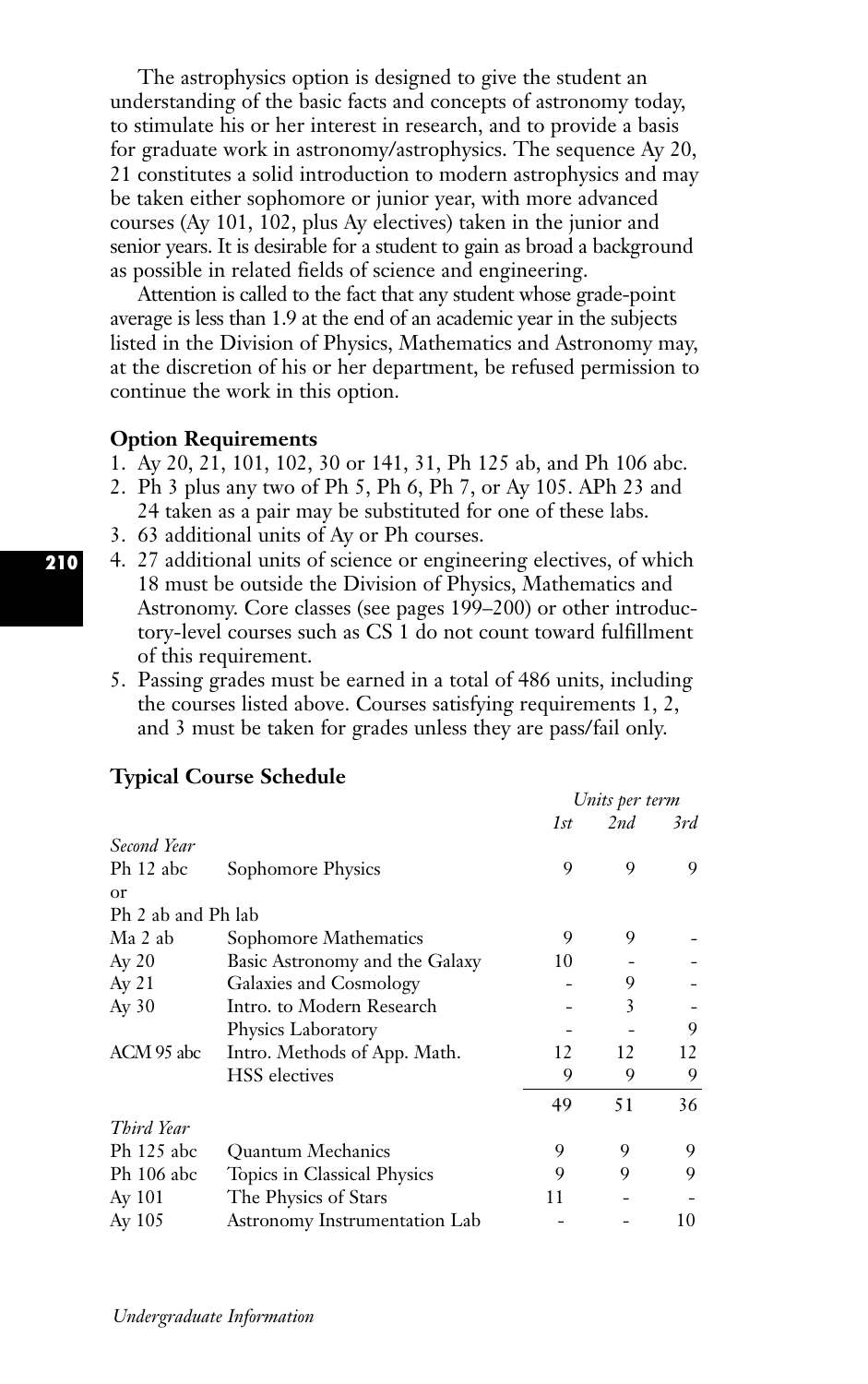|             | <b>HSS</b> electives                 |           |           |                 |
|-------------|--------------------------------------|-----------|-----------|-----------------|
|             | Astronomy, physics, or APh electives | $9 - 12$  | $9 - 15$  | $9 - 15$        |
| Fourth Year |                                      | $47 - 50$ |           | $36-42$ $46-52$ |
| Ay 31       | Written Communication                |           |           | 3               |
| Ay 102      | Physics of the Interstellar Medium   |           | 9         |                 |
|             | Astronomy, physics, or APh electives | 9         | 9         | 9               |
| Ay 78       | Senior Thesis                        | 9         | 9         | 9               |
|             | <b>HSS</b> electives                 | Q         | Q         | 9               |
|             | Electives                            | $18 - 24$ | $9 - 15$  | $15 - 21$       |
|             |                                      | $45 - 51$ | $45 - 51$ | $45 - 51$       |

An ability to present one's work is vital to a successful career in research and teaching. Ay 30 satisfies the oral communications requirement, but for further development, students are *also* urged to sign up for Ay 141 in their junior and senior years. Ay 31 satisfies the written communication requirement. Students are encouraged (but not required) to undertake research leading to a senior thesis; credit for this work is provided through Ay 78. Nonthesis research credits may be earned through Ay 142 with a maximum of 9 units per term. Computational skills may be acquired through Ph 20–21, Ay 117, Ay 190, ACM 106, or equivalent classes.

## **Suggested Electives**

The student may elect any course offered in any division in a given term, provided that he or she has the necessary prerequisites for that course. The following courses are useful to work in various fields of astronomy and astrophysics: ACM 95, ACM 106, APh 23/24, Ay 104, Ay 105, Ay 117, Ay 121–127, Ay 190, Ch 125, EE 45, EE 91, EE/Ae 157, Ge/Ay 11 c, Ge 103, Ge/Ch 128, Ge 131, Ge/Ay 132, 133, 137, Ma 4, Ma 112, ME 18 ab, ME 19 ab, Ph 20–22, Ph 77, 101, 127, 129, 136, 199 (this is not necessarily a complete list).

# **Bioengineering Option**

The undergraduate bioengineering option provides a foundation for graduate studies in the application of engineering principles to the design, analysis, construction, and manipulation of biological systems, and in the discovery and application of new engineering principles inspired by the properties of biological systems. Undergraduate research is encouraged both during the academic year and through participation in summer research programs.

Students should present a plan for satisfying all degree requirements to their academic adviser by the end of the third term of the second year. Students with a grade-point average lower than 1.9 will not be allowed to continue in the option except with special permission from the option representative.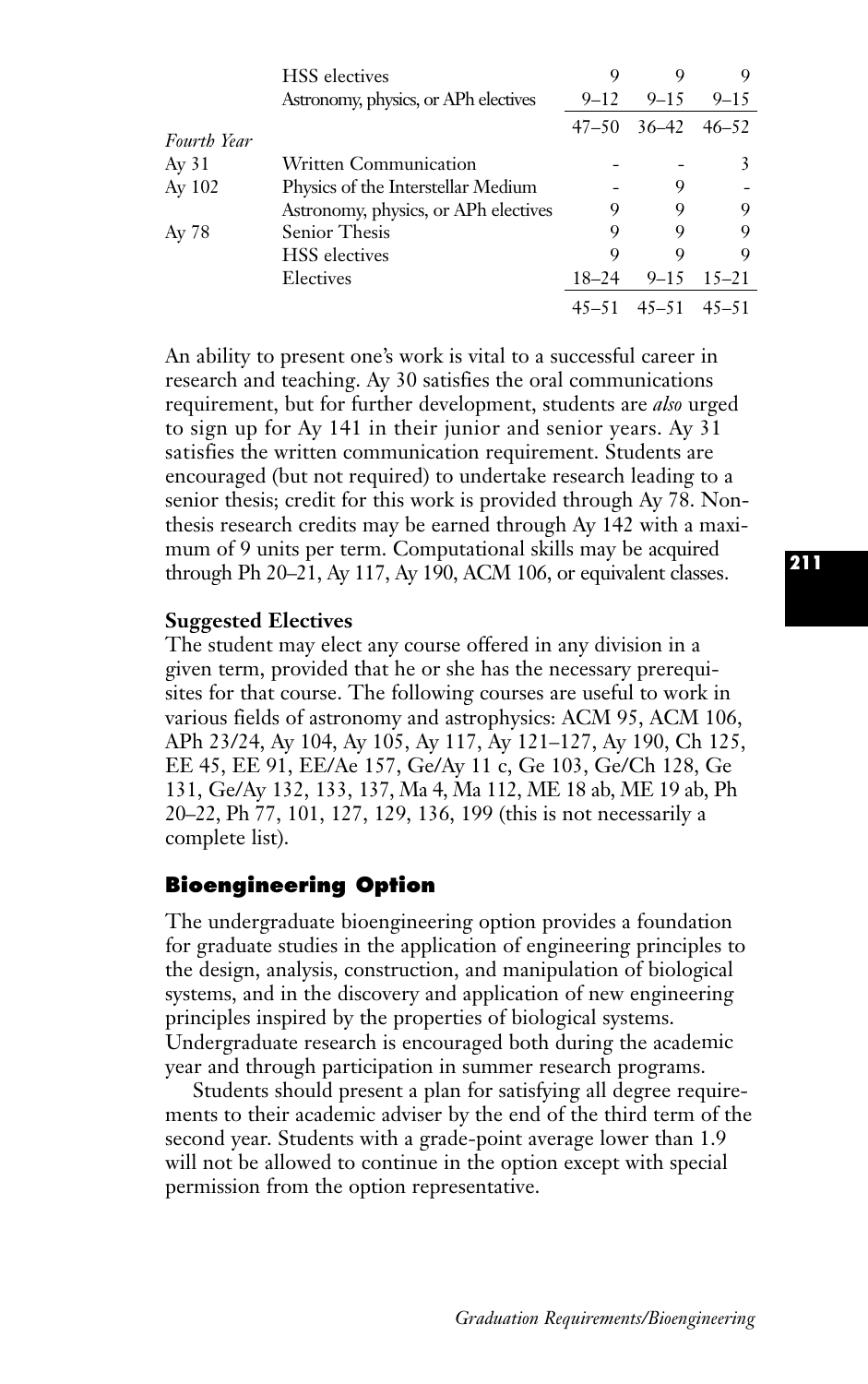# **Option Requirements**

- 1. BE 1; BE 159; BE/APh 161; ChE/BE 163; BE/CS/CNS/Bi 191 a.
- 2. Experimental methods: Bi 1 x; BE/EE 189 a; ChE 130.
- 3. Biology and chemistry: Bi 8; Bi 9; Ch 25; Ch 41 a; Bi/Ch 110. One advanced biology course selected from Bi/Ch 111, Bi/Ch 113, Bi 114, Bi 117, Bi 122, Bi 145 ab, Bi/CNS 150, BE 150. Students may pass out of Bi 8 and Bi 9 via placement exams administered by the biology option.
- 4. Mathematical and computational methods: ACM 95 abc; CDS 110 a or ChE 105; 9 units selected from CS 1, CS 2, CS 3.
- 5. 36 units of BE electives (selected from the elective lists below or approved by the student's academic adviser).
- 6. Communication: E 10; E 11.
- 7. Courses satisfying option requirements must be taken for grades (except when courses are only available P/F) and passed with a grade of C– or higher. Passing grades must be earned in a total of 486 units.

# **BE Electives**

BE 98, BE 141, BE 150, BE/Bi 152, BE 153, BE 157, BE/APh 162, Bi/CNS 162, Bi/BE 177, Bi 180, BE/APh/Ph 181, BE/EE 189 b, BE/CS/CNS/Bi 191 b, EE/BE 166, EE/BE 185, Bi/BE 227, Ae/BE 242, BE/Ae 243.

# **Other Relevant BE-Approved Electives**

Biodevices: EE 112, EE 113, EE 114 ab, APh/EE 9 ab, EE 45, EE 111, EE 151

Biomechanics: ME 19 ab, ME 35 abc, ME 71, Ae/APh/CE/ME 101 abc, Ae/APh/CE/ME 102 abc, Ae/APh 104 abc

Synthetic biology: CS 21, Ch 24, ChE/Ch 148, ChE/Ch 164, ChE/Ch 165

# **Typical Course Schedule**

|            |                                        | Units per term |     |     |
|------------|----------------------------------------|----------------|-----|-----|
|            |                                        | 1st            | 2nd | 3rd |
| First Year |                                        |                |     |     |
| Ma 1 abc   | <b>Freshman Mathematics</b>            | 9              | 9   | 9   |
| Ph 1 abc   | <b>Freshman Physics</b>                | 9              | 9   | 9   |
| Ch 1 ab    | General Chemistry                      | 6              | 9   |     |
| Ch 3 a     | Fundamental Techniques of Experimental |                |     |     |
|            | Chemistry                              | 6              |     |     |
| Bi 1 x     | The Great Ideas of Biology: An         |                |     |     |
|            | Introduction Through Experimentation   |                |     | 9   |
| BE 1       | Frontiers in Bioengineering            |                |     |     |
|            | Introductory HSS courses               | 9              | 9   | 9   |
|            | Physical education                     |                |     | 3   |
|            |                                        | 30             | 37  | 39  |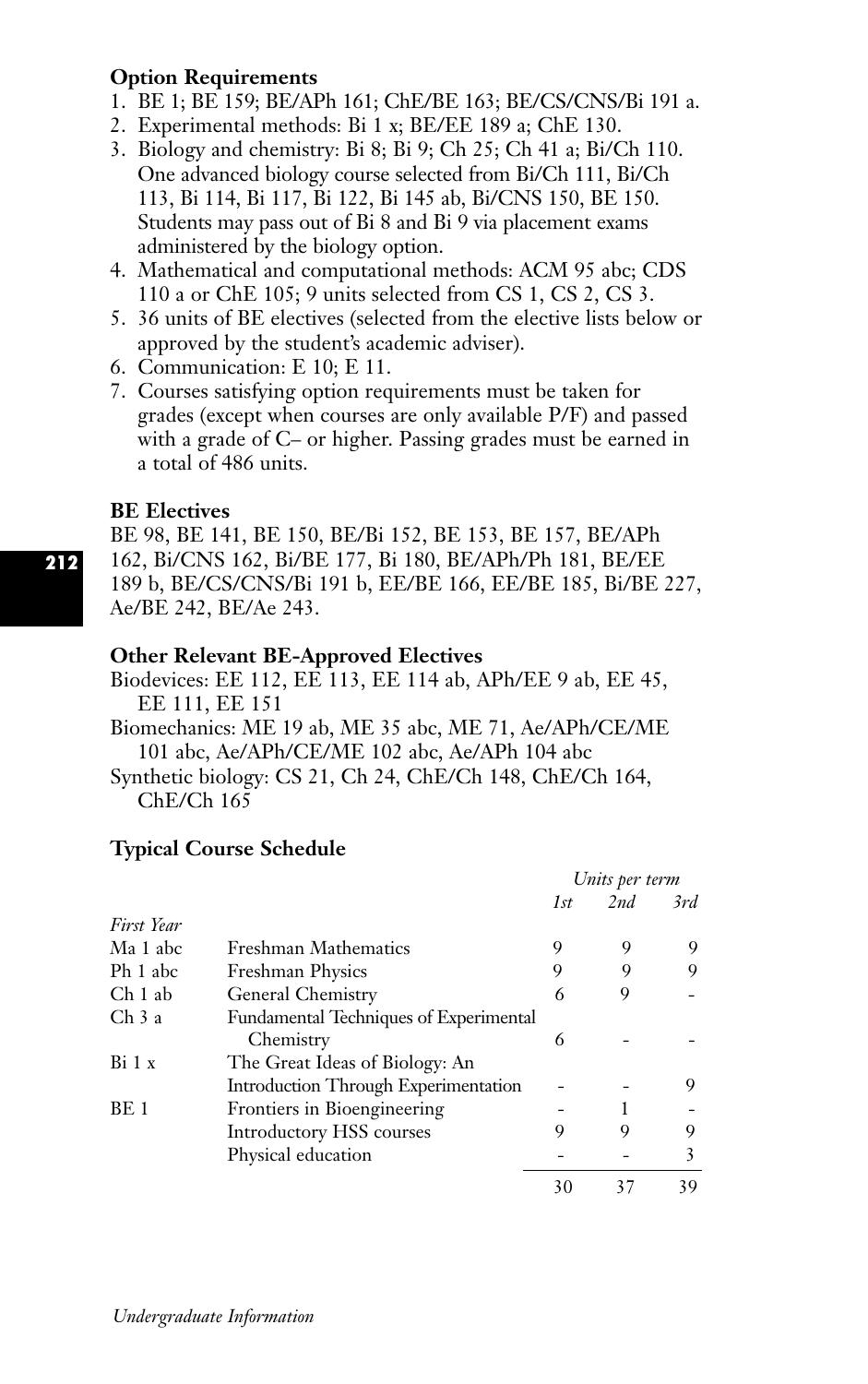|                    |                                        |             | Units per term |             |
|--------------------|----------------------------------------|-------------|----------------|-------------|
|                    |                                        | 1st         | 2nd            | 3rd         |
| Second Year        |                                        |             |                |             |
| Ma 2 ab            | Sophomore Mathematics                  | 9           | 9              |             |
| Ph 2 ab            | Sophomore Physics                      | 9           | 9              |             |
| Ch 41 a            | Organic Chemistry                      | 9           |                |             |
| Ch 25              | Introduction to Biophysical            |             |                | 9           |
|                    | Chemistry                              |             |                |             |
| Bi 8               | Introduction to Molecular Biology      |             | 9              |             |
| Bi 9               | Cell Biology                           |             | L.             | 9           |
|                    | Menu course                            |             |                | 9           |
|                    | General and BE electives               | x           | x              | X           |
|                    | <b>HSS</b> electives                   | x           | x              | x           |
|                    | Physical education                     | x           | X              | x           |
|                    |                                        | 42–45       | $42 - 45$      | 42–45       |
|                    |                                        |             | Units per term |             |
|                    |                                        | 1st         | 2nd            | 3rd         |
| Third Year         |                                        |             |                |             |
| ACM 95 abc         | <b>Introductory Methods of Applied</b> |             |                |             |
|                    | Mathematics                            | 12          | 12             | 12          |
| $Bi/Ch$ 110        | Introduction to Biochemistry           | 12          |                |             |
| <b>ChE/BE 163</b>  | Introduction to Biomolecular           |             |                |             |
|                    | Engineering                            | 9           | $\overline{a}$ |             |
|                    | Computational methods requirement      | x           | x              | x           |
|                    | General and BE electives               | X           | x              | x           |
| E 10               | Technical seminar presentations        | x           | x              | x           |
|                    | <b>HSS</b> electives                   | x           | x              | x           |
|                    | Physical education                     | $\mathbf x$ | X              | x           |
| ChE 130            | Biomolecular Engineering Laboratory    | -           | -              | 9           |
|                    |                                        | $42 - 45$   | $42 - 45$      | $42 - 45$   |
|                    |                                        |             |                |             |
|                    |                                        |             | Units per term |             |
|                    |                                        | 1st         | 2nd            | 3rd         |
| <b>Fourth Year</b> |                                        |             |                |             |
| CDS 110 a          | <b>Introductory Control Theory</b>     |             |                |             |
| or ChE 105         | or Dynamics and Control of             |             |                |             |
|                    | <b>Chemical Systems</b>                | x           |                | x           |
| BE/APh 161         | Physical Biology of the Cell           |             | 12             |             |
| <b>BE/EE 189 a</b> | Design and Construction of             |             |                |             |
|                    | <b>Biodevices</b>                      |             | 12             |             |
| BE/CS/-            | <b>Biomolecular Computation</b>        |             |                |             |
| CNS/Bi 191 a       |                                        |             | 9              |             |
| BE 159             | Signal Transduction and Biomechanics   |             |                |             |
|                    | in Eukaryotic Cell Morphogenesis       |             |                | 9           |
|                    | General and BE Electives               | X           | x              | X           |
|                    | Advanced biology and biology lab       |             |                |             |
|                    | requirements                           | X           | X              | $\mathbf x$ |
| E11                | Written Technical Communication in     |             |                |             |
|                    | Engineering and Applied Science        | X           | X              | x           |
|                    | <b>HSS</b> electives                   | X           | X              | x           |
|                    | Physical education                     | X           | X              | X           |
|                    |                                        | $42 - 45$   | 42–45          | $42 - 45$   |

**213**

*Graduation Requirements/Biology*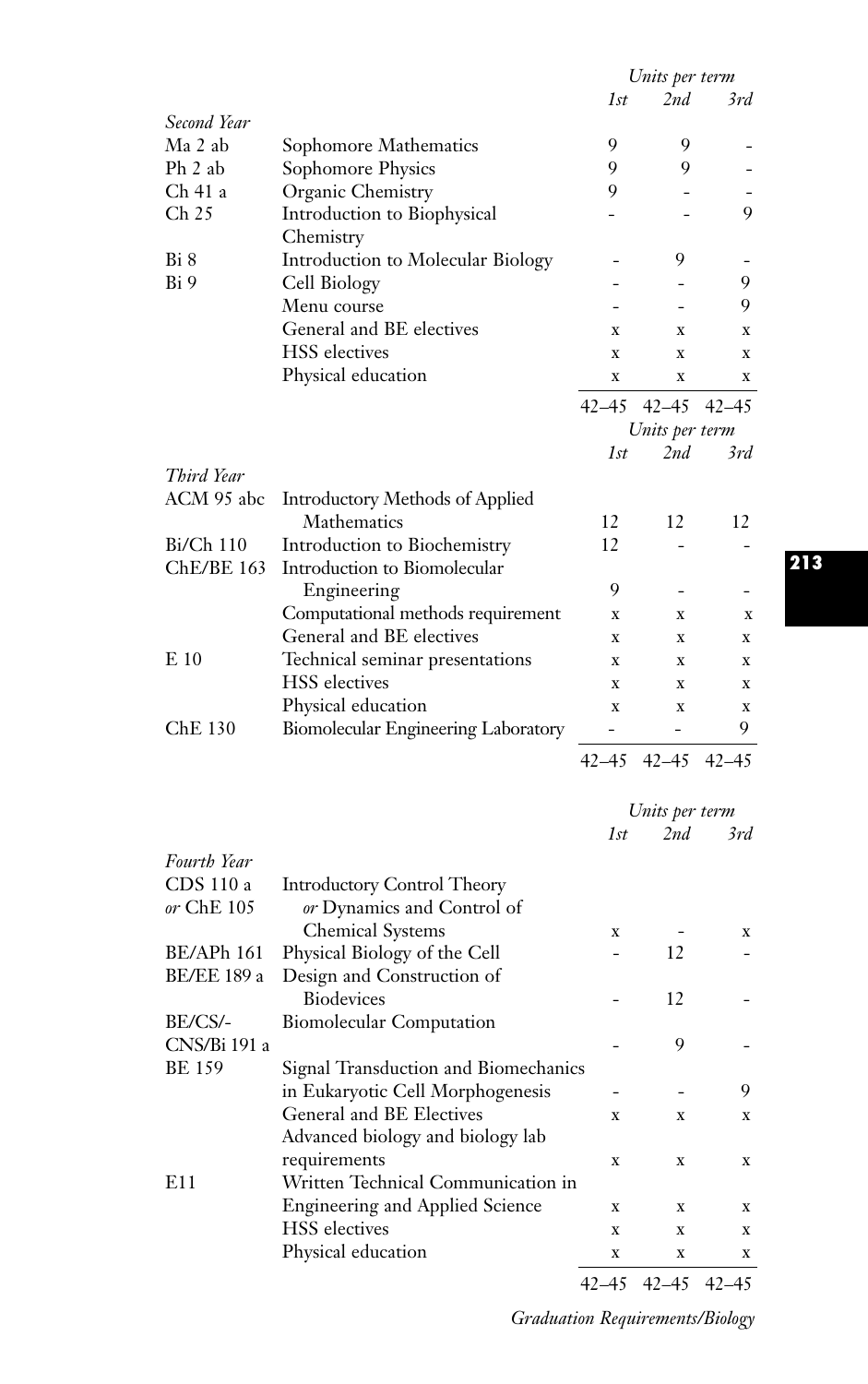# **Biology Option**

The undergraduate option in biology is designed to build on a solid foundation in mathematics and physical science by providing an introduction to the basic facts, concepts, problems, and methodologies of biological science. The option serves as a basis for graduate study in any field of biology or for admission to the study of medicine. Instruction is offered in the form of participation in the ongoing research programs of the division, as well as in formal course work. Course work emphasizes the more general and fundamental properties of living organisms, and areas of current research interest, rather than the traditional distinct fields within the life sciences.

The division encourages undergraduate participation in its research program and believes that research participation should be a part of each student's program of study. Students may elect to prepare an undergraduate thesis (Bi 90). Research opportunities may be arranged with individual faculty members, or guidance may be obtained from a student's individual faculty adviser in the division or from the biology undergraduate student adviser.

The requirements listed below for the biology option are minimal requirements. An adequate preparation for graduate work in biology will normally include additional elective research or course work in biology and/or advanced course work in other sciences or in mathematics. Flexibility to accommodate varied individual scientific interests, within the broad scope of biology, is achieved through the provision of elective courses, arrangements for individual research (Bi 22), and tutorial instruction (Bi 23). In addition, arrangements may be made to take courses at neighboring institutions in fields of biology that are not represented in our curriculum.

## *Premedical Program*

The undergraduate course for premedical students is essentially the same as that for biology students and is intended as a basis for later careers in research as well as in the practice of medicine. It differs in some respects from premedical curricula of other schools; however, it has been quite generally accepted as satisfying admission requirements of medical schools.

It is recommended that all students contemplating application to medical school consult with the premed adviser at the Career Development Center or Professor David Chan in the Division of Biology.

## **Option Requirements**

- 1. Bi 8, Bi 9, Bi 117, Bi 122, Bi/CNS 150, and Ch 41 abc.
- 2. One advanced laboratory course chosen from Bi 123, Bi/CNS 162, Bi 180, Bi 227, or at least 12 units of independent research such as Bi 22.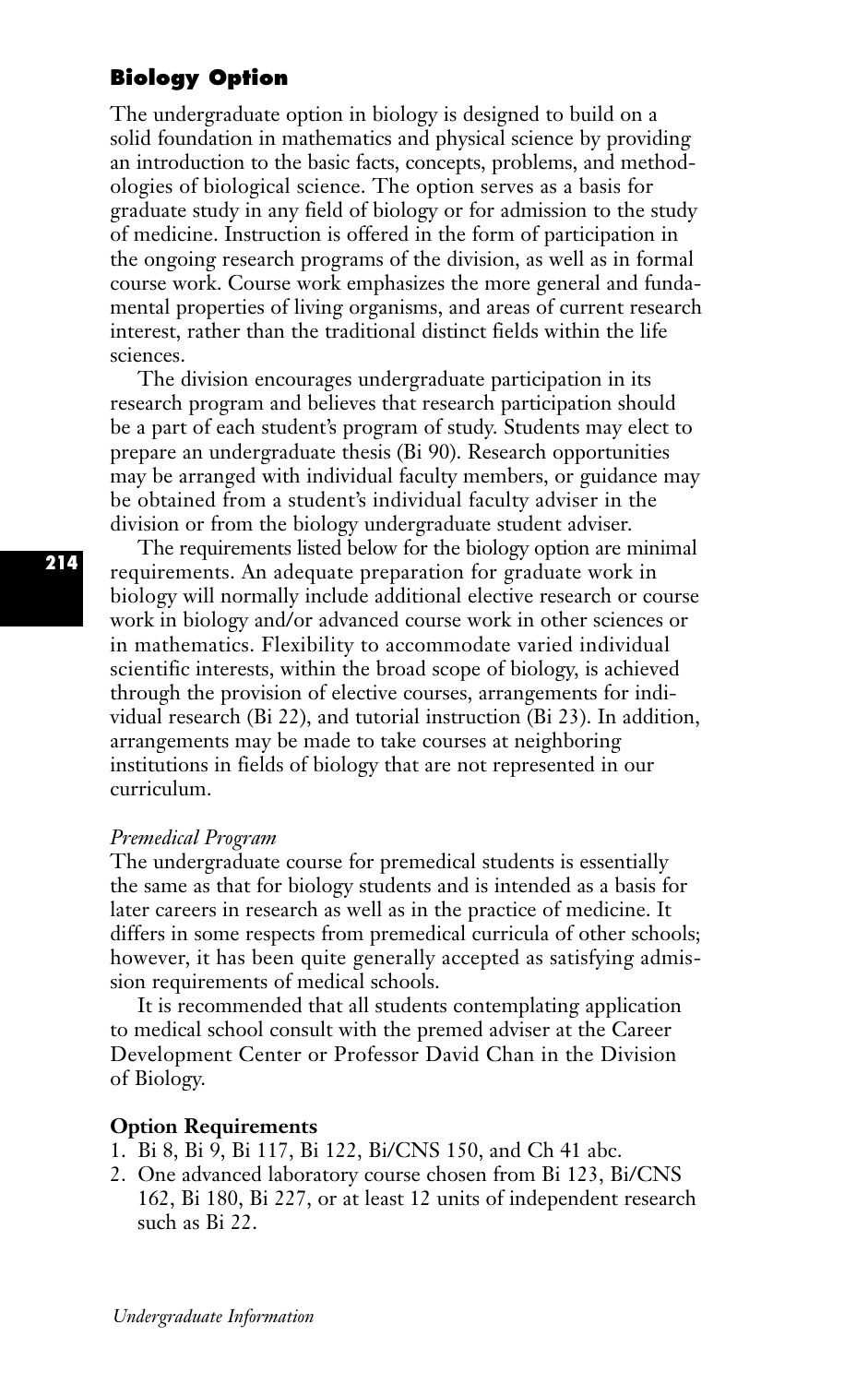- 3. Two courses chosen from Bi/Ch 110, 111, 113, and/or Bi/Ch 132.
- 4. Scientific writing requirement met by taking Bi 24 (six units), CNS/Bi/Ph 107 (nine units), or by taking any other writing course such as E 11 (three units), En 84 or Ge 13 (three units) plus oral presentation at SURF Seminar Day or equivalent, with option representative approval.
- 5. None of the courses satisfying requirements 1–4 may be taken pass/fail, except Bi 22 and Bi 180.
- 6. A total of 146 units of biology must be taken and passed (Bi 1, Bi 2, and Bi 10 cannot be counted toward this total), including at least 6 additional bio classes which satisfy the following:
	- a. Distribution requirement: These additional courses must be drawn from at least two of the following course "tracks" defined below.
	- b. At least four of these additional courses (including courses drawn from at least two tracks) must be taken for letter grades.
	- c. At least two of these additional graded courses (from different tracks) must be for at least nine units.
- 7. Passing grades must be earned in a total of 486 units, including the courses listed above.

## *Biology Tracks*

Individual classes may be relevant to more than one track, but classes cannot be double-counted toward the distribution requirement. Courses included in the general option requirements that provide logical background for these tracks are indicated in parentheses; however, these cannot be counted toward the distribution requirement.

a. Biochemistry and molecular biology

(Bi 8, Bi 9)

Bi/Ch 110, 111, 113, 132 (if not taken to satisfy item 3; no double-counting)

Bi 129, BMB/Bi/Ch 170 abc, Bi 189, Bi/Ch 206

Note: Ch 24 and Ch 7 or Ch 145 are also recommended for students interested in this track.

b. Genetics

(Bi 8, Bi 115, Bi 122) Bi 123, 129, 180, 188, 190, 206 Microbial biology subtrack: ESE/Bi 166, ESE/Bi 168 with Bi 180

- c. Developmental biology and evolution (Bi 117, Bi 122) Bi 123, Bi/CNS 157, Bi/CNS 158, Bi 182, 188, 190, 204, 214
- d. Neurobiology (Bi/CNS/Psy 150) Bi 152, 156, 157, 162, 186, 202, 216, 217, Bi/CNS 184,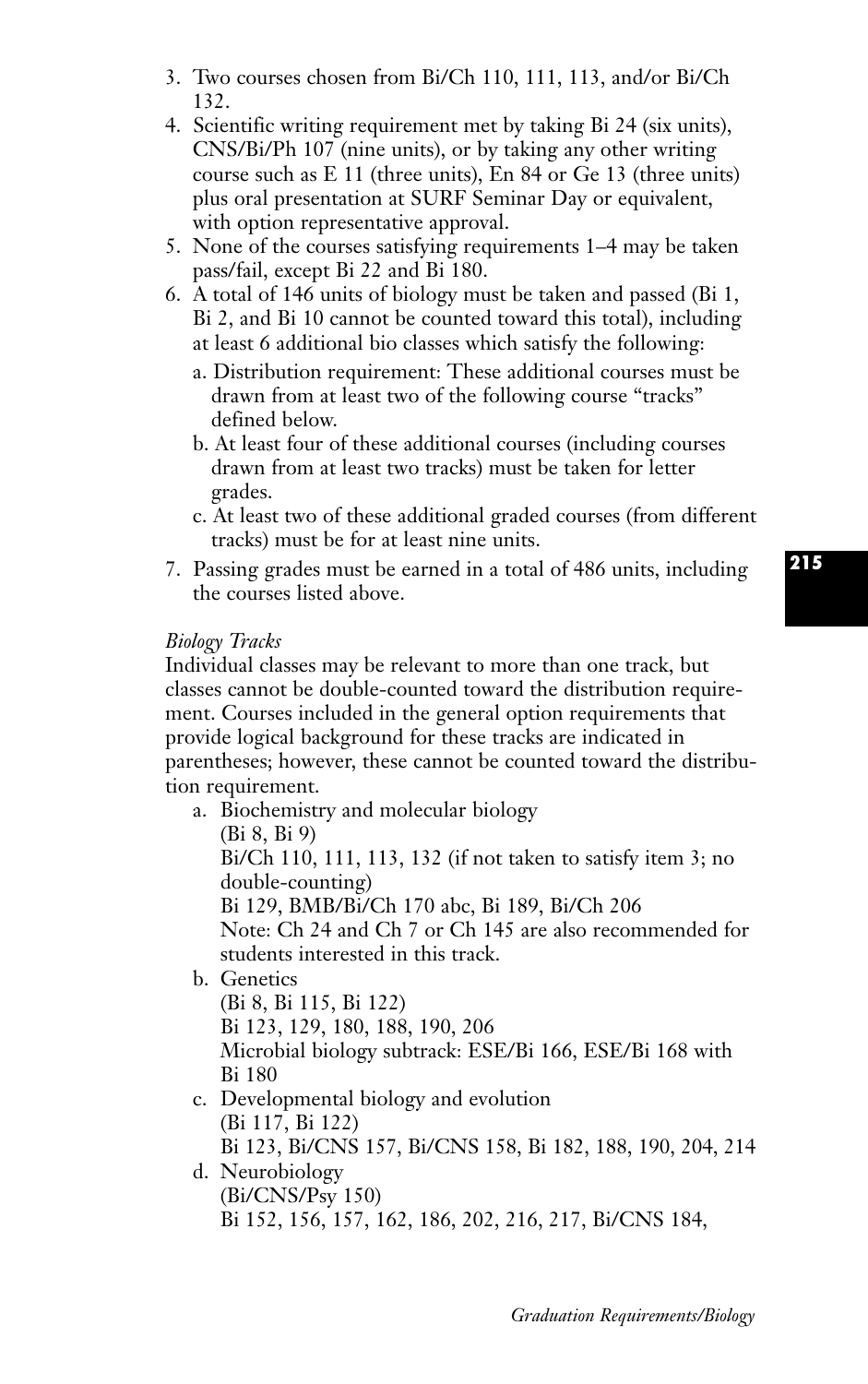Bi/CNS 220, CNS/Bi 176

Behavior/psychology subcluster: CNS/SS/Psy/Bi 102 ab, CNS/Bi/Psy 120, 131, Bi/CNS 220, Bi 152, Bi 156, 176, 216, 217, CNS/Bi 256

- e. Computational and systems biology (Bi/CNS/Psy 150) Ay/Bi 199, Bi/CNS 184, Bi/CNS 220, CNS/Bi/SS/Psy 176, CNS/Bi/EE/CS 186, CNS/Bi/Ph/CS 187, BE/CS/CNS/Bi 191 ab, CNS/Bi 221, CNS/Bi 247, CNS/Bi 256 CS programming courses are highly recommended for those interested in this track.
- f. Organismal Bi 114, 115, 129, 145 ab, 157, 158, 188, 202, 214 g. Cell biology
- (Bi 9) Bi 113 if not taken to satisfy requirement item 3, 115, 129 Bi 145 ab, 189
- h. Interdisciplinary, technology approaches BE/CS/CNS/Bi 191, Bi 177, 206, 227

#### *Planning the Biology Course Schedule*

Course requirements for biology are designed to be met by students taking Bi 8 and Bi 9 starting in their second year. However, many students interested in biology elect to take these courses in their first year.

Students may place out of the option requirement to take Bi 8 or Bi 9 by passing an exam and then earning a passing grade in Bi/Ch 111 or Bi/Ch 113, respectively, instead. The exam for placing out of Bi 8 and Bi 9 is given in the fall term of freshman year and is open to students who have scored a 5 on the advanced placement exam in biology, or who have an unusually strong background in biology, e.g., substantial research experience.

Bi 10 is not required for the biology option but is commonly taken by biology students to meet the Institute introductory laboratory requirement.

Bi 123 is not required but is recommended for students planning to take any additional courses in genetics.

Prerequisites listed for individual biology courses are advisory, not compulsory. They indicate the kind of background that is assumed for the work level of the course. In general they may be waived with the instructor's permission.

Ch 24 and Ch 25 are strongly recommended for students interested in postgraduate work in biology, as most graduate programs expect entering students to have taken a course in physical chemistry.

Additional courses of potential interest to biology majors include Ge 11 b, BE/APh 161, BE 163, and advanced geobiology courses.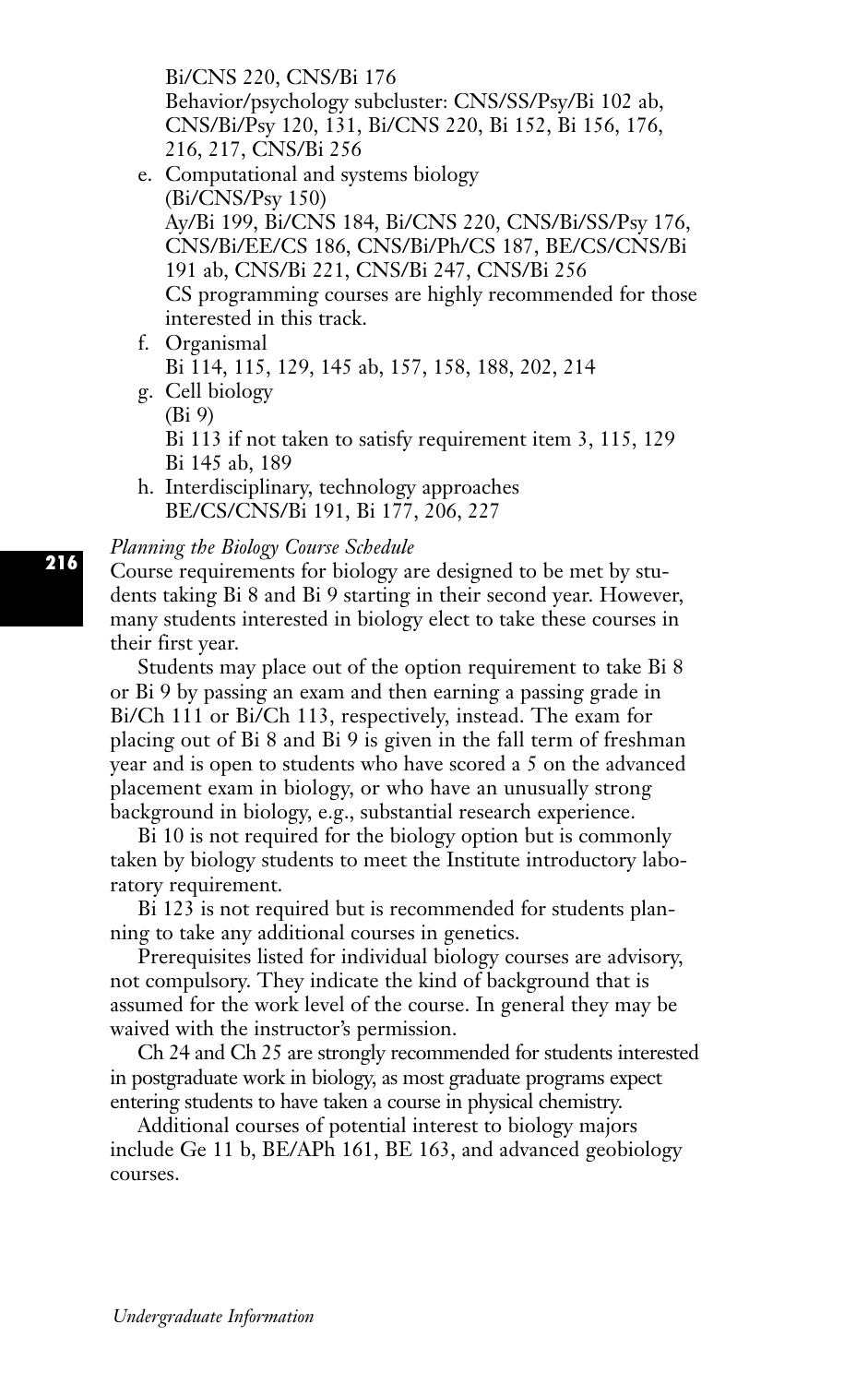|                   |                                   |           | Units per term |           |  |  |
|-------------------|-----------------------------------|-----------|----------------|-----------|--|--|
|                   |                                   | 1st       | 2nd            | 3rd       |  |  |
| Second Year       |                                   |           |                |           |  |  |
|                   | <b>HSS</b> electives              | 9         | 9              | 9         |  |  |
| Ma 2 ab           | Sophomore Mathematics             | 9         | 9              |           |  |  |
| $Ph$ 2 ab         | Sophomore Physics                 | 9         | 9              |           |  |  |
| Ch 41 abc         | Organic Chemistry                 | 9         | 9              | 9         |  |  |
| Bi 8              | Introduction to Molecular Biology |           | 9              |           |  |  |
| Bi 9              | Cell Biology                      |           |                | 9         |  |  |
| <b>Bi</b> 10      | Cell Biology Laboratory           |           |                | 6         |  |  |
|                   | Electives                         | $9 - 15$  | $0 - 6$        | $9 - 18$  |  |  |
|                   |                                   | $45 - 51$ | $45 - 51$      | $42 - 51$ |  |  |
| Third Year        |                                   |           |                |           |  |  |
|                   | <b>HSS</b> electives              | 9         | 9              | 9         |  |  |
| Bi 117            | Developmental Biology             |           | 9              |           |  |  |
| $Bi/Ch$ 110       | Intro. to Biochemistry            | 12        |                |           |  |  |
| Bi 122            | Genetics                          | 9         |                |           |  |  |
| Bi 123            | Genetics Laboratory               |           | 12             |           |  |  |
| Ch 24, 25         | Introduction to Biophysical       |           |                |           |  |  |
|                   | Chemistry                         |           | 9              | 9         |  |  |
|                   | Electives                         | $15 - 21$ | $15 - 21$      | $27 - 33$ |  |  |
|                   |                                   | $45 - 51$ | $54 - 60$      | $45 - 51$ |  |  |
| Fourth Year       |                                   |           |                |           |  |  |
|                   | <b>HSS</b> electives              | 9         | 9              | 9         |  |  |
| <b>Bi</b> 24      | <b>Technical Communication</b>    | 6         |                |           |  |  |
| <b>Bi/CNS 150</b> | Neurobiology                      | 10        |                |           |  |  |
|                   | Electives                         | $23 - 26$ | $36 - 42$      | $36 - 42$ |  |  |
|                   |                                   | $48 - 51$ | $45 - 51$      | $45 - 51$ |  |  |

# **Typical Course Schedule**

# **Business Economics and Management Option**

The business economics and management (BEM) option provides students with the analytical tools to operate successfully in a modern volatile business environment. The emphasis is on strategy, design (markets, organizations, networks), finance, and law in a free-market competitive or strategic situation, as well as in a highly politicized environment. Today's business environment is complex; the required courses in this option are therefore highly analytical. The formal nature of the required courses can be complemented by case-study courses. For more information, go to http://www.hss.caltech.edu/ss.

# **Option Requirements**

- 1. Ec 11, PS/Ec 172, BEM/Ec/SS 20 (or a similar writing/oral presentation course), BEM 102, Law 33.
- 2. BEM 103, BEM 104, and BEM 105.
- 3. ACM/ESE 118 or Ec 122.
- 4. Five courses, to be chosen from the menu (may be taken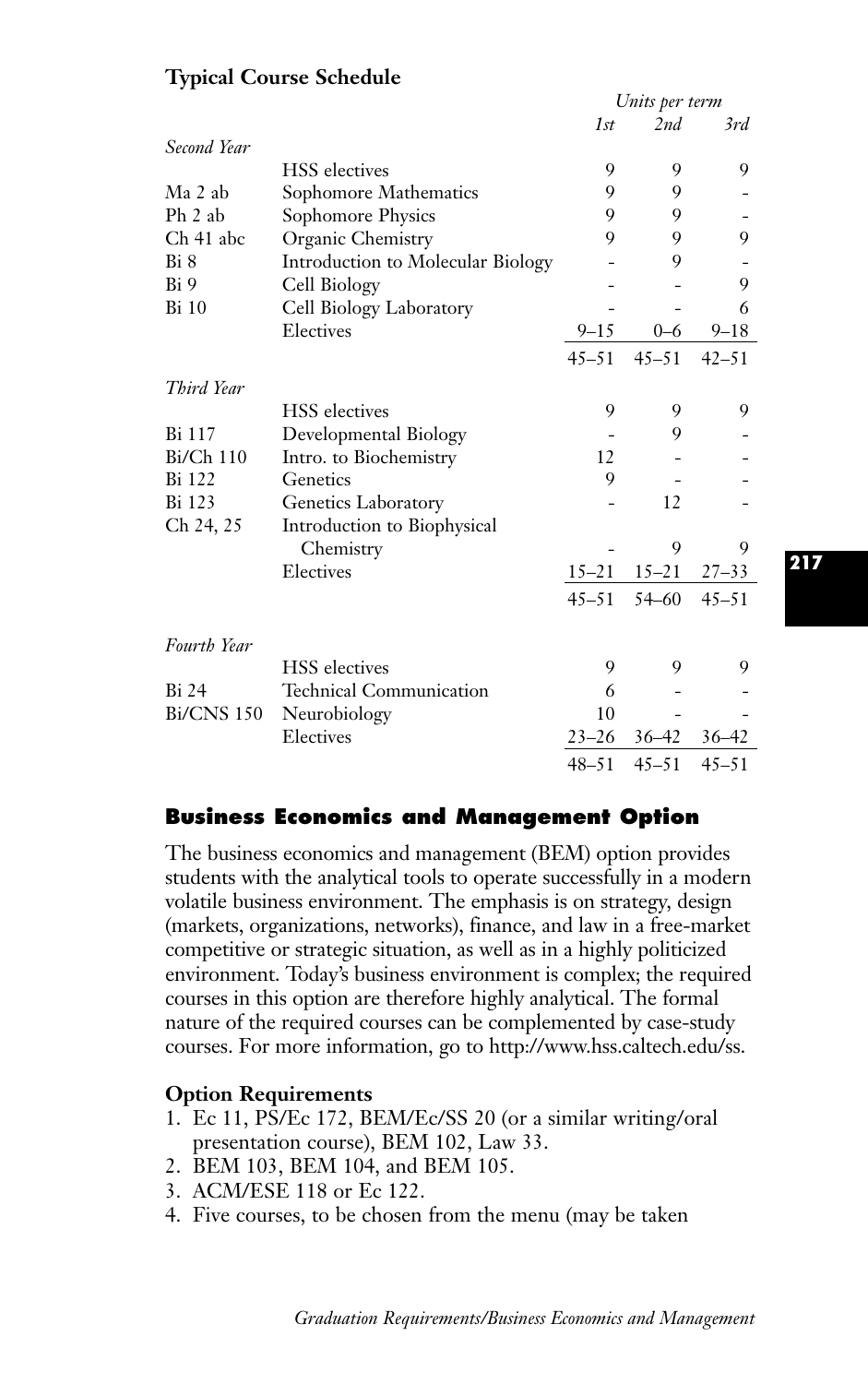pass/fail): BEM courses (excluding the ones listed under [1] and [2] above), Ec 105, 106, 116, 121 ab, 122, 123, 129, 130, 132, 135, 145, Ec/PS 160 abc, PS 12, PS/Ec 173, Psy 15, Psy 20, ACM 113, ACM 116, Ma 112 a, Law 133, 134, 135. Other courses with permission of BEM option representative.

- 5. 45 additional units of science (including anthropology, economics, political science, psychology, social science), mathematics, and engineering courses; this requirement cannot be satisfied by courses listed as satisfying the introductory laboratory requirement or by any course with a number less than 10 (may be taken pass/fail).
- 6. Passing grades must be earned in a total of 486 units, including all courses used to satisfy the above requirements.

|                  |                                 | Units per term |     |     |
|------------------|---------------------------------|----------------|-----|-----|
|                  |                                 | 1st            | 2nd | 3rd |
| Second Year      |                                 |                |     |     |
| Ma 2 ab          | Sophomore Mathematics           | 9              | 9   |     |
| Ph 2 ab          | Sophomore Physics               | 9              | 9   |     |
|                  | Menu course                     |                |     | 9   |
| Ec 11            | Introduction to Economics       | 9              |     |     |
| <b>BEM 102</b>   | Introduction to Accounting      | 9              |     |     |
| Law $33$         | Introduction to the Law         | 9              |     |     |
| <b>PS/Ec 172</b> | Noncooperative Games            |                |     | 9   |
|                  | Electives <sup>1</sup>          |                | 27  | 27  |
|                  |                                 | 45             | 45  | 45  |
| Third Year       |                                 |                |     |     |
| <b>BEM 103</b>   | Introduction to Finance         | 9              |     |     |
| <b>BEM 104</b>   |                                 |                | 9   |     |
| <b>BEM 105</b>   | Options                         |                | 9   |     |
| <b>ACM/</b>      | Methods in Applied Statistics   |                |     |     |
| <b>ESE 118</b>   | and Data Analysis               | 9              |     |     |
|                  | Electives <sup>1</sup>          | 27             | 27  | 45  |
|                  |                                 | 45             | 45  | 45  |
| Fourth Year      |                                 |                |     |     |
|                  | BEM/Ec/SS 20 Scientific Writing |                | 6   |     |
|                  | Electives <sup>1</sup>          | 45             | 39  | 45  |
|                  |                                 | 45             | 45  | 45  |

# **Typical Course Schedule**

*<sup>1</sup> See option requirements 4 and 5.*

# **Chemical Engineering Option**

The chemical engineering option is designed to prepare its students for either graduate study or research and development work in industry. This is accomplished by providing broad and rigorous training in the fundamentals of chemical engineering while maintaining a balance between classroom lectures and laboratory expe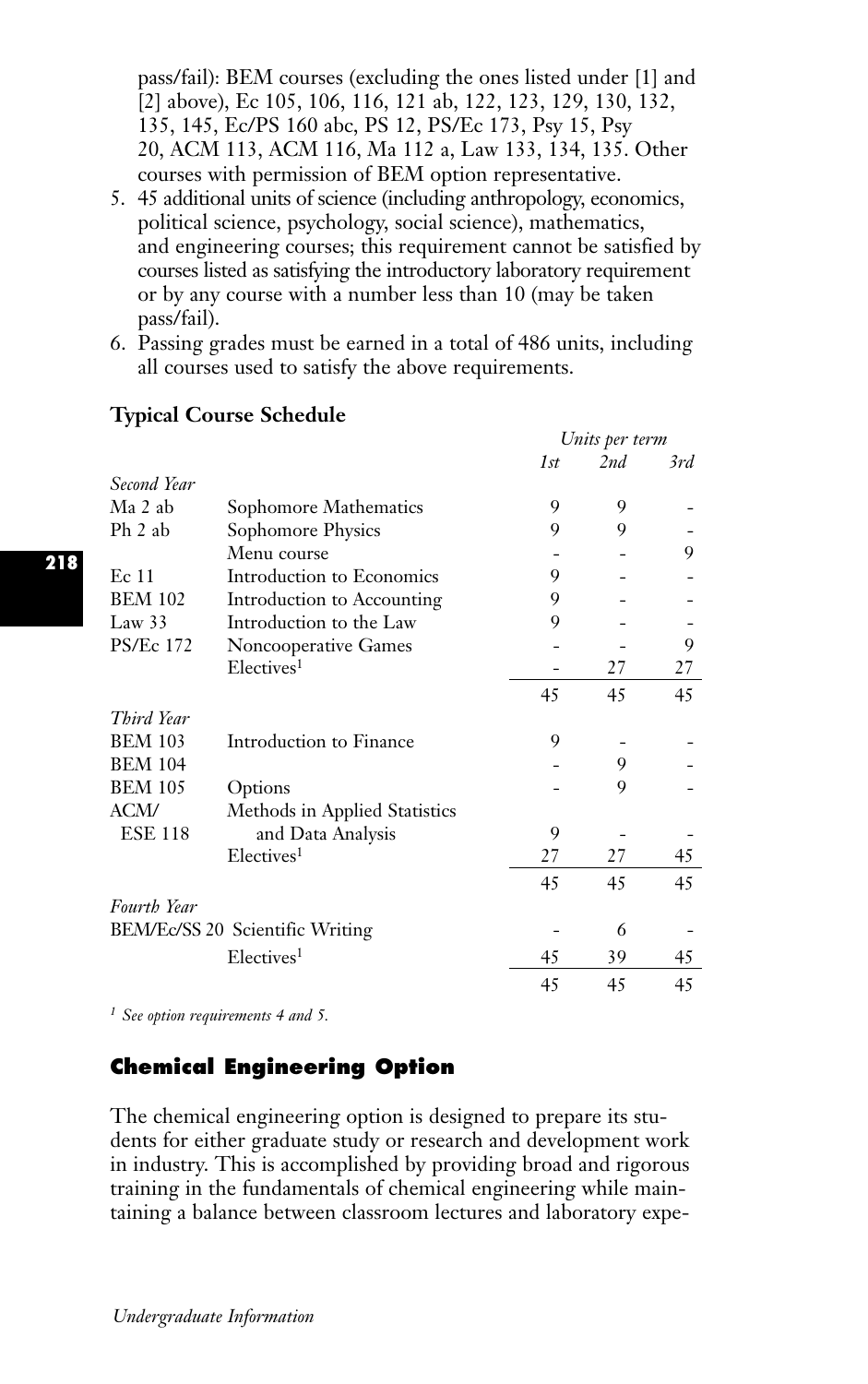rience. The program also strives to develop in each student selfreliance, creativity, professional ethics, an appreciation of the societal impact of chemical engineering, and an understanding of the importance of continuing intellectual growth.

Chemical engineering involves applications of chemistry, physics, mathematics, and, increasingly, biology and biochemistry. In addition to these disciplines, the chemical engineering curriculum includes the study of applied and computational mathematics, fluid mechanics, heat and mass transfer, thermodynamics, chemical kinetics and chemical reactor design, and process control. Because of this broad-based foundation that emphasizes basic and engineering sciences, chemical engineering is perhaps the broadest of the engineering disciplines.

Because many industries utilize some chemical or physical transformation of matter, the chemical engineer is much in demand. He or she may work in the manufacture of inorganic products (ceramics, semiconductors, and other electronic materials); in the manufacture of organic products (polymer fibers, films, coatings, pharmaceuticals, hydrocarbon fuels, and petrochemicals); in other process industries; or in the biotechnology, pharmaceutical, or biomedical industries. Chemical engineering underlies most of the energy field, including the efficient production and utilization of coal, petroleum, natural gas, and newer technologies such as biofuels, fuel cells, and solar energy conversion technologies. Air and water pollution control and abatement and the study of climate change, its impacts, and its mitigation are also within the domain of expertise of chemical engineers. The chemical engineer may also enter the field of biochemical engineering, where applications range from the utilization of microorganisms and cultured cells, to enzyme engineering and other areas of emerging biotechnology, to the manufacture of foods, to the design of artificial human organs.

Key educational objectives of our chemical engineering curriculum are to prepare students for professional practice at the forefront of chemical engineering or for graduate school, and to become leaders in engineering, science, academia, business, and public service in a continually changing world. To do this, the curriculum focuses on developing an ability to synthesize and apply knowledge from the many subjects studied to the design of systems, components, processes, or experiments, subject to technical, economic, environmental, and/or social constraints. Problems illustrating the design process are integrated into the core courses. The senior laboratories integrate design with the construction and experimental evaluation of a system, process, or component.

Freshman and sophomore students normally take the core courses in mathematics, physics, chemistry, and biology (Ma 1 abc, Ma 2 ab, Ph 1 abc, Ph 2 ab, Ch 1 ab, and Bi 1). They take the sophomore chemistry labs (Ch 3 a [or Ch 3 x] and Ch/ChE 9).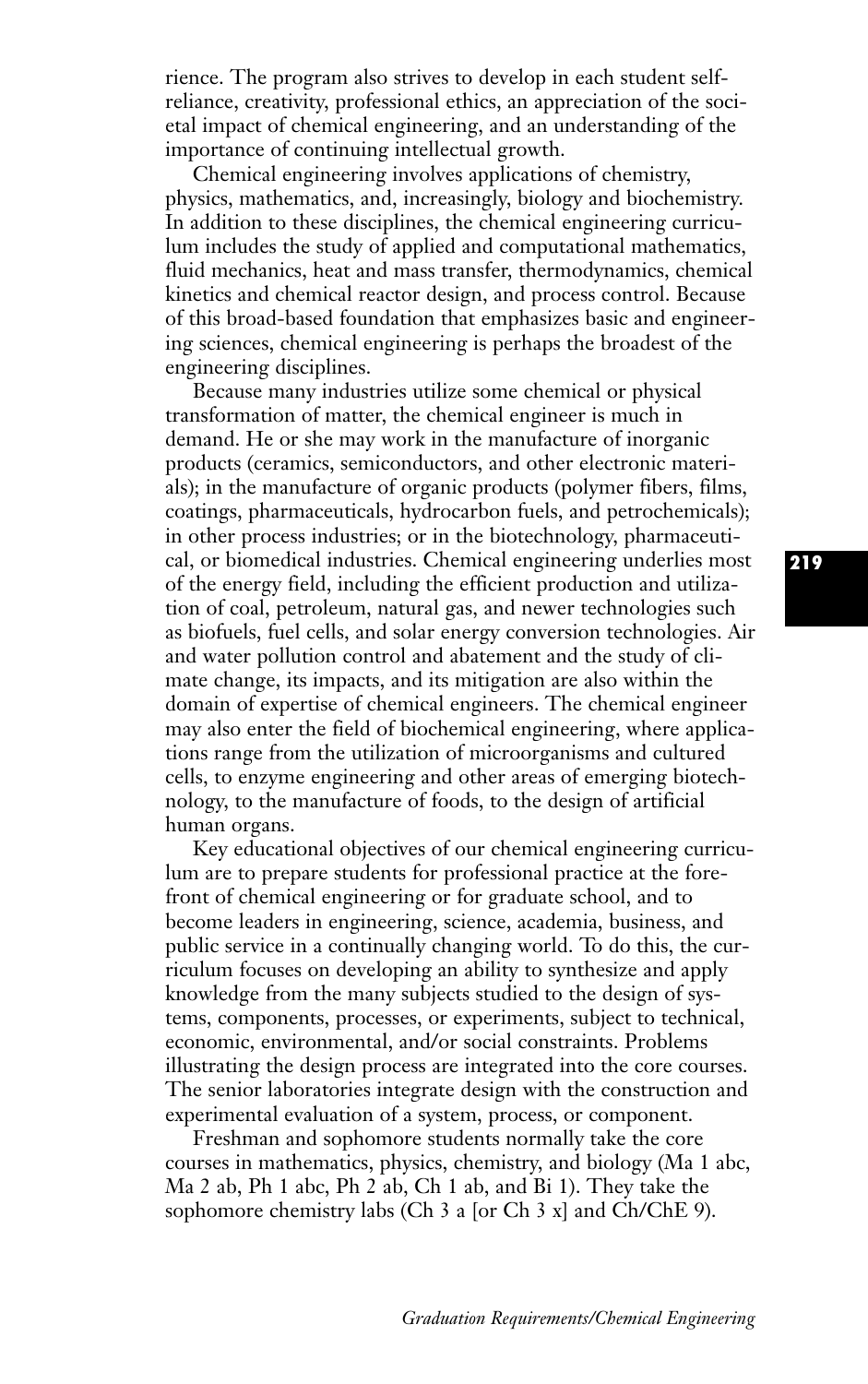They also take the second-year organic chemistry course (Ch 41 abc) and the basic chemical engineering courses (ChE 62 and ChE 63 ab), and applied and computational mathematics (ACM 95 abc). It is strongly recommended that they also take a course in computer programming (e.g., CS 1, CS 11, or ACM 11).

Undergraduate research is emphasized, and students are encouraged, even in the freshman year, to participate in research with the faculty. In order to obtain a basic intellectual background, all students take courses in the fundamentals of chemical engineering through the junior year. During the junior and senior years, students diversify into one of four tracks (biomolecular, environmental, materials, or process systems), where they pursue concentrated study in their chosen area of chemical engineering. An optional senior thesis provides an opportunity to pursue independent research and design in lieu of one of the senior laboratories.

Attention is called to the fact that any student whose gradepoint average is less than 1.9 at the end of an academic year in the subjects listed under the Division of Chemistry and Chemical Engineering may, at the discretion of the faculty in this division, be refused permission to continue the work in this option.

#### **Option Requirements**

- 1. Ch/ChE 9, Ch 21 a1, Ch 21 b1 (or Ch 24)1, Ch 41 abc, ChE 62, ChE 63 ab, Ch/ChE 91 (or En 84), ACM 95 abc, ChE 101, ChE 103 abc, ChE 105, ChE 126, three science/engineering electives (two if ChE 90 ab is selected), and one of Ec 11, BEM 102, or BEM 1032.
- 2. Completion of a track (biomolecular, environmental, process systems, or materials), each consisting of eight science or engineering courses (72 units, including 63 units of engineering courses). Students should inform the executive officer of their track choice by the beginning of the spring quarter of the sophomore year by providing a planned schedule for completion of all degree requirements. Requirements for the tracks are as follows.

a. Biomolecular track: ChE/BE 163, Bi/Ch 110, [ChE 130 or ChE 90 ab], and five additional bioengineering or biochemical engineering electives (45 units). ChE 118 and/or ChE 120 may be elected provided the design project undertaken contains a significant biological component.

b. Environmental track: two of the core ESE courses [ESE 101, 102, and 103], [ChE 128 or ChE 90 ab], five additional ESE or related courses (45 units). ChE 118 and/or ChE 120 may be elected provided the design project undertaken contains a significant environmental component.

c. Process systems track: ChE 118, ChE 120, [ChE 128 or ChE 90 ab], five engineering electives (45 units).

d. Materials track: ChE 128 or ChE 90 ab; one course on materials synthesis or processing selected from Ch/ChE 1473,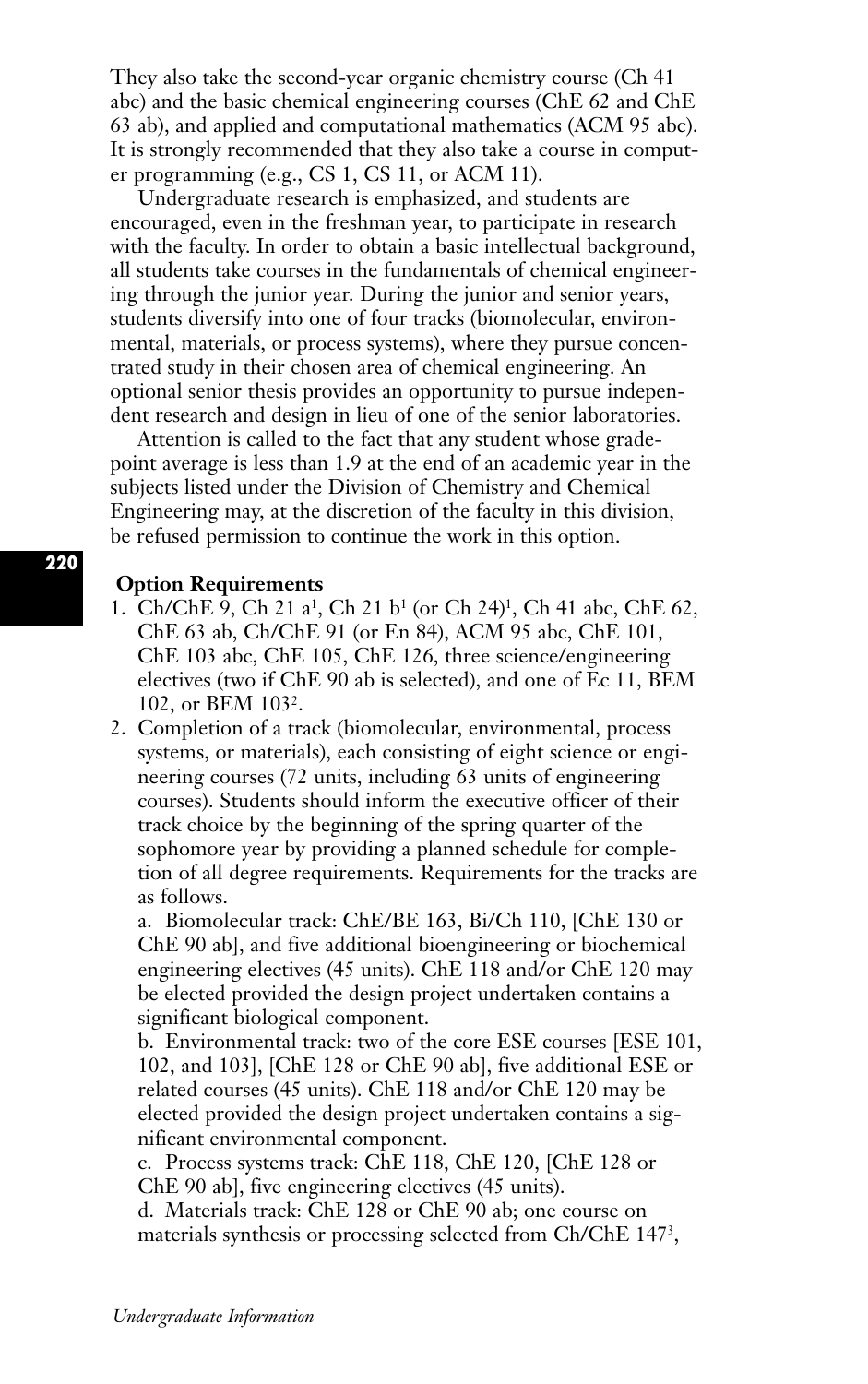ChE 1153, or MS 133; at least one course on the physical basis of structure and properties selected from Ch 120, ChE/Ch 1483, MS 115 ab, MS/APh 120, MS/APh 122, or MS 131; and five additional chemical engineering or materials science elective courses (45 units) selected from ChE 118, ChE 120, ChE/Ch 1553, ChE/Ch 164, ChE/Ch 165, or any MS course.

- 3. Passing grades must be earned in all courses required by the Institute and the option. None of the courses satisfying option requirements may be taken pass/fail.
- 4. Passing grades must be earned in a total of 515 units, including courses listed above.

*<sup>1</sup> May be taken in junior or senior year.*

*<sup>2</sup> These 9 units partially satisfy the Institute requirements in humanities and social sciences.*

*<sup>3</sup> Given in alternate years.*

## **Typical Course Schedule**

|                         |                                                    | Units per term |     |     |
|-------------------------|----------------------------------------------------|----------------|-----|-----|
|                         |                                                    | 1st            | 2nd | 3rd |
| Second Year             |                                                    |                |     |     |
| Ma 2 ab                 | Sophomore Mathematics                              | 9              | 9   |     |
| Ph 2 ab                 | Sophomore Physics                                  | 9              | 9   |     |
| Ch/ChE 9                | Chemical Synthesis and Characterization            |                |     | 9   |
|                         | for Chemical Engineering                           |                |     |     |
| Ch 41 abc               | Organic Chemistry                                  | 9              | 9   | 9   |
| Che 62                  | <b>Separation Processes</b>                        | 9              |     |     |
| ChE 63 ab               | Chemical Engineering                               |                |     |     |
|                         | Thermodynamics                                     |                | 9   | 9   |
| ACM 95 abc              | Intro. Methods of Applied Math.                    | 12             | 12  | 12  |
|                         | <b>HSS</b> electives                               |                |     | 9   |
|                         |                                                    | 48             | 48  | 48  |
| Third Year              |                                                    |                |     |     |
| ChE 103 abc             | Transport Phenomena                                | 9              | 9   | 9   |
| $Che$ 101               | Chemical Reaction Engineering                      |                | 9   |     |
| ChE 105                 | Dynamics and Control of Chemical                   |                |     |     |
|                         | Systems                                            |                |     | 9   |
| Ch/ChE 91               | Scientific Writing                                 |                | 3   |     |
|                         | ChE, Ch, track courses, and electives <sup>1</sup> | 18             | 9   | 9   |
|                         | Ec 11, BEM 102, or BEM 103                         | 9              |     |     |
|                         | <b>HSS</b> electives                               | 9              | 18  | 18  |
|                         |                                                    | 45             | 48  | 45  |
| <b>Fourth Year</b>      |                                                    |                |     |     |
|                         |                                                    |                |     |     |
| ChE 126                 | Chemical Engineering Lab                           | 9              |     |     |
|                         | ChE, Ch, track courses, and electives <sup>1</sup> | 9              | 9   | 18  |
| $Ch$ 21 ab <sup>2</sup> | Physical Chemistry                                 | 9              | 9   |     |
|                         | Science or Engineering electives                   | 9              | 9   | 9   |
|                         | <b>HSS</b> electives                               |                | 9   | 9   |
|                         | Electives                                          | 9              | 9   | 9   |
|                         |                                                    | 45             | 45  | 45  |
|                         |                                                    |                |     |     |

*<sup>1</sup> See option requirements.*

*<sup>2</sup> Ch 24 a can be substituted for Ch 21 b.*

**221**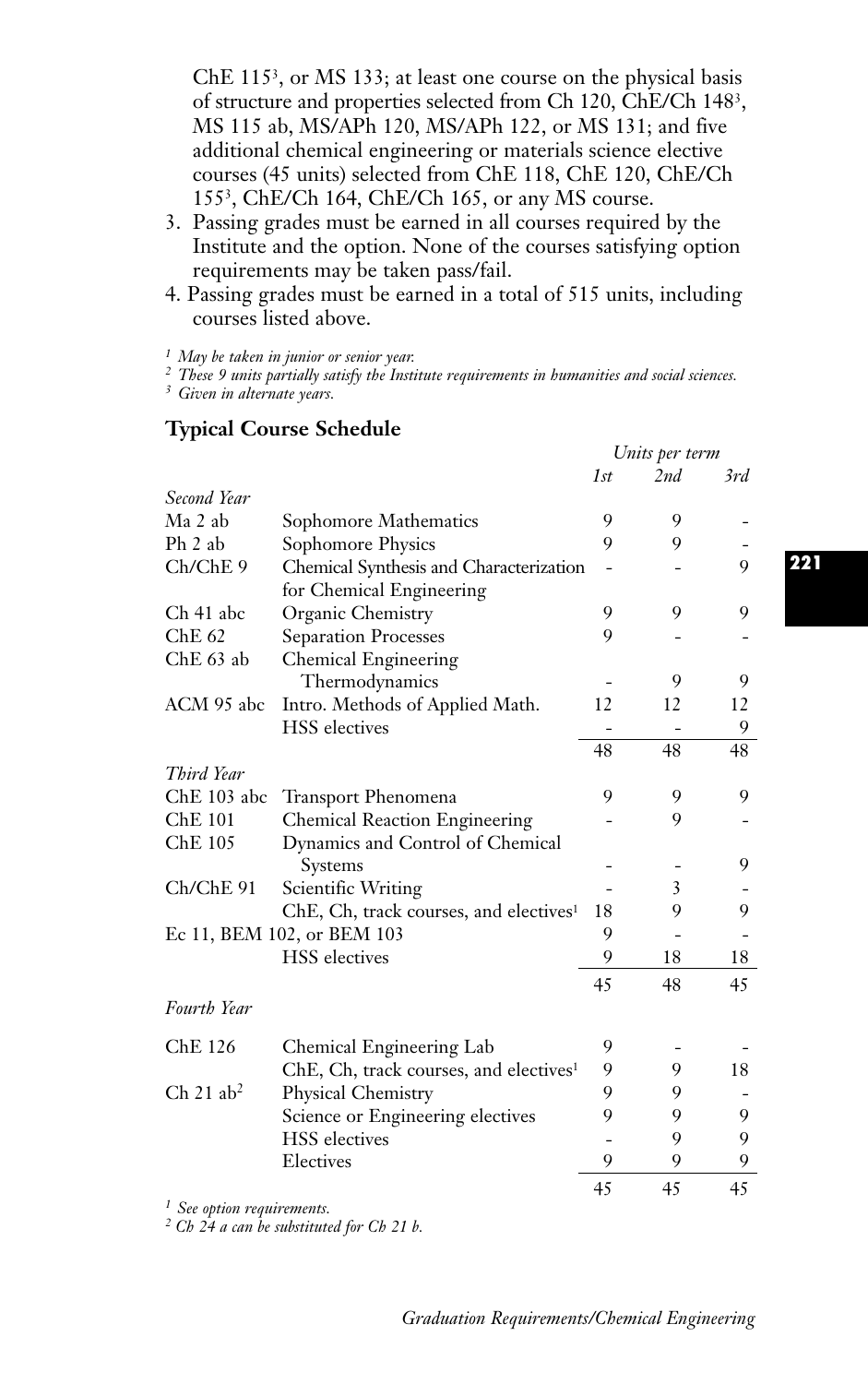## **Chemistry Option**

Study in the chemistry option leads, especially when followed by graduate work, to careers in teaching and research at colleges and universities, in research for government and industry, in the operation and control of manufacturing processes, and in management and development positions in the chemical industry.

A first-year general chemistry course is taken by all freshman students. The emphasis is on fundamental principles and their use in systematizing descriptive chemistry. To satisfy the Institute chemistry requirement, students may substitute at least two terms from Ch 21 ab or Ch 24 or Ch 41 ab for Ch 1 ab only after passing the chemistry placement exam. Exceptions will be granted only by petition to the chemistry curriculum and undergraduate studies committee. Students who did not pass the placement exam may take Ch 1 and Ch 41 simultaneously, but Ch 1 ab must be passed to satisfy the Institute chemistry requirement. The one-term required laboratory course (Ch 3 a) presents basic principles and techniques of synthesis and analysis and develops the laboratory skills and precision that are fundamental to experimental chemistry. The laboratory in the following two terms (Ch 4 ab), normally taken concurrently with Ch 41, introduces the student to methods of synthesis, separation, and instrumental analysis used routinely in research. Qualified students, with the instructor's consent, are allowed to substitute either Ch 4 a, Ch 8, or Ch/ChE 9 for the core requirement of Ch 3 a. Freshmen intending to major in chemistry are encouraged to take Ch 10 abc, which provides an introduction to research activities and opportunities in chemistry for undergraduates.

Beyond the freshman year, each student in the chemistry option, in consultation with his or her adviser, selects a suitable course of study under the supervision of the division. The requirements of the option are listed below. A student wishing to deviate from these requirements should submit an alternate curriculum, with justifications, for consideration by his or her adviser and the Chemistry Curriculum and Undergraduate Studies Committee. The chemistry option representative should be consulted for the future scheduling of courses not offered during the current academic year.

Undergraduates in the option must also take chemistry courses below the 100 level for a letter grade with the exception of the following courses, which are only offered on a pass/fail basis: Ch 1, Ch 3 a, Ch 90, and, if taken during the first or second terms of the freshman year, Ch 4 ab, Ch 21 ab, Ch 24, and Ch 41 ab.

## *Senior Thesis*

Students attempting a senior thesis in the chemistry option must complete the following requirements.

1. Three terms (27 units) of Ch 82 are to be completed during the junior and/or senior year of study; continued work from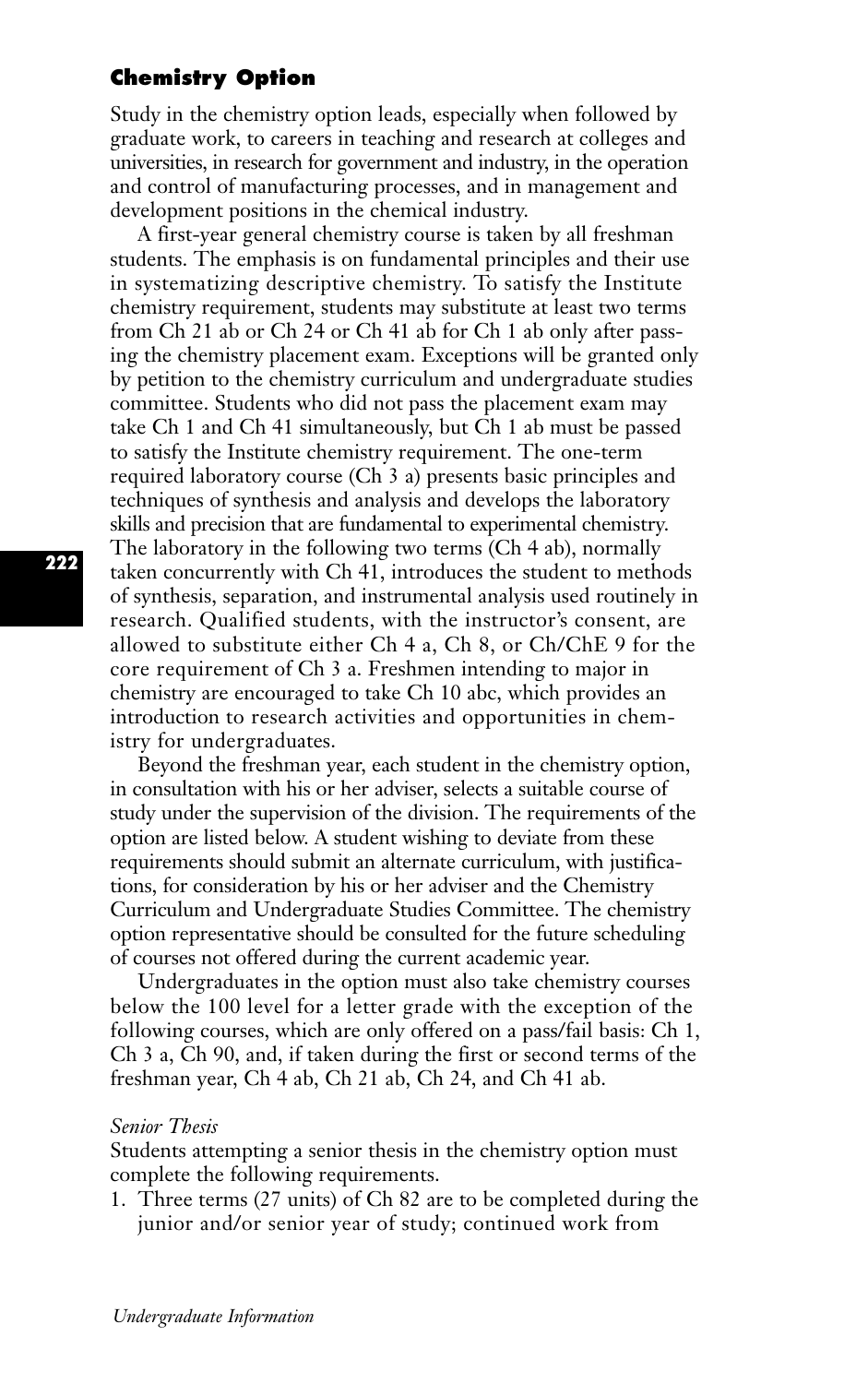research experiences prior to the commencement of the senior thesis is encouraged.

- 2. At the time of registering for the first term of Ch 82, the candidate will submit a short (five-page) proposal delineating his/her project for approval by the research mentor and the Chemistry Curriculum and Undergraduate Studies Committee (CUSC).
- 3. The candidate will present a short progress report (maximum of five pages) at the end of each of the first two terms of Ch 82, describing the current status of the research work and any results obtained. Upon evidence of satisfactory effort, the student will be allowed to continue his/her senior thesis.
- 4. A thesis of approximately 20 pages (excluding figures and references) will be presented to the mentor and the CUSC at the end of the third term of Ch 82. An oral thesis defense will be arranged by the CUSC. The thesis must be approved by both the research mentor and the CUSC.
- 5. Upon approval by the research mentor and the CUSC, the Ch 91 requirement for graduation may be satisfied by the written thesis and the progress reports from the first two quarters of Ch 82. If the thesis is being completed during the spring quarter of the senior year, a draft of the thesis is to be submitted by Add Day.

#### *Double Majors*

For students simultaneously pursuing a degree in a second option, courses taken as *required* courses for that option can also be counted as chemistry electives (requirement 3, below) where appropriate. However, courses that count toward the electives requirement in the other option cannot simultaneously be counted toward satisfying the elective requirement in chemistry.

The courses listed below would constitute a common core for many students in the option.

Any student of the chemistry option whose grade-point average is less than 1.9 will be admitted to the option for the following year only with the special permission of the Division of Chemistry and Chemical Engineering.

### **Option Requirements**

- 1. Ch 14 (or ESE 142), Ch 21 abc (or Ch 21 a, Ch 24, and Ch 25), Ch 41 abc, Ch 90.
- 2. A minimum of five terms of laboratory work chosen from Ch 4 ab, Ch 5 ab, Ch 6 ab, Ch 7, Ch 10 c (if taken freshman or sophomore year), Ch 15, and Bi 10.
- 3. A minimum of five terms of advanced chemistry electives (which must total at least 45 units) taken for a letter grade from chemistry course offerings at the 100 and 200 level, including cross-listed offerings, but excluding Ch 180 and Ch 280.
- 4. Passing grades must be earned in the courses that constitute the approved program of study, including those listed above. None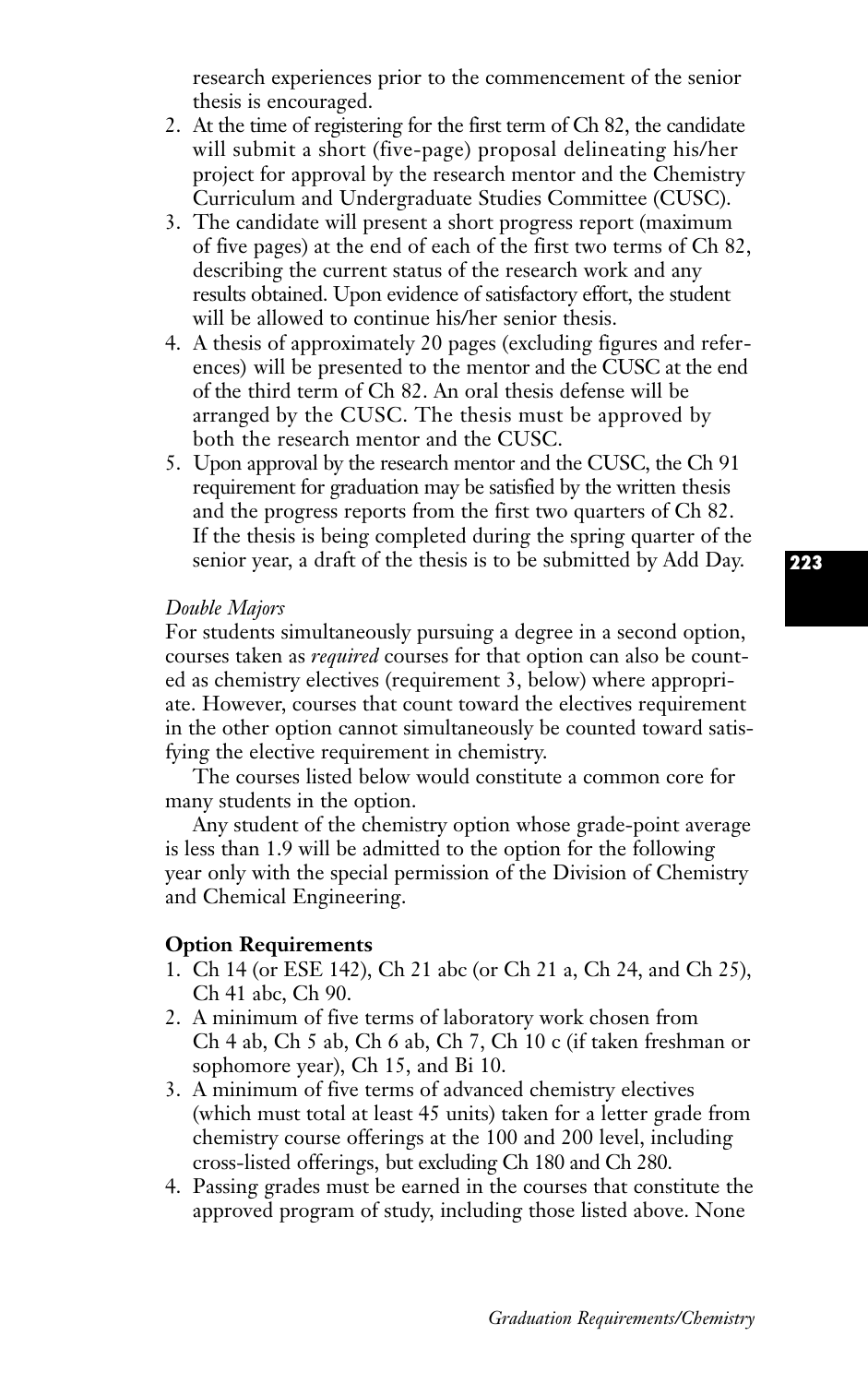of the courses satisfying option requirements may be taken pass/fail.

5. Passing grades must be earned in a total of 486 units, including courses listed above.1

*<sup>1</sup> No more than 27 units of Ch 80 will count toward the 486-unit requirement.*

|                       |                                     |           | Units per term |                |
|-----------------------|-------------------------------------|-----------|----------------|----------------|
|                       |                                     | 1st       | 2nd            | 3rd            |
| Second Year           |                                     |           |                |                |
| Ch 41 abc             | Organic Chemistry                   | 9         | 9              | 9              |
| Ma 2 ab               | Sophomore Mathematics               | 9         | 9              |                |
| Ph 2 ab               | Sophomore Physics                   | 9         | 9              |                |
| Ch <sub>4</sub> ab    | Synthesis and Analysis of Organic   |           | 9              | 9              |
|                       | and Inorganic Compounds             |           |                |                |
| Ch 14                 | Chemical Equilibrium and            |           |                |                |
|                       | Analysis                            |           |                | 6              |
|                       | Electives                           | $18 - 21$ | $9 - 12$       | $21 - 24$      |
|                       |                                     | $45 - 48$ | $45 - 48$      | $45 - 48$      |
| Third Year            |                                     |           |                |                |
| Ch 5a                 | Advanced Techniques of Synthesis    |           | 12             |                |
| or                    | and Analysis                        |           |                |                |
| Ch 5 b                |                                     | 9         |                |                |
| Ch <sub>15</sub>      | Chemical Equilibrium and            |           |                |                |
|                       | Analysis Laboratory                 | 10        |                |                |
| Ch 21 abc             | Physical Chemistry                  | 9         | 9              | $\overline{Q}$ |
| or                    |                                     |           |                |                |
| Ch 21 a, Ch 24, Ch 25 |                                     |           |                |                |
| Ch 90                 | Oral Presentation                   |           | 3              |                |
| Ch/ChE 91             | Scientific Writing                  |           |                | 3              |
|                       | Electives                           | 17-29     | $21 - 36$      | $33 - 36$      |
|                       |                                     | $45 - 48$ | $45 - 48$      | $45 - 48$      |
| Fourth Year           |                                     |           |                |                |
| Ch 6a                 | Physical and Biophys. Chemistry Lab |           |                |                |
| or                    |                                     |           | 10             |                |
| $Ch6$ b               |                                     |           |                | 10             |
| or                    |                                     |           |                |                |
| Ch 7                  | Advanced Experim. Methods in        |           |                |                |
|                       | <b>Bioorganic Chemistry</b>         |           |                | 9              |
|                       | Electives                           | $45 - 48$ | $35 - 48$      | 26–48          |
|                       |                                     | $45 - 48$ | $45 - 48$      | $45 - 48$      |

This typical program is not specifically required for graduation in the option, nor is it in any sense a complete program. Students are expected to work out individual programs suitable for their interests and professional goals in consultation with their advisers. Several representative programs, including sets of possible electives, are shown below. These may well approximate choices by students who intend to do graduate work in conventional areas of chemistry.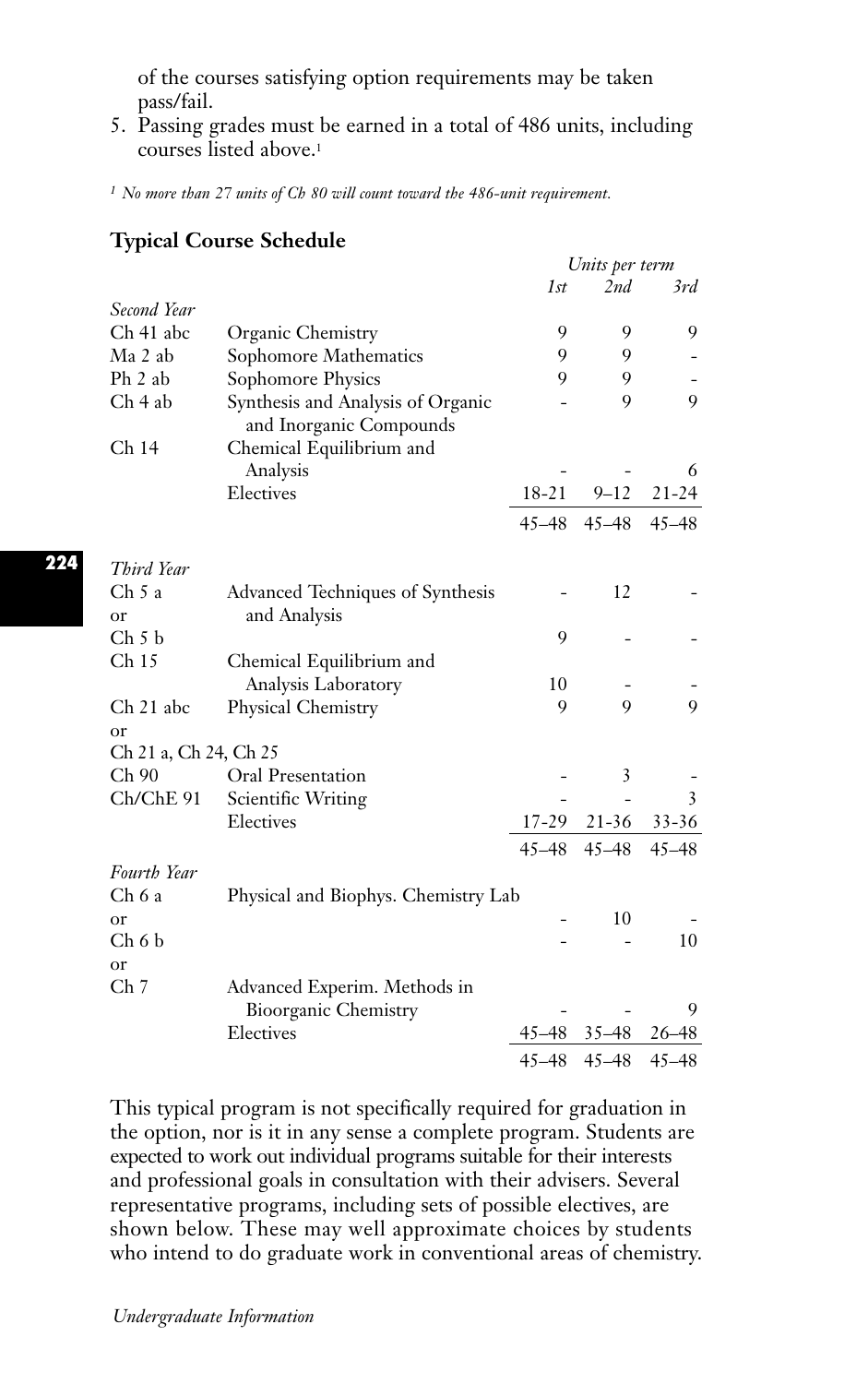|                        | Second Year                                                                                        | Third Year                                                                                                                                                                               | Fourth Year                                                                            |
|------------------------|----------------------------------------------------------------------------------------------------|------------------------------------------------------------------------------------------------------------------------------------------------------------------------------------------|----------------------------------------------------------------------------------------|
| Inorganic<br>Chemistry | Ch 4 ab, Ch 5 a,<br>Ch 41 abc, Ch 102,<br>Ma 2 ab, Ph 2 ab,<br>HSS elective,<br>other elective     | Ch 5 b, Ch 14,<br>Ch 21 abc,<br>Ch elective(s),<br>Ch laboratory,<br>Ch 80, Ch 90,<br>Ch/ChE 91,<br><b>HSS</b> elective                                                                  | $Ch 6$ a or $6$ b,<br>Ch electives,<br>Ch 80, HSS<br>elective                          |
| Chemical<br>Physics    | Ch 4 ab.<br>Ch 21 abc, Ch 6<br>ab, Ch 14, Ma 2<br>ab, Ph 2 ab,<br><b>HSS</b> elective              | Ch laboratory,<br>Ch 41 abc, Ch<br>elective(s),<br>Ch 80, Ch 90,<br>ACM 95 abc.<br>Ch/ChE 91,<br><b>HSS</b> elective                                                                     | Ch 125 abc, Ch<br>electives.<br>Ch 80, HSS<br>elective                                 |
| Organic<br>Chemistry   | Ch 4 ab, Ch 5 a,<br>Ch 41 abc, Ch 102,<br>$Ma$ 2 ab, $Ph$ 2 ab,<br>HSS elective,<br>other elective | $Ch 5 b$ or $Ch 7$ ,<br>Ch 14, Ch 21 abc,<br>Ch elective(s),<br>Ch laboratory,<br>Ch 80, Ch 90,<br>Ch/ChE 91,<br><b>HSS</b> elective                                                     | $Ch6a$ or<br>Ch 6 b.<br>Ch electives,<br>Ch 80,<br><b>HSS</b> elective                 |
| Biochemistry           | Ch 4 ab, Bi 10,<br>Ch 41 abc, Bi 9,<br>Ma 2 ab, Ph 2 ab,<br><b>HSS</b> elective                    | Ch laboratory,<br>Ch 7, Ch 14, Ch 21 a,<br>Ch 24, Ch 25 (or<br>Ch 21 bc), Ch 80<br>(or Bi 22), Ch 90,<br>Ch/ChE 91,<br>Bi/Ch 110, Bi/Ch 111,<br>Bi/Ch 113, Bi 10,<br><b>HSS</b> elective | $Ch 6$ a or $6$ b,<br>Ch(Bi)<br>electives.<br>Ch 80<br>(or $Bi$ 22), $HSS$<br>elective |

## **Suggested Representative Courses of Study for Those Intending Graduate Work in Particular Areas of Chemistry**

## **Computer Science Option and Minor**

Study in the computer science option within the Computing & Mathematical Sciences department emphasizes rigor and creativity, and is good preparation either for graduate study followed by a research career, or for a variety of professional or entrepreneurial occupations.

The option introduces students to the mathematical and engineering foundations of the discipline. It provides considerable flexibility in course selection, together with a capstone project giving an opportunity for independent work in an area of the student's choice. Individual programs will be worked out in consultation with faculty advisers (the materials at www.cs.caltech.edu/academics/undergrad\_study.html may be helpful for this purpose).

Any student in the computer science option whose grade-point average is less than 1.9 at the end of the academic year in the subjects listed in the option requirements may be refused permission to continue work in the option.

**225**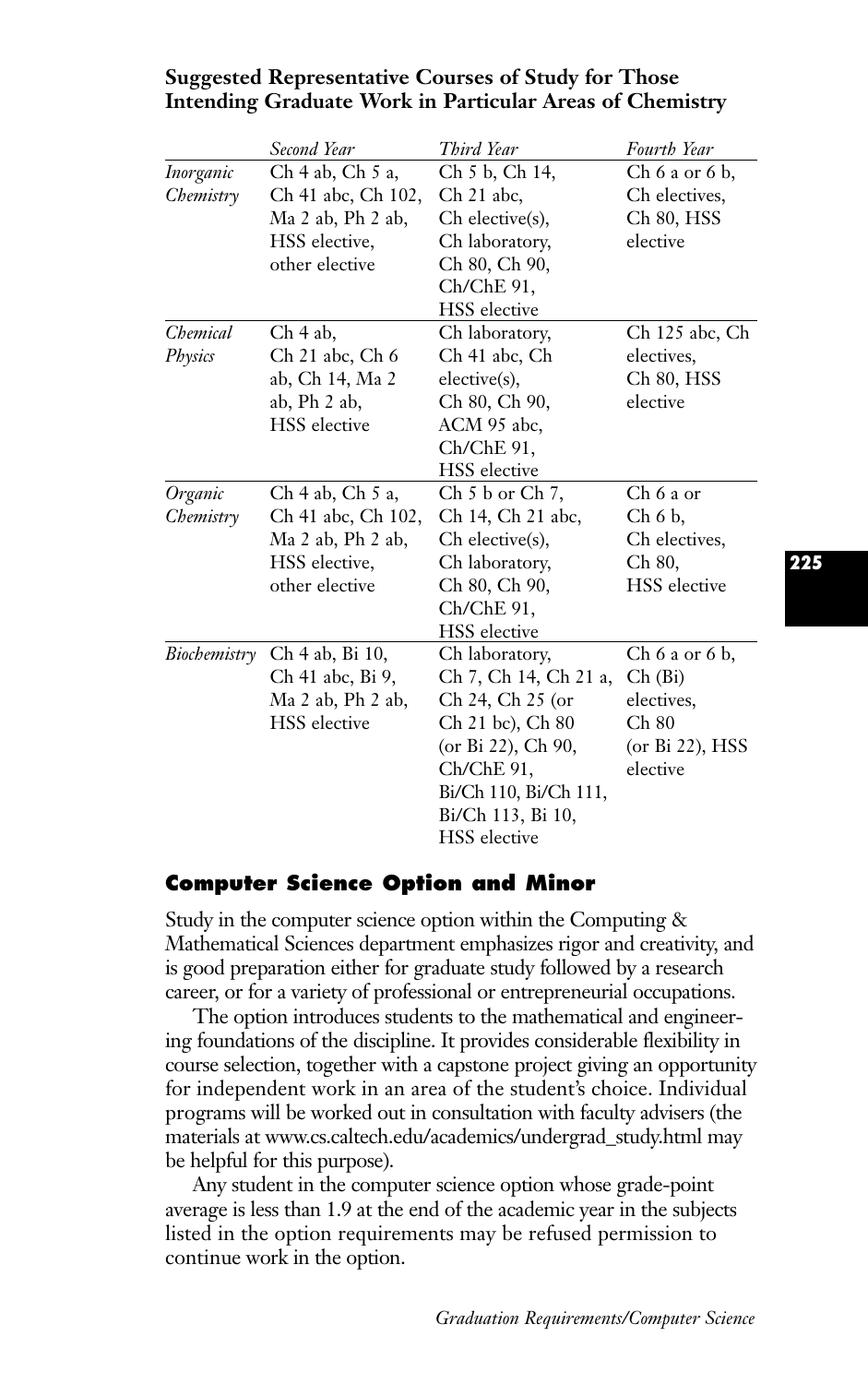## *Double Majors*

Students interested in simultaneously pursuing a degree in a second option must fulfill all the requirements of the computer science option. Courses may be used to simultaneously fulfill requirements in both options. However, it is required that students have at least 63 units of computer science courses numbered 80abc, 81abc, or 114 and above that are not simultaneously used for fulfilling a requirement of the second option, i.e., requirement 3 in computer science must be fulfilled using courses that are not simultaneously used for fulfilling a requirement of the second option. To enroll in the program, the student should meet and discuss his/her plans with the option representative. In general, approval is contingent on good academic performance by the student and demonstrated ability for handling the heavier course load.

## **Option Requirements**

- 1. CS 1; CS 2; CS 4; Ma/CS 6 a or Ma 121 a; CS 11; CS 21 or CS/EE/Ma 129 a; CS 24; CS 38; E 10, E 11.
- 2. One of the following:

a. An undergraduate thesis (CS 80 abc) supervised by a CS faculty member.

b. A project in computer science, mentored by the student's academic adviser or a sponsoring faculty member. The sequence must extend at least two quarters and total at least 18 units of CS 81 abc.

c. Any of the following three-quarter sequences involving a large project in their last quarter. Each of the sequences is expected to be available yearly, with the exception of sequence vi.

i. Databases: CS 121, CS 122, CS 123.

ii. VLSI: Either of the three-term sequences CS/EE 181 abc or CS 185 abc.

iii. Networking & Distributed Systems: Either CS 141 c or CS/EE 145 combined with two courses chosen from CS 141 ab, CS/EE 143, and CS/EE 144.

iv. Learning & Vision: At least three courses chosen from ME/CS 132 a, EE/CNS/CS 148 ab, CS/CNS/EE 154, 155, 156 ab, 159, CNS/Bi/EE/CS 186, CNS/Bi/Ph/CS 187, including at least one of 156 b, 148 b, and 159. v. Graphics: CS/CNS 174 and two other CS 17 x courses.

- 3. A total of 63 CS units that are not applied to requirement 1, and that are either numbered CS 114 and above or are in satisfaction of requirement 2.
- 4. In addition to the above requirements, 36 units in Ma, ACM, or CS; 18 units in EAS or Ma; and 9 units not labeled PE or PA.
- 5. Units used to fulfill the Institute core requirements do not count toward any of the option requirements. Pass/fail grading cannot be elected for courses taken to satisfy option requirements. Passing grades must be earned in a total of 486 units, including all courses used to satisfy the above requirements.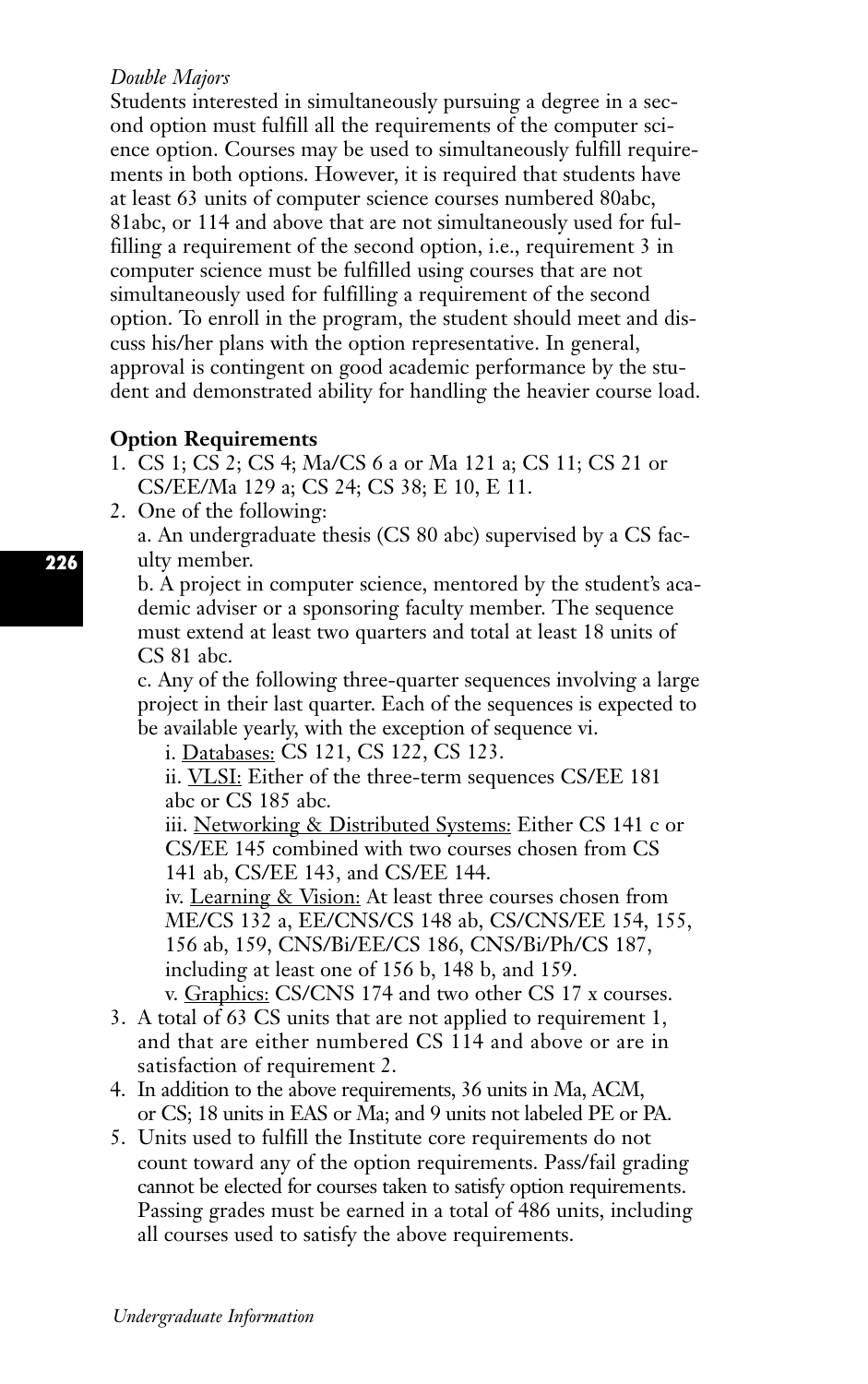# **Typical Course Schedule**

|                  |                                             | Units per term |     |     |
|------------------|---------------------------------------------|----------------|-----|-----|
|                  |                                             | 1st            | 2nd | 3rd |
| Second Year      |                                             |                |     |     |
| $Ph 2$ ab        | Sophomore Physics                           | 9              | 9   |     |
| Ma 2 ab          | Sophomore Mathematics                       | 9              | 9   |     |
| CS <sub>1</sub>  | Intro. to Computer Programming <sup>1</sup> | 9              |     |     |
| CS <sub>2</sub>  | Intro. to Programming Methods <sup>1</sup>  |                | 9   |     |
| CS <sub>4</sub>  | Fundamentals of Computer Program.           |                | 9   |     |
| Ma/CS 6 a        | Intro. to Discrete Math                     | 9              |     |     |
| CS <sub>21</sub> | Decidability and Tractability               |                | 9   |     |
| CS <sub>24</sub> | Intro. to Computing Systems                 |                |     | 9   |
| CS 38            | Introduction to Algorithms                  |                |     | 9   |
|                  | <b>HSS</b> electives                        | 9              |     | 9   |
|                  | Other electives                             |                |     | 9   |
|                  |                                             | 45             | 45  | 36  |
| Third Year       |                                             |                |     |     |
|                  | CS courses                                  | 9              | 9   | 9   |
|                  | CS project                                  | 9              | 9   | 9   |
|                  | <b>HSS</b> electives                        | 9              | 9   | 9   |
| $E_{10}$         | <b>Technical Seminar Presentations</b>      |                |     | 3   |
|                  | EAS/Ma courses                              | 9              | 9   | 9   |
|                  | Other electives                             | 9              | 9   |     |
|                  |                                             | 45             | 45  | 39  |
| Fourth Year      |                                             |                |     |     |
|                  | CS courses                                  | 9              |     |     |
|                  | <b>HSS</b> electives                        | 9              | 18  | 9   |
|                  | EAS/Ma courses                              | 9              | 9   | 9   |
|                  | Other electives                             | 18             | 9   | 18  |
|                  |                                             | 45             | 36  | 36  |

*<sup>1</sup> Commonly taken during the freshman year.*

#### *Computer Science Minor*

The computer science minor is intended to supplement one of Caltech's undergraduate degrees and is designed for students who wish to broaden their knowledge beyond their normal major or who may wish to pursue a graduate program involving computer science. Students completing the computer science minor requirements will have the phrase "minor in computer science" added to their transcripts.

# **Minor Requirements**

Computer Science Minor Requirements

- 1. CS 1; CS 2; either Ma/CS 6a or Ma 121; and CS 11.
- 2. CS 24; CS 38; and either CS 21 or CS/EE/Ma 129 a.
- 3. 9 CS units numbered 114 or above that are not applied to requirement 2.

**227**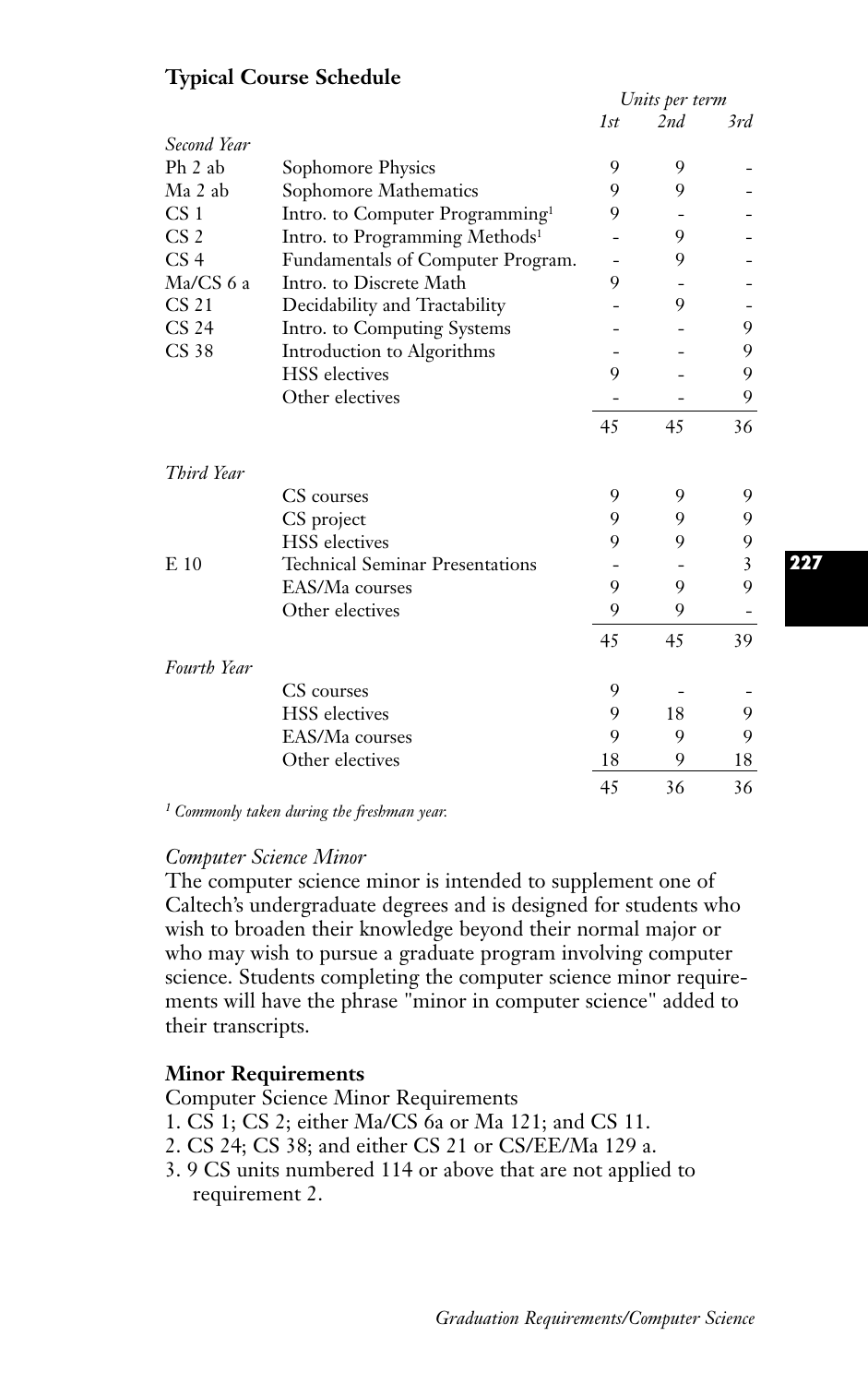Courses taken as part of the computer science minor are counted toward the total 486 units needed for Institute graduation requirements.

A typical course sequence is to take CS 1 and CS 11 during freshman year; Ma/CS 6a and CS 2 during sophomore year; CS 21 or CS/EE/Ma 129, and CS 24 during junior year; and then to take CS 38 and one upper-level CS elective during senior year.

## **Control and Dynamical Systems Minor**

Control and dynamical systems (CDS) may be pursued as a minor concentration by undergraduates who are taking degrees in science, mathematics, or engineering. The CDS minor is intended to supplement one of Caltech's normal undergraduate degrees and is designed for students who wish to broaden their knowledge beyond their normal major or who may wish to pursue a graduate program involving control or dynamical systems. Students completing the minor requirements below in CDS will have the phrase "minor in control and dynamical systems" added to their transcripts and their graduating degree materials.

## **CDS Minor Requirements**

- 1. Complete CDS 110 a and CDS 140 a.
- 2. Complete nine additional units in CDS courses, chosen from CDS 110 b, 140 b, or 150.
- 3. Complete a three-term senior thesis approved by the CDS faculty.

All CDS courses to be applied to fulfill the CDS minor requirements must be taken for grades, and students must obtain a grade of B or higher. The senior thesis requirement may be satisfied by completing a three-term senior thesis in the student's major option but on CDS subject matter, with the approval of the thesis topic by the CDS option representative, or by taking CDS 90 abc.

Courses that are used to satisfy the CDS minor cannot be used to satisfy course requirements in the major options, with the exception that CDS 110 a may be used in EAS options where this is part of their requirements (e.g., ChE, EE, ME) and the senior thesis requirement may be used to satisfy requirements for major options that require a senior thesis. Courses taken as part of the CDS minor are counted toward the total 486 units needed for Institute graduation requirements.

A typical course sequence would be to take either CDS 110 a or CDS 140 a in the junior year, followed by the remaining courses and the senior thesis in the senior year. Alternatively, it is possible to take all requirements in the senior year. In addition to the requirements above, CS 1 and CS 2 are highly recommended.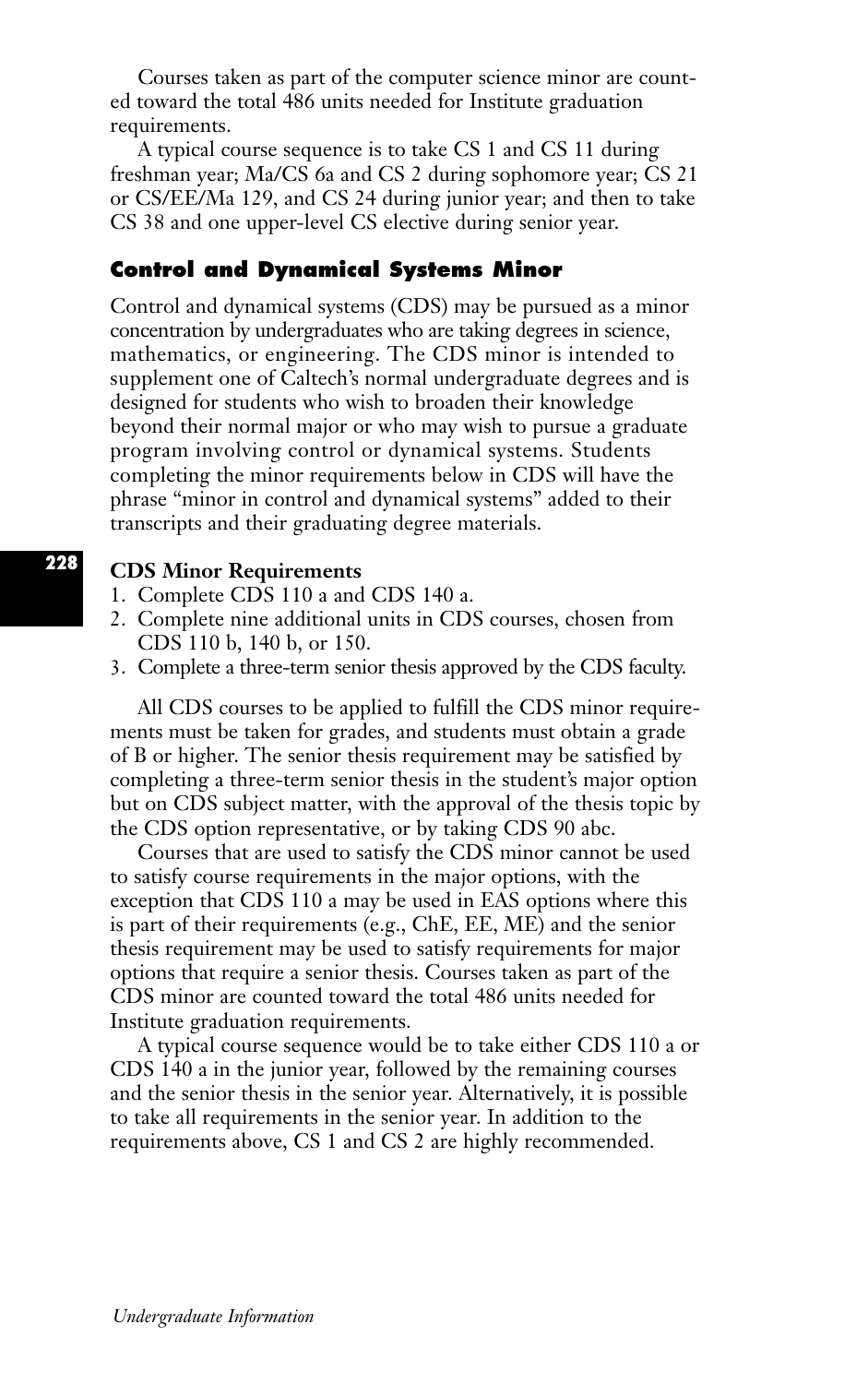# **Economics Option**

The economics option provides students with an understanding of the basic principles underlying the functioning of economic institutions. It offers a modern and quantitative approach to economics seldom available to undergraduates. The emphasis on economic principles and modern methodology provides students with an excellent preparation for graduate study in economics or for professional study in the fields of business, law, or economics.

The option is sufficiently flexible that students can combine their pursuit of economics with studies in engineering, mathematics, or science. The core of the option consists of an economic theory component, a data analysis component, an applied microeconomic component, and a macroeconomic/growth component. Students are strongly encouraged to supplement this core with additional electives in economics, political science, and mathematics.

#### **Option Requirements**

- 1. Ec 11 and BEM/Ec/SS 20.
- 2. Theory: Ec 121 ab and PS/Ec 172.
- 3. Data analysis: one of Ma 112 a or ACM/ESE 118, followed by Ec 122.
- 4. Applied microeconomics: one of Ec 105, BEM/Ec 118, Ec 133, Ec 135, or Ec 145.
- 5. Macroeconomics and growth: one of Ec 123, Ec/SS 129, 130, or Ec 140.
- 6. 45 additional units of advanced economics and social science courses. (Courses that are used to fulfill the Institute advanced social science requirement [courses numbered 100 and above] will also count toward this requirement.) Students may also take classes from the following list in partial fulfillment of this requirement: any BEM course except BEM 102; ACM 113, ACM 116. Students who take both Ma 112 a and ACM 118 may count one of them under requirement 3 and the other one for this requirement.
- 7. 45 additional units of advanced science, social science, mathematics, and engineering courses. The requirement cannot be satisfied by any course with a number less than 100.
- 8. Passing grades must be earned in a total of 486 units, including all courses used to satisfy the above requirements.

#### **Typical Course Schedule**

|             |                       | Units per term |     |     |
|-------------|-----------------------|----------------|-----|-----|
|             |                       | 1st            | 2nd | 3rd |
| Second Year |                       |                |     |     |
| Ma 2 ab     | Sophomore Mathematics |                |     |     |
| Ph 2 ab     | Sophomore Physics     |                |     |     |
|             | Menu Course           | ٠              |     | 9   |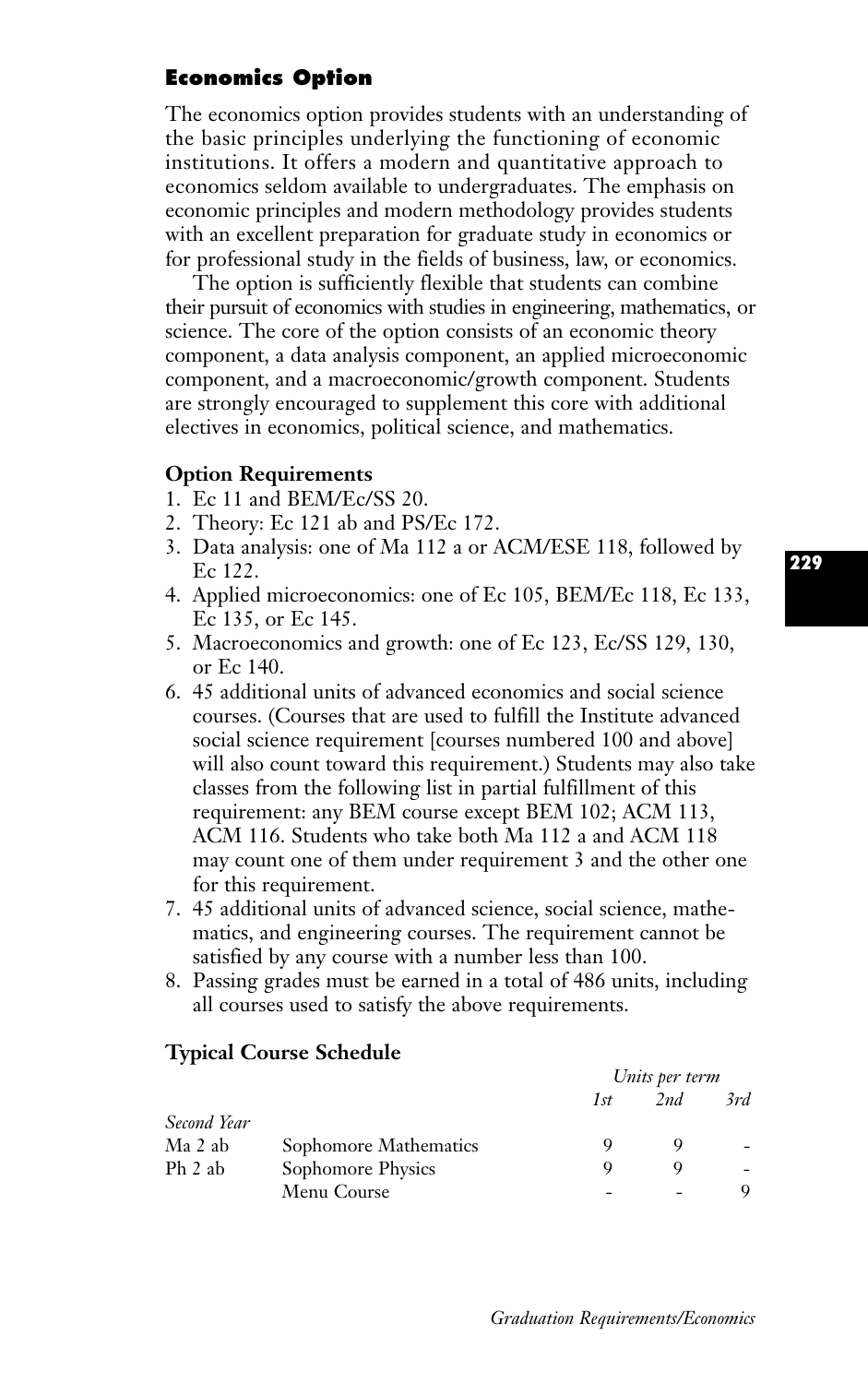| Ec 11              | Introduction to Economics         | 9  |    |    |
|--------------------|-----------------------------------|----|----|----|
| <b>PS 12</b>       | Introduction to Political Science |    |    | 9  |
|                    | Electives <sup>1</sup>            | 18 | 27 | 27 |
|                    |                                   | 45 | 45 | 45 |
| Third Year         |                                   |    |    |    |
| Ec 105             | Industrial Organization           |    | 9  |    |
| $Ec 121$ ab        | Theory of Value                   | 9  | 9  |    |
| <b>PS/Ec 172</b>   | Game Theory                       |    |    | 9  |
| Ec 122             | Econometrics                      | 9  |    |    |
| Ec 123             | Macroeconomics                    |    |    | 9  |
| Ma 112 a           | <b>Statistics</b>                 | 9  |    |    |
|                    | Electives <sup>1</sup>            | 18 | 27 | 27 |
|                    |                                   | 45 | 45 | 45 |
| <b>Fourth Year</b> |                                   |    |    |    |
|                    | BEM/Ec/SS 20 Scientific Writing   |    | 6  |    |
|                    | Electives <sup>1</sup>            | 45 | 39 | 45 |
|                    |                                   | 45 | 45 | 45 |

*<sup>1</sup> See option requirements 5 and 6.*

# **Electrical Engineering Option**

The objective of the undergraduate program in Electrical Engineering at Caltech is to produce graduates who will attain careers and higher education that ultimately lead to leadership roles in academia, industry and government in areas of rapidly advancing interdisciplinary technology related to telecommunications, solid-state, information, computer and electrical systems.

The program prepares its students for either graduate study, entrepreneurial careers, or research and development work in government or industrial laboratories. It inspires them to undertake careers and professional practices that provide an opportunity to address the pressing technological needs of society. It accomplishes this by building on the core curriculum to provide a broad and rigorous exposure to the fundamentals (e.g., math, science, and engineering) of electrical engineering. EE's other program objectives are multiple. The program strives to maintain a balance between classroom lectures and laboratory and design experience, and it emphasizes the problem formulation, system-design, and solving skills that are essential to any engineering discipline. The program also strives to develop in each student self-reliance, creativity, teamwork ability, professional ethics, communication skills, and an appreciation of the importance of contemporary issues and lifelong intellectual growth. For interested students, there are opportunities to conduct research with a faculty member.

Students electing this option will normally choose to take APh/EE 9 ab as a freshman-year elective and the introductory seminar EE 1. The formal study of electrical engineering begins in the sophomore year with circuits and systems, EE 44; digital electron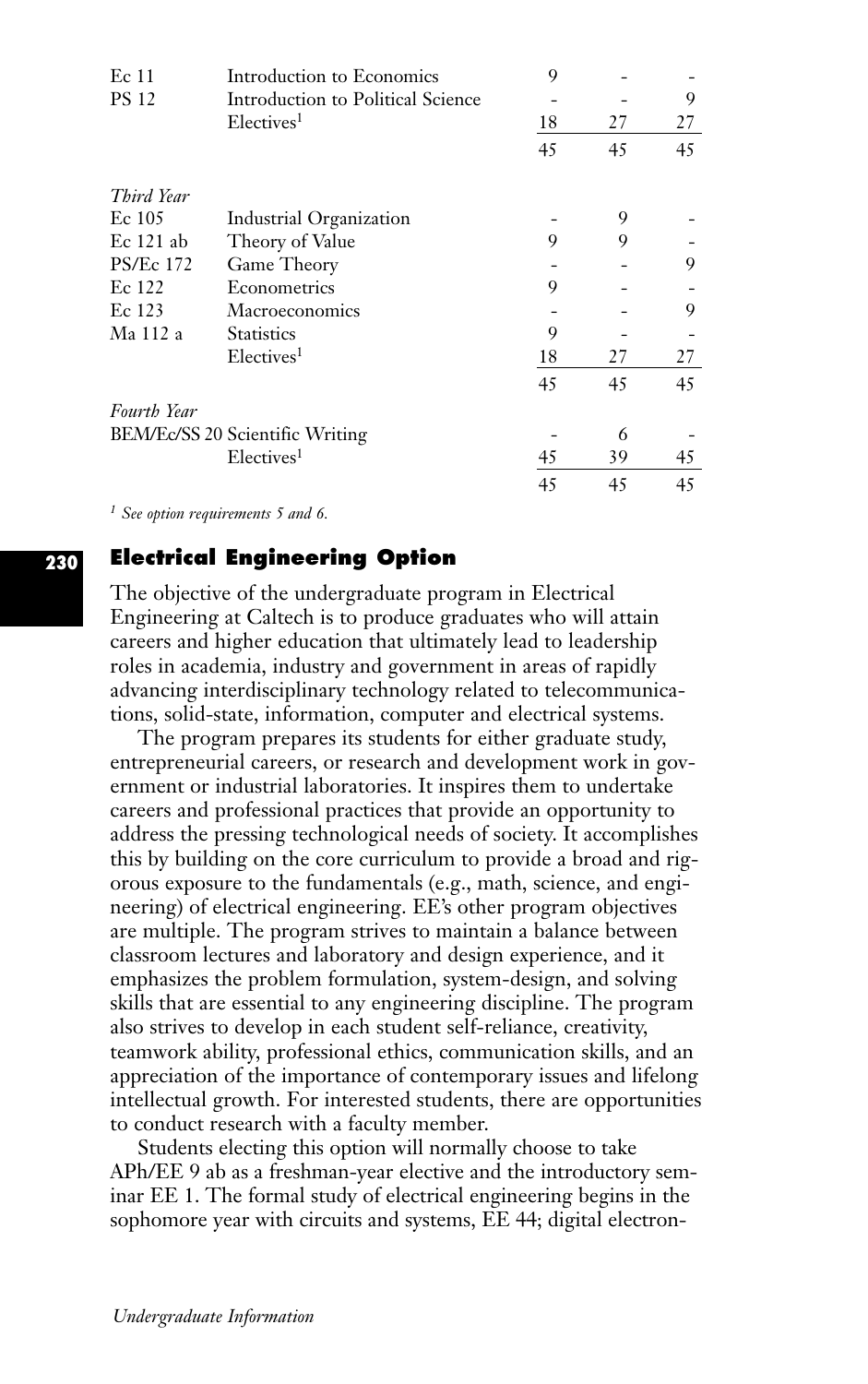ics, EE/CS 51, 52; semiconductor sensors and actuators, EE 40; the theory and laboratory practice of analog circuits, EE 45; and then a course on feedback control systems, EE 113 or CDS 110 a. The junior year features the fundamentals of signals and systems and digital signal processing, EE 111; probability and random processes, ACM/EE 116; an introduction to analog and digital communications, EE 160; electromagnetic engineering, EE 151; and an analog electronics laboratory, EE 90. In the senior year, the student will be asked to demonstrate his or her ability to formulate and carry out a design project through independent research or either a senior thesis, EE 80 abc, or two courses selected from the senior project design laboratory, EE 91 ab, EE/CS 53, and CS/EE/ME 75 c. In addition, the student, especially in the senior year, will have a significant opportunity to take elective courses that will allow him/her to explore earlier topics in depth, or to investigate topics that have not been covered previously. (See the "suggested electives" section, page 233.)

A student whose interests lie in the electrical sciences but who wishes to pursue a broader course of studies than that allowed by the requirements of the electrical engineering option may elect the engineering and applied science option.

Attention is called to the fact that any student who has a gradepoint average less than 1.9 at the end of the academic year in the subjects listed under electrical engineering may be refused permission to continue work in this option.

#### *Double Majors*

The electrical engineering option allows interested students to declare electrical engineering as one of the majors in a double major pursuit. To enroll in the program, the student should meet and discuss his/her plans with the option representative. In general, approval is contingent on good acadamic performance by the student and demonstrated ability for handling the heavier course load. For students simultaneously pursuing a degree in a second option, courses taken as required courses for that option can also be counted as EE electives where appropriate. However, courses that count toward the electives requirement in the other option cannot be simultaneously counted toward satisfying the elective requirement in EE. To qualify for an EE degree, the student would need to complete all option requirements.

#### **Option Requirements**

- 1. EE 1, APh/EE 9 ab, E 10, E 11, EE 40, 44, 45, EE/CS 51, 52, EE 90, 111, 151, and 160.
- 2. ACM 95 ab, ACM/EE 116.
- 3. EE 113 or CDS 110 a.
- 4. One term of EE 91.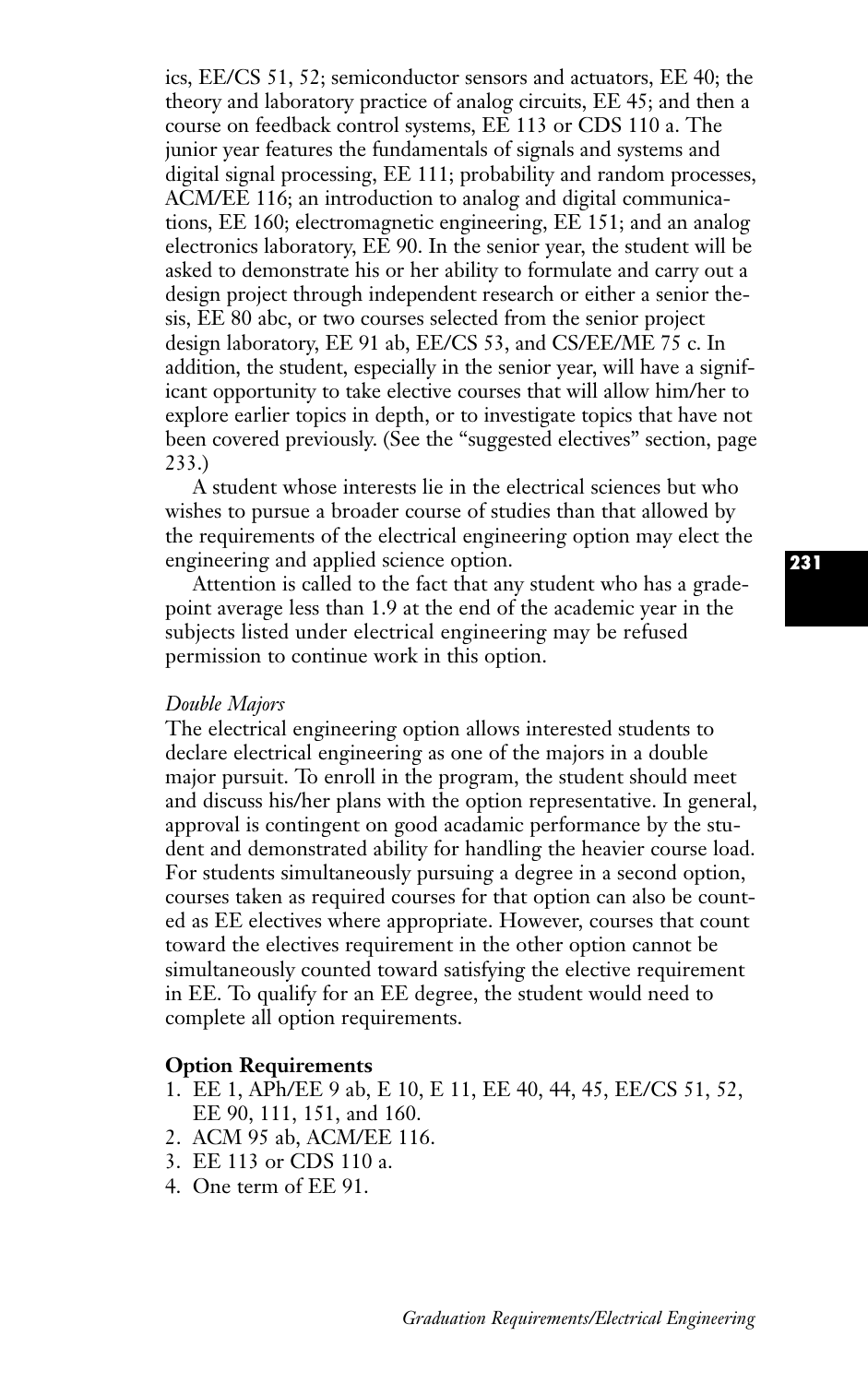- 5. EE 80 abc, or a sequence consisting of CS/EE 143, 144, 145, or a sequence consisting of BE/EE 189 ab, or one course selected from an additional term of EE 91, EE/CS 53, EE 119 c, and CS/EE/ME 75 c (note that CS/EE/ME 75 ab does not satisfy this requirement).
- 6. In addition to the above courses, 27 units selected from any EE course numbered over 100, or any cross-listed courses numbered over 100 that include EE in the listing.
- 7. Passing grades must be earned in a total of 486 units, including courses listed above.

# **Typical Course Schedule1**

|                          |                                                               | Units per term |                 |     |
|--------------------------|---------------------------------------------------------------|----------------|-----------------|-----|
|                          |                                                               | 1st            | 2nd             | 3rd |
| Second Year – Schedule 1 |                                                               |                |                 |     |
| Ph 2 ab                  | Sophomore Physics                                             | 9              | 9               |     |
| Ma 2 ab                  | Sophomore Mathematics                                         | 9              | 9               |     |
|                          | HSS electives <sup>1</sup>                                    | 9              | 9               | 9   |
| <b>EE 40</b>             | Introduction to Semiconductors                                |                |                 |     |
|                          | and Sensors                                                   |                |                 | 9   |
| EE 44                    | Circuits and Systems                                          | 9              |                 |     |
| <b>EE 45</b>             | <b>Electronics Laboratory</b>                                 |                | 12              |     |
| <b>EE 113</b>            | Feedback and Control Systems                                  |                |                 | 12  |
| EE/CS 51                 | Principles of Microprocessor Systems                          | 12             |                 |     |
| <b>EE/CS 52</b>          | Microprocessor Systems Laboratory                             |                | 12              |     |
|                          | Electives                                                     |                |                 | 9   |
|                          |                                                               | 48             | 51              | 39  |
|                          |                                                               |                |                 |     |
| Second Year - Schedule 2 |                                                               |                |                 |     |
| Ph 2 ab                  | Sophomore Physics                                             | 9              | 9               |     |
| Ma 2 ab                  | Sophomore Mathematics                                         | 9              | 9               |     |
|                          | <b>HSS</b> electives                                          | 9              | 9               | 9   |
| <b>EE 40</b>             | Introduction to Semiconductors                                |                |                 |     |
|                          | and Sensors                                                   |                |                 | 9   |
| <b>EE 44</b>             | Circuits and Systems                                          | 9              |                 |     |
| <b>EE 45</b>             | <b>Electronics Laboratory</b>                                 |                | 12              |     |
| <b>EE 113</b>            | Feedback and Control Circuits                                 |                |                 | 12  |
| ACM 95 ab                | Intro. Methods of Applied Math.                               | 12             | 12              |     |
|                          | Electives                                                     |                |                 | 9   |
|                          |                                                               | 48             | $\overline{51}$ | 39  |
|                          |                                                               |                |                 |     |
| Third Year – Schedule 1  | <b>Technical Seminar Presentations</b>                        |                |                 |     |
| E 10                     |                                                               | 3              |                 |     |
| E 11                     | Written Technical Communication                               |                | 3               |     |
| ACM 95 ab                | Intro. Methods of Applied Math.<br>HSS electives <sup>1</sup> | 12             | 12              |     |
|                          |                                                               | 9              | 9               | 9   |
|                          | ACM/EE 116 Intro. to Stochastic Processes                     | 9              |                 |     |
| <b>EE 151</b>            | <b>Electromagnetic Engineering</b>                            |                | 9               |     |
| <b>EE 111</b>            | Signals, Systems, and Transforms                              | 9              |                 |     |
| <b>EE 90</b>             | Analog Electronics Project Lab                                |                |                 | 9   |
| <b>EE 160</b>            | Communication-System Fundamentals                             |                | 9               |     |
|                          | Electives                                                     |                |                 | 18  |
|                          |                                                               | 42             | 42              | 36  |

*Undergraduate Information*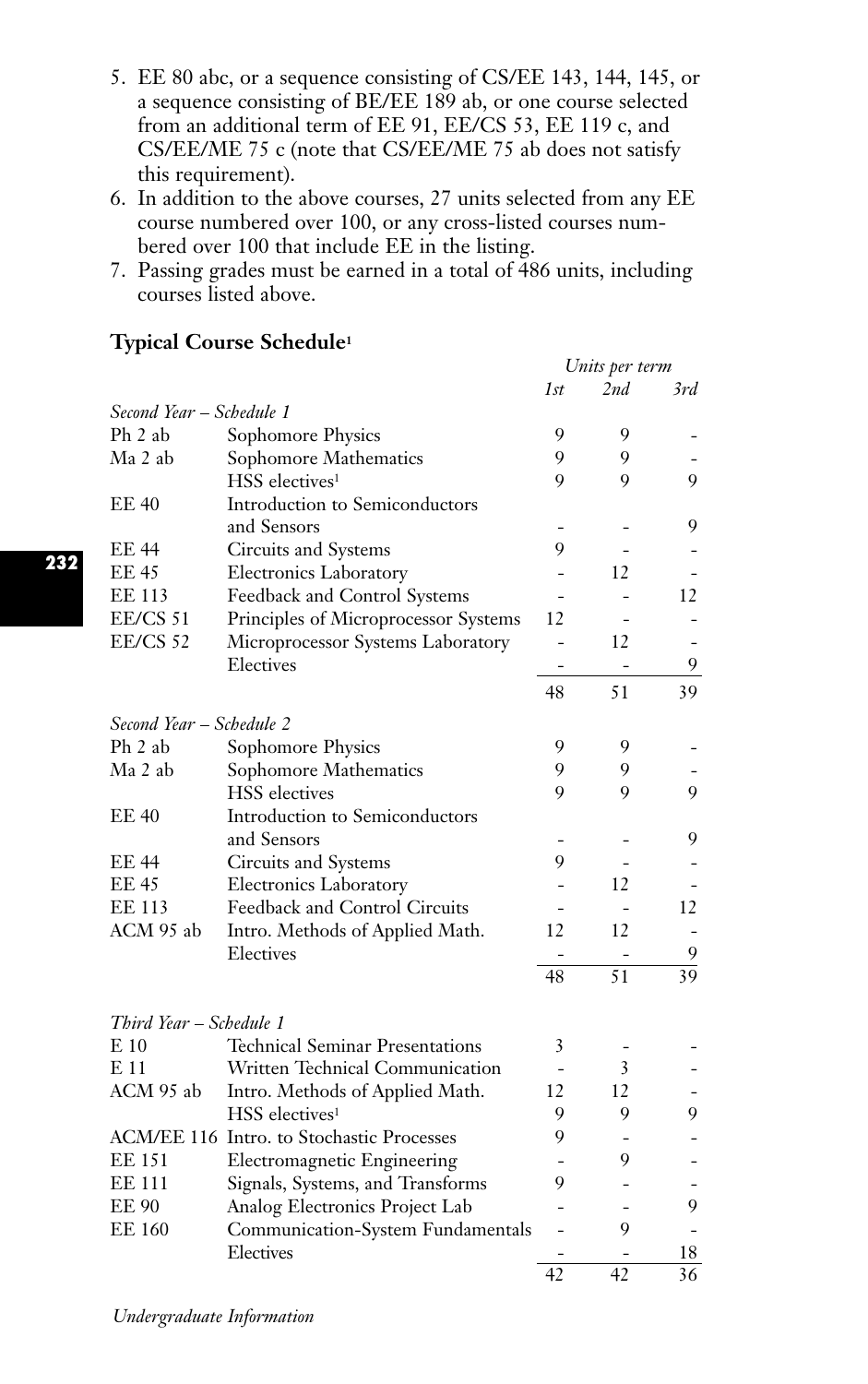| Third Year – Schedule 2   |                                           |    |    |    |
|---------------------------|-------------------------------------------|----|----|----|
| $E_{10}$                  | <b>Technical Seminar Presentation</b>     | 3  |    |    |
| E 11                      | Written Technical Communication           |    | 3  |    |
| $EE/CS$ 51                | Principles of Microprocessor Systems      | 12 |    |    |
| <b>EE/CS 52</b>           | Microprocessor Systems Laboratory         |    | 12 |    |
|                           | <b>HSS</b> electives                      | 9  | 9  | 9  |
|                           | ACM/EE 116 Intro. to Stochastic Processes | 9  |    |    |
| <b>EE 151</b>             | Electromagnetic Engineering               |    | 9  |    |
| <b>EE 111</b>             | Signals, Systems, and Transforms          | 9  |    |    |
| <b>EE 90</b>              | Analog Electronics Project Lab            |    |    | 9  |
| <b>EE 160</b>             | Communication-System Fundamentals         |    | 9  |    |
|                           | Electives                                 |    |    | 18 |
|                           |                                           | 42 | 42 | 36 |
| Fourth Year (for project) |                                           |    |    |    |
|                           | HSS electives <sup>1</sup>                | 9  | 9  | 9  |
| $EE$ 91 ab <sup>2</sup>   | Experimental Projects in Electronic       |    |    |    |
|                           | <b>Circuits</b>                           | 12 |    |    |
|                           | <b>EE</b> electives                       | 9  | 9  | 9  |
|                           | Electives                                 | 9  | 18 | 18 |
|                           |                                           | 39 | 36 | 36 |
| Fourth Year (for thesis)  |                                           |    |    |    |
|                           | HSS electives <sup>1</sup>                | 9  | 9  | 9  |
| $EE$ 91 ab <sup>2</sup>   | Experimental Projects in Electronic       |    |    |    |
|                           | <b>Circuits</b>                           | 12 |    |    |
| <b>EE 80</b>              | Senior Thesis                             | 9  | 9  | 9  |
|                           | <b>EE</b> electives                       | 9  | 9  | 9  |
|                           | Electives                                 | 3  | 9  | 9  |
|                           |                                           | 42 | 36 | 36 |

*<sup>1</sup> See Institute requirements for specific rules regarding humanities and social sciences.*

*<sup>2</sup> See option requirements 4 and 5.*

#### **Suggested Electives**

First-year students interested in electrical engineering should take APh/EE 9 ab, which is an EE option requirement (though it need not be taken freshman year).

Suggested elective courses for the second, third, and fourth year for various specializations within electrical engineering are given below. Students interested in other areas of specialization or interdisciplinary areas are encouraged to develop their own elective program in consultation with their faculty adviser.

*Bioengineering*

*Second Year:* Bi 9, Bi 10, APh 17 abc.

*Third and Fourth Year:* Bi/Ch 110, Bi/Ch 113, BE 141, EE/BE 166, EE/BE 185, CNS/Bi/EE/CS 186, CNS/CS/EE 188, BE/EE 189 ab.

## *Communications and Signal Processing*

*Second Year:* Selected from APh 17 abc, APh 23, APh 24, EE/CS 53. *Third and Fourth Year:* EE 112, EE/Ma 126 ab, 127 ab, EE 128 ab, 161, 163 ab, 164, 167, EE/APh 131, APh/EE 130, 132, Ma 112 a.

**233**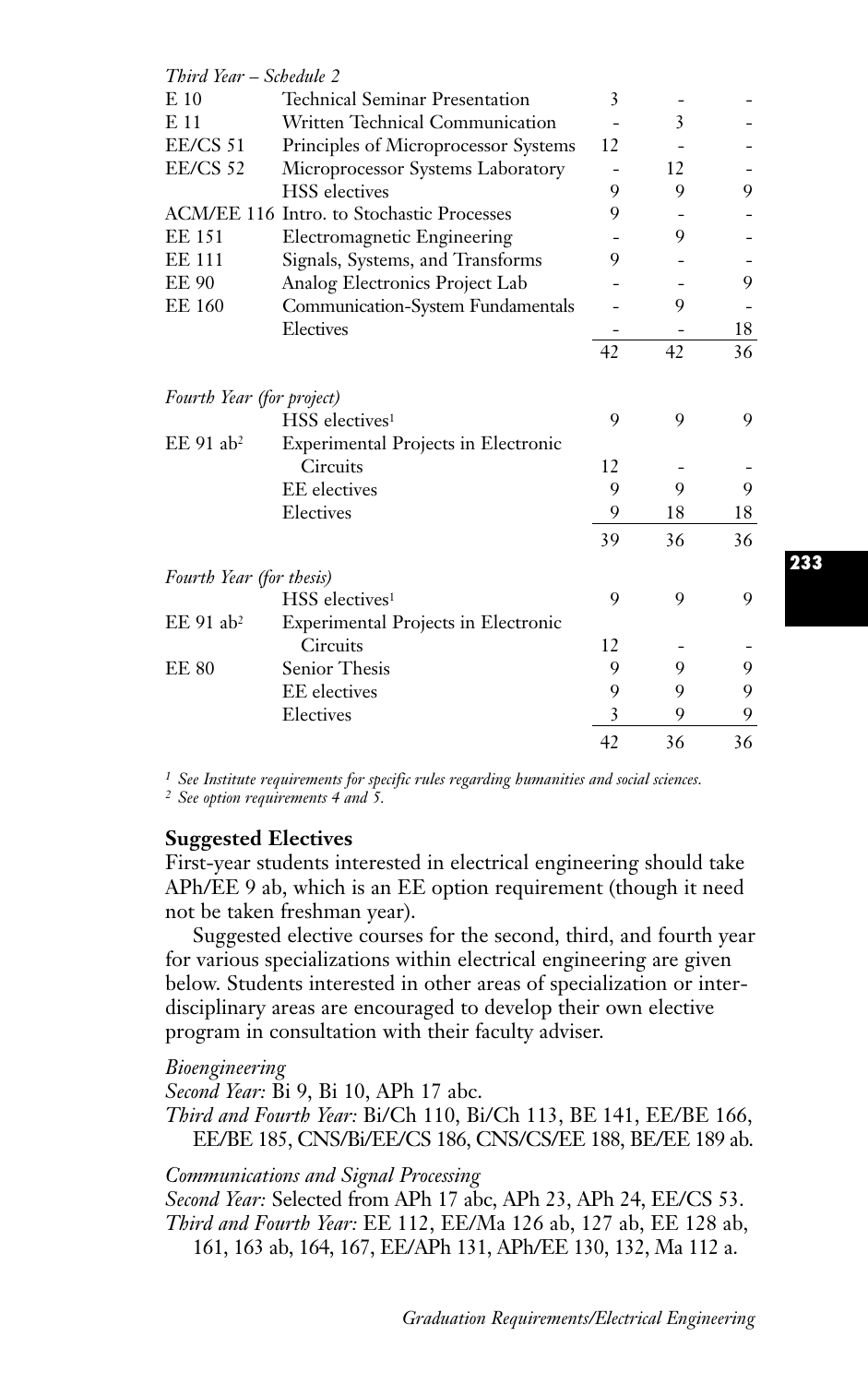*Control*

*Second Year:* APh 17 abc.

*Third and Fourth Year:* CDS 110 ab, and selections from EE 112, EE 128 ab, EE 164.

*Electronic Circuits*

*Second Year:* EE 113, CDS 101, APh/EE 183.

*Third and Fourth Year:* EE 114 ab, 124, 125, 153, EE 119 abc, CS/EE 181 abc, and selections from EE 112, CS 185 abc, EE/APh 180, EE 119, EE 160, EE 128 ab.

*Microwave and Radio Engineering*

*Second Year:* APh 23, APh 24, APh 17 abc.

*Third and Fourth Year:* EE 153, EE/Ae 157 ab, EE 114 ab, EE/APh 131, APh/EE 130, 132, APh/EE 183.

*Optoelectronics*

*Second Year:* APh 23, APh 24, APh 17 abc.

*Third and Fourth Year:* APh/EE 130, 132, APh 105 abc, APh 114 abc, APh/EE 183, APh 190 abc, EE/APh 131, EE 153.

*Solid-State Electronics and Devices*

*Second Year:* APh 17 abc.

*Third and Fourth Year:* APh/EE 183, and selections from APh 105 abc, APh 114 ab, EE 153, EE/BE 185, EE 187.

# **Engineering and Applied Science Option**

The engineering and applied science (EAS) option offers students the opportunity for study in a wide variety of challenging areas of science and technology and includes concentrations in computation and neural systems, environmental science and engineering, and materials science. In addition, the EAS option offers students the possibility of designing a customized course of study that has breadth, depth, and rigor similar to the concentrations listed above.

The aim of the EAS option is to prepare students for research and professional practice in an era of rapidly advancing interdisciplinary technology. The program builds on the core curriculum to combine individual depth of experience and competence in a particular chosen engineering specialty, and a strong background in the basic and engineering sciences, with laboratory and design, culminating in a capstone design experience. It strives to develop professional independence, creativity, leadership, and the capacity for continuing professional and intellectual growth.

The first year of the four-year course of study leading to a Bachelor of Science degree is common for all students of the Institute, although freshman elective subjects are available as an introduction to various aspects of engineering and applied science. At the end of the first year, students who elect the EAS option are assigned advisers as close to their expressed field of interest as pos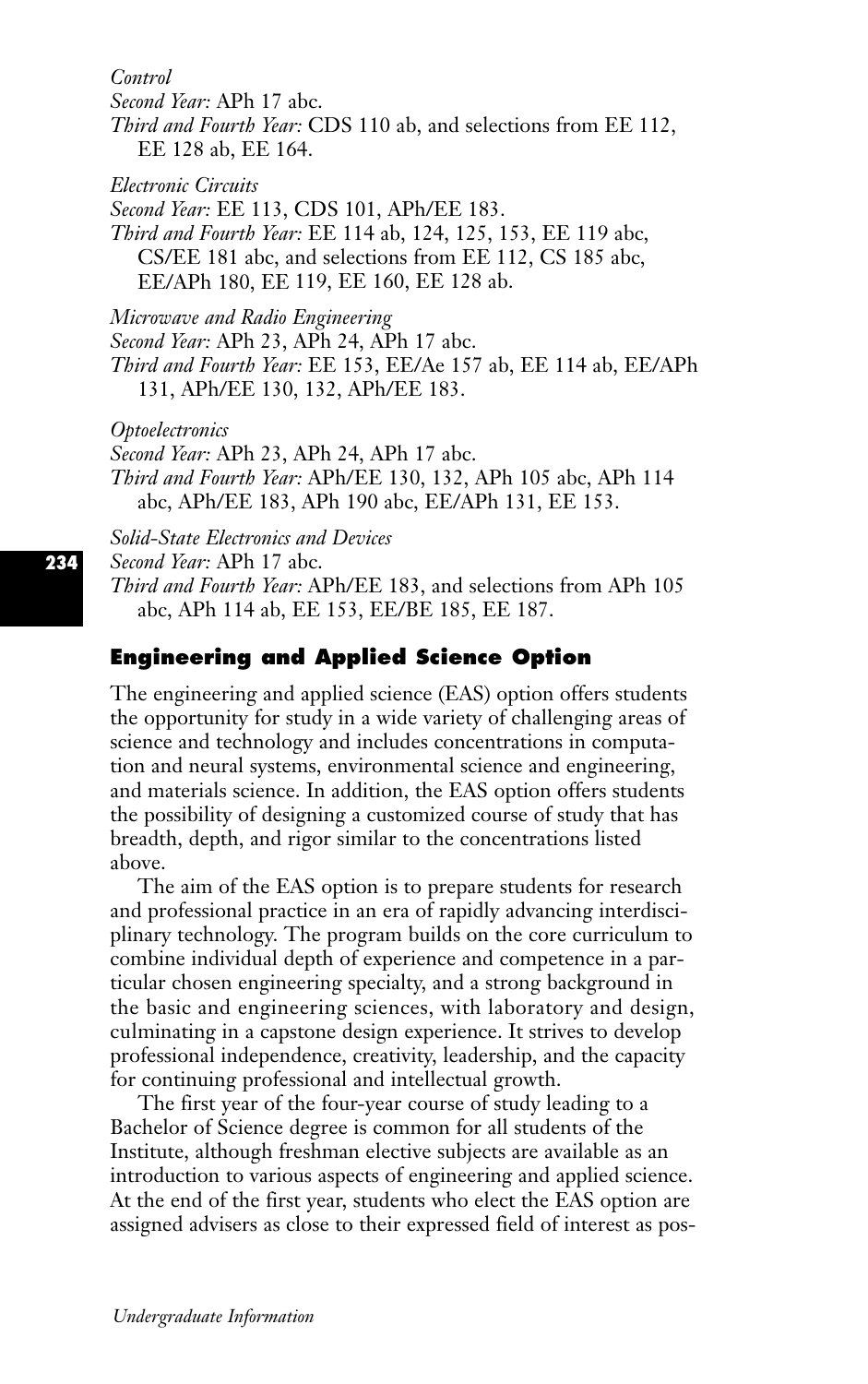sible, and together with their advisers they develop programs of study for the next three years. Beyond the Institute-wide requirements of physics, mathematics, and humanities, the EAS option requires one year of applied and computational mathematics and a prescribed number of units selected from a wide variety of engineering and applied science courses. Engineering design (synthesis), as distinct from analysis, is considered an essential part of every engineer's capability. Advisers will expect students to select a sufficient number of courses that place emphasis on design.

Any student in the EAS option whose grade-point average is less than 1.9 at the end of the academic year in the subjects listed in the option requirements may be refused permission to continue to work in the EAS option.

## **Option Requirements**

Students who have elected the EAS option must either choose one of the approved areas of concentration (see item 6 a below), or by the end of the third term of the sophomore year submit a written proposed customized course of study and obtain approval for it from the EAS option oversight committee (see item 6 b below).

The course of study must include each of the following elements:

- 1. Demonstration of computer programming competency by taking CS 1, or by taking an approved alternative course, or by passing a placement exam administered by the computer science option by first term of sophomore year.
- 2. a. 27 units of advanced EAS courses with the prefixes Ae, ACM, AM, APh, BE, CE, CNS, CS, CDS, EE, ESE, MS, or ME;

and

- b. 27 additional units of either advanced EAS courses or advanced science courses offered by the biology, CCE, GPS, or PMA divisions.
- 3. a. 9 units of laboratory courses taken from the following list: APh 77 bc, Ae/APh 104 bc, CE 95, CE 180, CS/CNS 171, 173, and 174, EE 45, EE/CS 52, 53, 54, EE 90, EE 91 ab, ESE 159, MS 90, MS 125, ME 72 ab, ME 90 bc, ME 96;

and

- b. 9 units of additional laboratory courses either from the list in 3 a or from EAS courses with the word "laboratory" in the title, but excluding those courses for which freshman laboratory credit is allowed.
- 4. ACM 95 abc or Ma 108 abc or Ma 109 abc. None of these course sequences may be taken pass/fail.
- 5. E 10 or equivalent; E 11 or equivalent.
- 6. Courses used to satisfy requirements 1–5 above must also satisfy a depth requirement, which must be met by either: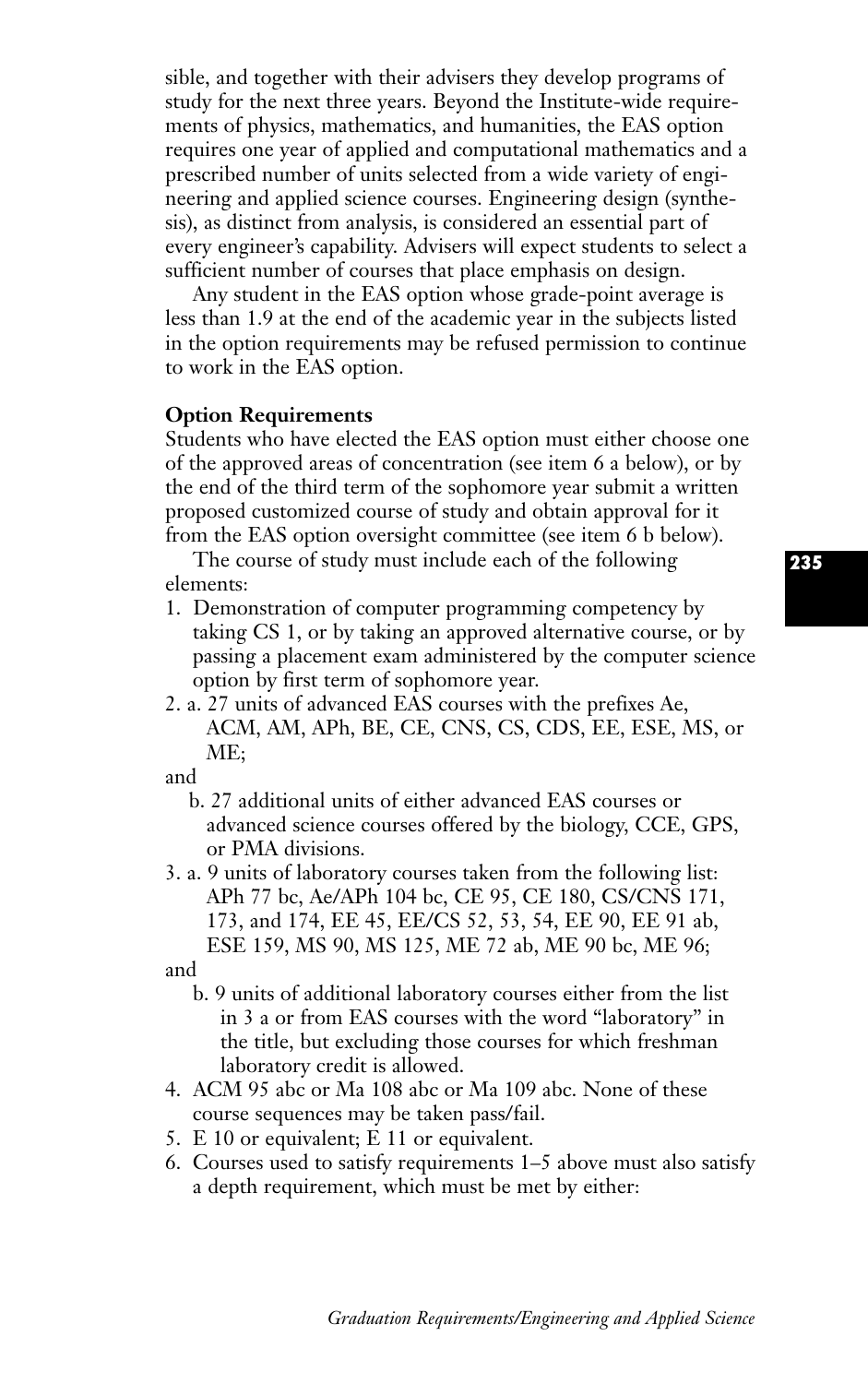- a. the concentration requirements listed below for one of the following disciplines: computation and neural systems, environmental science and engineering, and materials science,
- or
- b. a customized schedule of requirements that is similarly rigorous to 6 a, has both breadth and depth, and that includes a senior thesis or capstone design project, such as, but not restricted to, EE 80 abc, CS 80 abc, ME 90 abc, or two terms chosen from EE 91 ab and EE/CS 53. To select this alternative, the student must submit a written proposal to, and obtain the approval of, the EAS option oversight committee. This approval must be obtained by the end of the third term of the sophomore year.

(Note: Students who meet the depth requirement by satisfying one of the five concentration requirements listed in 6 a will have both the EAS option and the name of the concentration listed on their transcript, while students who satisfy the depth requirement using 6 b will have only the EAS option listed on their transcript.)

- 7. At least 117 units of EAS courses not including those used to satisfy requirements 3, 4, and 5 above. Concentrations marked with a dagger (†) in the list below include sufficient EAS courses to automatically satisfy this requirement; concentrations marked with an asterisk (\*), and also the customized schedule given in 6 b, do not do so, in which case students will have to select sufficient additional EAS courses to bring the total to 117 units. Courses in ChE count toward this requirement.
	- 8. All concentrations and the customized schedule of requirements described in 6 b shall include a major design experience.
	- 9. Passing grades must be earned in at least 486 units, including those listed in requirements 1–8 above.

## **Discipline Concentration Requirements** (to satisfy requirements 6 a and 8 above)

#### *Computation and Neural Systems*\*

CNS 100, Bi/CNS 150, CNS/Bi/Ph/CS 187, CNS/Bi/EE/CS 186, CNS/CS/EE 188 (or IST 4), EE 111, CDS 101, Bi 8 (or Bi 9). CS 2 is required in addition to CS 1 for the CNS concentration. In addition, the laboratory course Bi/CNS 162 is required. The project for CNS/Bi/EE/CS 186 shall be organized as a design project drawing on the ensemble of CNS disciplines.

## *Environmental Science and Engineering*†

Thermodynamics (ChE 63 ab or ME 18 ab), transport processes (ChE 103 abc or ME 19 ab), environmental laboratory (ESE 159); a total of 4 courses covering all three of the areas of environmental chemistry (ESE 142, ESE/Ge/Ch 171, 172, or ESE/Ch/Ge 175), environmental physics (ESE 101, ESE 102, 130–138, ESE/Ge 139,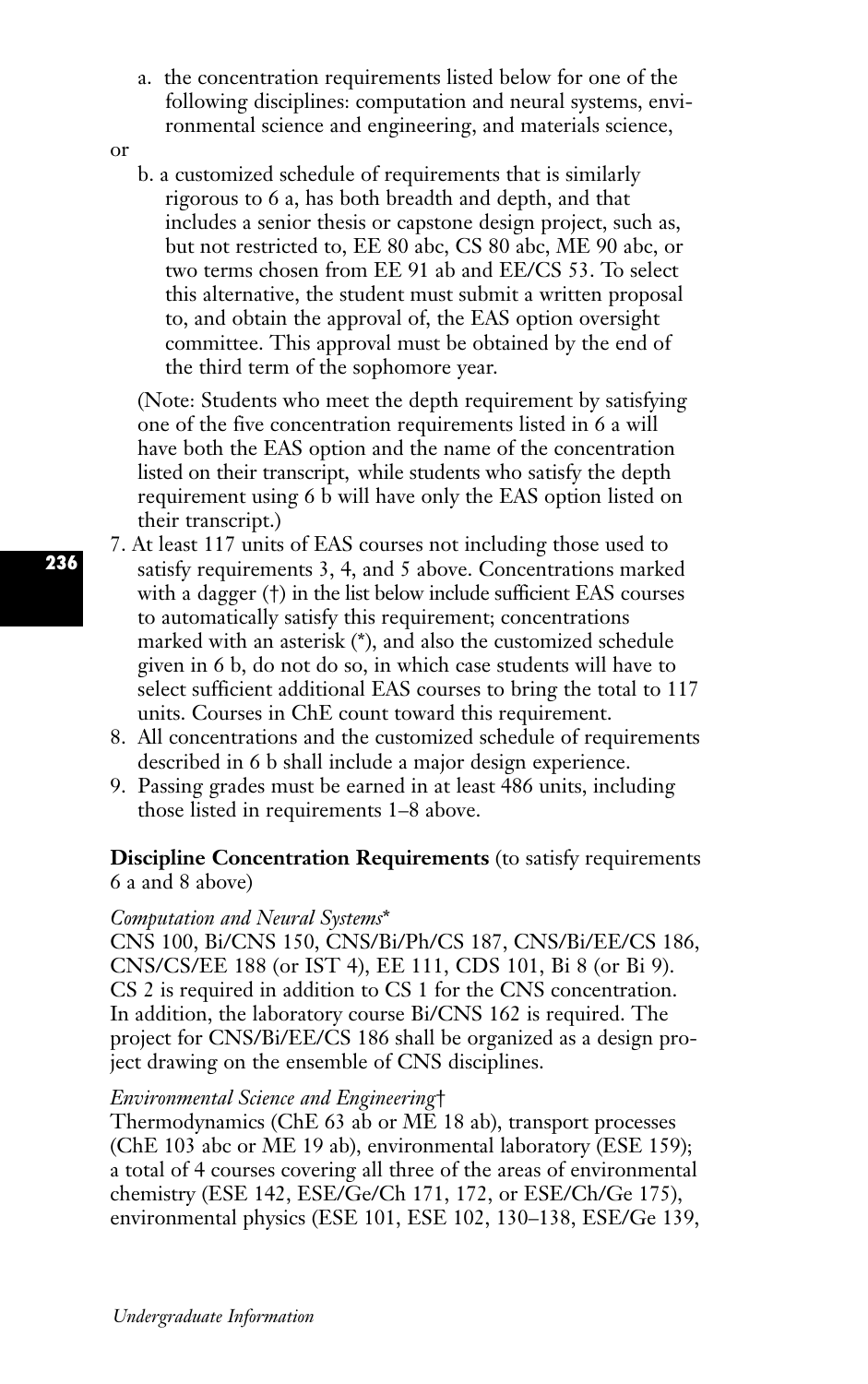or ChE/ESE 158), and environmental biology (ESE 103, ESE/Bi 166, or ESE/Bi 168); ESE 90 (senior thesis), 18 units. ESE 159 satisfies requirement 8. Substitution of courses may be approved at the discretion of the concentration representative, provided they meet the overall EAS requirements.

#### *Materials Science*†

APh 17 ab or ChE 63 ab or ME 18 ab, MS 115 ab, MS 90, and three terms of MS 78 (senior thesis, which includes a major design experience). In addition, the student shall complete 45 units from the following list of restricted electives: ME 35 abc, APh 105 abc, APh 114 abc, APh/EE 130, APh/EE 183, Ch 120 ab, Ch 121 ab, Ch 125 abc, Ch/ChE 147, ChE/Ch 148, CS 11, Ge 114 ab, MS 105, MS/APh 120, 122, MS 125, 131, 133, 142, Ph 125 abc. Substitution of courses may be approved at the discretion of the concentration representative, provided they meet the overall EAS requirements.

|             |                                        | Units per term |     |     |
|-------------|----------------------------------------|----------------|-----|-----|
|             |                                        | 1st            | 2nd | 3rd |
| Second Year |                                        |                |     |     |
| Ma 2 ab     | Sophomore Mathematics                  | 9              | 9   |     |
| Ph 2 ab     | Sophomore Physics                      | 9              | 9   |     |
|             | <b>HSS</b> electives                   | 9              | 9   | 9   |
|             | Electives                              | 18             | 18  | 36  |
|             |                                        | 45             | 45  | 45  |
| Third Year  |                                        |                |     |     |
|             | ACM 95 abc or Ma 108 abc or Ma 109 abc | 12             | 12  | 12  |
|             | <b>HSS</b> electives                   | 9              | 9   | 9   |
|             | Electives                              | 24             | 24  | 24  |
|             |                                        | 45             | 45  | 45  |
| Fourth Year |                                        |                |     |     |
| $E_{10}$    | Technical Seminar Presentations        |                | 3   |     |
|             | <b>HSS</b> electives                   | 9              | 9   | 9   |
|             | Electives                              | 33             | 33  | 33  |
|             |                                        | 42             | 45  | 42  |

## **Typical Course Schedules**

#### **Typical Course Schedules by Concentration**

Variation of the course schedule from these examples should be made in consultation with the student's academic adviser and must satisfy the discipline concentration requirements listed above.

#### **Computation and Neural Systems**

| First Year  | First Term<br>CS <sub>1</sub>                        | Second Term<br>CS <sub>2</sub><br>Bi 8 | Third Term<br>Elective |
|-------------|------------------------------------------------------|----------------------------------------|------------------------|
| Second Year | <b>CNS 100</b><br><b>EE 111</b><br><b>Bi/CNS 150</b> | Elective                               | Elective               |

**237**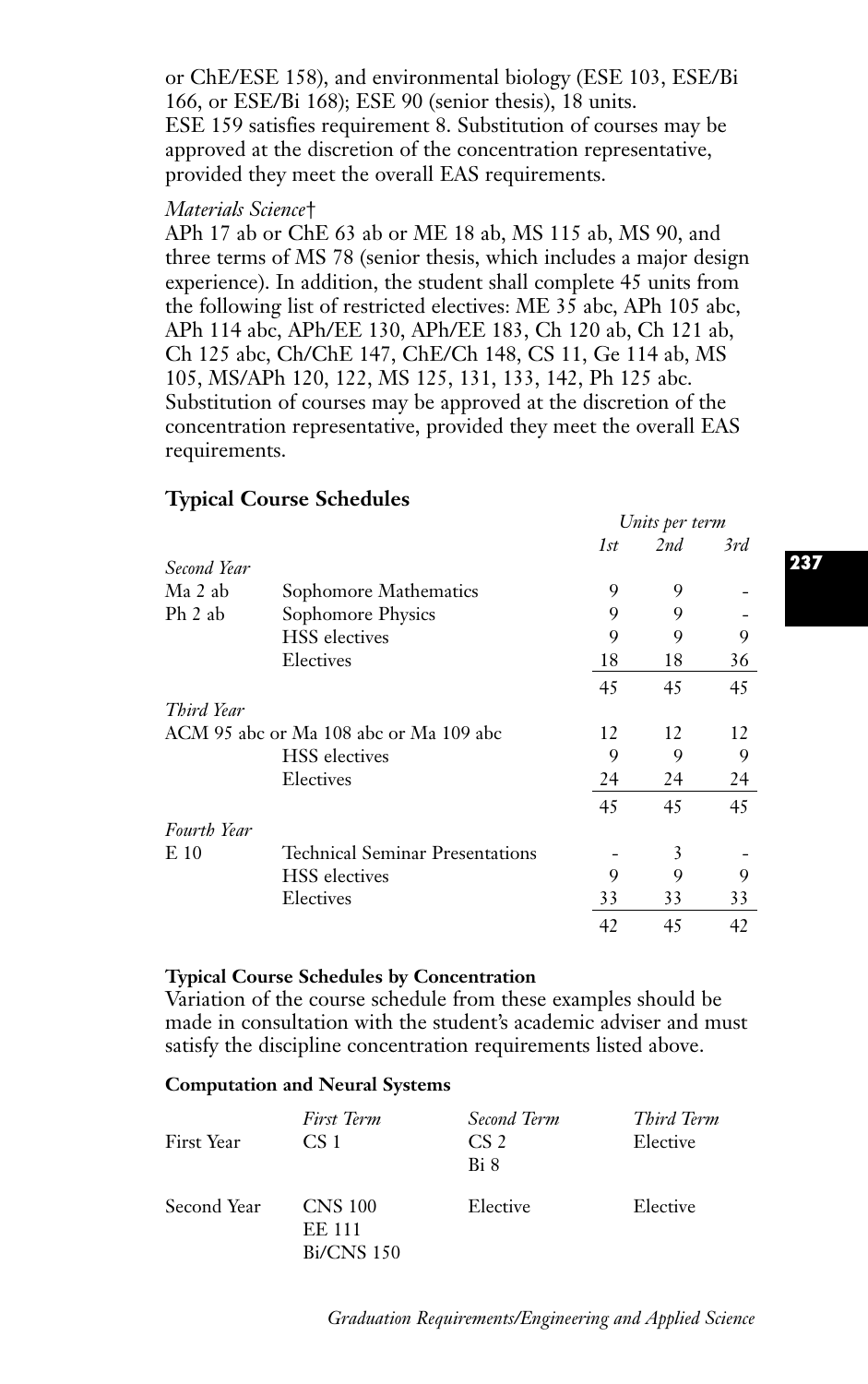| Third Year  | CDS 101<br><b>ACM 95 a</b> | CNS 186 <sup>1</sup> | Bi/CNS 162 <sup>1</sup> |
|-------------|----------------------------|----------------------|-------------------------|
|             |                            | ACM 95 b             | ACM 95 c                |
| Fourth Year | <b>CNS 187</b><br>E 10     | <b>CNS 188</b>       | Elective                |

*<sup>1</sup> Offered biannually.*

#### **Environmental Science and Engineering**

|                          | <b>First Term</b>                                   | Second Term                                         | Third Term                                            |
|--------------------------|-----------------------------------------------------|-----------------------------------------------------|-------------------------------------------------------|
| First Year               | CS <sub>1</sub>                                     | $\rm Ch$ 3                                          | ESE <sub>1</sub>                                      |
| Second Year              | $ChE 63$ a or<br>ME 18 a<br>Engineering<br>elective | $ChE 63$ b or<br>ME 18 b<br>Engineering<br>elective | Engineering<br>elective                               |
| Third Year               | ACM 95 a<br>$ChE$ 103 a or<br>ME 19 a<br>ESE core   | ACM 95 b<br>$ChE$ 103 b or<br>ME 19 b<br>ESE core   | ACM 95 $c$<br>ChE 103 c<br><b>ESE</b> Core<br>ESE lab |
| Fourth Year              | ESE core                                            | <b>ESE 90</b><br>E 10                               | <b>ESE 90</b><br>ESE lab                              |
| <b>Materials Science</b> |                                                     |                                                     |                                                       |

# *First Term Second Term Third Term* Second Year APh 17 a APh 17 b Restricted MS 115 a MS 115 b elective or MS 90<br>ACM 95 c Third Year ACM 95 a ACM 95 b Restricted elective Restricted elective Restricted elective or MS 90 Fourth Year MS 78 a MS 78 b MS 78 c MS 131 E 10 MS 133 MS/APh 120

# **English Option and Minor**

The option in English provides students with a broad education in English and American literatures, their historical contexts, and different approaches to their study. During the senior year, English majors will enroll in En 99 ab with a faculty member chosen by mutual agreement. En 99 a is devoted to research and En 99 b to writing a substantial research paper. This paper provides the most important means for evaluating a major's progress in the rigorous study of English. The English option provides excellent prepara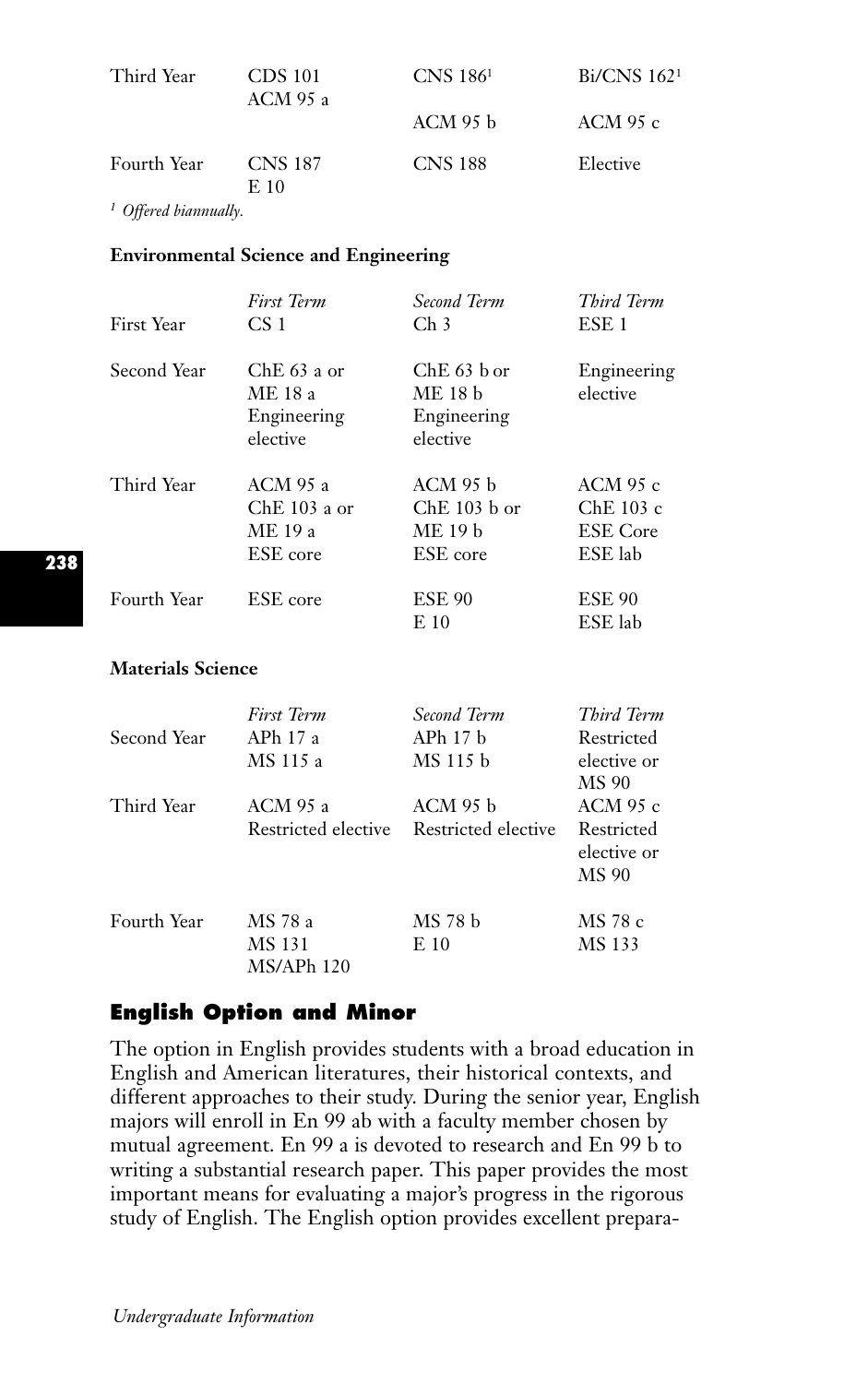tion for students seeking careers in law, business, administration, and medicine. The emphasis on writing critical essays helps scientists and engineers develop the communication skills necessary for success in their fields.

All students are assigned an adviser who will help them select the courses best suited to their needs, including courses in fields such as history that may be relevant for work in the English option. Students will be expected to consult their adviser before registering for each quarter's work. It is recommended that English majors take at least one English or related course per term. Those who are preparing for graduate work in English should take more than the minimum requirements listed below, and should be prepared to take courses in several periods of English and American literature. All courses to be counted toward the option in English must be taken for grades except for a freshman humanities course in English when taken in the first two quarters of the freshman year.

## **Option Requirements**

- 1. En 99 ab.
- 2. 81 additional units of English courses numbered 99 and above. 27 of these units must include one course in British literature, one course in American literature, and one course in literature before 1850 (En 114, 116, 122, 125, 129). Courses cannot be counted twice in meeting these distribution requirements. Up to nine units of Hum/En 5, Hum/En 6, or Hum/En 7 and/or up to nine units of En 98 may be substituted for up to 18 of the remaining 54 English units. Students may also substitute courses in foreign literature (in the original or in translation) and/or, with authorization of the adviser, related humanities courses numbered above 99, for up to 18 of the remaining 54 English units.
- 3. 54 additional units of science, mathematics, and engineering courses. This requirement cannot be satisfied by courses listed as satisfying the introductory laboratory requirement or by a course with a number less than 10.
- 4. Passing grades must be earned in a total of 486 units, including the courses listed above.

#### **English Minor Requirements**

The English minor is designed for students who want to pursue concentrated study in English and/or American literature, without the extensive course work and the senior thesis required by the English option.

English minors must take 72 units of English courses. These units may include one freshman humanities course; they may also include one directed reading course (En 98). Students wishing to do a minor in English must declare a minor with the English option representative. All courses to be counted toward the option in English must be taken for grades except for a freshman humani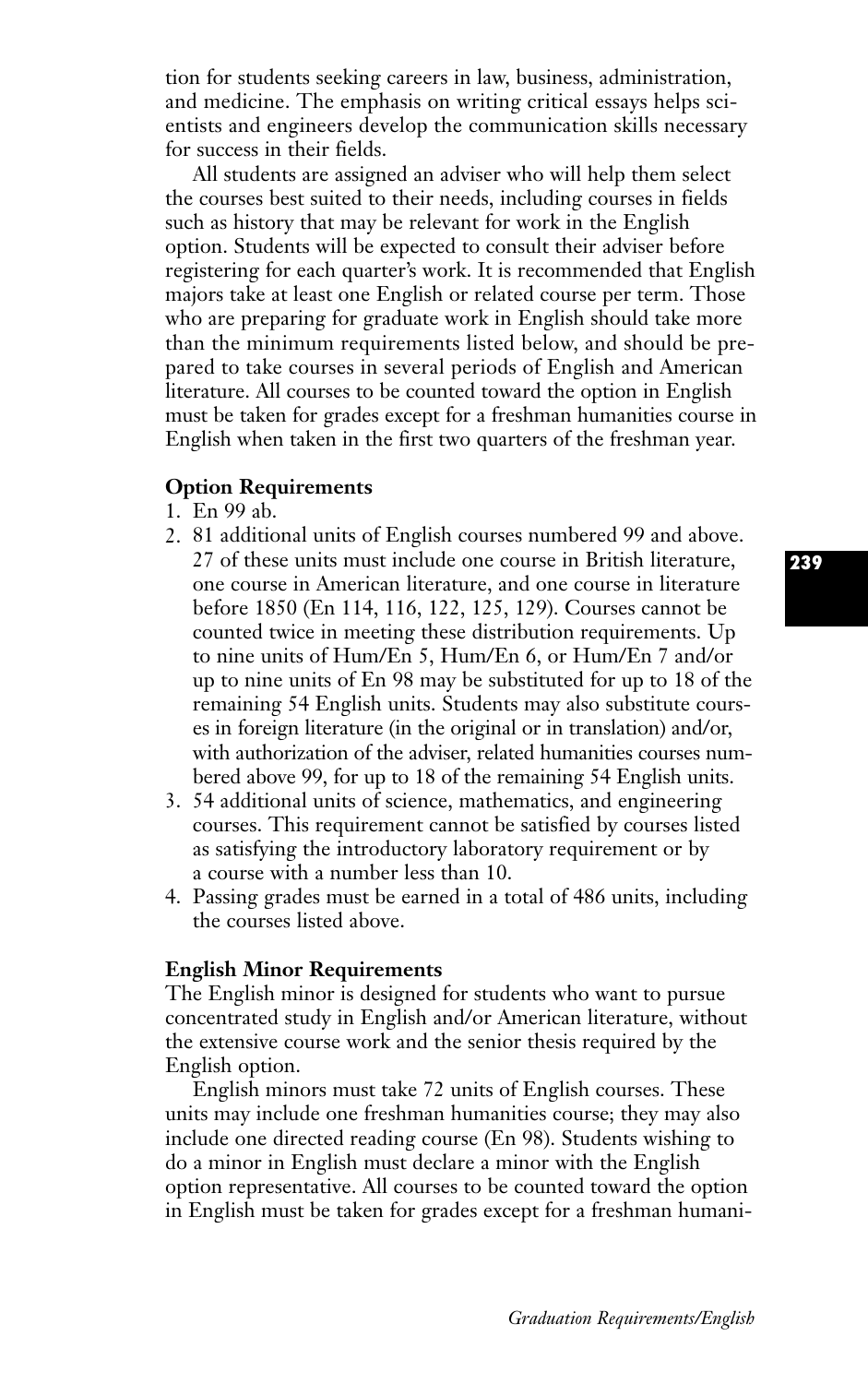ties course in English when taken in the first two quarters of the freshman year. Students completing the English minor requirements will have the phrase "minor in English" added to their transcripts.

- 1. 72 units of English courses numbered 99 or above.
- 2. Nine units of Hum/En 5, Hum/En 6, or Hum/En 7 may be substituted for any nine of the 72 units required for the minor.
- 3. Nine units of En 98 may be substituted for any nine of the 72 units required for the minor.

# **Environmental Science and Engineering Minor**

The ESE minor is intended to supplement one of Caltech's undergraduate degrees. It is designed for students who wish to broaden their studies beyond their major to include environmental science and engineering. Students completing the ESE minor requirements will have the phrase "minor in environmental science and engineering" added to their transcripts.

#### **ESE Minor Requirements**

1. Complete 27 units of ESE 1, 101, 102, or 103 2. Complete 27 additional units of ESE courses (which may include up to 18 units of research under ESE 90, including the

required written report).

Except for research courses, all ESE courses to be applied to fulfill the minor requirements must be taken for grades, and students must maintain a minimum grade average of B- in this ESE coursework. Courses that are used to satisfy the ESE minor requirements cannot be used to satisfy course requirements in the major.

# **Geology, Geobiology, Geochemistry, Geophysics, and Planetary Science Options**

The aim of this undergraduate program is to provide thorough training in the geological and planetary sciences and, wherever possible, to integrate these studies with courses in mathematics, physics, chemistry, and biology taken during the student's earlier years at the Institute. Active involvement in research, particularly during the summer, is encouraged. For geologists, field work is important because it provides firsthand experience with geological phenomena that can never be satisfactorily grasped or understood solely from classroom or laboratory treatment. Options are offered in geology, geobiology, geochemistry, geophysics, and planetary science. Electives permit students to follow lines of special interest in related scientific and engineering fields. Those who do well in the basic sciences and at the same time have a compelling curiosity about the earth and the other planets are likely to find their niche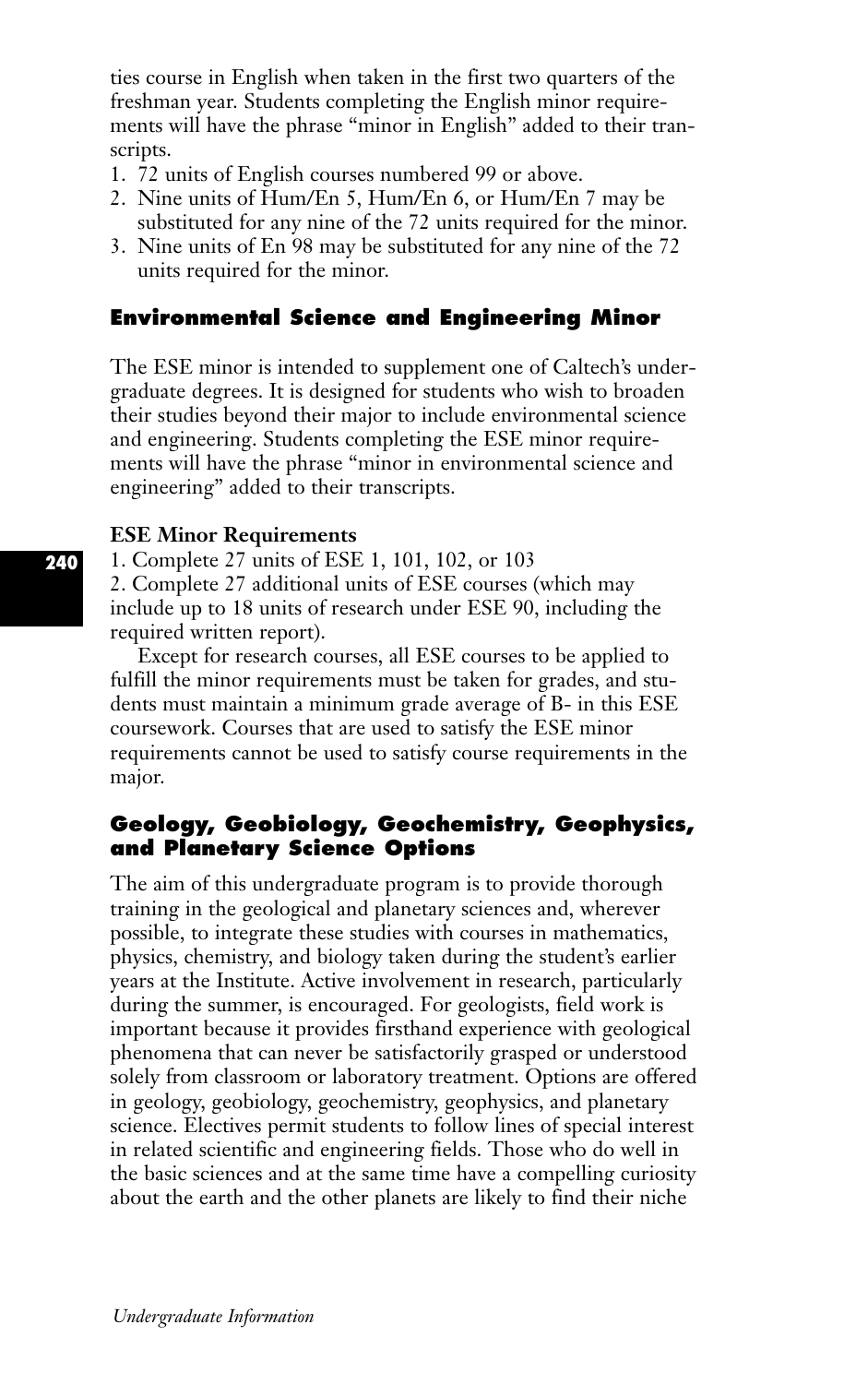in these options, especially if they enjoy grappling with complex problems involving many variables. Most students majoring in the earth and planetary sciences now pursue further training at the graduate level.

Under the geobiology option, a student can be associated with either the biology or the GPS division. This association formally will only affect which course the students elect to satisfy the Institute-wide oral presentation requirement; all other geobiology option requirements are independent of GPS or biology affiliation. In practice, however, we expect that students' affiliation with one division or another will significantly shape their choice of elective courses.

For students beginning their junior year, it is possible to complete the requirements for geochemistry, geophysics, and planetary science options within two years, but there are benefits from starting with the Ge 11 sequence in the sophomore year. Because Ge 120 ab may not be offered every year, students in the geology option may also need to take Ge 106 and Ge 120 a in spring term of their sophomore year in order to prepare for Ge 120 b the following summer.

Passing grades must be earned in a total of 486 units, including courses listed below. Any student whose grade-point average in science and mathematics courses is less than 1.9 at the end of an academic year may be refused permission to register in the geological and planetary science options.

#### *Double Majors*

For students simultaneously pursuing a degree in a second option, courses taken as required courses for that option can also be counted as Ge electives where appropriate. However, courses that count toward the electives requirement in the other option cannot simultaneously be counted toward satisfying the elective requirement in GPS.

#### **Option Requirements**

#### **Geology Option Requirements**

- 1. Ge 11 ab, Ge/Ay 11 c or Ge 11 d, Ge 13, 109.
- 2. ACM 95 abc or a full-year chemistry sequence (Ch 41 abc or Ch 21 abc) and either Ge 108 or ACM/ESE 118.
- 3. Ge 106, 112, 114 ab, 115 abc, 120 ab.
- 4. Ge 116 and 111 ab; or Ge 125 and Ge 11 d1.
- 5. 15 units of elective courses in Ge or cross-listed with Ge.

*<sup>1</sup> If Ge 11 d is used to satisfy requirement 4, students must take Ge/Ay 11 c to satisfy requirement 1.*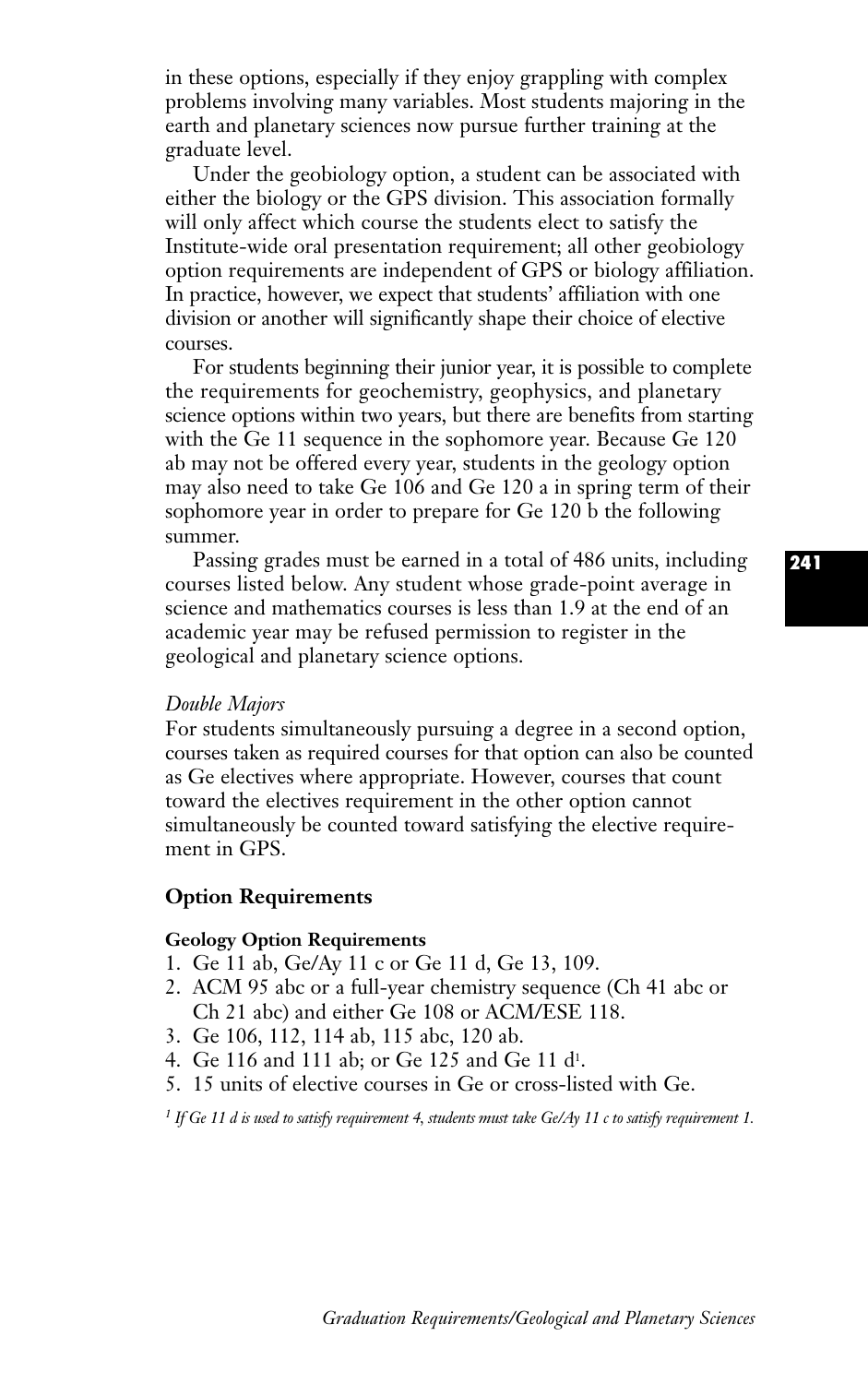|                         |                                        | 1st       | 2nd       | 3rd                      |
|-------------------------|----------------------------------------|-----------|-----------|--------------------------|
| Second Year             |                                        |           |           |                          |
| Ge 11 abc               | Intro. to Earth and Planetary Sciences | 9         | 9         | 9                        |
| Ge $13$                 | Scientific Writing                     |           |           | 3                        |
| Ge 109                  | <b>Oral Presentation</b>               |           |           | 3                        |
| Ge 106                  | Intro. to Structural Geology           |           |           | 9                        |
| Ge 120 a                | Field Geology Intro. <sup>1</sup>      |           |           | 6                        |
| Ph 2 ab                 | Sophomore Physics                      | 9         | 9         |                          |
| Ma 2 ab                 | Sophomore Mathematics                  | 9         | 9         | $\overline{\phantom{0}}$ |
|                         | <b>HSS</b> electives                   | 9         | 9         | 9                        |
|                         |                                        | 36        | 36        | 39                       |
| Summer                  |                                        |           |           |                          |
| Ge 120 b                | Field Geology Camp <sup>1</sup>        |           |           | 18                       |
| Third Year              |                                        |           |           |                          |
| ACM 95 abc              | Intro. Methods of Applied Math.        | 12        | 12        | 12                       |
| Ge 112                  | Sedimentology and Stratigraphy         | 12        |           |                          |
| Ge 114 ab               | Mineralogy                             | 12        |           |                          |
| Ge 115 abc<br>Option 1: | Petrology and Petrography              |           | 6         | 12                       |
| Ge 111 ab               | <b>Applied Geophysics</b>              |           | 6         | 9                        |
| and Ge 116              | <b>Analytical Techniques</b>           |           | 6         |                          |
|                         | <b>HSS</b> electives                   | 9         | 9         | 9                        |
|                         |                                        | 45        | $39 - 27$ | $42 - 33$                |
| <b>Fourth Year</b>      |                                        |           |           |                          |
| Option 2:               |                                        |           |           |                          |
| Ge 125                  | Geomorphology                          | 12        |           |                          |
| and Ge 11d              | Geophysics                             |           | 9         |                          |
|                         | Geology electives                      | 9         |           | 6                        |
|                         | <b>HSS</b> electives                   | 9         | 9         | 9                        |
|                         |                                        | $18 - 30$ | $9 - 18$  | 15                       |

*<sup>1</sup> Ge 120 ab is taught in alternate years. Some cohorts of students will take this course in their third year and the summer following.*

## **Geobiology Option Requirements**

- 1. Ge 11 ab, Ge/Ay 11 c, Ge 13, 109.
- 2. Ch 41 abc and Bi/Ch 110.
- 3. Bi 8–10, 117, 122, ESE/Bi 166, Ge 114 a, Ge/ESE 170, Ge 112.
- 4. 9 units of geobiology electives from the following list: Bi 123, 180, Ch 4 ab, 5 ab, 15, Ge 121 ab.
- 5. 27 units of geobiology electives in geology, biology, chemistry, and/or environmental engineering to be chosen in consultation with adviser from the list in 4 (above) or from the following list: Ge 11 d, 40, 41 abc, 100 abc, 106, 114 b, 115 abc, 116, 120 ab, 121 ab, 124 ab, 140, 142, Ge/ESE 149, Ge/Bi 244, 246, BMB/Bi/Ch 170, Bi 22, 24, 90 abc, Bi/Ch 111, 113, Bi 115,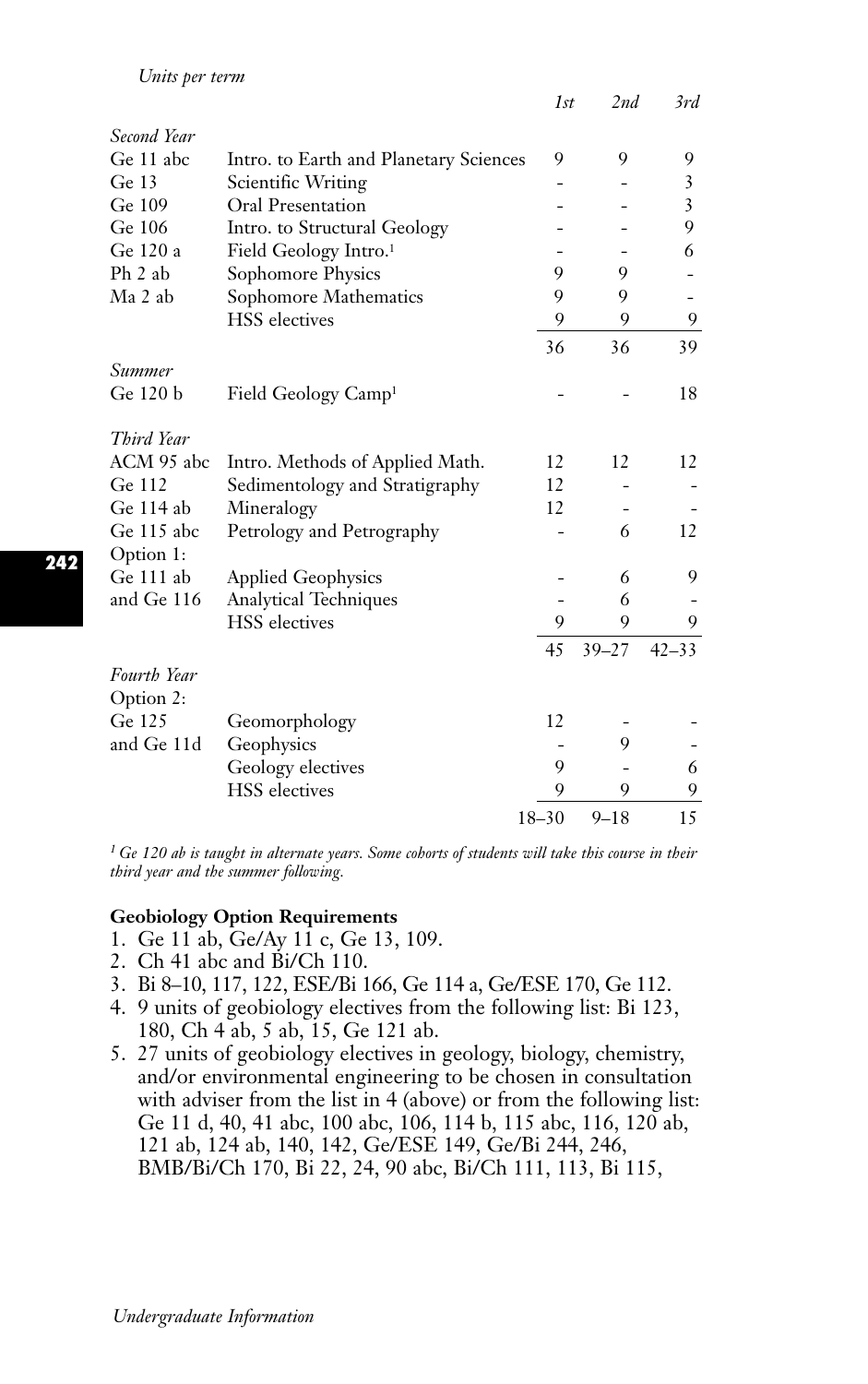## 123, Bi/CNS 150, Bi 152, Bi/CNS 158, Bi 180, 182, 188, 190, 204, Bi/CNS 216, ESE 142, ESE 101–103, 152, ESE/Ge/Ch 171, 172, 175, Ch 4 ab, 5 ab, 7, 14, 15, 21 abc, 24, 25, 112, 145, 146, 154 ab, 212; Occidental College Ge 365.

|                   |                                    | Units per term |     |                |
|-------------------|------------------------------------|----------------|-----|----------------|
|                   |                                    | 1st            | 2nd | 3rd            |
| Second Year       |                                    |                |     |                |
| Ge 11 abc         | Intro. to Earth and Planetary Sci. | 9              | 9   | 9              |
| Ge $13$           | Scientific Writing                 |                |     | 3              |
| Ge 109            | Oral Presentation                  |                |     | $\overline{3}$ |
| Bi 8              | Introduction to Molecular Biology  |                | 9   |                |
| Bi 9              | Cell Biology                       |                |     | 9              |
| <b>Bi</b> 10      | Cell Biology Laboratory            |                |     | 6              |
| Ph 2 ab           | Sophomore Physics                  | 9              | 9   |                |
| Ma 2 ab           | Sophomore Mathematics              | 9              | 9   |                |
|                   | <b>HSS</b> electives               | 9              | 9   | 9              |
|                   |                                    | 36             | 45  | 39             |
| Third Year        |                                    |                |     |                |
| <b>ESE/Bi 166</b> | Microbial Physiology               | 9              |     |                |
| Ge 114 a          | Mineralogy                         | 9              |     |                |
| Ch 41 abc         | Organic Chemistry                  | 9              | 9   | 9              |
| Ge/ESE 170        | Microbial Ecology                  |                |     | 9              |
|                   | <b>HSS</b> electives               | 9              | 9   | 9              |
|                   | Geobiology electives               | 9              | 9   | 9              |
|                   |                                    | 45             | 27  | 36             |
| Fourth Year       |                                    |                |     |                |
| Bi/Ch 110         | Intro. to Biochemistry             | 12             |     |                |
| Bi 117            | Developmental Biology              |                | 9   |                |
| Bi 122            | Genetics                           | 9              |     |                |
| Ge 112            | Sedimentology and Stratigraphy     | 12             |     |                |
|                   | <b>HSS</b> electives               | 9              | 9   | 9              |
|                   | Geobiology electives               |                | 9   | 18             |
|                   |                                    | 42             | 27  | 27             |

#### **Geochemistry Option Requirements**

- 1. Ge 11 ab and either Ge/Ay 11 c or Ge 11 d, Ge 13, Ge 109.
- 2. ACM 95 abc or (Ch 41 abc and ACM/ESE 118) or (Ch 21 abc and ACM/ESE 118).
- 3. Geochemistry students must take a total of 105 units from the core geochemistry list and the geochemistry elective list, including at least three courses from the core geochemistry list<sup>1</sup>. Core geochemistry: Ge 114 ab*<sup>2</sup>* , 140, Ch 41 a, 21 a, ESE/Ge/Ch 171, Ge/ESE 149, Ge 116. Geochemistry electives: Ch 41 bc, 21 bc, 4 ab, 6 ab, 8, 14, 15, 102, Ch/ChE 9, ChE 63 ab, ESE 142, Ge/ESE 143, ESE 103, Ge/ESE 154, ESE 159,

**243**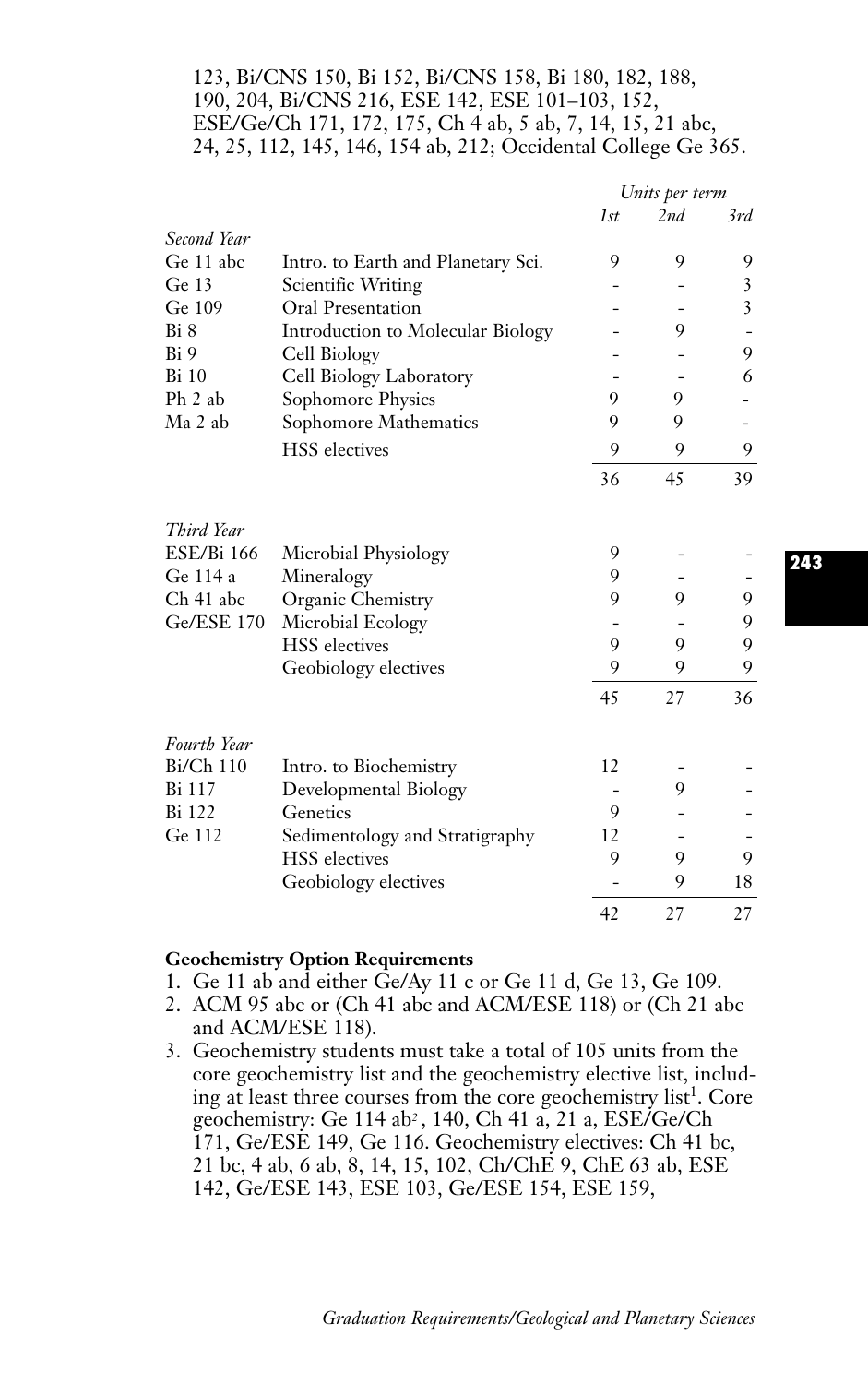## ESE/Ge/Ch 172, 175, Ge 106, 115 abc, 120 ab, 127, 128, 191, 212, 214, 215, 232, 236, Ge/Ay 132, APh 17 abc, MS 105, 115 ab, 125, 131, 133, MS/ME 161.

*<sup>1</sup> Any units from either Ch 41 or Ch 21 that are used to satisfy requirement 2 may not be used to satisfy requirement 3. <sup>2</sup> Students must take both Ge 114 a and Ge 114 b to count as one core geochemistry course.*

|             |                                    | Units per term |     |     |
|-------------|------------------------------------|----------------|-----|-----|
|             |                                    | 1st            | 2nd | 3rd |
| Second Year |                                    |                |     |     |
| Ge 11 abc   | Intro. to Earth and Planetary Sci. | 9              | 9   | 9   |
| Ge 13       | Scientific Writing                 |                |     | 3   |
| Ge 109      | Oral Presentation                  |                |     | 3   |
|             | Geochemistry core or electives     | 9              | 9   | 9   |
| Ph 2 ab     | Sophomore Physics                  | 9              | 9   |     |
| Ma 2 ab     | Sophomore Mathematics              | 9              | 9   |     |
|             | <b>HSS</b> electives               | 9              | 9   | 9   |
|             |                                    | 45             | 45  | 33  |
| Third Year  |                                    |                |     |     |
| ACM 95 abc  | Intro. Methods of Applied Math.    | 12             | 12  | 12  |
|             | <b>HSS</b> electives               | 9              | 9   | 9   |
|             | Geochemistry core or electives     | 18             | 18  | 18  |
|             |                                    | 39             | 39  | 39  |
| Fourth Year |                                    |                |     |     |
|             | <b>HSS</b> electives               | 9              | 9   | 9   |
|             | Geochemistry electives             | 9              | 9   | 9   |
|             |                                    | 18             | 18  | 18  |

#### **Geophysics Option Requirements**

- 1. Ge 11 ab, Ge/Ay 11 c, Ge 13, 109.
- 2. ACM 95 abc.
- 3. Ge 111 ab, Ge 11 d.
- 4. 27 units of physics or mechanics electives: any non-GPS course numbered 100 or greater, relevant to the option and approved by the option representative, including ME 65, 66, AM 125 abc, Ae/Ge/ME 160, Ph 106 abc.
- 5. 36 units of geophysics electives (selected in consultation with adviser): Ge 161–168, Ge 211, 200-level courses.

|             |                                        | Units per term |     |     |
|-------------|----------------------------------------|----------------|-----|-----|
|             |                                        | 1st            | 2nd | 3rd |
| Second Year |                                        |                |     |     |
| Ge 11 abc   | Intro. to Earth and Planetary Sciences | 9              | 9   | 9   |
| Ge $13$     | Scientific Writing                     |                |     | 3   |
| Ge 109      | Oral Presentation                      |                |     | 3   |
| Ph 2 ab     | Sophomore Physics                      | 9              | 9   |     |
| Ma 2 ab     | Sophomore Mathematics                  | 9              | 9   |     |
|             | <b>HSS</b> electives                   | 9              | 9   | 9   |
|             |                                        | 36             | 36  |     |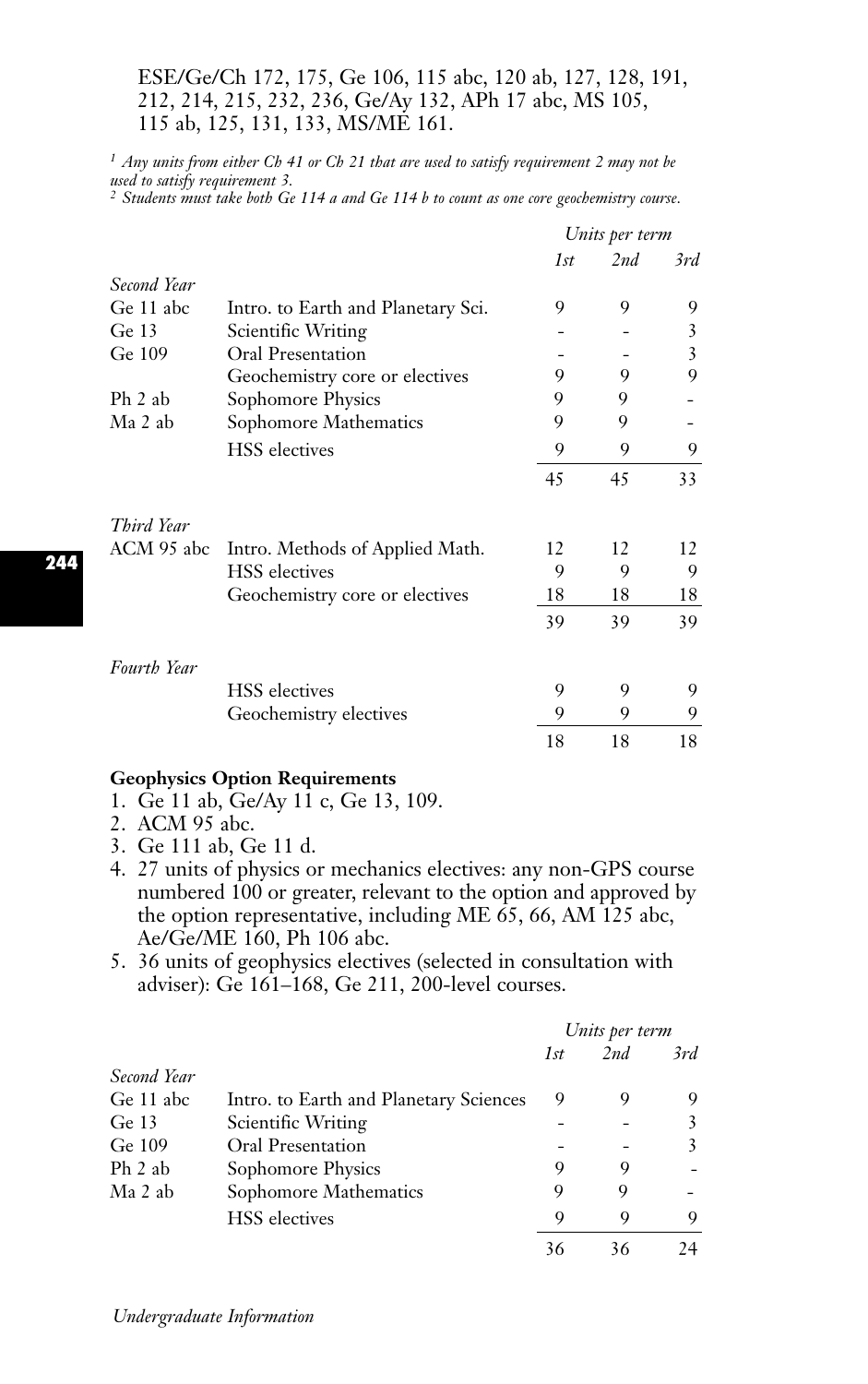|             | Physics or mechanics electives |    |    |    |
|-------------|--------------------------------|----|----|----|
|             | <b>HSS</b> electives           |    |    |    |
| Ge $111$ ab | Applied Geophysics Seminar     |    | 6  | 9  |
| Ge $11d$    | Geophysics                     |    |    |    |
|             |                                | 18 | 33 | 27 |
| Fourth Year |                                |    |    |    |
|             | Geophysics electives           | 18 | 18 | Q  |
|             | <b>HSS</b> electives           | Q  |    |    |
|             |                                |    |    |    |

## **Planetary Science Option Requirements**

- 1. Ge 11 ab, Ge/Ay 11 c, Ge 13, 109.
- 2. ACM 95 abc.
- 3. 27 units of advanced science courses selected from Ae/APh/CE/ME 101 abc, Ae/Ge/ME 160 ab, Ch 21 abc, Ph 101, 106 abc, 125 abc, which must include two consecutive terms of one of the multiterm courses.
- 4. 63 units selected from Ge 11 d, 102, Ge/Ch 128, Ge 131, Ge/Ay 132, Ge/Ay 133, ESE 101–103, Ge 150, 151, ESE 130, ESE/Ge 139.
- 5. 27 units of additional science and engineering courses (selected in consultation with adviser and planetary science option representative), appropriate Ge courses, any of the courses listed above, or any of the following: ACM 101, ACM/ESE 118, ME 35 abc, APh 17 abc, Ay 20, 21, 101, 102, ChE 63 ab, Ch 6 ab, CS 1–3, Ma 112 ab, ME 18 ab, 19 ab, 65, 66, AM 125 abc.

|                    |                                    | Units per term |     |     |
|--------------------|------------------------------------|----------------|-----|-----|
|                    |                                    | 1st            | 2nd | 3rd |
| Second Year        |                                    |                |     |     |
| Ge 11 abc          | Intro. to Earth and Planetary Sci. | 9              | 9   | 9   |
| Ge $13$            | Scientific Writing                 |                |     | 3   |
| Ge 109             | <b>Oral Presentation</b>           |                |     | 3   |
| Ph 2 ab            | Sophomore Physics                  | 9              | 9   |     |
| Ma 2 ab            | Sophomore Mathematics              | 9              | 9   |     |
|                    | <b>HSS</b> electives               | 9              | 9   | 9   |
|                    |                                    | 36             | 36  | 24  |
| Third Year         |                                    |                |     |     |
| ACM 95 abc         | Intro. Methods of Applied Math.    | 12             | 12  | 12  |
|                    | <b>HSS</b> electives               | 9              | 9   | 9   |
|                    | Advanced science                   | 9              | 9   | 9   |
|                    | Planetary science                  | 18             | 9   | 9   |
|                    |                                    | 48             | 39  | 39  |
| <b>Fourth Year</b> |                                    |                |     |     |
|                    | <b>HSS</b> electives               | 9              | 9   | 9   |
|                    | Planetary science                  | 9              | 9   | 9   |
|                    | Additional science and engineering | 9              | 9   | 9   |
|                    |                                    | 27             | 27  | 27  |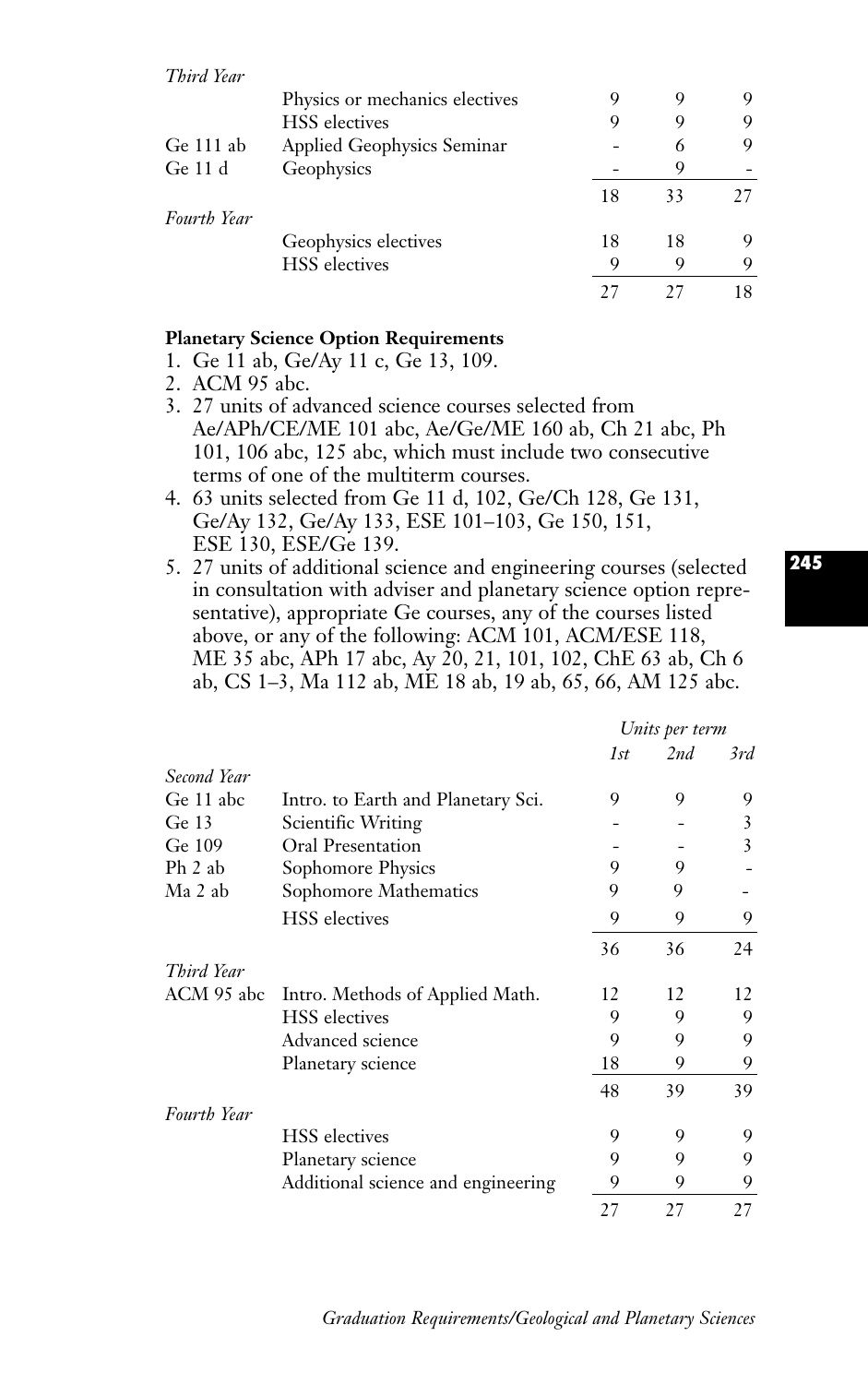## **GPS Minor Requirements**

The GPS minor is intended for non-GPS undergraduates to supplement a major degree with knowledge of earth and planetary science. Students completing the GPS minor will have the phrase "minor in Geological and Planetary Sciences" added to their transcript. Any student interested in a minor in GPS is urged to contact any option representative in the division.

- 1. Ge 11 a and Ge 11 b.
- 2. One of Ge 11 c or Ge 11 d.
- 3. 27 units of 100-level or higher GPS courses, excluding Ge 108 and Ge 109.

## **History Option and Minor**

The history option allows students to study past societies and their development in more depth than can be done within the limits of the Institute humanities requirements. With the guidance of a faculty member in history, students taking the option explore the range of human experience, in the realms of politics, culture, religion, and economics, that lies outside the realm of science and technology. They also learn the critical reading and thinking skills, and the facility in writing, that are central to the historical enterprise. The history option thus provides students with an important supplement to the scientific training and technical skills they acquire in other courses and options. In addition, it offers excellent preparation for careers in business, administration, law, journalism, or public affairs, as well as a solid foundation for graduate work in history.

History majors must take at least 99 units of history courses (including freshman humanities) during their four years as undergraduates. Of these, 27 must be in the senior tutorial (H 99 abc). All courses to be counted toward the history option must be taken for grades except for a freshman humanities course in history when taken in the first two quarters of the freshman year.

Each history major will choose an area of concentration in consultation with his or her adviser and the history option representative. These areas might include, but are not restricted to, fields such as ancient history, medieval Europe, early-modern Europe, modern Europe, Russian history, American history pre-1865, American history post-1865, early-modern history of science, modern history of science, or economic history. He or she must take 63 units of courses in this area; 27 of these units must be in the senior tutorial H 99 abc. The senior tutorial will culminate in a research paper.

Each student must take the remaining 36 units of history required by the option in areas other than the area of concentration, again defined in consultation with his or her adviser and the history option representative. These areas may include not only fields within the discipline of history proper, but also useful cognate fields such as economics, political science, anthropology, law, English, or a foreign language.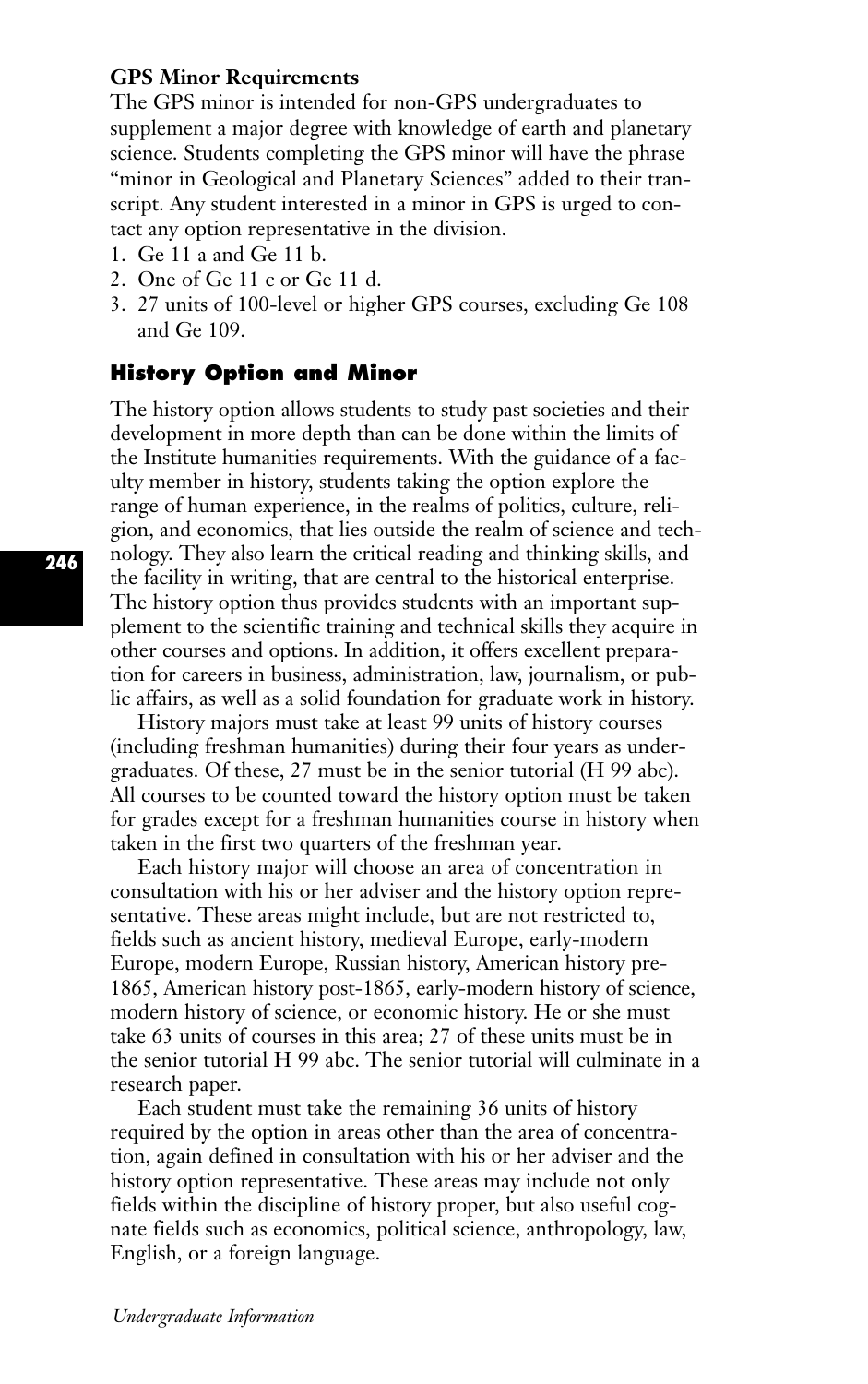A student considering the history option when he or she comes to Caltech will be well advised to take one course from Hum/H 1, 2, 3, or 4. In the sophomore year, the student should take upperlevel history courses, but this is also a good time to pursue the study of English or philosophy, to begin or continue a foreign language, and to do introductory work in the social sciences. A student will normally make a commitment to an area of concentration early in the junior year. At the beginning of the senior year, a history major will enroll in H 99 abc with a faculty member in his or her area of concentration. The first term of this course will be devoted to preparation, the second to research, and the third to the writing of a substantial research paper.

#### **Option Requirements**

- 1. H 99 abc.
- 2. 72 additional units of history courses numbered 99 or above. Up to nine units of Hum/H 1, 2, 3, or 4 and/or up to nine units of H 98 may be substituted for up to 18 of these units.
- 3. 63 of the total history units, including H 99 abc, must be in an area of concentration, as defined in consultation with the student's adviser and the history option representative.
- 4. 36 of the total history units must be in an area or areas other than the area of concentration, as defined in consultation with the student's adviser and the history option representative. H 99 abc may not be used to fulfill this requirement.
- 5. 54 additional units of science, mathematics, and engineering courses. This requirement cannot be satisfied by courses listed as satisfying the introductory laboratory requirement or by menu courses.
- 6. Three units of oral communication. En 84 satisfies this requirement, as do oral communication courses offered by other options.
- 7. Passing grades must be earned in a total of 486 units, including the courses listed above.

#### **History Minor Requirements**

The history minor is designed for students who want to pursue concentrated study in history without the extensive course work and the senior thesis required by the history option.

History minors must take 72 units of history courses. These units may include one freshman humanities course; they may also include one directed reading course (H 98). All courses to be counted toward the history minor must be taken for grades except for a freshman humanities course in history when taken in the first two quarters of the freshman year. Students wishing to do a minor in history must declare a minor with the history option representative. Students completing the history minor requirements will have the phrase "minor in history" added to their transcripts.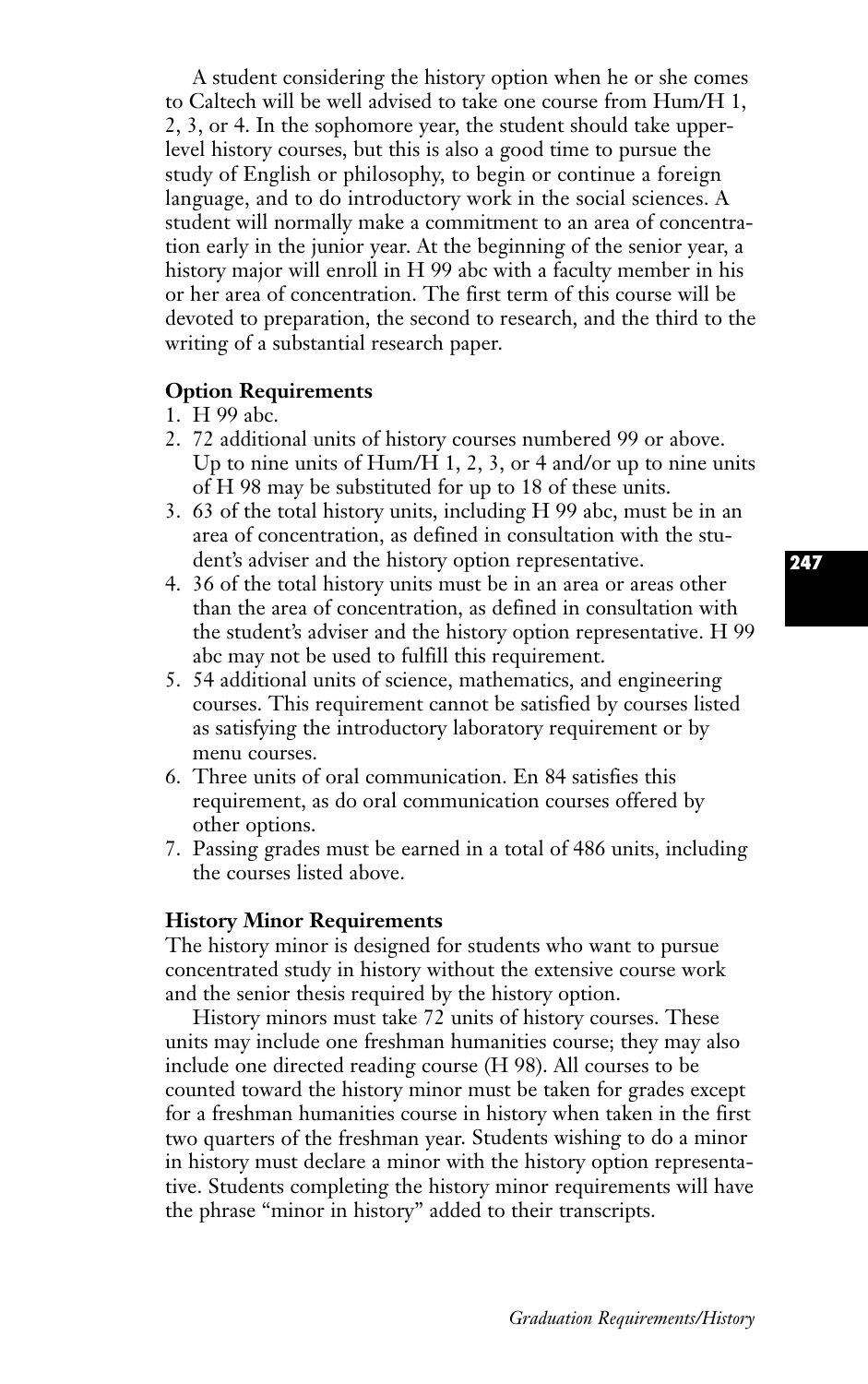- 1. 72 units of history courses numbered 99 or above.
- 2. Nine units of Hum/H 1, 2, 3, or 4 may be substituted for any nine of the 72 units required for the minor.
- 3. Nine units of H 98 may be substituted for any nine of the 72 units required for the minor.

## **History and Philosophy of Science Option and Minor**

The option in history and philosophy of science (HPS) provides students with a broad education in the historical and philosophical issues arising in connection with science and technology. Students take courses addressing fundamental questions about scientific concepts and practice, such as the following: To what extent was the scientific revolution revolutionary? What is a scientific explanation and how do scientists go about constructing and justifying one? How have conceptions of scientific experimentation changed over time? How and why did modern physics (or chemistry or biology) emerge in the form that it did? How should the theory of evolution inform our conception of the modern mind and brain? What role can the neurosciences be expected to play in solving the "mind-body" problem? The option thus aims to give students a broad basic understanding of the ways in which science is practiced and the ways in which that practice has changed over time. It is designed to complement the regular curriculum at Caltech, offering students the opportunity to enlarge upon and to contextualize the strong technical skills they acquire in other courses and options.

The HPS option provides excellent preparation for students going into law, business, medicine, and public affairs, as well as solid preparation for graduate work in the history and/or philosophy of science. In addition, and because of its emphasis on essay writing and the formulation of complex philosophical and historical arguments, it aids budding scientists and engineers in developing the writing and communication skills that are increasingly vital today.

#### **Option Requirements**

- 1. Hum/H/HPS 10, HPS 102 ab, HPS/Pl 120, and HPS 103 (normally for 9 quarters). HPS 102 b fulfills the Institute scientific writing requirement.
- 2. Three advanced courses in the history of science, chosen from HPS/H offerings with a course number of 98 or higher (see note 2).
- 3. Three advanced courses in philosophy of science, chosen from HPS/Pl offerings with a course number of 98 or higher (see note 2).
- 4. 45 units of courses in science, mathematics, and engineering. This requirement cannot be satisfied by courses listed as satisfy-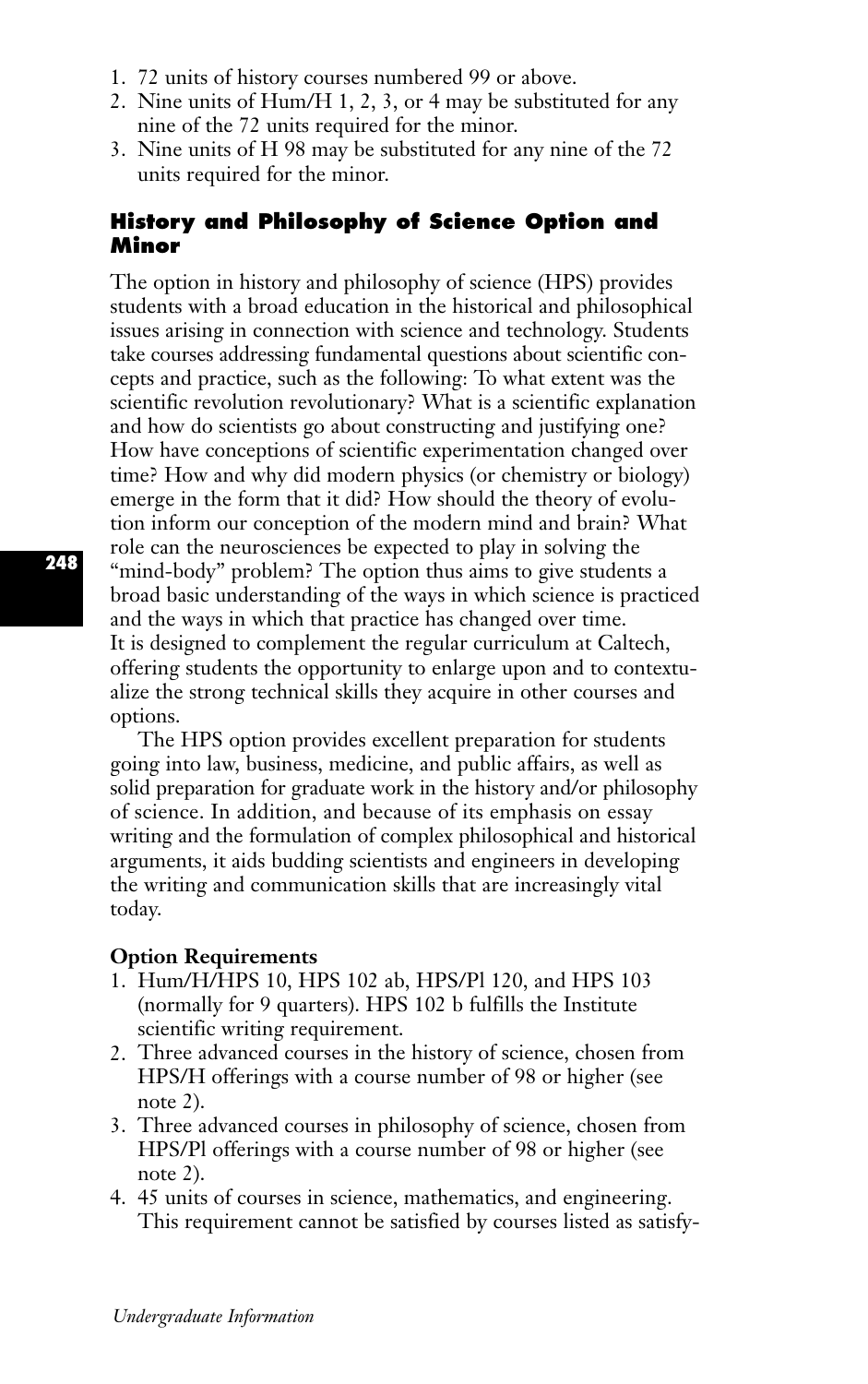ing the introductory laboratory requirement or by a course with a number less than 10.

5. Passing grades must be earned in a total of 486 units, including all courses used to satisfy the above requirements.

#### *Explanatory Notes*

- 1. It is desirable that students enter the option in their sophomore year. However, students may also enter the option in their junior year if they can complete the option's requirements in time for graduation.
- 2. No more than nine units of HPS 98 may be counted toward the HPS major.

## **Typical Course Schedule**

#### *First Year*

It is recommended that students intending to follow the HPS option take Hum/H/HPS 10 as one of their freshman humanities courses. Students making the decision to take this option in their sophomore year should take Hum/H/HPS 10 and HPS/Pl 120 as early as possible in that year.

|                           |                                       | Units per term |     |     |
|---------------------------|---------------------------------------|----------------|-----|-----|
|                           |                                       | 1st            | 2nd | 3rd |
| Second Year               |                                       |                |     |     |
| Ma 2 ab                   | Sophomore Mathematics                 | 9              | 9   |     |
| Ph 2 ab                   | Sophomore Physics                     | 9              | 9   |     |
| $HPS$ 10 <sup>1</sup>     | Introduction to History of Science    | 9              |     |     |
| HPS/P1120 <sup>1</sup>    | Introduction to Philosophy of Science |                | 9   |     |
|                           | Advanced HPS/history                  |                |     | 9   |
| <b>HPS 103</b>            | <b>Public Lecture Series</b>          | 1              | 1   | L   |
|                           | Menu course                           |                |     | 9   |
| Ec 11                     | <b>Introductory Social Science</b>    |                |     |     |
| or PS 12                  |                                       | 9              |     |     |
|                           | Other electives                       | 9              | 18  | 27  |
|                           |                                       | 46             | 46  | 46  |
| Third Year                |                                       |                |     |     |
| <b>HPS 103</b>            | <b>Public Lecture Series</b>          | 1              | 1   | 1   |
|                           | Advanced HPS/history                  |                | 9   | 9   |
|                           | Advanced HPS/philosophy               | 9              | 9   | 9   |
|                           | Science, math, engineering            | 9              | 9   | 9   |
|                           | Advanced social science <sup>2</sup>  | 9              |     |     |
|                           | Other electives                       | 18             | 18  | 18  |
|                           |                                       | 46             | 46  | 46  |
| Fourth Year               |                                       |                |     |     |
| <b>HPS 103</b>            | <b>Public Lecture Series</b>          | 1              | 1   | 1   |
| HPS $102$ ab <sup>3</sup> | Senior Research Seminar               |                | 12  | 12  |
|                           | Advanced social science <sup>2</sup>  | 9              |     |     |

## **249**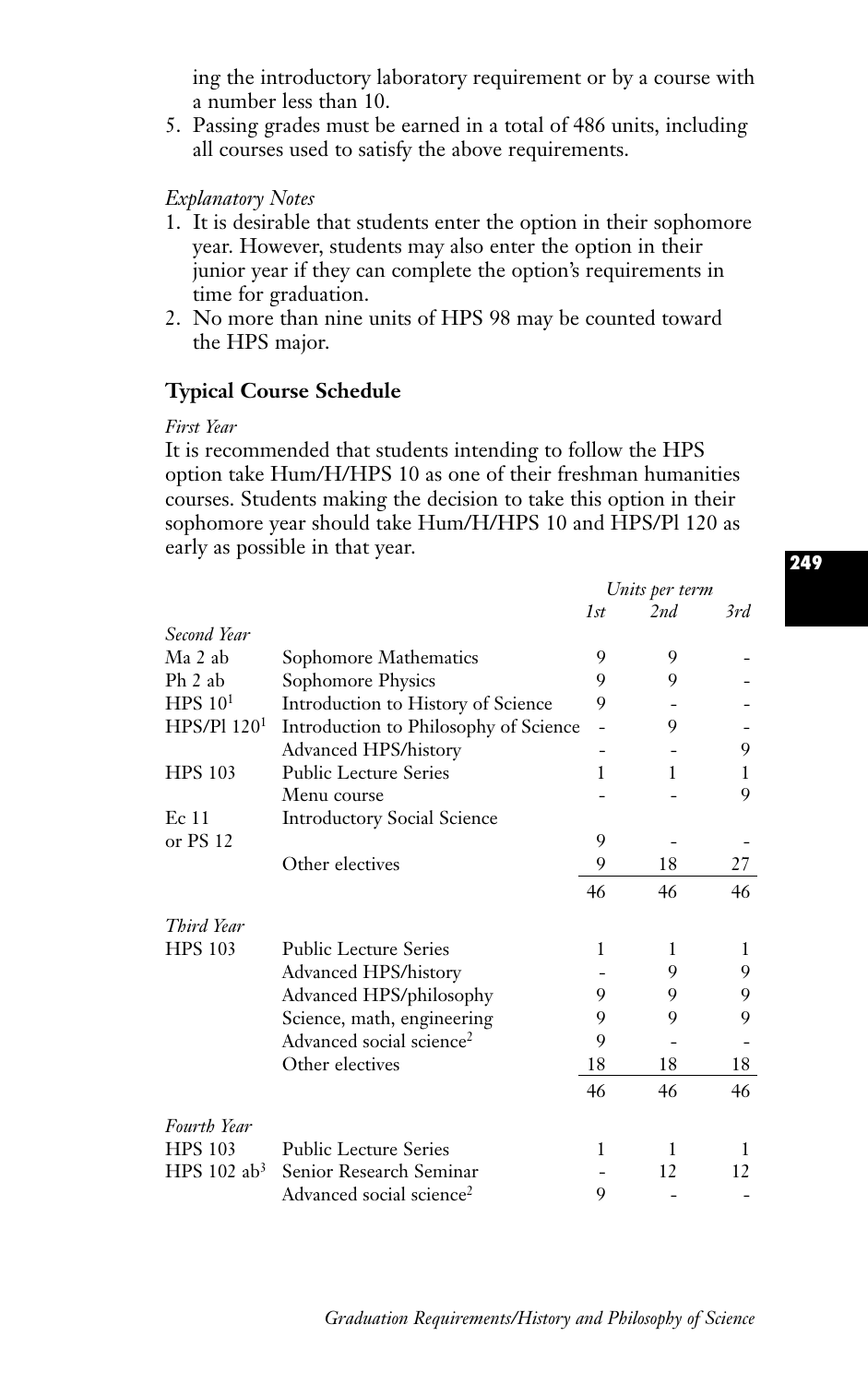| Science, math, engineering |    |    |
|----------------------------|----|----|
| Other electives            | 18 |    |
|                            | 40 | 40 |

Note: *Not all required courses are offered each term; students should consult the current catalog to determine which terms required courses are being offered, and should construct their course plan for the year accordingly.*

*<sup>1</sup> If not taken in first year; otherwise one additional HPS or elective.*

*<sup>2</sup> It is recommended that students choose their advanced social science electives from among courses that will enlarge their perspective on topics related to HPS (e.g., Ec/SS 129, Ec/SS 130, Psy 101, Psy 125, Psy/CNS 130, PS 120, PS 121, PS 122, An 22).*

<sup>3</sup> *HPS 102 ab may be taken in any two consecutive terms in the senior year. Students should coordinate with their HPS adviser to determine their course schedule.*

**History and Philosophy of Science Minor Requirements**

The minor in history and philosophy of science (HPS) is designed for students who want to pursue concentrated study in HPS without the extensive course work and the senior thesis required by the HPS option.

HPS minors must complete 72 units of HPS courses. These may include Hum/H/HPS 10 and up to nine units of advanced reading in HPS (HPS 98). Freshman humanities courses other than Hum/H/HPS 10 may not be counted toward an HPS minor. Students wishing to do a minor in HPS must declare a minor with the HPS option representative. Those completing the HPS minor requirements will have the phrase "minor in history and philosophy of science" added to their transcripts.

- 1. 72 units of HPS courses numbered 99 or above.
- 2. Nine units of HPS 98 may be substituted for any nine of the 72 units required for the minor.
- 3. Nine units of Hum/H/HPS 10 may be substituted for any nine of the 72 units required for the minor.

## **Independent Studies Program**

The Independent Studies Program (ISP) is an undergraduate option that allows the student to create his or her own scholastic requirements, under faculty supervision, and to pursue positive educational goals that cannot be achieved in any of the other available options. A student's program may include regular Caltech courses, research courses, courses at other schools, and independent study courses (item 5, next page). In scope and depth, the program must be comparable to a normal undergraduate program, but it need not include all of the specific courses or groups of courses listed in the formulated Institute requirements for undergraduates.

The Curriculum Committee, a standing committee of the faculty, has overall responsibility for the program. In addition, each student has his or her own committee of three advisers, two of whom must be professorial faculty. Application material may be obtained at the Registrar's Office or from the dean of students.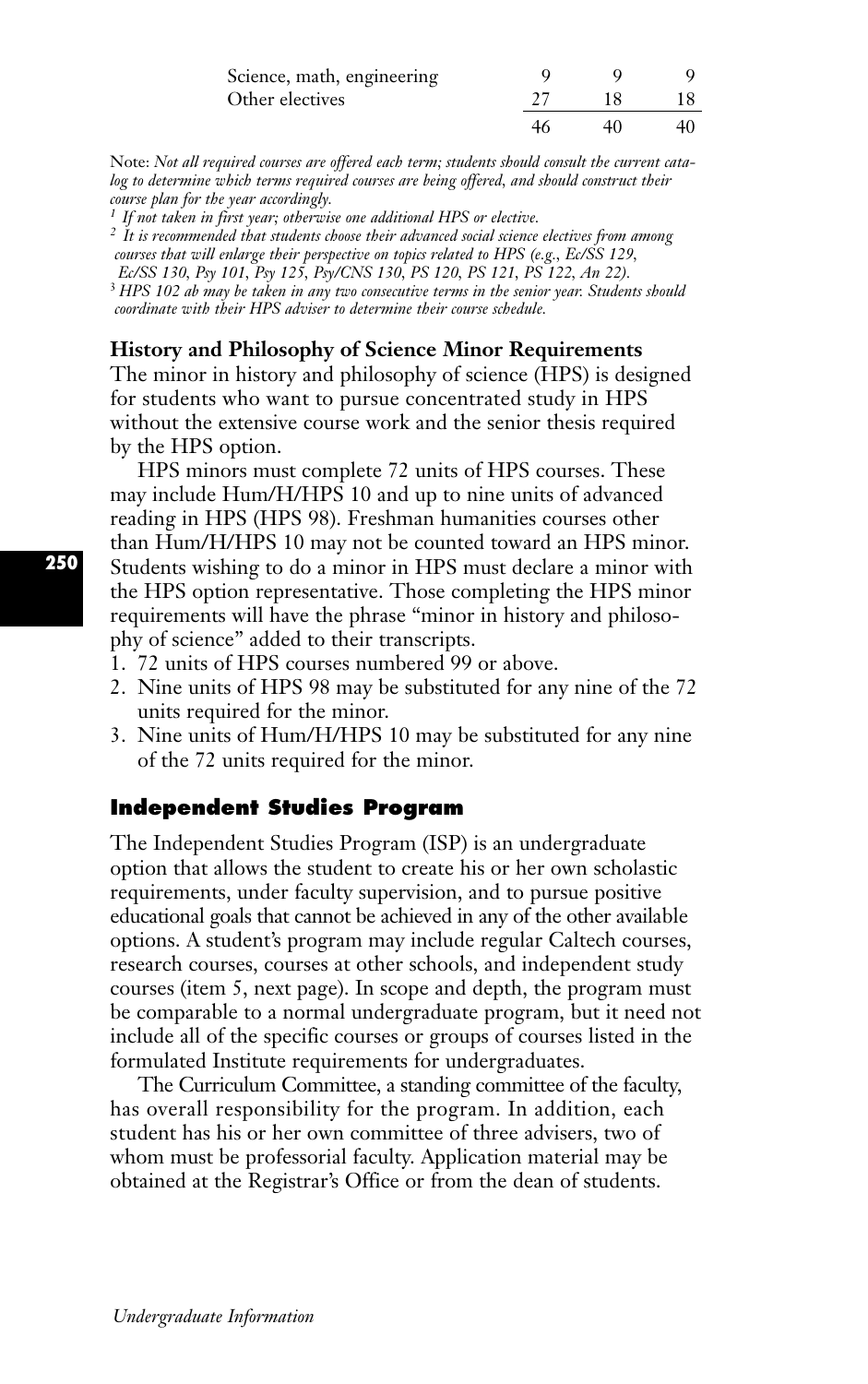## **Administrative Procedures and Guidelines**

- 1. An interested student must recruit three individuals, representing at least two divisions of the Institute, who approve of his or her plans and agree to act as an advisory "committee of three.'' The committee of three forms the heart of the program and bears the chief responsibility for overseeing the student's progress. The chair and one other member must be on the professorial staff. The third member may be any qualified individual, such as a postdoctoral fellow, graduate student, or faculty member of another institution.
- 2. The student must submit a written proposal to the dean of students, endorsed by the committee of three, describing his or her goals, reasons for applying, and plan of study for at least the next year. If persuaded that the proposal is sound and workable, the dean endorses it and passes it on to the Curriculum Committee. This committee, in turn, reviews the proposal and, if it is acceptable, assumes responsibility for oversight of the program.
- 3. To implement the program, a written contract is now drawn up between the student, the committee of three, and the Curriculum Committee. This contract includes the agreedupon content of the student's program and the methods for ascertaining satisfactory progress for those parts of the student's program that are not standard Institute courses. This contract may of course be amended, but any amendments must be approved by the committee of three and the Curriculum Committee. Copies of each student's contract and of all amendments thereto, along with all ISP records for each student and his or her transcript, are kept in the permanent files of the Registrar's Office. Passing grades must be earned in a total of 486 units.
- 4. The progress of each student in the ISP is monitored each quarter by the registrar, and any deviations from the terms of the contract are reported to the chair of the Curriculum Committee. Standards for acceptable progress and for satisfactory completion of the terms of the contract are the responsibility of the Curriculum Committee. When the Committee is satisfied that the terms of the contract have been fulfilled by the student, it recommends the student to the faculty for graduation.
- 5. A plan of study may include special ISP courses to accommodate individual programs of study or special research that falls outside ordinary course offerings. In order that credit be received for an ISP course, a written course contract specifying the work to be accomplished, time schedule for progress reports and completed work, units of credit, and form of grading must be agreed upon by the instructor, the student, and the committee of three, and submitted to the registrar prior to initiating the work in the course. ISP courses are recorded on the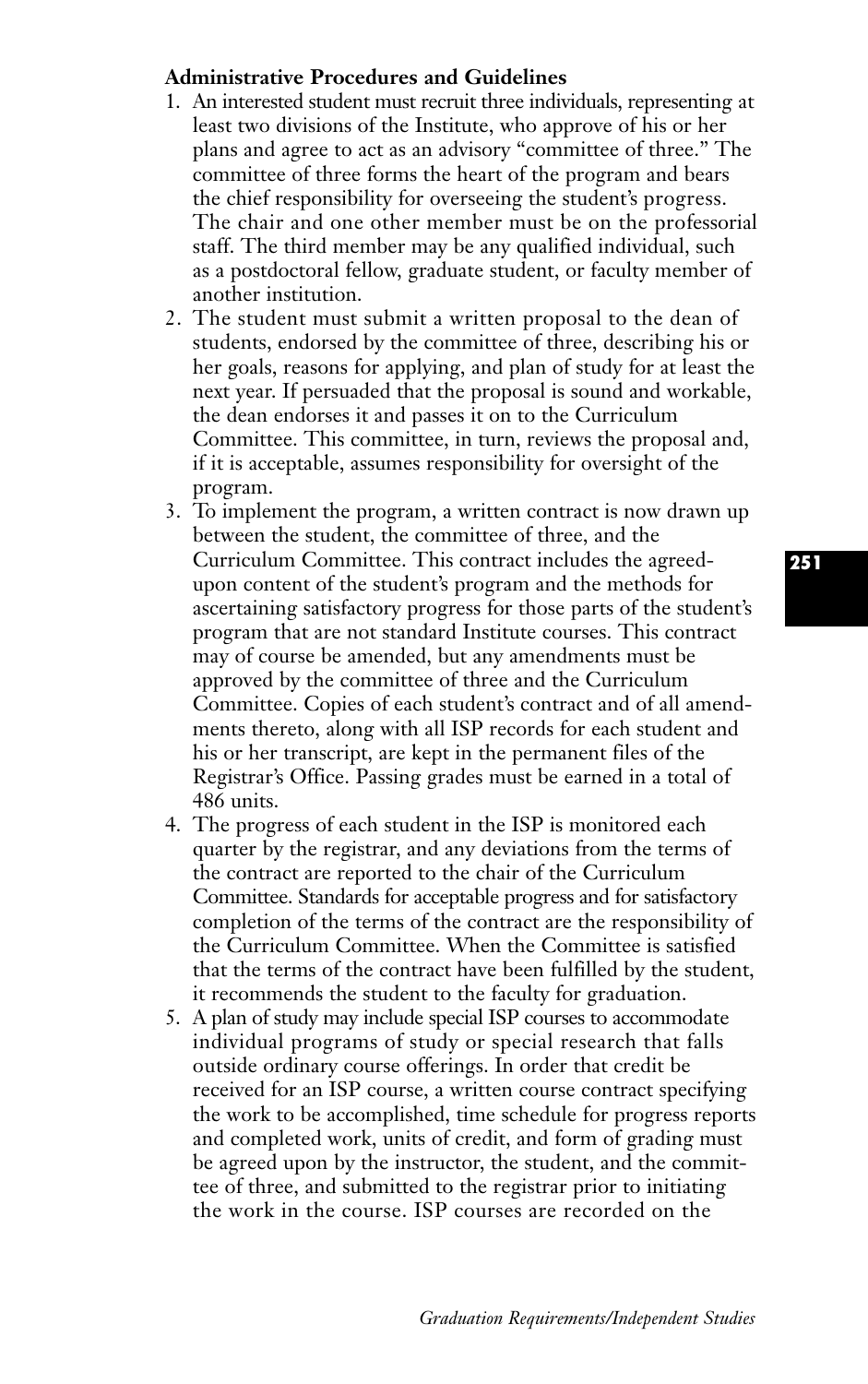student's transcript in the same manner as are other Caltech courses.

6. ISPs are intended for multiyear programs. Accordingly, the curriculum committee urges students contemplating an ISP to submit their petition during their second year and will not normally consider such petitions any later than the first term of the student's third year.

## **Mathematics Option**

The four-year undergraduate program in mathematics leads to the degree of Bachelor of Science. The purpose of the undergraduate option is to give students an understanding of the broad outlines of modern mathematics, to stimulate their interest in research, and to prepare them for later work, either in pure mathematics or allied sciences. Unless students have done very well in mathematics courses in their freshman and sophomore years, they should not contemplate specializing in mathematics.

Since the more interesting academic and industrial positions open to mathematicians require training beyond a bachelor's degree, students who intend to make mathematics their profession must normally plan to continue with graduate study. Some students use their background in mathematics as an entry to other fields, such as physics, computer science, statistics, economics, business, finance, medicine, or law.

The schedule of courses in the undergraduate mathematics option is flexible. It enables students to adapt their programs to their needs and mathematical interests and gives them the opportunity to become familiar with creative mathematics early in their careers. In particular, students are encouraged to consider courses in areas such as applied and computational mathematics, physics, finance, economics, control and dynamical systems, computer science, electrical engineering, and computation and neural systems.

During each term of their junior and senior years, students normally take 18 units of courses in mathematics or applied and computational mathematics, including the required courses Ma 108 abc and 109 abc. Any course listed under applied and computational mathematics is regarded as an elective in mathematics and not as an elective in science, engineering, or humanities. Those who have not taken Ma 5 as sophomores must do so as juniors. Overloads in course work are strongly discouraged; students are advised instead to deepen and supplement their course work by independent reading.

A student whose grade-point average is less than 1.9 at the end of the academic year in the subjects under mathematics and applied and computational mathematics may, at the discretion of the department, be refused permission to continue work in the mathematics option.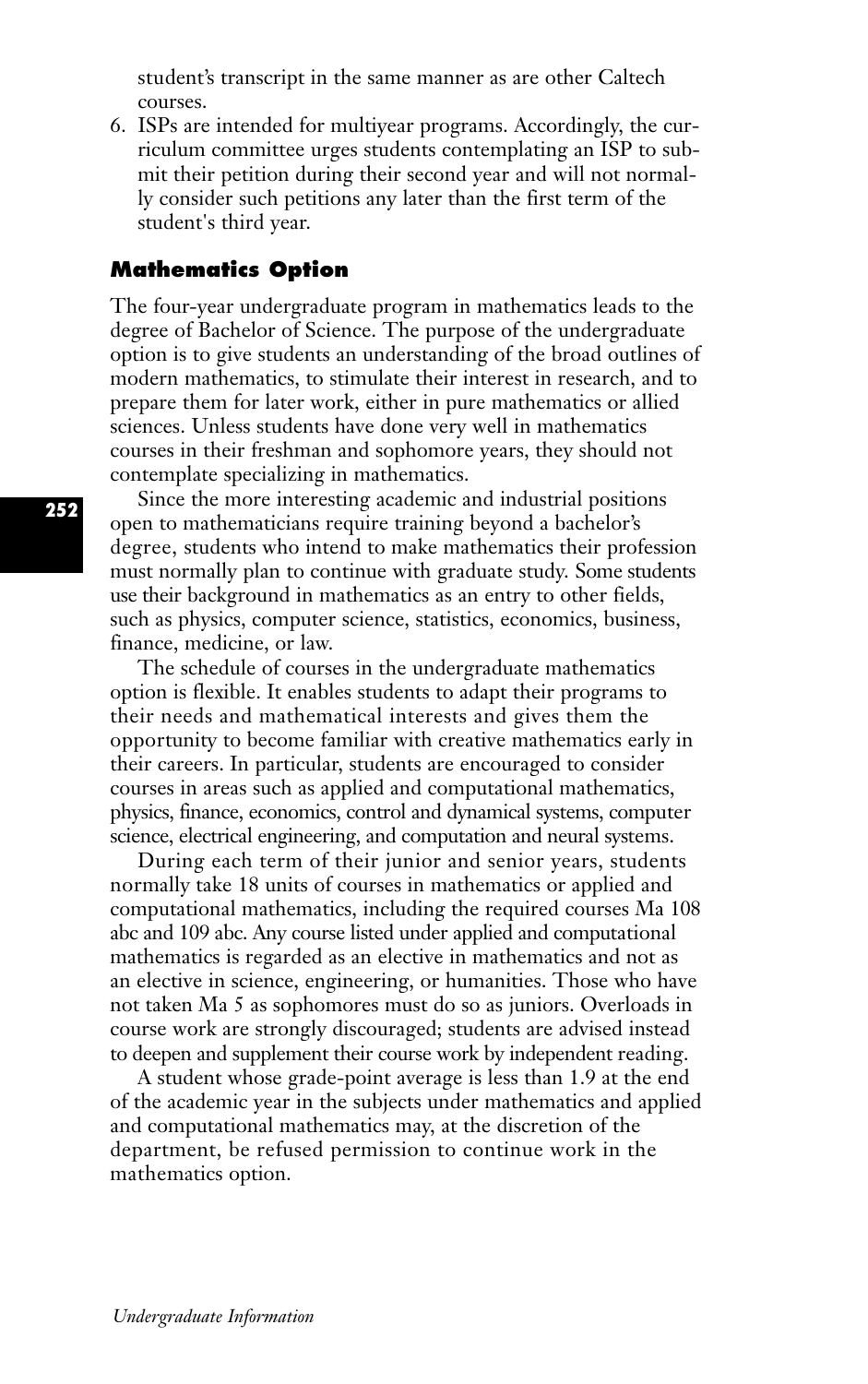## **Option Requirements**

- 1. Ma 5 abc, Ma 10, Ma 108 abc, Ma 109 abc.
- 2. Ma/CS 6 a or Ma 121 a.
- 3. Ma/CS 6 c or Ma 116 a or Ma/CS 117 a.
- 4. 45 additional units in Ma or ACM numbered 90 or above (other than Ma 98). Courses in other options with high mathematical content may be used to fulfill this requirement with the approval of the executive officer for mathematics. Of these 45 units, at most 18 can be in ACM or other courses outside Ma.
- 5. Math majors must take two quarters (18 units) of a single course, chosen from the Ma course listings with numbers between 110 and 190, inclusive. (In years where one of these courses is given as a one-term course only, it cannot be used to satisfy this requirement.) These two quarters may be used to meet requirements 2, 3, or 4.
- 6. Unlike courses satisfying requirements 4 and 5, which may be taken pass/fail, none of the courses satisfying requirements 1–3 may be taken on a pass/fail basis.
- 7. Passing grades must be earned in a total of 486 units, including the courses listed above.

|                  |                                  | Units per term |     |     |
|------------------|----------------------------------|----------------|-----|-----|
|                  |                                  | 1st            | 2nd | 3rd |
| Second Year      |                                  |                |     |     |
| Ma 2 ab          | Sophomore Mathematics            | 9              | 9   |     |
| Ph 2 ab          | Sophomore Physics                | 9              | 9   |     |
| Ma 5 abc         | Introduction to Abstract Algebra | 9              | 9   | 9   |
|                  | <b>HSS</b> electives             | 9              | 9   | 9   |
|                  | Electives <sup>1</sup>           | 9              | 9   | 27  |
|                  |                                  | 45             | 45  | 45  |
| Third Year       |                                  |                |     |     |
| Ma <sub>10</sub> | Oral Presentation                | 3              |     |     |
| Ma 108 abc       | <b>Classical Analysis</b>        | 9              | 9   | 9   |
| Ma/CS 6 ac       | Introduction to Discrete         |                |     |     |
|                  | Mathematics                      | 9              |     | 9   |
|                  | <b>HSS</b> electives             | 9              | 9   | 9   |
|                  | Electives <sup>1</sup>           | 18             | 27  | 18  |
|                  |                                  | 48             | 45  | 45  |
| Fourth Year      |                                  |                |     |     |
| Ma 109 abc       | Introduction to Geometry and     |                |     |     |
|                  | Topology                         | 9              | 9   | 9   |
|                  | <b>HSS</b> electives             | 9              | 9   | 9   |
|                  | Electives <sup>1</sup>           | 27             | 27  | 27  |
|                  |                                  | 45             | 45  | 45  |

## **Typical Course Schedule**

*<sup>1</sup> Includes menu course (second year, if not taken in freshman year). Also must include courses to meet option requirements 4, 5.*

**253**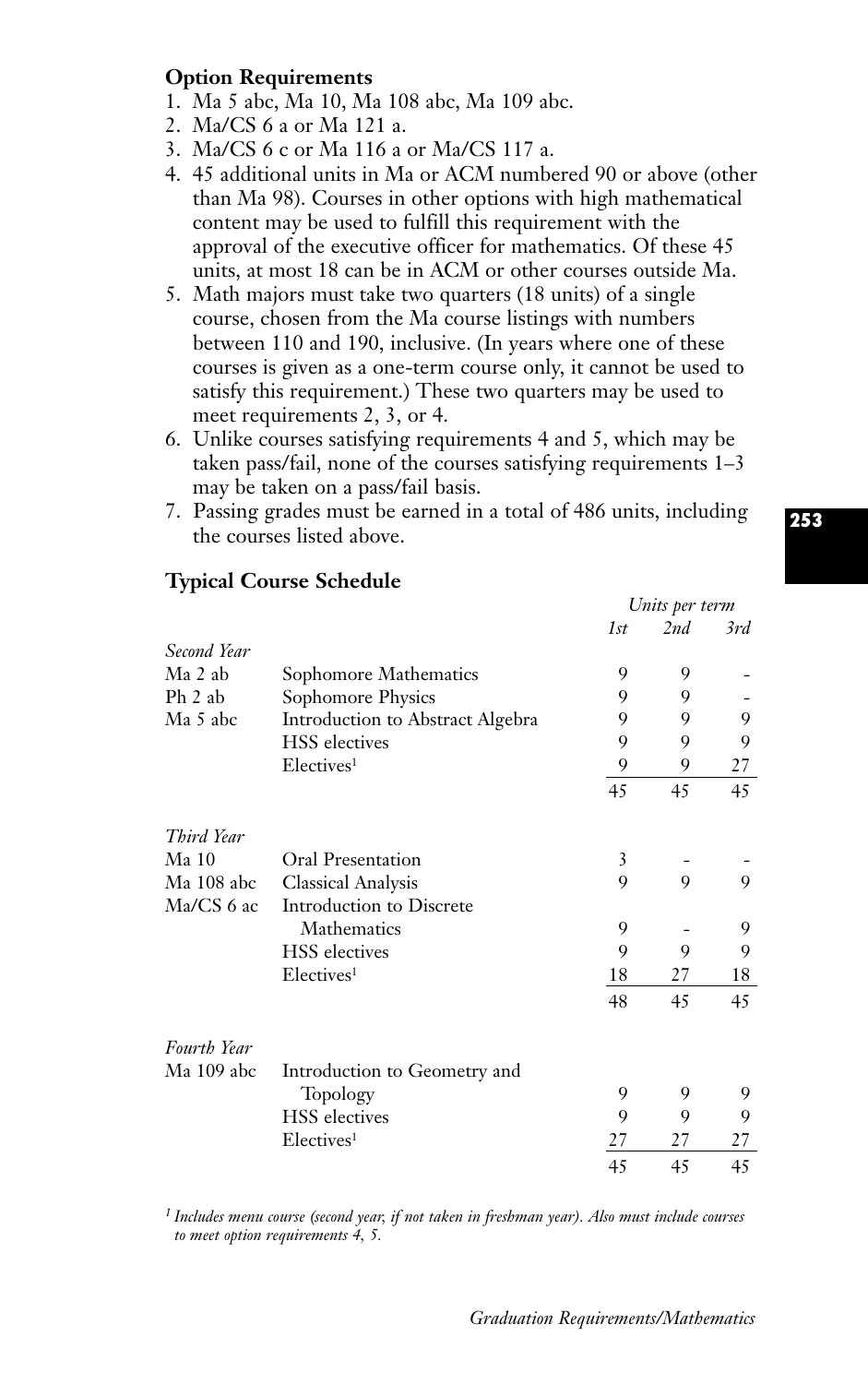## **Mechanical Engineering Option**

The objective of the undergraduate program in Mechanical Engineering at Caltech is to produce graduates who will attain careers and higher education that ultimately lead to leadership roles in academia, industry and government in areas of rapidly advancing interdisciplinary technology related to fluid, solid, thermal and mechanical systems.

The program prepares students for graduate school and professional practice and inspires them to undertake careers that provide an opportunity to address the pressing technological needs of society. Specifically, the program builds on Caltech's core curriculum to combine individual depth of experience and competence in a particular chosen mechanical engineering specialty with a strong background in the basic and engineering sciences. It maintains a balance between classroom lectures and laboratory and design experience, and emphasizes the problem-formulation and solving skills that are essential to any engineering discipline. The program also strives to develop in each student self-reliance, creativity, leadership, professional ethics, and the capacity for continuing professional and intellectual growth. For interested students, there are opportunities to conduct research with a faculty member.

The outcome of the undergraduate program is to prepare the student to build on a fundamental education in physics, mathematics, chemistry and biology and to apply those principles to the solution of open ended engineering problems; to design, analyze, measure, and evaluate fluid, thermal and mechanical systems; to work effectively as part of a team; to communicate effectively; to apply ethical considerations; and to understand the broader impacts of engineering developments, including societal, cultural and environmental concerns.

Mechanical engineering is the branch of engineering that is generally concerned with understanding forces and motion, and their application to solving problems of interest to society. The field includes aspects of thermodynamics, fluid and solid mechanics, mechanisms, materials, and energy conversion and transfer, and involves the application of physics, mathematics, chemistry, and increasingly, biology and computer science. Importantly, the field also emphasizes the process of formulation, design, optimization, manufacture, and control of new systems and devices.

Technical developments in the last decade have established the importance of interdisciplinary engineering and science, and as a result, new technical disciplines within mechanical engineering have emerged. These new areas build on an understanding of the fundamental behavior of physical systems; however, the focus of this work is at the interfaces between traditional disciplines. Examples of the new disciplines include: micro- and nanomechanical systems, simulation and synthesis, integrated complex distributed systems, and biological engineering.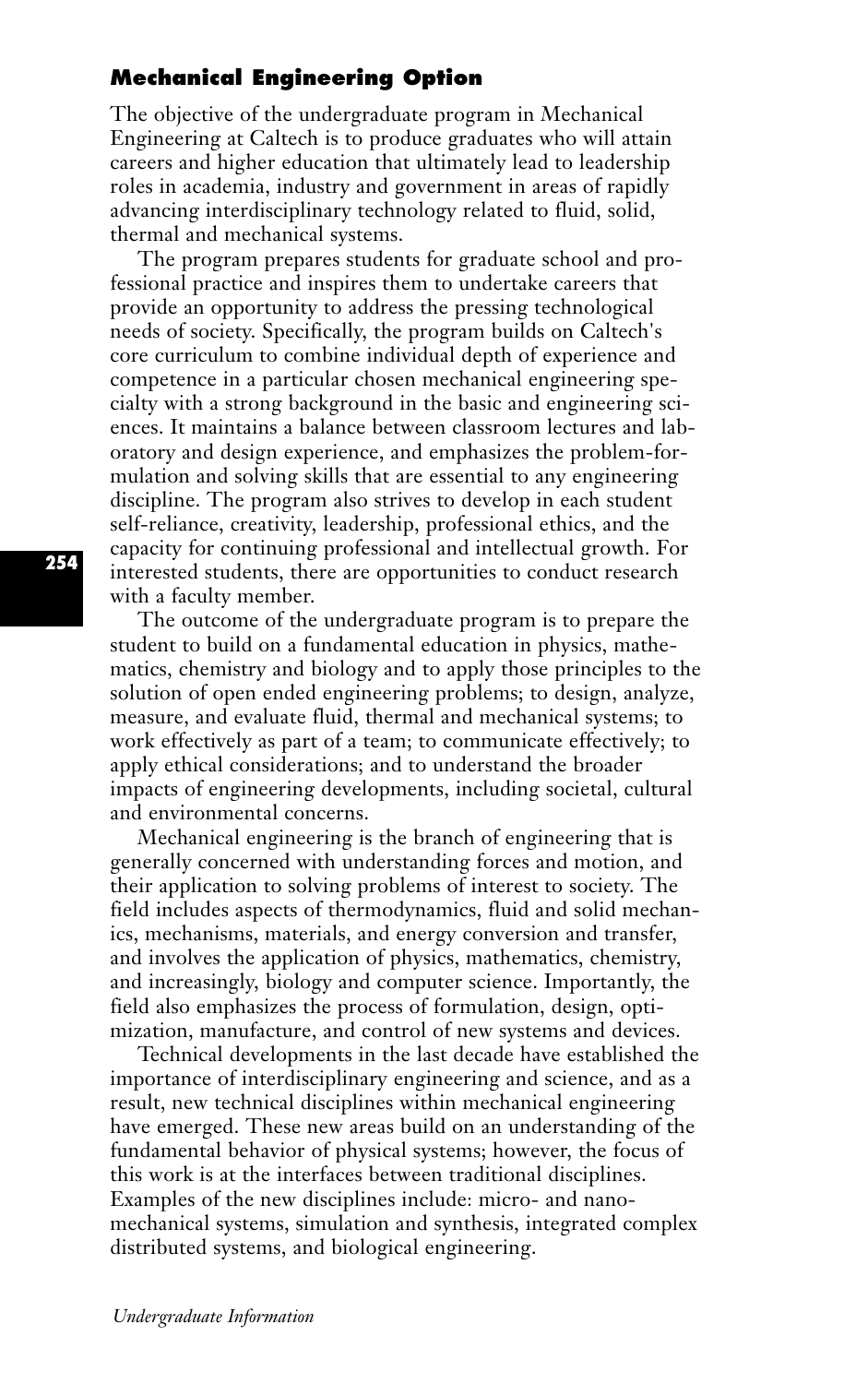Mechanical engineers can be found in many fields including automotive, aerospace, materials processing and development, power production, consumer products, robotics and automation, semiconductor processing, and instrumentation. Mechanical engineering can also be the starting point for careers in bioengineering, environmental and aeronautical engineering, finance, and business management.

The mechanical engineering option is accredited by the Engineering Accreditation Commission of ABET, 111 Market Place, Suite 1050, Baltimore, MD 21202-4012, (410) 347-7700. At the end of the first year, students who elect the mechanical engineering option are assigned advisers as close to their expressed field of interest as possible, and together they develop programs of study for the next three years.

A student whose interests relate to mechanical engineering, but who wishes to pursue a broader course of study than that allowed by the requirements below, may elect the engineering and applied science option.

Attention is called to the fact that any student whose gradepoint average is less than 1.9 at the end of the academic year in the required courses listed below may be refused permission to continue work in this option.

#### **Option Requirements**

- 1. E 10, E 11.
- 2. ACM 95 abc.
- 3. 9 units from ACM 11, CS 1, CS 2, CS 11, EE/CS 51, Ph 20–22.
- 4. ME 35 abc, 18 ab, 19 ab, 71, 170, ME 65 or MS 115 b, and CDS 110 a.
- 5. 9 units of ME 96 and 9 units of additional engineering laboratory1 (such as CS/EE/ME 75 abc, MS 90, ME 72 b), or an experimental senior thesis (ME 90 abc).
- 6. In addition to the above courses, 27 units selected from Ae/APh/CE/ME 101 abc, Ae/AM/CE/ME 102 abc, Ae/ME 120 ab, AM/CE 151 ab, CS/EE/ME 75 abc, CDS 110 b, CDS 140, EE/BE 185, E/ME 103, E/ME 105 ab, EST/EE/ME 109 ab, ME 66, 72 a (only if ME 72 b is completed), 90 abc, 91 abc, 115 ab, 118, 119 ab, MS 115 a, or an advanced engineering course approved in advance by the mechanical engineering faculty.
- 7. A design project. This requirement may be fulfilled by taking one of the following: ME 72 ab, E/ME 105 ab, CS/EE/ME 75 abc. When appropriate, students may also seek consent from the ME undergraduate option representative and the student's adviser to fulfill this requirement by taking ME 90 abc, ME 91 abc, or another suitable project course.
- 8. Units fulfilling requirements 5, 6, and 7 need not be unique. For example, E/ME 105 ab fulfills requirement 7 *and* counts as 9 units towards requirement 6, and ME 72 ab fulfills require-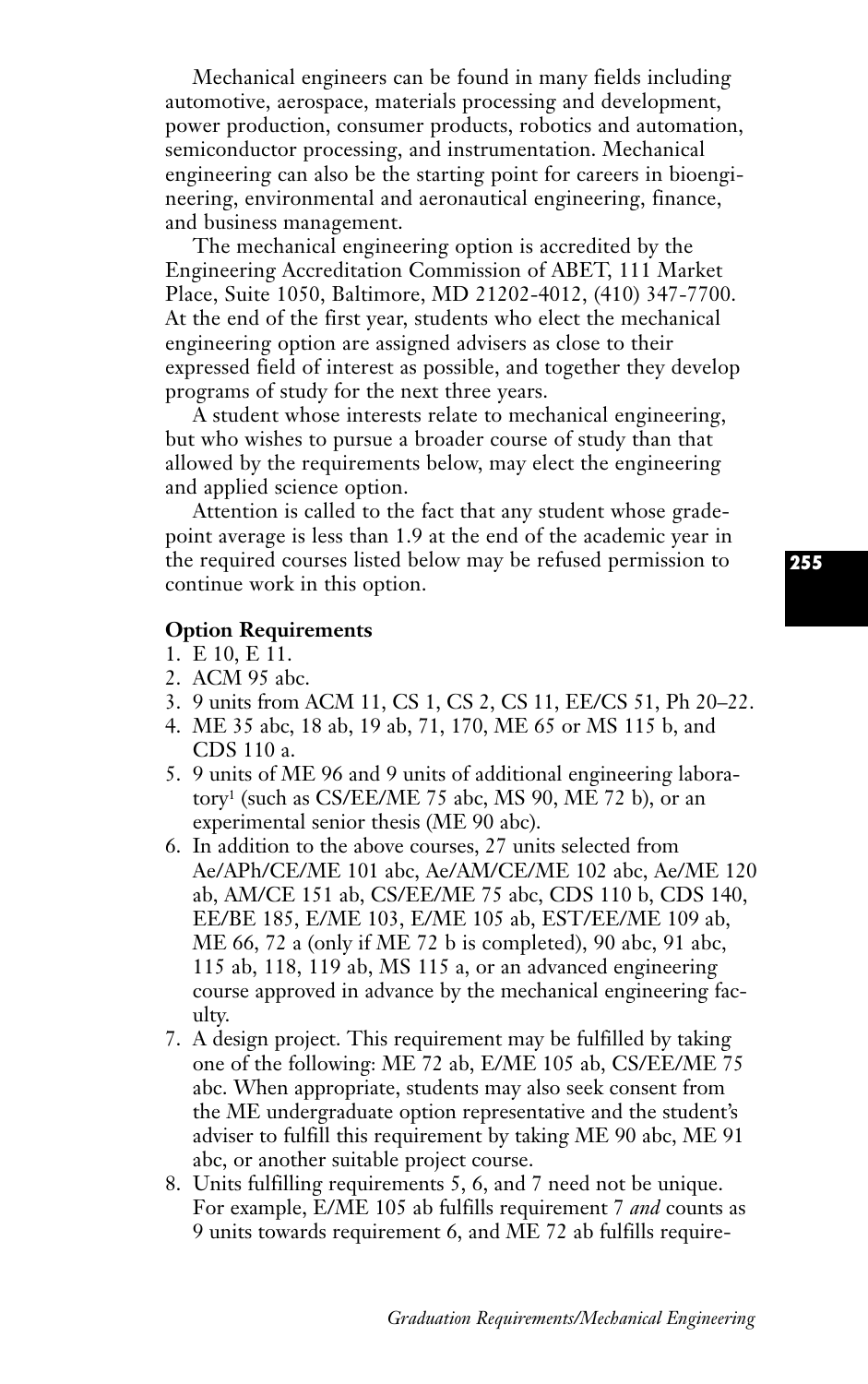ment 7 *and* counts as 9 units towards each of requirements 5 and 6.

- 9. None of the courses satisfying requirements 1 through 7 may be taken pass/fail, unless they are only offered pass/fail.
- 10. Passing grades must be earned in a total of 486 units, including courses listed above.

*<sup>1</sup> Excluding courses for which freshman laboratory credit is allowed.*

|              |                                       | Units per term  |     |     |
|--------------|---------------------------------------|-----------------|-----|-----|
|              |                                       | 1st             | 2nd | 3rd |
| Second Year  |                                       |                 |     |     |
| Ma 2 ab      | Sophomore Mathematics                 | 9               | 9   |     |
| $Ph$ 2 ab    | Sophomore Physics                     | 9               | 9   |     |
|              | <b>HSS</b> electives                  | 9               | 9   | 9   |
|              | Menu class                            |                 |     | 9   |
| ME 35 abc    | <b>Statics and Dynamics</b>           | 9               | 9   | 9   |
| $ME18$ ab    | Thermodynamics                        |                 | 9   | 9   |
| <b>ME 71</b> | Introduction to Engineering           |                 |     |     |
|              | Design                                |                 |     | 9   |
|              |                                       | $\overline{36}$ | 45  | 45  |
| Third Year   |                                       |                 |     |     |
| ACM 95 abc   | Intro. Methods of Applied Math.       | 12              | 12  | 12  |
| ME 19 ab     | Fluid Mechanics                       | 9               | 9   |     |
|              | <b>HSS</b> electives                  | 9               | 9   | 9   |
|              | Elective                              |                 | 9   | 9   |
|              | Laboratory                            |                 |     | 9   |
| $E_{10}$     | <b>Technical Seminar Presentation</b> | 3               |     |     |
| E 11         | Written Technical Communication       | 3               |     |     |
|              |                                       | 36              | 39  | 39  |
| Fourth Year  |                                       |                 |     |     |
| ME 65        | Mechanics of Materials                | 9               |     |     |
| CDS 110 a    | <b>Introductory Control Theory</b>    | 12              |     |     |
| ME 96        | Mechanical Engineering Lab            |                 |     | 9   |
|              | <b>HSS</b> electives                  | 9               | 9   | 9   |
|              | ME electives                          | 9               | 9   |     |
|              | Electives                             | 9               | 18  | 18  |
|              |                                       | 48              | 36  | 36  |

## **Typical Course Schedule**

#### **Suggested Electives**

Elective courses for the third and fourth year should be selected in consultation with the student's faculty adviser to pursue an interdisciplinary topic or a specialization of interest to the student. Such specializations include micro- or nanomechanical systems, simulation and synthesis, integrated complex distributed systems, kinematics, dynamics, fluid mechanics, solid mechanics, mechanical systems, control systems, engineering design, thermal systems, energy systems, combustion, or biological engineering.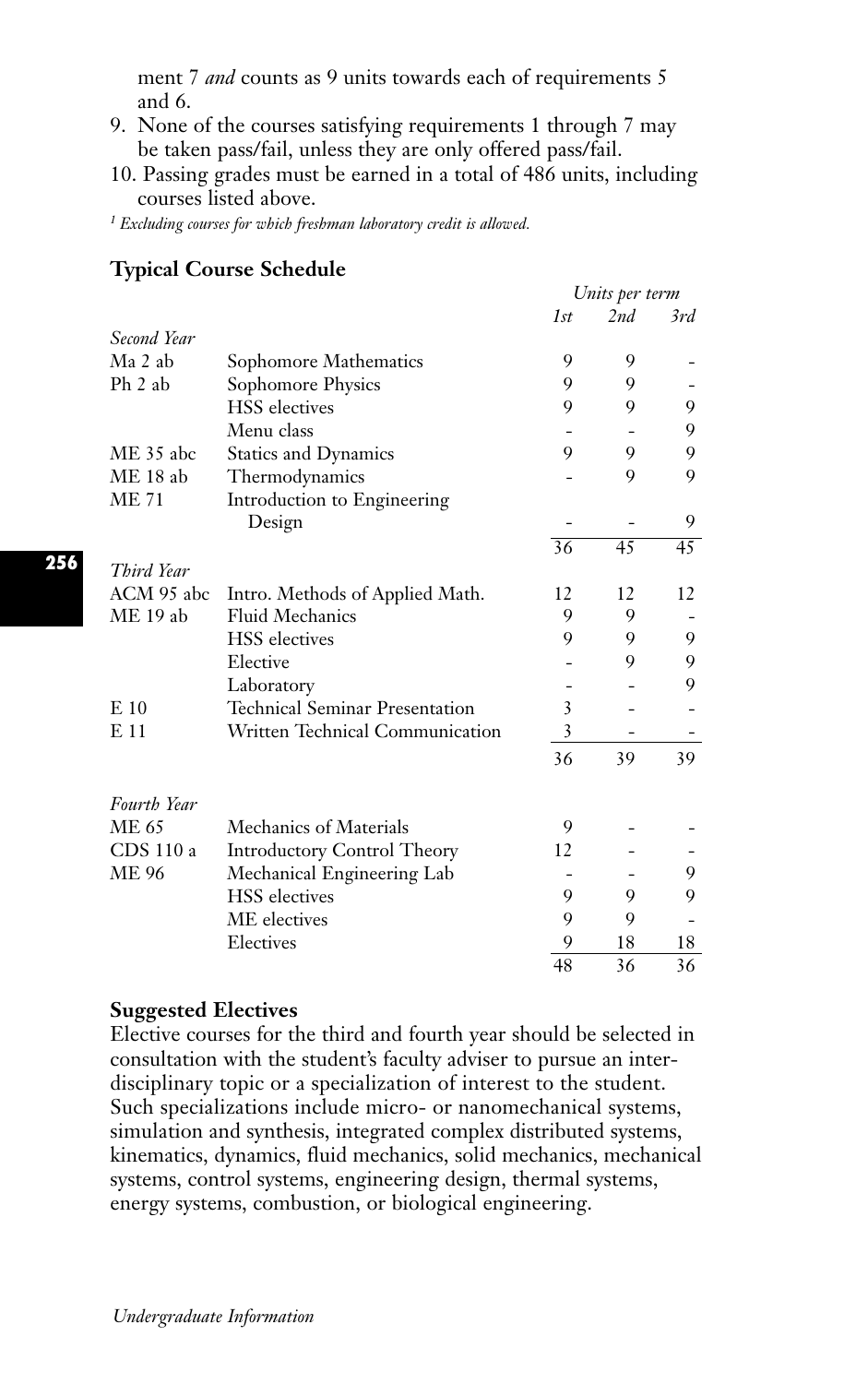## **Philosophy Option and Minor**

The philosophy option provides students with a broad education in philosophy. The courses in the philosophy option concentrate in four major areas: philosophy of science; philosophy of mind, brain, and behavior; history of philosophy; and moral and political philosophy. The option is designed to complement the scientific curriculum at Caltech, to provide students with new perspectives on the material they learn in their science courses, and to enable them to bring their technical skills and scientific learning to traditional problems in philosophy. In addition, the philosophy option focuses on the development of rigor in argument, as well as clarity in written and oral communication.The philosophy curriculum will provide interested students with a solid foundation for graduate work in philosophy. In addition, the analytical and communication skills learned in the philosophy option provide an excellent foundation for careers in law, business, medicine, and scientific research.

Philosophy majors must take at least 99 units of philosophy courses during their four years as undergraduates. These must include 18 units of Pl 90 ab, to be taken in any two consecutive terms in the senior year. The 99 units may include nine units of either Hum/Pl 8 or Hum/Pl 9, nine units of Pl 98, and up to 18 units of study in related disciplines.

Depending on their interests, philosophy majors may be required by the option representative or their advisers to take up to 18 units in one or more related areas. For example, students writing on political philosophy or philosophy of neuroscience will be expected to have the appropriate political science or neuroscience background. Students whose primary interest lies in the philosophy of science—particularly in the philosophy of particular sciences such as physics or biology—will have their intellectual interests best served by taking classes in both the history and philosophy of science. Such students are encouraged to pursue the HPS option; or, if they choose the philosophy option, they may be required to take some history of science courses toward their 99-unit requirement.

Students considering the philosophy option will be well advised to take either Hum/Pl 8 or Hum/Pl 9 as one of their freshman humanities courses. From the sophomore year onward, they should plan on taking one philosophy course per term, culminating in two terms of Pl 90 ab in the senior year. Students in Pl 90 ab work with a faculty adviser to write a 10,000–12,000 word paper on a topic of mutual interest. Senior theses are expected to be of a high standard and to form the basis of students' applications to graduate study in philosophy, should they so desire.

### **Option Requirements**

1. Pl 90 ab.

2. 63 units of advanced philosophy courses, numbered 99 or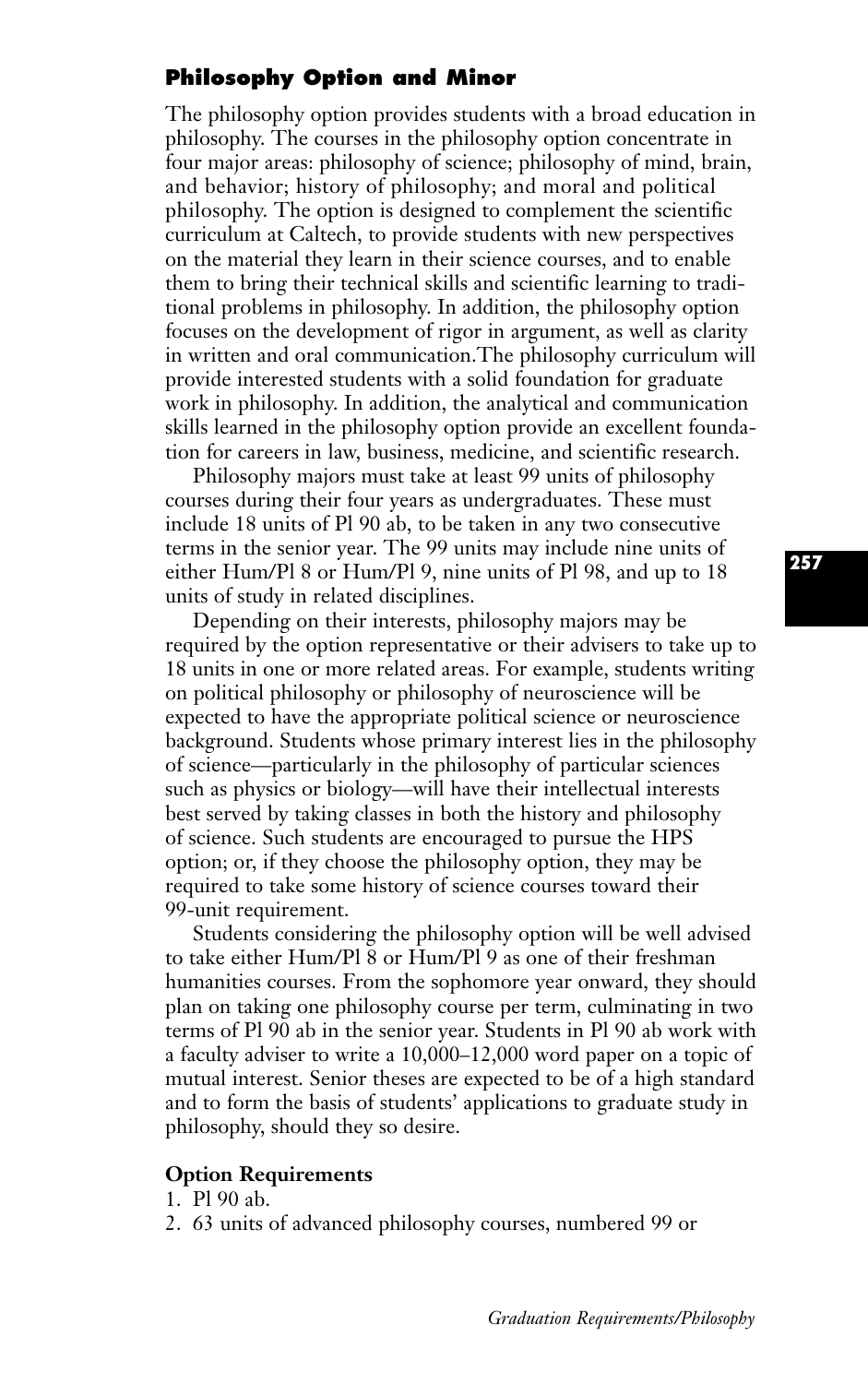above. (Up to nine units of Hum/Pl 8 or Hum/Pl 9 and/or up to nine units of Pl 98 may be substituted for up to 18 of these advanced units.)

- 3. 18 units of advanced philosophy courses numbered 99 or above, or advanced non-philosophy courses that are closely related to the student's area(s) of philosophical interest. (Students wishing to count non-philosophy courses toward their option requirements must obtain prior approval from the philosophy option representative or their adviser. Students will normally not be permitted to satisfy this requirement with core courses.)
- 4. 54 units of science, mathematics, and engineering courses in addition to the core. This requirement cannot be satisfied by core or menu courses, or by courses listed as satisfying the introductory laboratory requirement. Students are strongly encouraged to choose their additional courses in areas that complement their philosophy studies.
- 5. Passing grades must be earned in a total of 486 units, including the courses listed above.

#### **Philosophy Minor Requirements**

The minor in philosophy is designed for students who want to pursue concentrated study in philosophy without the extensive course work and the senior thesis required by the philosophy option.

Philosophy minors must complete 72 units of philosophy courses. These units may include nine units of Hum/Pl 8 or Hum/Pl 9 and/or nine units of reading in philosophy (Pl 98). Students wishing to do a minor in philosophy must declare a minor with the philosophy option representative. Students completing the philosophy minor requirements will have the phrase "minor in philosophy" added to their transcripts.

- 1. 72 units of philosophy courses numbered 99 or above.
- 2. Nine units of Pl 98 may be substituted for any nine units of the 72 required for the minor.
- 3. Nine units of either Hum/Pl 8 or Hum/Pl 9 (not both) may be substituted for any nine units of the 72 required for the minor.

## **Physics Option**

The physics option offers instruction in the fundamentals of modern physics and provides a foundation for graduate study, which is generally necessary for a career in basic research. Many individuals have also found that the physics program forms an excellent basis for future work in a variety of allied fields.

While all Caltech students must take the five terms of introductory courses, an intensive version of the sophomore course (waves, quantum mechanics, and statistical mechanics) is offered for those planning further study in physics. The required junior-level courses give a thorough treatment of fundamental principles. Elective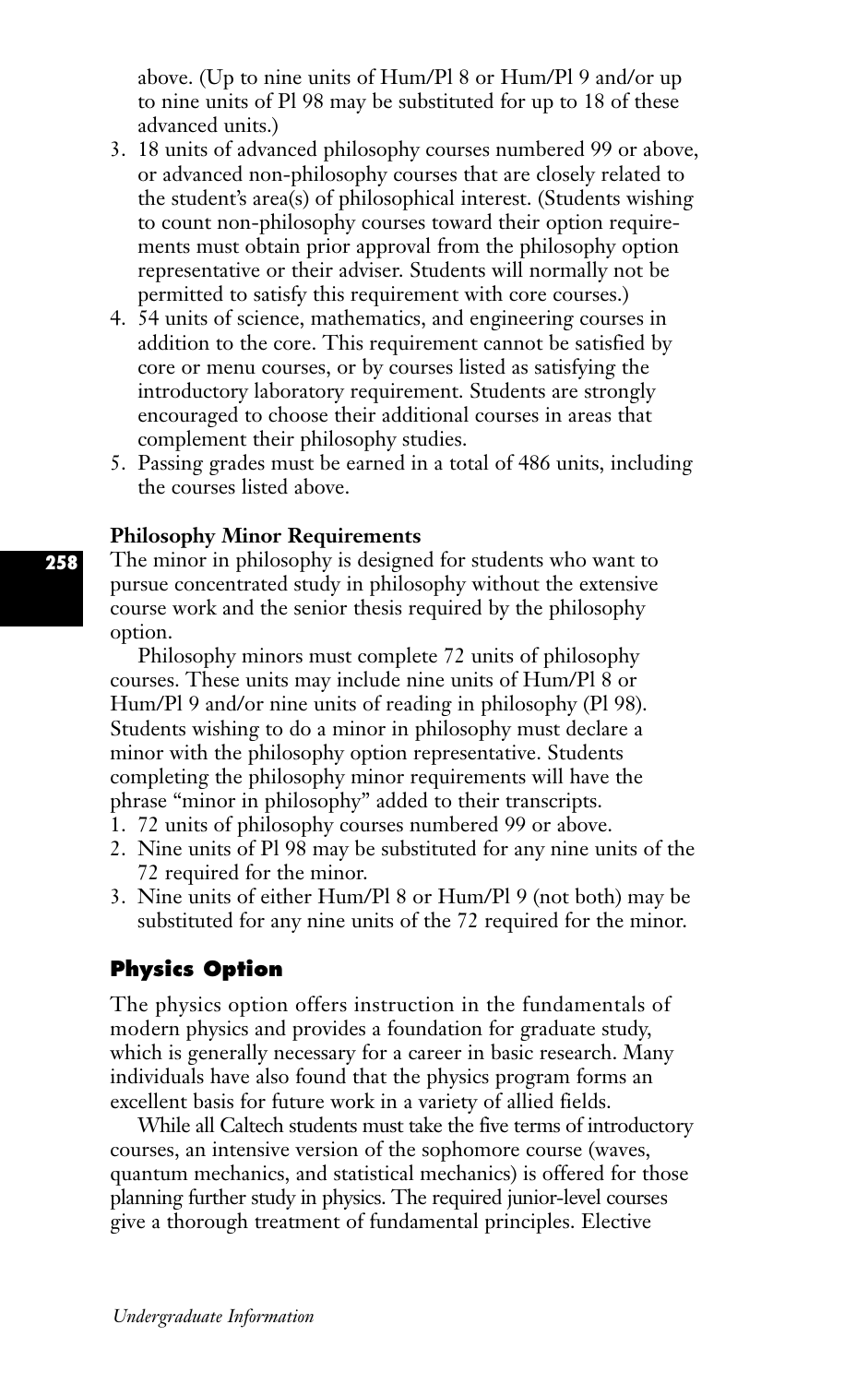courses taken during the junior and senior years allow students to explore their particular interests. Some electives offer broad surveys, while others concentrate on particular fields of current research. A choice of laboratory courses is offered at several levels. Students are encouraged to become active participants in research on campus. Academic credit for physics work done outside of the classroom can be awarded in a variety of ways.

Students must maintain a grade-point average of 1.9 or better each year in the subjects listed under this division to remain in the physics option.

#### **Option Requirements**

The first three requirements should be completed by the end of the second year. In planning a program, note that Ph 6 and Ph 7 are each offered only once per year, in the second and third terms, respectively.

- 1. Ph 3.
- 2. Ph 61 or APh 24.
- 3. Ph 7.
- 4. 27 units of Ph 78, or 18 units of Ph 77, or 9 units of Ph 77 and 9 units from APh 77 or Ay 105.
- 5. Ph 70.2
- 6. Ph 106.
- 7. Ph 125.
- *<sup>1</sup> Some laboratory courses from other options have considerable physics content, and students wishing to satisfy this requirement with such a course may petition the Physics Undergraduate Committee for approval.*
- *<sup>2</sup> Other communication courses (e.g., E 10, Ay 30, Ma 10) may be substituted for Ph 70.*

## **Required Electives**

- 1. 90 units, in addition to the above, of any of the following: any Ph, Ay, or APh course numbered 100 or above, or any of Ph 5, Ph 78, Ph 79, ACM 95, ACM 101, Ma 5, Ma 108, up to 12 units of Ph 20–22, or up to 10 units of Ay 20–21. Nine units toward the 90-unit requirement will be given for taking three terms of Ph 77. Students are encouraged to take ACM 95 as part of this requirement. The pass/fail option cannot be exercised on any courses used for this requirement, with the exception of ACM 95. No more than 9 units of Ph 171–173 may apply toward this requirement without permission from the Physics Undergraduate Committee. In individual cases, this committee may allow other courses with substantial physics content to apply toward the requirement; seniors must submit their petitions for this purpose before the first day of third term.
- 2. Nine units of science or engineering electives outside of Ph, APh, Ma, and ACM. These units are in addition to the required core science electives.
- 3. Passing grades must be earned in a total of 486 units, including the courses listed above.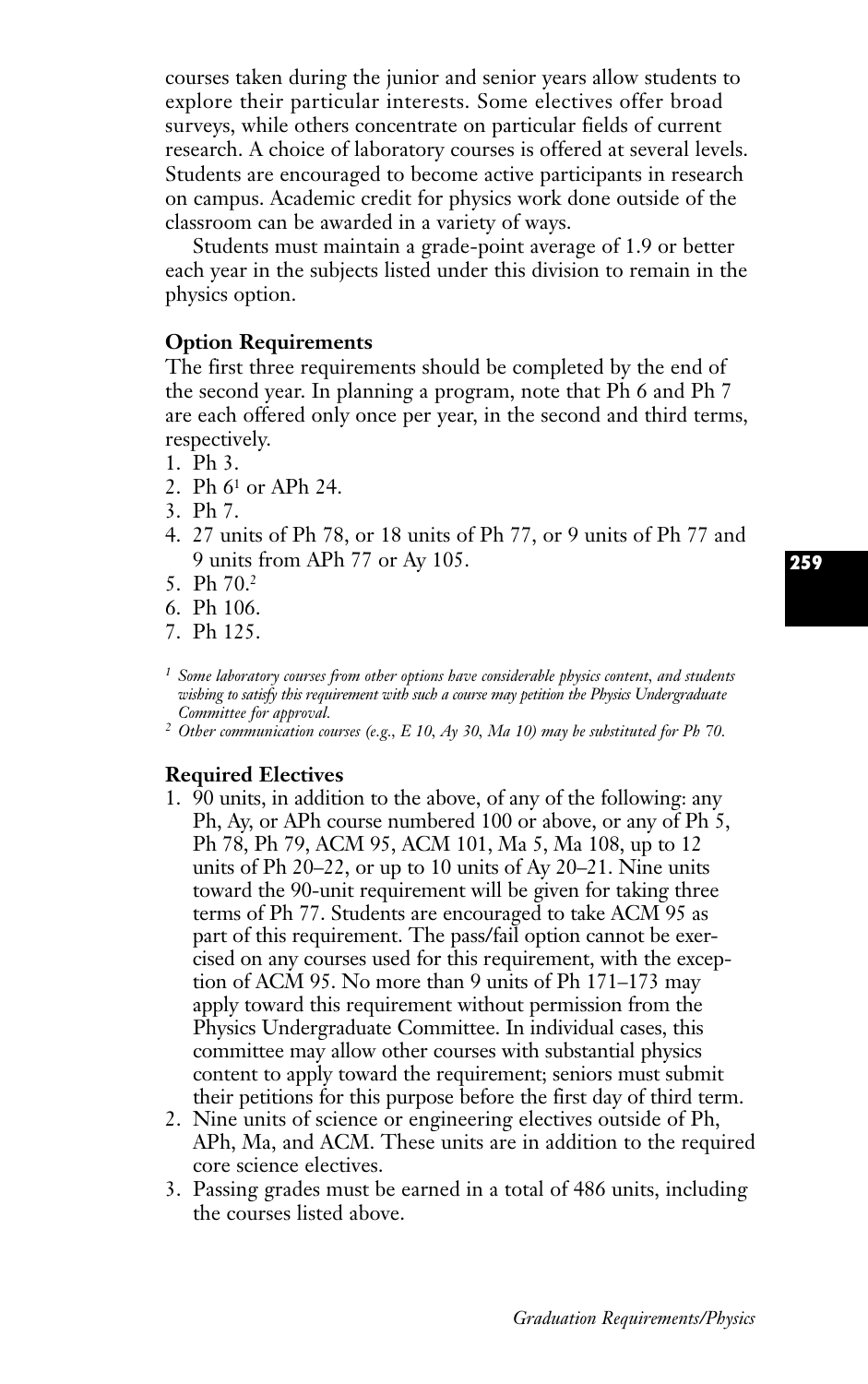|             |                                    | Units per term |     |     |
|-------------|------------------------------------|----------------|-----|-----|
|             |                                    | 1st            | 2nd | 3rd |
| Second Year |                                    |                |     |     |
| Ph 12       | Waves, Quantum Physics, and        |                |     |     |
|             | <b>Statistical Mechanics</b>       | 9              | 9   | 9   |
| Ma 2 ab     | Sophomore Mathematics              | 9              | 9   |     |
|             | HSS and/or PE electives            | 15             | 9   | 9   |
|             | Physics laboratory                 | $\Omega$       | 9   | 9   |
| ACM 95 abc  | Intro. Methods of Applied Math.    | 12             | 12  | 12  |
|             | Core science elective              |                |     | 9   |
|             |                                    | 45             | 48  | 48  |
| Third Year  |                                    |                |     |     |
| Ph 106 abc  | Topics in Classical Physics        | 9              | 9   | 9   |
| Ph 125 abc  | <b>Ouantum Mechanics</b>           | 9              | 9   | 9   |
|             | HSS and/or PE electives            | 9              | 9   | 9   |
|             | Electives                          | 18             | 18  | 18  |
|             |                                    | 45             | 45  | 45  |
| Fourth Year |                                    |                |     |     |
| Ph 77 abc   | <b>Advanced Physics Laboratory</b> | 9              | 9   |     |
| Ph 70       | Oral and Written Communication     |                | 6   |     |
|             | Advanced physics electives         | 18             | 18  | 18  |
|             | Electives                          | 9              | 6   | 18  |
|             | HSS and/or PE electives            | 9              | 9   | 9   |
|             |                                    | 45             | 48  | 45  |

# **Typical Course Schedule**

# **Political Science Option**

The political science option provides students with training in the substance and methods of modern political science, including the analysis of representative democracy, electoral institutions, the allocation of public goods, and regulatory behavior. The option emphasizes formal tools like game theory, social choice theory, and formal political theory along with quantitative methodologies to test those theories. In addition, the option encourages original research. The design of the political science option ensures that students will be well suited to pursue careers in government or the private sector, as well as to pursue graduate work in political science.

## **Option Requirements**

- 1. PS 12, PS 132, Ec 122.
- 2. Four political science courses from the list: PS 120, 123, 126, 130, 135, PS/SS 139, PS 141, Law/PS/H 148 ab, PS/Ec 172.
- 3. PS 99 ab.
- 4. 36 additional units in advanced political science, economics, law, social science, psychology, or history.
- 5. 36 additional units in advanced social science, science, engineering, or mathematics.